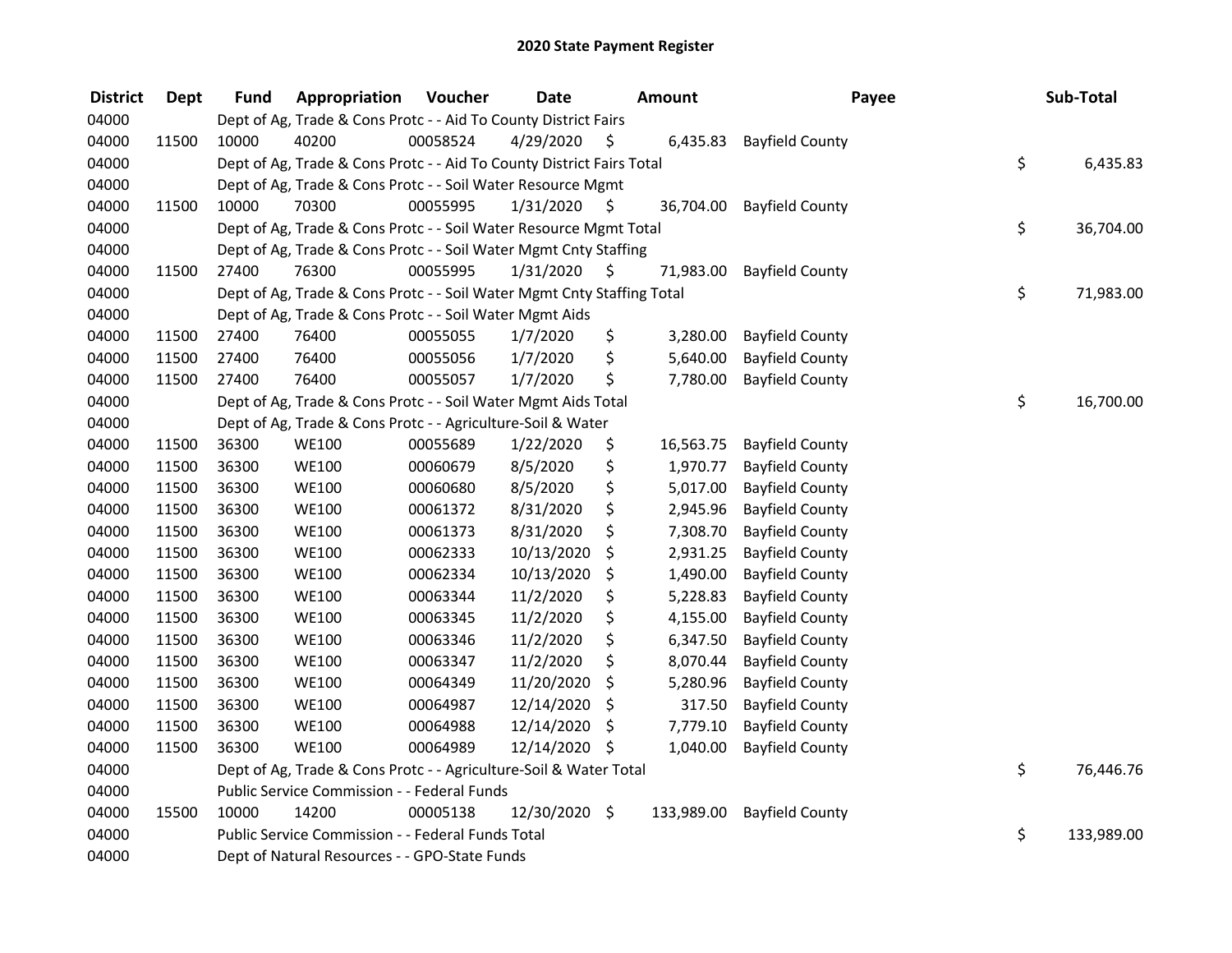| <b>District</b> | <b>Dept</b> | <b>Fund</b> | Appropriation                                                      | Voucher  | <b>Date</b>   |      | Amount    | Payee                     | Sub-Total       |
|-----------------|-------------|-------------|--------------------------------------------------------------------|----------|---------------|------|-----------|---------------------------|-----------------|
| 04000           | 37000       | 10000       | 40100                                                              | 00424416 | 8/6/2020      | \$   | 4,990.00  | <b>Bayfield County</b>    |                 |
| 04000           |             |             | Dept of Natural Resources - - GPO-State Funds Total                |          |               |      |           |                           | \$<br>4,990.00  |
| 04000           |             |             | Dept of Natural Resources - - GPO-Federal Funds                    |          |               |      |           |                           |                 |
| 04000           | 37000       | 10000       | 44100                                                              | 00391263 | 2/20/2020     | \$   | 3,811.09  | <b>Bayfield County</b>    |                 |
| 04000           | 37000       | 10000       | 44100                                                              | 00444473 | 11/4/2020     | \$   | 8,000.00  | <b>Bayfield County</b>    |                 |
| 04000           |             |             | Dept of Natural Resources - - GPO-Federal Funds Total              |          |               |      |           |                           | \$<br>11,811.09 |
| 04000           |             |             | Dept of Natural Resources - - Gen Program Ops-State Funds          |          |               |      |           |                           |                 |
| 04000           | 37000       | 21200       | 16100                                                              | 00413964 | 6/26/2020     | -\$  |           | 20,000.00 Bayfield County |                 |
| 04000           |             |             | Dept of Natural Resources - - Gen Program Ops-State Funds Total    |          |               |      |           |                           | \$<br>20,000.00 |
| 04000           |             |             | Dept of Natural Resources - - Forestry - Management Of Natio       |          |               |      |           |                           |                 |
| 04000           | 37000       | 21200       | 20700                                                              | 00450512 | 12/17/2020 \$ |      | 43,284.28 | <b>Bayfield County</b>    |                 |
| 04000           |             |             | Dept of Natural Resources - - Forestry - Management Of Natio Total |          |               |      |           |                           | \$<br>43,284.28 |
| 04000           |             |             | Dept of Natural Resources - - GPO -Federal Funds                   |          |               |      |           |                           |                 |
| 04000           | 37000       | 21200       | 38100                                                              | 00393844 | 3/6/2020      | \$   | 3,071.74  | <b>Bayfield County</b>    |                 |
| 04000           |             |             | Dept of Natural Resources - - GPO -Federal Funds Total             |          |               |      |           |                           | \$<br>3,071.74  |
| 04000           |             |             | Dept of Natural Resources - - Enf A - Boating Enforcement          |          |               |      |           |                           |                 |
| 04000           | 37000       | 21200       | 55000                                                              | 00393844 | 3/6/2020      | \$   | 6,293.31  | <b>Bayfield County</b>    |                 |
| 04000           |             |             | Dept of Natural Resources - - Enf A - Boating Enforcement Total    |          |               |      |           |                           | \$<br>6,293.31  |
| 04000           |             |             | Dept of Natural Resources - - Enf A - Atv & Utv Enforcement        |          |               |      |           |                           |                 |
| 04000           | 37000       | 21200       | 55100                                                              | 00436243 | 9/18/2020     | - \$ | 23,970.37 | <b>Bayfield County</b>    |                 |
| 04000           |             |             | Dept of Natural Resources - - Enf A - Atv & Utv Enforcement Total  |          |               |      |           |                           | \$<br>23,970.37 |
| 04000           |             |             | Dept of Natural Resources - - Enf A - Snow Enforcement             |          |               |      |           |                           |                 |
| 04000           | 37000       | 21200       | 55200                                                              | 00436422 | 9/24/2020     | \$.  | 11,384.06 | <b>Bayfield County</b>    |                 |
| 04000           |             |             | Dept of Natural Resources - - Enf A - Snow Enforcement Total       |          |               |      |           |                           | \$<br>11,384.06 |
| 04000           |             |             | Dept of Natural Resources - - Wildlife Damage Claims & Abat        |          |               |      |           |                           |                 |
| 04000           | 37000       | 21200       | 55300                                                              | 00399606 | 4/3/2020      | \$.  | 13,484.34 | <b>Bayfield County</b>    |                 |
| 04000           | 37000       | 21200       | 55300                                                              | 00413814 | 6/3/2020      | \$   | 10,090.13 | <b>Bayfield County</b>    |                 |
| 04000           | 37000       | 21200       | 55300                                                              | 00435946 | 9/17/2020     | \$   | 5,436.98  | <b>Bayfield County</b>    |                 |
| 04000           | 37000       | 21200       | 55300                                                              | 00448160 | 11/19/2020 \$ |      | 4,487.82  | <b>Bayfield County</b>    |                 |
| 04000           |             |             | Dept of Natural Resources - - Wildlife Damage Claims & Abat Total  |          |               |      |           |                           | \$<br>33,499.27 |
| 04000           |             |             | Dept of Natural Resources - - Resource Aids - Forest Grants        |          |               |      |           |                           |                 |
| 04000           | 37000       | 21200       | 55700                                                              | 00400913 | 4/13/2020     | \$   | 5,163.15  | <b>Bayfield County</b>    |                 |
| 04000           | 37000       | 21200       | 55700                                                              | 00442602 | 10/19/2020 \$ |      | 6,963.85  | <b>Bayfield County</b>    |                 |
| 04000           |             |             | Dept of Natural Resources - - Resource Aids - Forest Grants Total  |          |               |      |           |                           | \$<br>12,127.00 |
| 04000           |             |             | Dept of Natural Resources - - Ra- Fish, WI & Forestry              |          |               |      |           |                           |                 |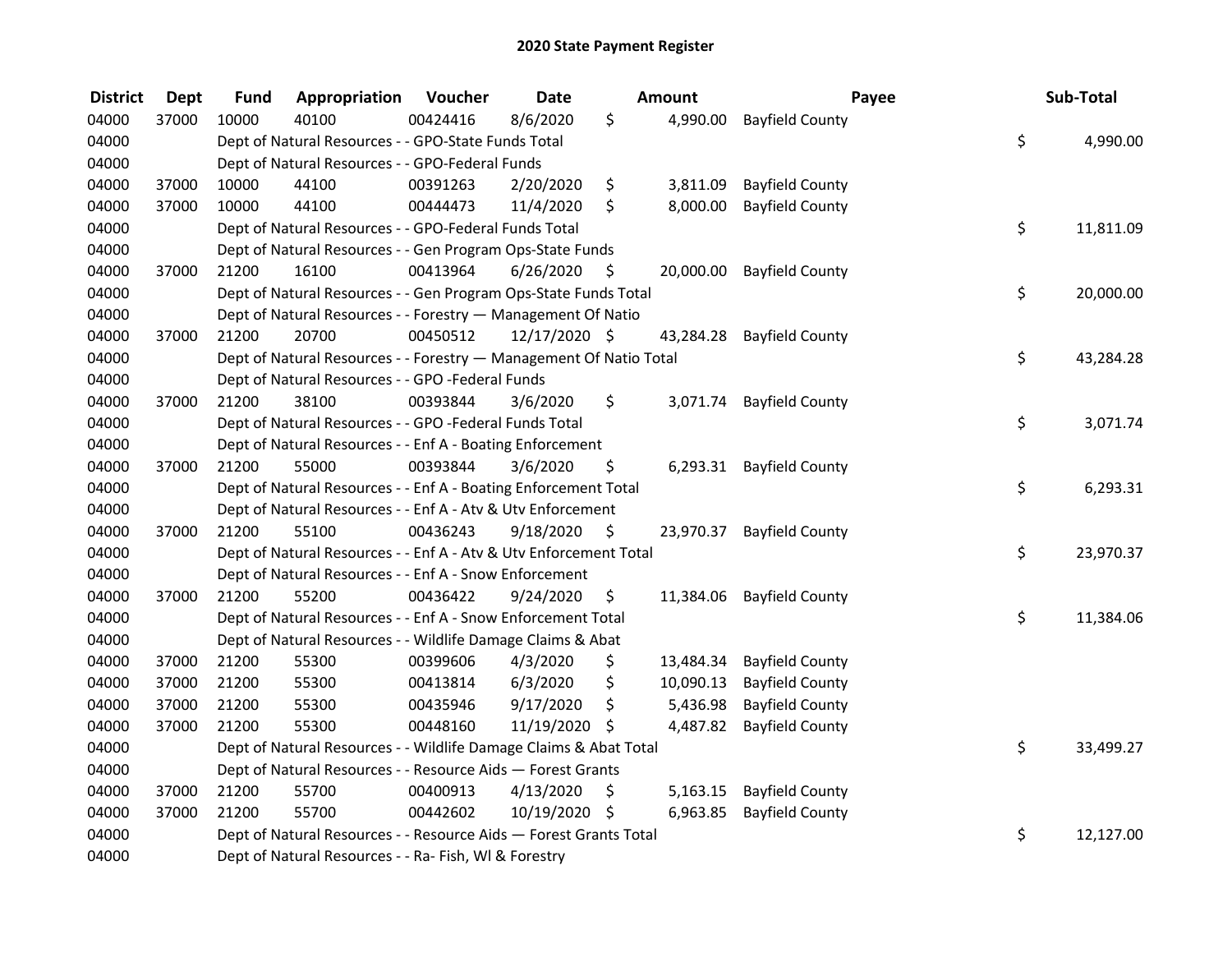| <b>District</b> | <b>Dept</b> | <b>Fund</b> | Appropriation                                                      | Voucher  | <b>Date</b>   |     | Amount    | Payee                  | Sub-Total        |
|-----------------|-------------|-------------|--------------------------------------------------------------------|----------|---------------|-----|-----------|------------------------|------------------|
| 04000           | 37000       | 21200       | 56400                                                              | 00400714 | 4/9/2020      | \$  | 8,213.15  | <b>Bayfield County</b> |                  |
| 04000           |             |             | Dept of Natural Resources - - Ra- Fish, WI & Forestry Total        |          |               |     |           |                        | \$<br>8,213.15   |
| 04000           |             |             | Dept of Natural Resources - - Resaids - Forest Croplnd & Mfl       |          |               |     |           |                        |                  |
| 04000           | 37000       | 21200       | 56600                                                              | 00436084 | 9/18/2020     | \$  | 31,388.77 | <b>Bayfield County</b> |                  |
| 04000           |             |             | Dept of Natural Resources - - Resaids - Forest CropInd & Mfl Total |          |               |     |           |                        | \$<br>31,388.77  |
| 04000           |             |             | Dept of Natural Resources - - Ra- Suppl Snow Trail Aids            |          |               |     |           |                        |                  |
| 04000           | 37000       | 21200       | 56900                                                              | 00400515 | 4/14/2020     | \$  | 28,735.87 | <b>Bayfield County</b> |                  |
| 04000           |             |             | Dept of Natural Resources - - Ra- Suppl Snow Trail Aids Total      |          |               |     |           |                        | \$<br>28,735.87  |
| 04000           |             |             | Dept of Natural Resources - - Resaids - Cnty Forst & Admin         |          |               |     |           |                        |                  |
| 04000           | 37000       | 21200       | 57200                                                              | 00395728 | 3/16/2020     | \$. | 67,100.27 | <b>Bayfield County</b> |                  |
| 04000           | 37000       | 21200       | 57200                                                              | 00452910 | 12/18/2020 \$ |     | 44,748.33 | <b>Bayfield County</b> |                  |
| 04000           |             |             | Dept of Natural Resources - - Resaids - Cnty Forst & Admin Total   |          |               |     |           |                        | \$<br>111,848.60 |
| 04000           |             |             | Dept of Natural Resources - - Ra- Cnty Snow Trail & Area Aid       |          |               |     |           |                        |                  |
| 04000           | 37000       | 21200       | 57400                                                              | 00431965 | 8/27/2020     | \$. | 5,223.00  | <b>Bayfield County</b> |                  |
| 04000           |             |             | Dept of Natural Resources - - Ra- Cnty Snow Trail & Area Aid Total |          |               |     |           |                        | \$<br>5,223.00   |
| 04000           |             |             | Dept of Natural Resources - - Ra- Snowmobile Trail Areas           |          |               |     |           |                        |                  |
| 04000           | 37000       | 21200       | 57500                                                              | 00431965 | 8/27/2020     | \$  | 65,550.00 | <b>Bayfield County</b> |                  |
| 04000           | 37000       | 21200       | 57500                                                              | 00433553 | 9/9/2020      | \$  | 68,160.00 | <b>Bayfield County</b> |                  |
| 04000           | 37000       | 21200       | 57500                                                              | 00438130 | 9/30/2020     | \$  | 85,270.25 | <b>Bayfield County</b> |                  |
| 04000           |             |             | Dept of Natural Resources - - Ra- Snowmobile Trail Areas Total     |          |               |     |           |                        | \$<br>218,980.25 |
| 04000           |             |             | Dept of Natural Resources - - Ra- Atv Prj Aids, Gas Tax Pymt       |          |               |     |           |                        |                  |
| 04000           | 37000       | 21200       | 57600                                                              | 00433499 | 9/3/2020      | \$  | 17,713.00 | <b>Bayfield County</b> |                  |
| 04000           | 37000       | 21200       | 57600                                                              | 00433507 | 9/3/2020      | \$  | 34,700.00 | <b>Bayfield County</b> |                  |
| 04000           |             |             | Dept of Natural Resources - - Ra- Atv Prj Aids, Gas Tax Pymt Total |          |               |     |           |                        | \$<br>52,413.00  |
| 04000           |             |             | Dept of Natural Resources - - Rec & Resource Aids, Fed             |          |               |     |           |                        |                  |
| 04000           | 37000       | 21200       | 58300                                                              | 00433740 | 9/8/2020      | \$  | 24,978.40 | <b>Bayfield County</b> |                  |
| 04000           |             |             | Dept of Natural Resources - - Rec & Resource Aids, Fed Total       |          |               |     |           |                        | \$<br>24,978.40  |
| 04000           |             |             | Dept of Natural Resources - - Resaids - Pymt In Lieu Tax Fed       |          |               |     |           |                        |                  |
| 04000           | 37000       | 21200       | 58400                                                              | 00410768 | 5/22/2020     | \$  | 14,909.00 | <b>Bayfield County</b> |                  |
| 04000           | 37000       | 21200       | 58400                                                              | 00439052 | 10/1/2020     | \$  | 17,648.53 | <b>Bayfield County</b> |                  |
| 04000           | 37000       | 21200       | 58400                                                              | 00443348 | 10/22/2020    | \$  | 4,403.89  | <b>Bayfield County</b> |                  |
| 04000           |             |             | Dept of Natural Resources - - Resaids - Pymt In Lieu Tax Fed Total |          |               |     |           |                        | \$<br>36,961.42  |
| 04000           |             |             | Dept of Natural Resources - - Ea - Invasive Aqu & Lake Mon         |          |               |     |           |                        |                  |
| 04000           | 37000       | 21200       | 67800                                                              | 00382892 | 1/17/2020     | \$  | 5,000.00  | <b>Bayfield County</b> |                  |
| 04000           | 37000       | 21200       | 67800                                                              | 00385158 | 1/24/2020     | \$  | 13,858.00 | <b>Bayfield County</b> |                  |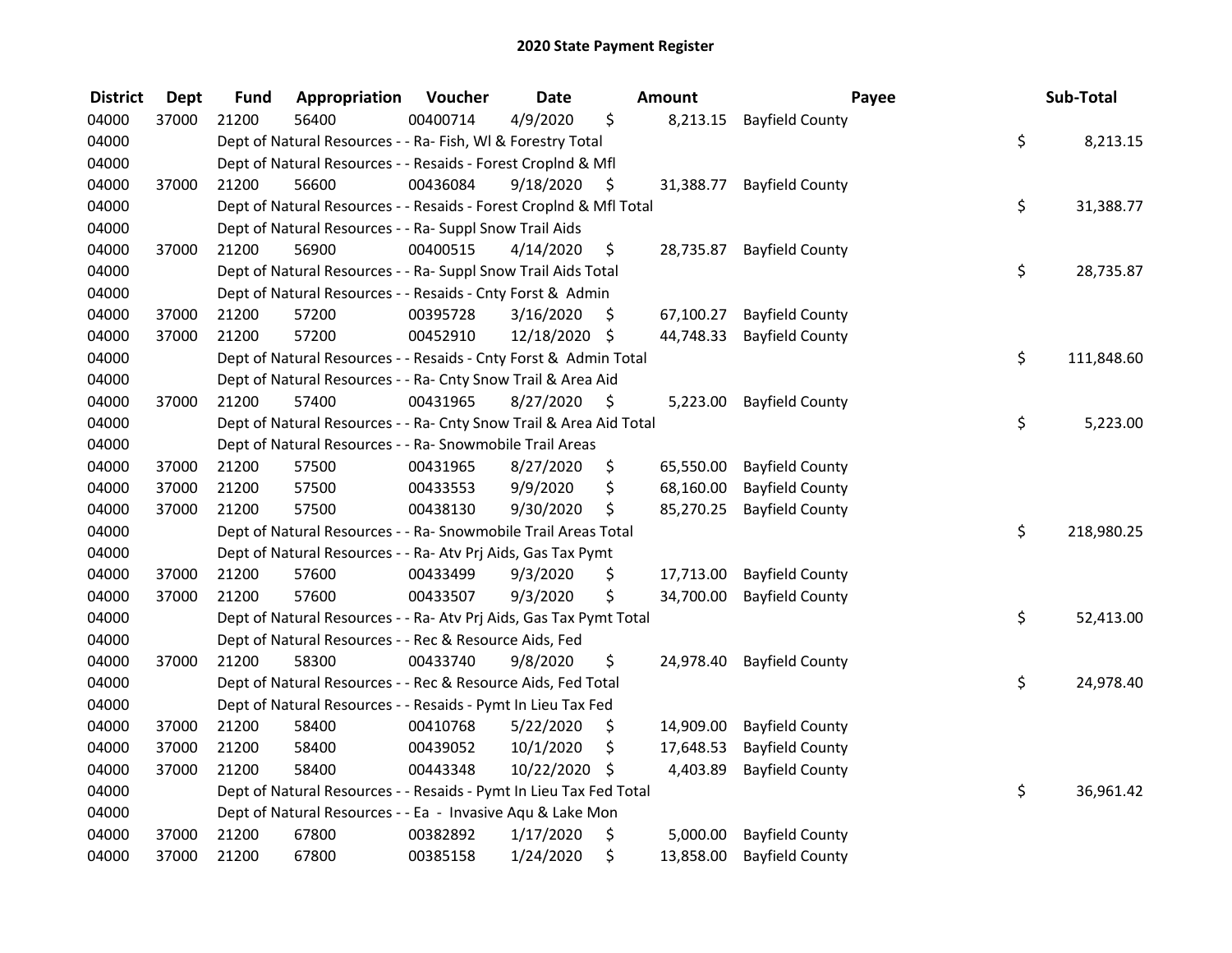| <b>District</b> | <b>Dept</b> | <b>Fund</b> | Appropriation                                                     | Voucher  | <b>Date</b> | Amount           |                        | Payee | Sub-Total        |
|-----------------|-------------|-------------|-------------------------------------------------------------------|----------|-------------|------------------|------------------------|-------|------------------|
| 04000           | 37000       | 21200       | 67800                                                             | 00385160 | 1/24/2020   | \$<br>12,000.00  | <b>Bayfield County</b> |       |                  |
| 04000           | 37000       | 21200       | 67800                                                             | 00385193 | 1/24/2020   | \$<br>7,338.22   | <b>Bayfield County</b> |       |                  |
| 04000           | 37000       | 21200       | 67800                                                             | 00395136 | 3/11/2020   | \$<br>28,747.36  | <b>Bayfield County</b> |       |                  |
| 04000           |             |             | Dept of Natural Resources - - Ea - Invasive Aqu & Lake Mon Total  |          |             |                  |                        |       | \$<br>66,943.58  |
| 04000           |             |             | Dept of Natural Resources - - GPO--State Funds                    |          |             |                  |                        |       |                  |
| 04000           | 37000       | 21200       | 86100                                                             | 00428790 | 9/2/2020    | \$<br>2.00       | <b>Bayfield County</b> |       |                  |
| 04000           |             |             | Dept of Natural Resources - - GPO--State Funds Total              |          |             |                  |                        |       | \$<br>2.00       |
| 04000           |             |             | Dept of Natural Resources - - GPO-Environmental Fund              |          |             |                  |                        |       |                  |
| 04000           | 37000       | 27400       | 46100                                                             | 00451130 | 12/8/2020   | \$<br>30.00      | <b>Bayfield County</b> |       |                  |
| 04000           |             |             | Dept of Natural Resources - - GPO-Environmental Fund Total        |          |             |                  |                        |       | \$<br>30.00      |
| 04000           |             |             | Dept of Natural Resources - - Land Acquisition                    |          |             |                  |                        |       |                  |
| 04000           | 37000       | 36300       | TA100                                                             | 00433203 | 9/1/2020    | \$<br>2,342.00   | <b>Bayfield County</b> |       |                  |
| 04000           |             |             | Dept of Natural Resources - - Land Acquisition Total              |          |             |                  |                        |       | \$<br>2,342.00   |
| 04000           |             |             | Dept of Natural Resources - - GPO - Sd Water Loan Prog, Fed       |          |             |                  |                        |       |                  |
| 04000           | 37000       | 57300       | 48200                                                             | 00381082 | 1/8/2020    | \$<br>15,276.50  | <b>Bayfield County</b> |       |                  |
| 04000           | 37000       | 57300       | 48200                                                             | 00400320 | 4/8/2020    | \$<br>13,020.00  | <b>Bayfield County</b> |       |                  |
| 04000           | 37000       | 57300       | 48200                                                             | 00418731 | 7/16/2020   | \$<br>13,020.00  | <b>Bayfield County</b> |       |                  |
| 04000           | 37000       | 57300       | 48200                                                             | 00436774 | 10/21/2020  | \$<br>13,020.00  | <b>Bayfield County</b> |       |                  |
| 04000           |             |             | Dept of Natural Resources - - GPO - Sd Water Loan Prog, Fed Total |          |             |                  |                        |       | \$<br>54,336.50  |
| 04000           |             |             | WI Dept of Transportation - - Eldly&Disa Co/Aid Sf                |          |             |                  |                        |       |                  |
| 04000           | 39500       | 21100       | 16800                                                             | 00489506 | 2/7/2020    | \$<br>79,889.00  | <b>Bayfield County</b> |       |                  |
| 04000           | 39500       | 21100       | 16800                                                             | 00513076 | 4/10/2020   | \$<br>351.00     | <b>Bayfield County</b> |       |                  |
| 04000           |             |             | WI Dept of Transportation - - Eldly&Disa Co/Aid Sf Total          |          |             |                  |                        |       | \$<br>80,240.00  |
| 04000           |             |             | WI Dept of Transportation - - County Forest Aids                  |          |             |                  |                        |       |                  |
| 04000           | 39500       | 21100       | 17000                                                             | 00500011 | 3/10/2020   | \$<br>13,327.47  | <b>Bayfield County</b> |       |                  |
| 04000           |             |             | WI Dept of Transportation - - County Forest Aids Total            |          |             |                  |                        |       | \$<br>13,327.47  |
| 04000           |             |             | WI Dept of Transportation - - Hwy Sfty Loc Aid Ffd                |          |             |                  |                        |       |                  |
| 04000           | 39500       | 21100       | 18500                                                             | 00566925 | 8/14/2020   | \$<br>3,987.03   | <b>Bayfield County</b> |       |                  |
| 04000           |             |             | WI Dept of Transportation - - Hwy Sfty Loc Aid Ffd Total          |          |             |                  |                        |       | \$<br>3,987.03   |
| 04000           |             |             | WI Dept of Transportation - - Trans Aids To Co.-Sf                |          |             |                  |                        |       |                  |
| 04000           | 39500       | 21100       | 19000                                                             | 00475427 | 1/6/2020    | \$<br>219,864.32 | <b>Bayfield County</b> |       |                  |
| 04000           | 39500       | 21100       | 19000                                                             | 00542274 | 7/6/2020    | \$<br>439,728.64 | <b>Bayfield County</b> |       |                  |
| 04000           | 39500       | 21100       | 19000                                                             | 00585100 | 10/5/2020   | \$<br>219,864.33 | <b>Bayfield County</b> |       |                  |
| 04000           |             |             | WI Dept of Transportation - - Trans Aids To Co.-Sf Total          |          |             |                  |                        |       | \$<br>879,457.29 |
| 04000           |             |             | WI Dept of Transportation - - Loc Trns FacI Implfd                |          |             |                  |                        |       |                  |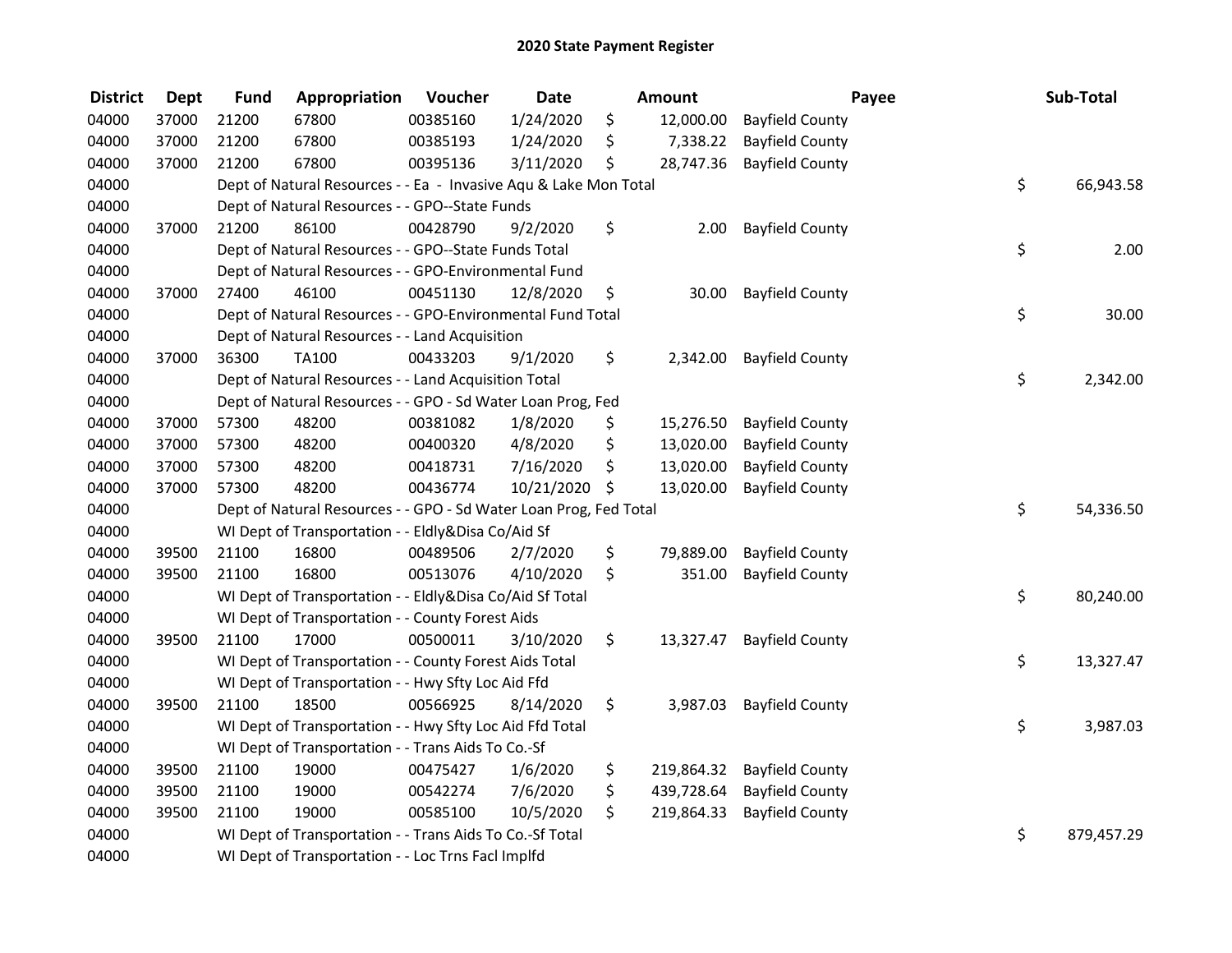| <b>District</b> | <b>Dept</b> | <b>Fund</b> | Appropriation                                            | Voucher  | <b>Date</b>   | <b>Amount</b>    | Payee                  | Sub-Total        |
|-----------------|-------------|-------------|----------------------------------------------------------|----------|---------------|------------------|------------------------|------------------|
| 04000           | 39500       | 21100       | 27600                                                    | 00485769 | 1/28/2020     | \$<br>55,186.24  | <b>Bayfield County</b> |                  |
| 04000           | 39500       | 21100       | 27600                                                    | 00565632 | 8/13/2020     | \$<br>24,499.38  | <b>Bayfield County</b> |                  |
| 04000           |             |             | WI Dept of Transportation - - Loc Trns Facl Implfd Total |          |               |                  |                        | \$<br>79,685.62  |
| 04000           |             |             | WI Dept of Transportation - - Loc Rd Imp Prg St Fd       |          |               |                  |                        |                  |
| 04000           | 39500       | 21100       | 27800                                                    | 00555779 | 7/31/2020     | \$<br>7,377.61   | <b>Bayfield County</b> |                  |
| 04000           | 39500       | 21100       | 27800                                                    | 00601460 | 10/19/2020    | \$<br>77,484.70  | <b>Bayfield County</b> |                  |
| 04000           |             |             | WI Dept of Transportation - - Loc Rd Imp Prg St Fd Total |          |               |                  |                        | \$<br>84,862.31  |
| 04000           |             |             | WI Dept of Transportation - - Loc Trns FacI Impffd       |          |               |                  |                        |                  |
| 04000           | 39500       | 21100       | 28600                                                    | 00485761 | 1/28/2020     | \$<br>30,528.90  | <b>Bayfield County</b> |                  |
| 04000           | 39500       | 21100       | 28600                                                    | 00485767 | 1/28/2020     | \$<br>37,201.00  | <b>Bayfield County</b> |                  |
| 04000           | 39500       | 21100       | 28600                                                    | 00485770 | 1/28/2020     | \$<br>4,865.00   | <b>Bayfield County</b> |                  |
| 04000           |             |             | WI Dept of Transportation - - Loc Trns Facl Impffd Total |          |               |                  |                        | \$<br>72,594.90  |
| 04000           |             |             | WI Dept of Transportation - - St Hwy Rehab, Sf           |          |               |                  |                        |                  |
| 04000           | 39500       | 21100       | 36300                                                    | 00491629 | 2/11/2020     | \$<br>5,271.71   | <b>Bayfield County</b> |                  |
| 04000           | 39500       | 21100       | 36300                                                    | 00493936 | 2/18/2020     | \$<br>5,583.63   | <b>Bayfield County</b> |                  |
| 04000           | 39500       | 21100       | 36300                                                    | 00501896 | 3/11/2020     | \$<br>7,685.81   | <b>Bayfield County</b> |                  |
| 04000           | 39500       | 21100       | 36300                                                    | 00525278 | 5/12/2020     | \$<br>1,740.76   | <b>Bayfield County</b> |                  |
| 04000           | 39500       | 21100       | 36300                                                    | 00525609 | 5/12/2020     | \$<br>99,332.03  | <b>Bayfield County</b> |                  |
| 04000           |             |             | WI Dept of Transportation - - St Hwy Rehab, Sf Total     |          |               |                  |                        | \$<br>119,613.94 |
| 04000           |             |             | WI Dept of Transportation - - Hwy Mgmt & Opers Sf        |          |               |                  |                        |                  |
| 04000           | 39500       | 21100       | 36500                                                    | 00599334 | 10/14/2020    | \$<br>5,078.65   | <b>Bayfield County</b> |                  |
| 04000           | 39500       | 21100       | 36500                                                    | 00633790 | 12/28/2020 \$ | 1,000.00         | <b>Bayfield County</b> |                  |
| 04000           |             |             | WI Dept of Transportation - - Hwy Mgmt & Opers Sf Total  |          |               |                  |                        | \$<br>6,078.65   |
| 04000           |             |             | WI Dept of Transportation - - Routine Maint Sf           |          |               |                  |                        |                  |
| 04000           | 39500       | 21100       | 36800                                                    | 00484084 | 1/22/2020     | \$<br>28,046.63  | <b>Bayfield County</b> |                  |
| 04000           | 39500       | 21100       | 36800                                                    | 00491629 | 2/11/2020     | \$<br>51,181.11  | <b>Bayfield County</b> |                  |
| 04000           | 39500       | 21100       | 36800                                                    | 00491641 | 2/11/2020     | \$<br>140.64     | <b>Bayfield County</b> |                  |
| 04000           | 39500       | 21100       | 36800                                                    | 00491642 | 2/11/2020     | \$<br>15,083.73  | <b>Bayfield County</b> |                  |
| 04000           | 39500       | 21100       | 36800                                                    | 00491783 | 2/12/2020     | \$<br>8,230.45   | <b>Bayfield County</b> |                  |
| 04000           | 39500       | 21100       | 36800                                                    | 00492523 | 2/20/2020     | \$<br>58,165.24  | <b>Bayfield County</b> |                  |
| 04000           | 39500       | 21100       | 36800                                                    | 00492524 | 2/20/2020     | \$<br>9,902.36   | <b>Bayfield County</b> |                  |
| 04000           | 39500       | 21100       | 36800                                                    | 00493936 | 2/18/2020     | \$<br>106,489.14 | <b>Bayfield County</b> |                  |
| 04000           | 39500       | 21100       | 36800                                                    | 00499600 | 3/5/2020      | \$<br>163,899.18 | <b>Bayfield County</b> |                  |
| 04000           | 39500       | 21100       | 36800                                                    | 00501896 | 3/11/2020     | \$<br>230,657.16 | <b>Bayfield County</b> |                  |
| 04000           | 39500       | 21100       | 36800                                                    | 00509708 | 3/31/2020     | \$<br>2,930.40   | <b>Bayfield County</b> |                  |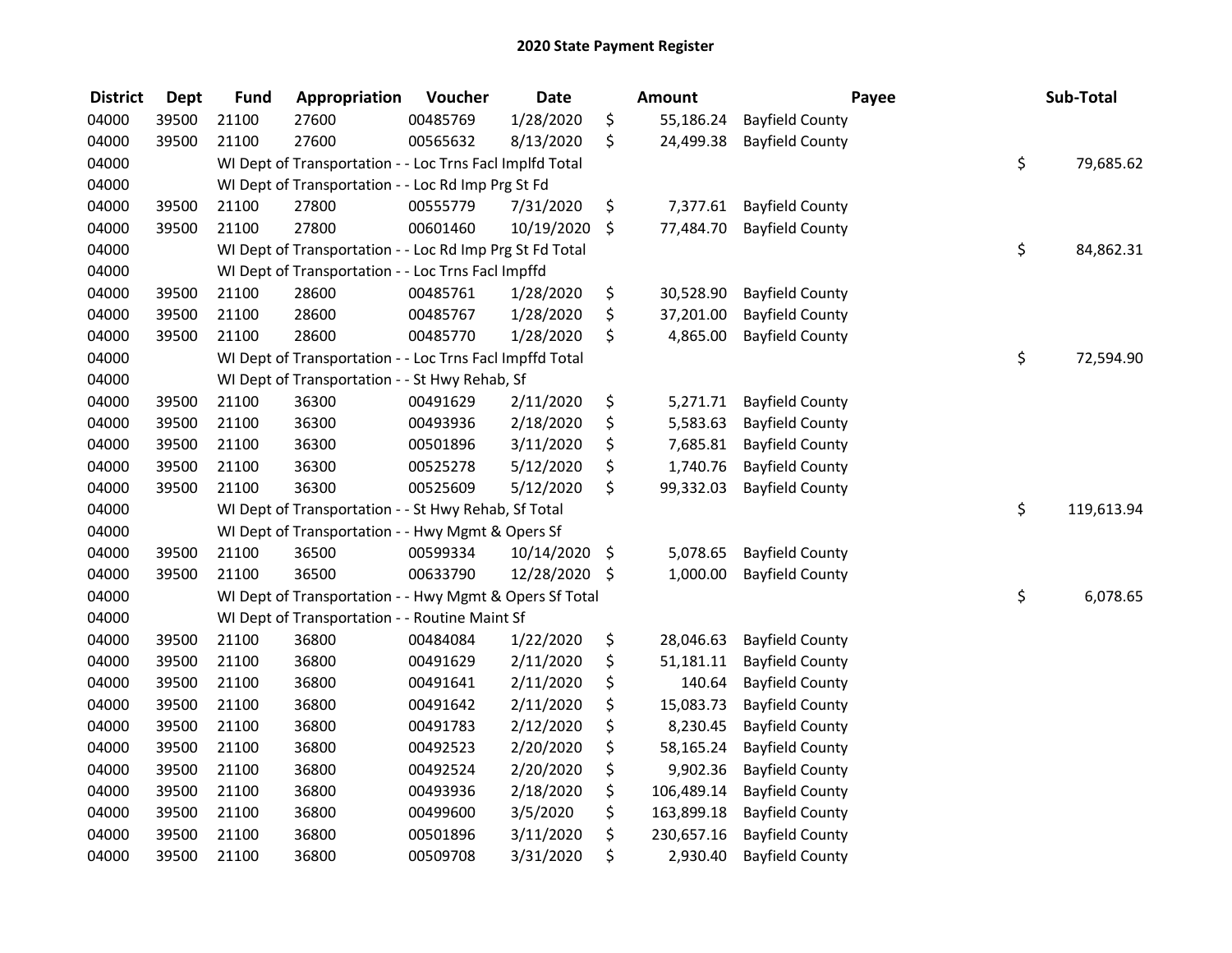| <b>District</b> | <b>Dept</b> | <b>Fund</b> | Appropriation                                           | Voucher  | <b>Date</b> | <b>Amount</b>    |                        | Payee | Sub-Total    |
|-----------------|-------------|-------------|---------------------------------------------------------|----------|-------------|------------------|------------------------|-------|--------------|
| 04000           | 39500       | 21100       | 36800                                                   | 00510257 | 4/1/2020    | \$<br>11,087.92  | <b>Bayfield County</b> |       |              |
| 04000           | 39500       | 21100       | 36800                                                   | 00516870 | 4/20/2020   | \$<br>130,413.36 | <b>Bayfield County</b> |       |              |
| 04000           | 39500       | 21100       | 36800                                                   | 00521911 | 5/4/2020    | \$<br>13,086.00  | <b>Bayfield County</b> |       |              |
| 04000           | 39500       | 21100       | 36800                                                   | 00527515 | 5/18/2020   | \$<br>206.70     | <b>Bayfield County</b> |       |              |
| 04000           | 39500       | 21100       | 36800                                                   | 00528560 | 5/20/2020   | \$<br>99,753.28  | <b>Bayfield County</b> |       |              |
| 04000           | 39500       | 21100       | 36800                                                   | 00534371 | 6/8/2020    | \$<br>90,067.12  | <b>Bayfield County</b> |       |              |
| 04000           | 39500       | 21100       | 36800                                                   | 00534493 | 6/8/2020    | \$<br>4,000.96   | <b>Bayfield County</b> |       |              |
| 04000           | 39500       | 21100       | 36800                                                   | 00548624 | 7/8/2020    | \$<br>48,573.87  | <b>Bayfield County</b> |       |              |
| 04000           | 39500       | 21100       | 36800                                                   | 00554648 | 7/23/2020   | \$<br>3,147.02   | <b>Bayfield County</b> |       |              |
| 04000           | 39500       | 21100       | 36800                                                   | 00562063 | 8/5/2020    | \$<br>3,628.75   | <b>Bayfield County</b> |       |              |
| 04000           | 39500       | 21100       | 36800                                                   | 00562129 | 8/5/2020    | \$<br>99,384.86  | <b>Bayfield County</b> |       |              |
| 04000           | 39500       | 21100       | 36800                                                   | 00563745 | 8/7/2020    | \$<br>6,182.84   | <b>Bayfield County</b> |       |              |
| 04000           | 39500       | 21100       | 36800                                                   | 00566835 | 8/14/2020   | \$<br>1,221.76   | <b>Bayfield County</b> |       |              |
| 04000           | 39500       | 21100       | 36800                                                   | 00566858 | 8/14/2020   | \$<br>2,375.64   | <b>Bayfield County</b> |       |              |
| 04000           | 39500       | 21100       | 36800                                                   | 00572455 | 8/21/2020   | \$<br>337,527.88 | <b>Bayfield County</b> |       |              |
| 04000           | 39500       | 21100       | 36800                                                   | 00576387 | 9/1/2020    | \$<br>4,272.50   | <b>Bayfield County</b> |       |              |
| 04000           | 39500       | 21100       | 36800                                                   | 00578456 | 9/4/2020    | \$<br>8,175.34   | <b>Bayfield County</b> |       |              |
| 04000           | 39500       | 21100       | 36800                                                   | 00584075 | 9/17/2020   | \$<br>100,419.09 | <b>Bayfield County</b> |       |              |
| 04000           | 39500       | 21100       | 36800                                                   | 00590373 | 9/25/2020   | \$<br>6,005.00   | <b>Bayfield County</b> |       |              |
| 04000           | 39500       | 21100       | 36800                                                   | 00592444 | 9/29/2020   | \$<br>84,278.23  | <b>Bayfield County</b> |       |              |
| 04000           | 39500       | 21100       | 36800                                                   | 00621935 | 12/2/2020   | \$<br>43,317.13  | <b>Bayfield County</b> |       |              |
| 04000           | 39500       | 21100       | 36800                                                   | 00634716 | 12/30/2020  | \$<br>304.57     | <b>Bayfield County</b> |       |              |
| 04000           | 39500       | 21100       | 36800                                                   | 00634717 | 12/30/2020  | \$<br>1,430.17   | <b>Bayfield County</b> |       |              |
| 04000           | 39500       | 21100       | 36800                                                   | 00634718 | 12/30/2020  | \$<br>1,911.84   | <b>Bayfield County</b> |       |              |
| 04000           |             |             | WI Dept of Transportation - - Routine Maint Sf Total    |          |             |                  |                        | \$    | 1,775,497.87 |
| 04000           |             |             | WI Dept of Transportation - - Hwy Mgmt & Opers Lf       |          |             |                  |                        |       |              |
| 04000           | 39500       | 21100       | 37500                                                   | 00562063 | 8/5/2020    | \$<br>258.17     | <b>Bayfield County</b> |       |              |
| 04000           |             |             | WI Dept of Transportation - - Hwy Mgmt & Opers Lf Total |          |             |                  |                        | \$    | 258.17       |
| 04000           |             |             | WI Dept of Transportation - - St Hwy Rehab Fed Fd       |          |             |                  |                        |       |              |
| 04000           | 39500       | 21100       | 38300                                                   | 00491629 | 2/11/2020   | \$<br>826.22     | <b>Bayfield County</b> |       |              |
| 04000           | 39500       | 21100       | 38300                                                   | 00493936 | 2/18/2020   | \$<br>1,780.35   | <b>Bayfield County</b> |       |              |
| 04000           |             |             | WI Dept of Transportation - - St Hwy Rehab Fed Fd Total |          |             |                  |                        | \$    | 2,606.57     |
| 04000           |             |             | WI Dept of Transportation - - Hwy Mgmt & Opers Ff       |          |             |                  |                        |       |              |
| 04000           | 39500       | 21100       | 38500                                                   | 00529910 | 5/26/2020   | \$<br>13,296.00  | <b>Bayfield County</b> |       |              |
| 04000           |             |             | WI Dept of Transportation - - Hwy Mgmt & Opers Ff Total |          |             |                  |                        | \$    | 13,296.00    |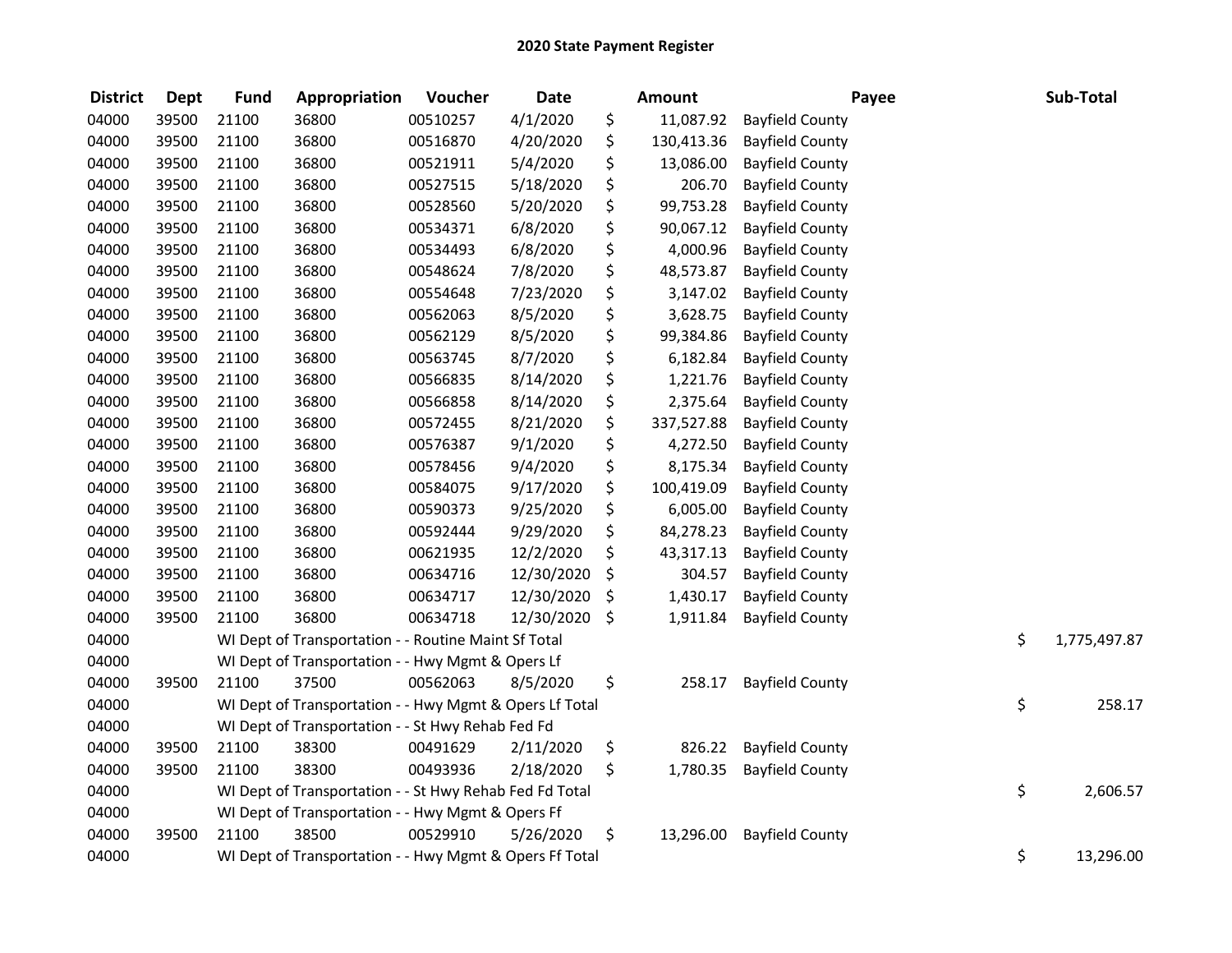| <b>District</b> | <b>Dept</b> | <b>Fund</b> | Appropriation                                                      | Voucher  | <b>Date</b>   | <b>Amount</b>   | Payee                                                                                                         | Sub-Total       |
|-----------------|-------------|-------------|--------------------------------------------------------------------|----------|---------------|-----------------|---------------------------------------------------------------------------------------------------------------|-----------------|
| 04000           |             |             | Department of Corrections - - Becky Young Community Correcti       |          |               |                 |                                                                                                               |                 |
| 04000           | 41000       | 10000       | 11200                                                              | 00336133 | 1/17/2020     | \$<br>3,618.00  | <b>Bayfield County</b>                                                                                        |                 |
| 04000           | 41000       | 10000       | 11200                                                              | 00336138 | 1/17/2020     | \$<br>2,736.00  | <b>Bayfield County</b>                                                                                        |                 |
| 04000           | 41000       | 10000       | 11200                                                              | 00336209 | 1/17/2020     | \$<br>4,860.00  | <b>Bayfield County</b>                                                                                        |                 |
| 04000           | 41000       | 10000       | 11200                                                              | 00336213 | 1/17/2020     | \$<br>3,781.12  | <b>Bayfield County</b>                                                                                        |                 |
| 04000           | 41000       | 10000       | 11200                                                              | 00336215 | 1/17/2020     | \$<br>3,393.15  | <b>Bayfield County</b>                                                                                        |                 |
| 04000           | 41000       | 10000       | 11200                                                              | 00336221 | 1/17/2020     | \$<br>4,644.00  | <b>Bayfield County</b>                                                                                        |                 |
| 04000           | 41000       | 10000       | 11200                                                              | 00357544 | 5/4/2020      | \$<br>2,520.00  | <b>Bayfield County</b>                                                                                        |                 |
| 04000           | 41000       | 10000       | 11200                                                              | 00360708 | 5/19/2020     | \$<br>1,054.06  | <b>Bayfield County</b>                                                                                        |                 |
| 04000           | 41000       | 10000       | 11200                                                              | 00366224 | 6/16/2020     | \$<br>1,306.33  | <b>Bayfield County</b>                                                                                        |                 |
| 04000           | 41000       | 10000       | 11200                                                              | 00373245 | 7/16/2020     | \$<br>10,048.32 | <b>Bayfield County</b>                                                                                        |                 |
| 04000           | 41000       | 10000       | 11200                                                              | 00387360 | 10/6/2020     | \$<br>2,183.39  | <b>Bayfield County</b>                                                                                        |                 |
| 04000           | 41000       | 10000       | 11200                                                              | 00391255 | 10/27/2020    | \$<br>2,353.60  | <b>Bayfield County</b>                                                                                        |                 |
| 04000           | 41000       | 10000       | 11200                                                              | 00391306 | 10/28/2020    | \$<br>1,826.84  | <b>Bayfield County</b>                                                                                        |                 |
| 04000           |             |             | Department of Corrections - - Becky Young Community Correcti Total |          |               |                 |                                                                                                               | \$<br>44,324.81 |
| 04000           |             |             | Department of Corrections - - Corrections Contracts And Agre       |          |               |                 |                                                                                                               |                 |
| 04000           | 41000       | 10000       | 11400                                                              | 00337240 | 1/24/2020     | \$<br>1,389.42  | <b>Bayfield County</b>                                                                                        |                 |
| 04000           | 41000       | 10000       | 11400                                                              | 00344349 | 2/28/2020     | \$<br>1,543.80  | <b>Bayfield County</b>                                                                                        |                 |
| 04000           | 41000       | 10000       | 11400                                                              | 00351080 | 4/1/2020      | \$<br>308.76    | <b>Bayfield County</b>                                                                                        |                 |
| 04000           | 41000       | 10000       | 11400                                                              | 00357279 | 5/4/2020      | \$<br>823.36    | <b>Bayfield County</b>                                                                                        |                 |
| 04000           | 41000       | 10000       | 11400                                                              | 00366234 | 6/23/2020     | \$<br>4,528.48  | <b>Bayfield County</b>                                                                                        |                 |
| 04000           | 41000       | 10000       | 11400                                                              | 00369428 | 7/1/2020      | \$<br>1,235.04  | <b>Bayfield County</b>                                                                                        |                 |
| 04000           | 41000       | 10000       | 11400                                                              | 00370994 | 7/8/2020      | \$<br>205.84    | <b>Bayfield County</b>                                                                                        |                 |
| 04000           | 41000       | 10000       | 11400                                                              | 00372815 | 7/17/2020     | \$<br>3,139.06  | <b>Bayfield County</b>                                                                                        |                 |
| 04000           | 41000       | 10000       | 11400                                                              | 00397391 | 12/4/2020     | \$<br>308.76    | <b>Bayfield County</b>                                                                                        |                 |
| 04000           |             |             | Department of Corrections - - Corrections Contracts And Agre Total |          |               |                 |                                                                                                               | \$<br>13,482.52 |
| 04000           |             |             |                                                                    |          |               |                 | Department of Corrections - - Reimbursing Counties For Probation, Extended Supervision And Parole Holds       |                 |
| 04000           | 41000       | 10000       | 11600                                                              | 00392583 | 11/5/2020     | \$              | 14,320.00 Bayfield County                                                                                     |                 |
| 04000           |             |             |                                                                    |          |               |                 | Department of Corrections - - Reimbursing Counties For Probation, Extended Supervision And Parole Holds Total | \$<br>14,320.00 |
| 04000           |             |             | Department of Health Services - - State/Federal Aids               |          |               |                 |                                                                                                               |                 |
| 04000           | 43500       | 10000       | 00000                                                              | 92007    | $1/1/2020$ \$ | 154,217.00      | <b>Bayfield County</b>                                                                                        |                 |
| 04000           | 43500       | 10000       | 00000                                                              | 92008    | $2/1/2020$ \$ | 179,220.00      | <b>Bayfield County</b>                                                                                        |                 |
| 04000           | 43500       | 10000       | 00000                                                              | 92009    | $3/1/2020$ \$ | 314,184.00      | <b>Bayfield County</b>                                                                                        |                 |
| 04000           | 43500       | 10000       | 00000                                                              | 92010    | $4/1/2020$ \$ | 265,869.00      | <b>Bayfield County</b>                                                                                        |                 |
| 04000           | 43500       | 10000       | 00000                                                              | 92011    | $5/1/2020$ \$ | 241,053.00      | <b>Bayfield County</b>                                                                                        |                 |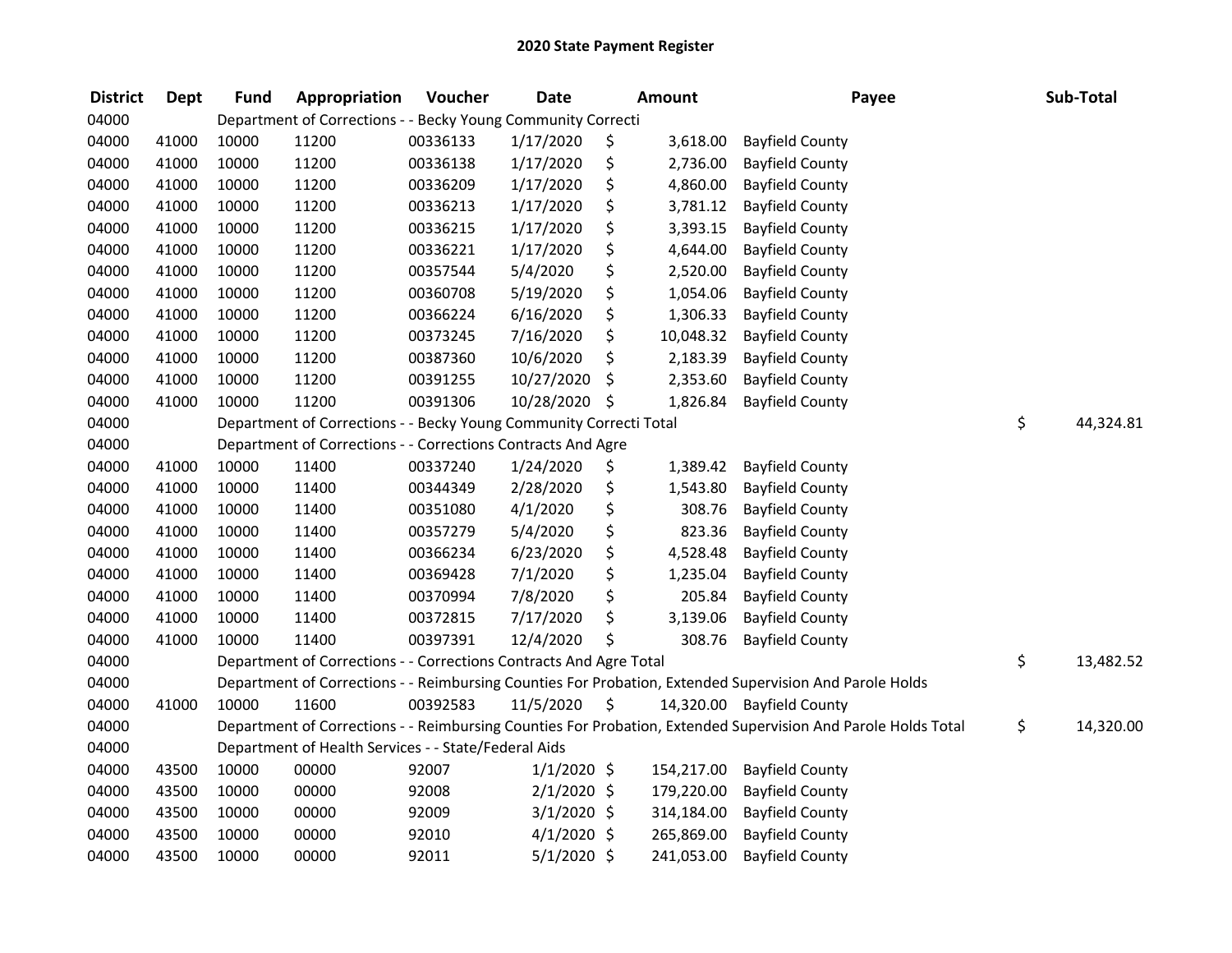| <b>District</b> | <b>Dept</b> | <b>Fund</b> | Appropriation                                                          | Voucher  | <b>Date</b>    | <b>Amount</b>   |                        | Payee | Sub-Total    |
|-----------------|-------------|-------------|------------------------------------------------------------------------|----------|----------------|-----------------|------------------------|-------|--------------|
| 04000           | 43500       | 10000       | 00000                                                                  | 92012    | $6/1/2020$ \$  | 158,224.00      | <b>Bayfield County</b> |       |              |
| 04000           | 43500       | 10000       | 00000                                                                  | 92013    | $6/1/2020$ \$  | 37,303.00       | <b>Bayfield County</b> |       |              |
| 04000           | 43500       | 10000       | 00000                                                                  | 92100    | $7/1/2020$ \$  | 104,001.00      | <b>Bayfield County</b> |       |              |
| 04000           | 43500       | 10000       | 00000                                                                  | 92101    | $8/1/2020$ \$  | 372,089.00      | <b>Bayfield County</b> |       |              |
| 04000           | 43500       | 10000       | 00000                                                                  | 92102    | $9/1/2020$ \$  | 458,388.00      | <b>Bayfield County</b> |       |              |
| 04000           | 43500       | 10000       | 00000                                                                  | 92103    | 10/1/2020 \$   | 279,434.00      | <b>Bayfield County</b> |       |              |
| 04000           | 43500       | 10000       | 00000                                                                  | 92104    | $11/1/2020$ \$ | 289,529.00      | <b>Bayfield County</b> |       |              |
| 04000           | 43500       | 10000       | 00000                                                                  | 92105    | 12/1/2020 \$   | 249,502.00      | <b>Bayfield County</b> |       |              |
| 04000           |             |             | Department of Health Services - - State/Federal Aids Total             |          |                |                 |                        | \$    | 3,103,013.00 |
| 04000           |             |             | Department of Health Services - - Federal Project Aids                 |          |                |                 |                        |       |              |
| 04000           | 43500       | 10000       | 15000                                                                  | 00364498 | 7/6/2020       | \$<br>4,191.00  | <b>Bayfield County</b> |       |              |
| 04000           |             |             | Department of Health Services - - Federal Project Aids Total           |          |                |                 |                        | \$    | 4,191.00     |
| 04000           |             |             | Department of Health Services - - General Program Operations           |          |                |                 |                        |       |              |
| 04000           | 43500       | 10000       | 40100                                                                  | 00341209 | 2/12/2020      | \$<br>1.50      | <b>Bayfield County</b> |       |              |
| 04000           | 43500       | 10000       | 40100                                                                  | 00354896 | 4/21/2020      | \$<br>1.50      | <b>Bayfield County</b> |       |              |
| 04000           | 43500       | 10000       | 40100                                                                  | 00393989 | 12/1/2020      | \$<br>1.50      | <b>Bayfield County</b> |       |              |
| 04000           |             |             | Department of Health Services - - General Program Operations Total     |          |                |                 |                        | \$    | 4.50         |
| 04000           |             |             | Department of Health Services - - Medical Assistance State Admin       |          |                |                 |                        |       |              |
| 04000           | 43500       | 10000       | 44000                                                                  | 00341209 | 2/12/2020      | \$<br>1.50      | <b>Bayfield County</b> |       |              |
| 04000           | 43500       | 10000       | 44000                                                                  | 00354896 | 4/21/2020      | \$<br>1.50      | <b>Bayfield County</b> |       |              |
| 04000           | 43500       | 10000       | 44000                                                                  | 00393989 | 12/1/2020      | \$<br>1.50      | <b>Bayfield County</b> |       |              |
| 04000           |             |             | Department of Health Services - - Medical Assistance State Admin Total |          |                |                 |                        | \$    | 4.50         |
| 04000           |             |             | Dept of Children and Families - - Tribal High Cost And Guard Pay       |          |                |                 |                        |       |              |
| 04000           | 43700       | 10000       | 16900                                                                  | 00072782 | 7/14/2020      | \$<br>42,589.48 | <b>Bayfield County</b> |       |              |
| 04000           |             |             | Dept of Children and Families - - Tribal High Cost And Guard Pay Total |          |                |                 |                        | \$    | 42,589.48    |
| 04000           |             |             | Dept of Children and Families - - Fees For Administrative Servic       |          |                |                 |                        |       |              |
| 04000           | 43700       | 10000       | 23100                                                                  | 00065080 | 1/27/2020      | \$<br>5.00      | <b>Bayfield County</b> |       |              |
| 04000           | 43700       | 10000       | 23100                                                                  | 00069693 | 5/1/2020       | \$<br>5.00      | <b>Bayfield County</b> |       |              |
| 04000           | 43700       | 10000       | 23100                                                                  | 00076501 | 10/22/2020 \$  | 15.00           | <b>Bayfield County</b> |       |              |
| 04000           |             |             | Dept of Children and Families - - Fees For Administrative Servic Total |          |                |                 |                        | \$    | 25.00        |
| 04000           |             |             | Dept of Children and Families - - General Aids                         |          |                |                 |                        |       |              |
| 04000           | 43700       | 10000       | 99000                                                                  | 00064481 | 1/6/2020       | \$<br>13,567.03 | <b>Bayfield County</b> |       |              |
| 04000           | 43700       | 10000       | 99000                                                                  | 00065332 | 1/30/2020      | \$<br>51,368.20 | <b>Bayfield County</b> |       |              |
| 04000           | 43700       | 10000       | 99000                                                                  | 00065631 | 2/5/2020       | \$<br>1,894.00  | <b>Bayfield County</b> |       |              |
| 04000           | 43700       | 10000       | 99000                                                                  | 00066835 | 3/5/2020       | \$<br>64,584.00 | <b>Bayfield County</b> |       |              |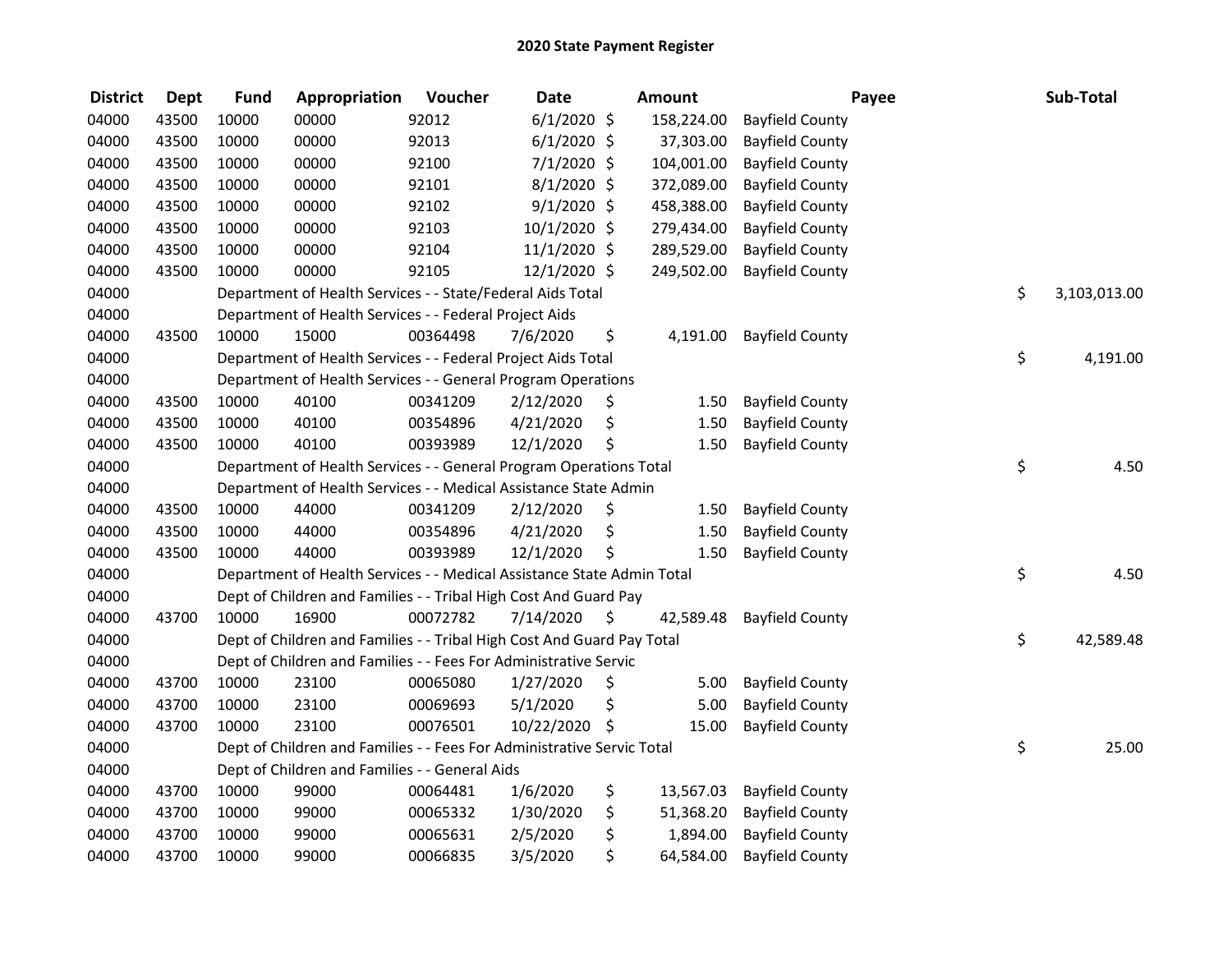| <b>District</b> | <b>Dept</b> | <b>Fund</b> | Appropriation                                        | Voucher  | <b>Date</b> | <b>Amount</b>    |                        | Payee | Sub-Total        |
|-----------------|-------------|-------------|------------------------------------------------------|----------|-------------|------------------|------------------------|-------|------------------|
| 04000           | 43700       | 10000       | 99000                                                | 00066901 | 3/5/2020    | \$<br>259.28     | <b>Bayfield County</b> |       |                  |
| 04000           | 43700       | 10000       | 99000                                                | 00067191 | 3/12/2020   | \$<br>682.61     | <b>Bayfield County</b> |       |                  |
| 04000           | 43700       | 10000       | 99000                                                | 00067836 | 3/31/2020   | \$<br>14,082.00  | <b>Bayfield County</b> |       |                  |
| 04000           | 43700       | 10000       | 99000                                                | 00068227 | 4/6/2020    | \$<br>51,084.53  | <b>Bayfield County</b> |       |                  |
| 04000           | 43700       | 10000       | 99000                                                | 00069140 | 4/21/2020   | \$<br>7,853.00   | <b>Bayfield County</b> |       |                  |
| 04000           | 43700       | 10000       | 99000                                                | 00069343 | 4/30/2020   | \$<br>35,221.52  | <b>Bayfield County</b> |       |                  |
| 04000           | 43700       | 10000       | 99000                                                | 00069619 | 4/30/2020   | \$<br>14,574.63  | <b>Bayfield County</b> |       |                  |
| 04000           | 43700       | 10000       | 99000                                                | 00069877 | 5/5/2020    | \$<br>40,855.58  | <b>Bayfield County</b> |       |                  |
| 04000           | 43700       | 10000       | 99000                                                | 00070022 | 5/8/2020    | \$<br>9,820.00   | <b>Bayfield County</b> |       |                  |
| 04000           | 43700       | 10000       | 99000                                                | 00070785 | 6/4/2020    | \$<br>1,007.00   | <b>Bayfield County</b> |       |                  |
| 04000           | 43700       | 10000       | 99000                                                | 00070841 | 6/5/2020    | \$<br>13,630.33  | <b>Bayfield County</b> |       |                  |
| 04000           | 43700       | 10000       | 99000                                                | 00072053 | 6/30/2020   | \$<br>3,186.00   | <b>Bayfield County</b> |       |                  |
| 04000           | 43700       | 10000       | 99000                                                | 00072295 | 7/6/2020    | \$<br>331.57     | <b>Bayfield County</b> |       |                  |
| 04000           | 43700       | 10000       | 99000                                                | 00072829 | 7/17/2020   | \$<br>1,194.00   | <b>Bayfield County</b> |       |                  |
| 04000           | 43700       | 10000       | 99000                                                | 00073302 | 7/30/2020   | \$<br>44,131.26  | <b>Bayfield County</b> |       |                  |
| 04000           | 43700       | 10000       | 99000                                                | 00073537 | 8/5/2020    | \$<br>1,630.84   | <b>Bayfield County</b> |       |                  |
| 04000           | 43700       | 10000       | 99000                                                | 00073855 | 8/12/2020   | \$<br>6,326.00   | <b>Bayfield County</b> |       |                  |
| 04000           | 43700       | 10000       | 99000                                                | 00073925 | 8/12/2020   | \$<br>240.99     | <b>Bayfield County</b> |       |                  |
| 04000           | 43700       | 10000       | 99000                                                | 00074644 | 9/8/2020    | \$<br>4,402.41   | <b>Bayfield County</b> |       |                  |
| 04000           | 43700       | 10000       | 99000                                                | 00074768 | 9/10/2020   | \$<br>312,218.00 | <b>Bayfield County</b> |       |                  |
| 04000           | 43700       | 10000       | 99000                                                | 00075059 | 9/17/2020   | \$<br>28,248.00  | <b>Bayfield County</b> |       |                  |
| 04000           | 43700       | 10000       | 99000                                                | 00075060 | 9/17/2020   | \$<br>209.00     | <b>Bayfield County</b> |       |                  |
| 04000           | 43700       | 10000       | 99000                                                | 00075189 | 9/18/2020   | \$<br>6,350.86   | <b>Bayfield County</b> |       |                  |
| 04000           | 43700       | 10000       | 99000                                                | 00075578 | 9/28/2020   | \$<br>80.00      | <b>Bayfield County</b> |       |                  |
| 04000           | 43700       | 10000       | 99000                                                | 00075884 | 10/5/2020   | \$<br>12,522.06  | <b>Bayfield County</b> |       |                  |
| 04000           | 43700       | 10000       | 99000                                                | 00076777 | 10/30/2020  | \$<br>45,253.47  | <b>Bayfield County</b> |       |                  |
| 04000           | 43700       | 10000       | 99000                                                | 00077004 | 11/5/2020   | \$<br>4,955.96   | <b>Bayfield County</b> |       |                  |
| 04000           | 43700       | 10000       | 99000                                                | 00077136 | 11/6/2020   | \$<br>2,356.00   | <b>Bayfield County</b> |       |                  |
| 04000           | 43700       | 10000       | 99000                                                | 00077232 | 11/10/2020  | \$<br>89.00      | <b>Bayfield County</b> |       |                  |
| 04000           | 43700       | 10000       | 99000                                                | 00078137 | 12/4/2020   | \$<br>8,100.00   | <b>Bayfield County</b> |       |                  |
| 04000           | 43700       | 10000       | 99000                                                | 00078222 | 12/7/2020   | \$<br>10,205.55  | <b>Bayfield County</b> |       |                  |
| 04000           |             |             | Dept of Children and Families - - General Aids Total |          |             |                  |                        |       | \$<br>812,514.68 |
| 04000           |             |             | Dept of Workforce Development - - Auxiliary Services |          |             |                  |                        |       |                  |
| 04000           | 44500       | 10000       | 13000                                                | 00304237 | 11/3/2020   | \$<br>35.00      | <b>Bayfield County</b> |       |                  |
| 04000           | 44500       | 10000       | 13000                                                | 00307367 | 12/2/2020   | \$<br>15.00      | <b>Bayfield County</b> |       |                  |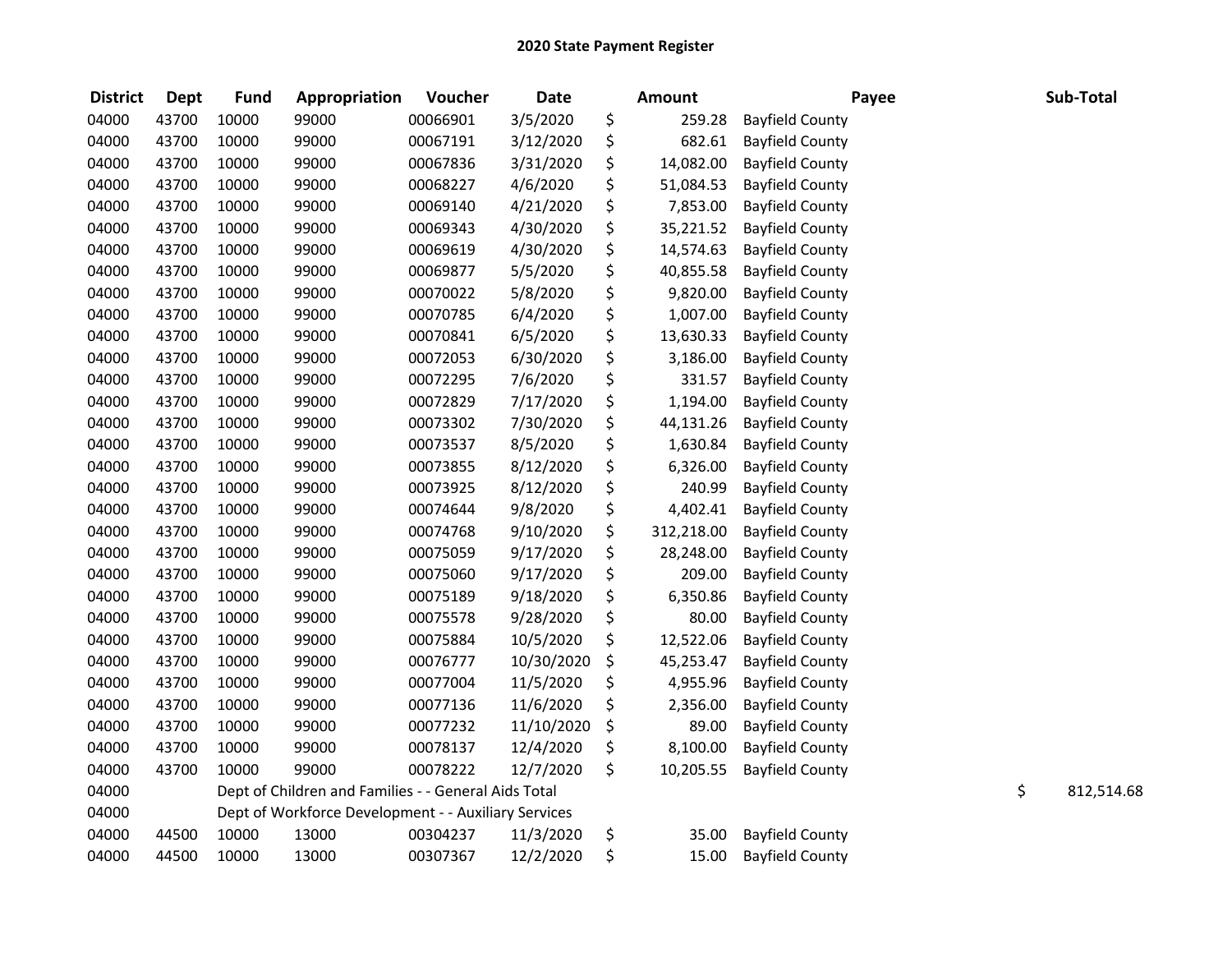| <b>District</b> | <b>Dept</b> | <b>Fund</b> | Appropriation                                                         | Voucher  | <b>Date</b>   | <b>Amount</b>   | Payee                  | Sub-Total       |
|-----------------|-------------|-------------|-----------------------------------------------------------------------|----------|---------------|-----------------|------------------------|-----------------|
| 04000           |             |             | Dept of Workforce Development - - Auxiliary Services Total            |          |               |                 |                        | \$<br>50.00     |
| 04000           |             |             | Dept of Workforce Development - - Ui Admin Fed                        |          |               |                 |                        |                 |
| 04000           | 44500       | 10000       | 15100                                                                 | 00267611 | 1/14/2020     | \$<br>5.00      | <b>Bayfield County</b> |                 |
| 04000           | 44500       | 10000       | 15100                                                                 | 00270851 | 2/4/2020      | \$<br>10.00     | <b>Bayfield County</b> |                 |
| 04000           | 44500       | 10000       | 15100                                                                 | 00275581 | 3/3/2020      | \$<br>25.00     | <b>Bayfield County</b> |                 |
| 04000           | 44500       | 10000       | 15100                                                                 | 00280565 | 4/2/2020      | \$<br>25.00     | <b>Bayfield County</b> |                 |
| 04000           | 44500       | 10000       | 15100                                                                 | 00290131 | 7/2/2020      | \$<br>20.00     | <b>Bayfield County</b> |                 |
| 04000           | 44500       | 10000       | 15100                                                                 | 00293572 | 8/4/2020      | \$<br>5.00      | <b>Bayfield County</b> |                 |
| 04000           | 44500       | 10000       | 15100                                                                 | 00296604 | 9/2/2020      | \$<br>10.00     | <b>Bayfield County</b> |                 |
| 04000           | 44500       | 10000       | 15100                                                                 | 00300275 | 10/2/2020     | \$<br>20.00     | <b>Bayfield County</b> |                 |
| 04000           |             |             | Dept of Workforce Development - - Ui Admin Fed Total                  |          |               |                 |                        | \$<br>120.00    |
| 04000           |             |             | Dept of Workforce Development - - Wc Ops Uninsured Emplyr Admin       |          |               |                 |                        |                 |
| 04000           | 44500       | 22700       | 17700                                                                 | 00288531 | 6/16/2020     | \$<br>15.00     | <b>Bayfield County</b> |                 |
| 04000           | 44500       | 22700       | 17700                                                                 | 00288536 | 6/16/2020     | \$<br>10.00     | <b>Bayfield County</b> |                 |
| 04000           | 44500       | 22700       | 17700                                                                 | 00290942 | 7/10/2020     | \$<br>15.00     | <b>Bayfield County</b> |                 |
| 04000           | 44500       | 22700       | 17700                                                                 | 00290943 | 7/10/2020     | \$<br>30.00     | <b>Bayfield County</b> |                 |
| 04000           | 44500       | 22700       | 17700                                                                 | 00296944 | 9/3/2020      | \$<br>5.00      | <b>Bayfield County</b> |                 |
| 04000           | 44500       | 22700       | 17700                                                                 | 00296946 | 9/3/2020      | \$<br>5.00      | <b>Bayfield County</b> |                 |
| 04000           |             |             | Dept of Workforce Development - - Wc Ops Uninsured Emplyr Admin Total |          |               |                 |                        | \$<br>80.00     |
| 04000           |             |             | Department of Justice - - Crime Laboratories, Dna                     |          |               |                 |                        |                 |
| 04000           | 45500       | 10000       | 22100                                                                 | 00085799 | 7/16/2020     | \$<br>520.00    | <b>Bayfield County</b> |                 |
| 04000           |             |             | Department of Justice - - Crime Laboratories, Dna Total               |          |               |                 |                        | \$<br>520.00    |
| 04000           |             |             | Department of Justice - - Law Enforcement Train, Local                |          |               |                 |                        |                 |
| 04000           | 45500       | 10000       | 23100                                                                 | 00085295 | 8/3/2020      | \$<br>3,239.45  | <b>Bayfield County</b> |                 |
| 04000           | 45500       | 10000       | 23100                                                                 | 00090796 | 11/27/2020    | \$<br>4,800.00  | <b>Bayfield County</b> |                 |
| 04000           |             |             | Department of Justice - - Law Enforcement Train, Local Total          |          |               |                 |                        | \$<br>8,039.45  |
| 04000           |             |             | Department of Justice - - Federal Aid, Local Assistance               |          |               |                 |                        |                 |
| 04000           | 45500       | 10000       | 25100                                                                 | 00079646 | 2/7/2020      | \$<br>46,171.29 | <b>Bayfield County</b> |                 |
| 04000           | 45500       | 10000       | 25100                                                                 | 00083046 | 5/5/2020      | \$<br>12,698.06 | <b>Bayfield County</b> |                 |
| 04000           | 45500       | 10000       | 25100                                                                 | 00087456 | 8/21/2020     | \$<br>4,655.25  | <b>Bayfield County</b> |                 |
| 04000           | 45500       | 10000       | 25100                                                                 | 00089798 | 11/5/2020     | \$<br>13,334.41 | <b>Bayfield County</b> |                 |
| 04000           |             |             | Department of Justice - - Federal Aid, Local Assistance Total         |          |               |                 |                        | \$<br>76,859.01 |
| 04000           |             |             | Department of Justice - - Alt Prosecution Alcohol Drugs               |          |               |                 |                        |                 |
| 04000           | 45500       | 10000       | 27100                                                                 | 00089320 | 10/16/2020 \$ | 55,215.54       | <b>Bayfield County</b> |                 |
| 04000           |             |             | Department of Justice - - Alt Prosecution Alcohol Drugs Total         |          |               |                 |                        | \$<br>55,215.54 |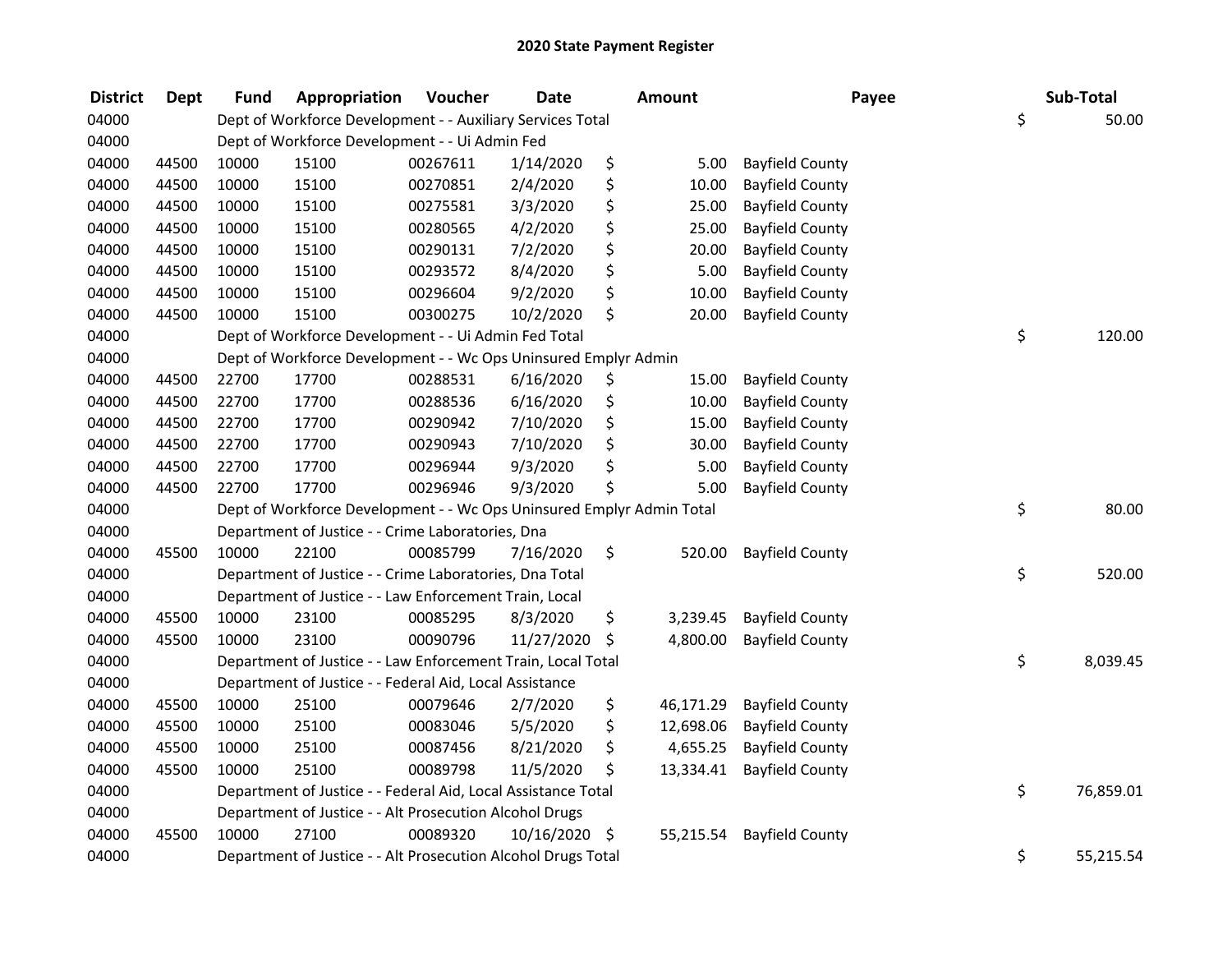| <b>District</b> | <b>Dept</b> | <b>Fund</b> | Appropriation                                                          | Voucher  | <b>Date</b>   | Amount           | Payee                       | Sub-Total       |
|-----------------|-------------|-------------|------------------------------------------------------------------------|----------|---------------|------------------|-----------------------------|-----------------|
| 04000           |             |             | Department of Justice - - Alt Prosecut Justice Info Fees               |          |               |                  |                             |                 |
| 04000           | 45500       | 10000       | 27900                                                                  | 00082912 | 4/27/2020     | \$<br>28,156.27  | <b>Bayfield County</b>      |                 |
| 04000           | 45500       | 10000       | 27900                                                                  | 00086586 | 7/31/2020     | \$<br>23,767.20  | <b>Bayfield County</b>      |                 |
| 04000           | 45500       | 10000       | 27900                                                                  | 00089320 | 10/16/2020    | \$               | (29,487.64) Bayfield County |                 |
| 04000           |             |             | Department of Justice - - Alt Prosecut Justice Info Fees Total         |          |               |                  |                             | \$<br>22,435.83 |
| 04000           |             |             | Department of Justice - - Crime Victim Witness Assist                  |          |               |                  |                             |                 |
| 04000           | 45500       | 10000       | 53200                                                                  | 00086005 | 7/17/2020     | \$               | 10,465.90 Bayfield County   |                 |
| 04000           |             |             | Department of Justice - - Crime Victim Witness Assist Total            |          |               |                  |                             | \$<br>10,465.90 |
| 04000           |             |             | Department of Justice - - County Reimb Victim-Witness                  |          |               |                  |                             |                 |
| 04000           | 45500       | 10000       | 53900                                                                  | 00080458 | 2/26/2020     | \$<br>10,817.20  | <b>Bayfield County</b>      |                 |
| 04000           |             |             | Department of Justice - - County Reimb Victim-Witness Total            |          |               |                  |                             | \$<br>10,817.20 |
| 04000           |             |             | Department of Military Affairs - - Emergency Response Equipment        |          |               |                  |                             |                 |
| 04000           | 46500       | 10000       | 30800                                                                  | 00073540 | 2/4/2020      | \$<br>1,495.03   | <b>Bayfield County</b>      |                 |
| 04000           |             |             | Department of Military Affairs - - Emergency Response Equipment Total  |          |               |                  |                             | \$<br>1,495.03  |
| 04000           |             |             | Department of Military Affairs - - Emergency Response Training         |          |               |                  |                             |                 |
| 04000           | 46500       | 10000       | 31000                                                                  | 00083463 | 9/25/2020     | \$<br>10,156.00  | <b>Bayfield County</b>      |                 |
| 04000           |             |             | Department of Military Affairs - - Emergency Response Training Total   |          |               |                  |                             | \$<br>10,156.00 |
| 04000           |             |             | Department of Military Affairs - - Local Emer Planning Grants          |          |               |                  |                             |                 |
| 04000           | 46500       | 10000       | 33700                                                                  | 00073971 | 2/13/2020     | \$<br>4,669.61   | <b>Bayfield County</b>      |                 |
| 04000           |             |             | Department of Military Affairs - - Local Emer Planning Grants Total    |          |               |                  |                             | \$<br>4,669.61  |
| 04000           |             |             | Department of Military Affairs - - Federal Aid, Local Assistance       |          |               |                  |                             |                 |
| 04000           | 46500       | 10000       | 34200                                                                  | 00074837 | 3/3/2020      | \$<br>40,309.30  | <b>Bayfield County</b>      |                 |
| 04000           | 46500       | 10000       | 34200                                                                  | 00083048 | 9/18/2020     | \$<br>276.30     | <b>Bayfield County</b>      |                 |
| 04000           |             |             | Department of Military Affairs - - Federal Aid, Local Assistance Total |          |               |                  |                             | \$<br>40,585.60 |
| 04000           |             |             | Department of Veterans Affairs - - County Grants                       |          |               |                  |                             |                 |
| 04000           | 48500       | 58200       | 26700                                                                  | 00077433 | 2/24/2020     | \$<br>8,500.00   | <b>Bayfield County</b>      |                 |
| 04000           |             |             | Department of Veterans Affairs - - County Grants Total                 |          |               |                  |                             | \$<br>8,500.00  |
| 04000           |             |             | Department of Veterans Affairs - - Veterans Transportation Grant       |          |               |                  |                             |                 |
| 04000           | 48500       | 58200       | 28000                                                                  | 00086975 | 11/18/2020 \$ | 1,546.24         | <b>Bayfield County</b>      |                 |
| 04000           |             |             | Department of Veterans Affairs - - Veterans Transportation Grant Total |          |               |                  |                             | \$<br>1,546.24  |
| 04000           |             |             | Department of Administration - - Federal Aid                           |          |               |                  |                             |                 |
| 04000           | 50500       | 10000       | 14200                                                                  | 00126571 | 8/12/2020     | \$<br>45,245.30  | <b>Bayfield County</b>      |                 |
| 04000           | 50500       | 10000       | 14200                                                                  | 00129698 | 10/2/2020     | \$<br>149,066.97 | <b>Bayfield County</b>      |                 |
| 04000           | 50500       | 10000       | 14200                                                                  | 00131006 | 10/15/2020    | \$<br>85,920.00  | <b>Bayfield County</b>      |                 |
| 04000           | 50500       | 10000       | 14200                                                                  | 00134110 | 12/10/2020    | \$<br>103,821.60 | <b>Bayfield County</b>      |                 |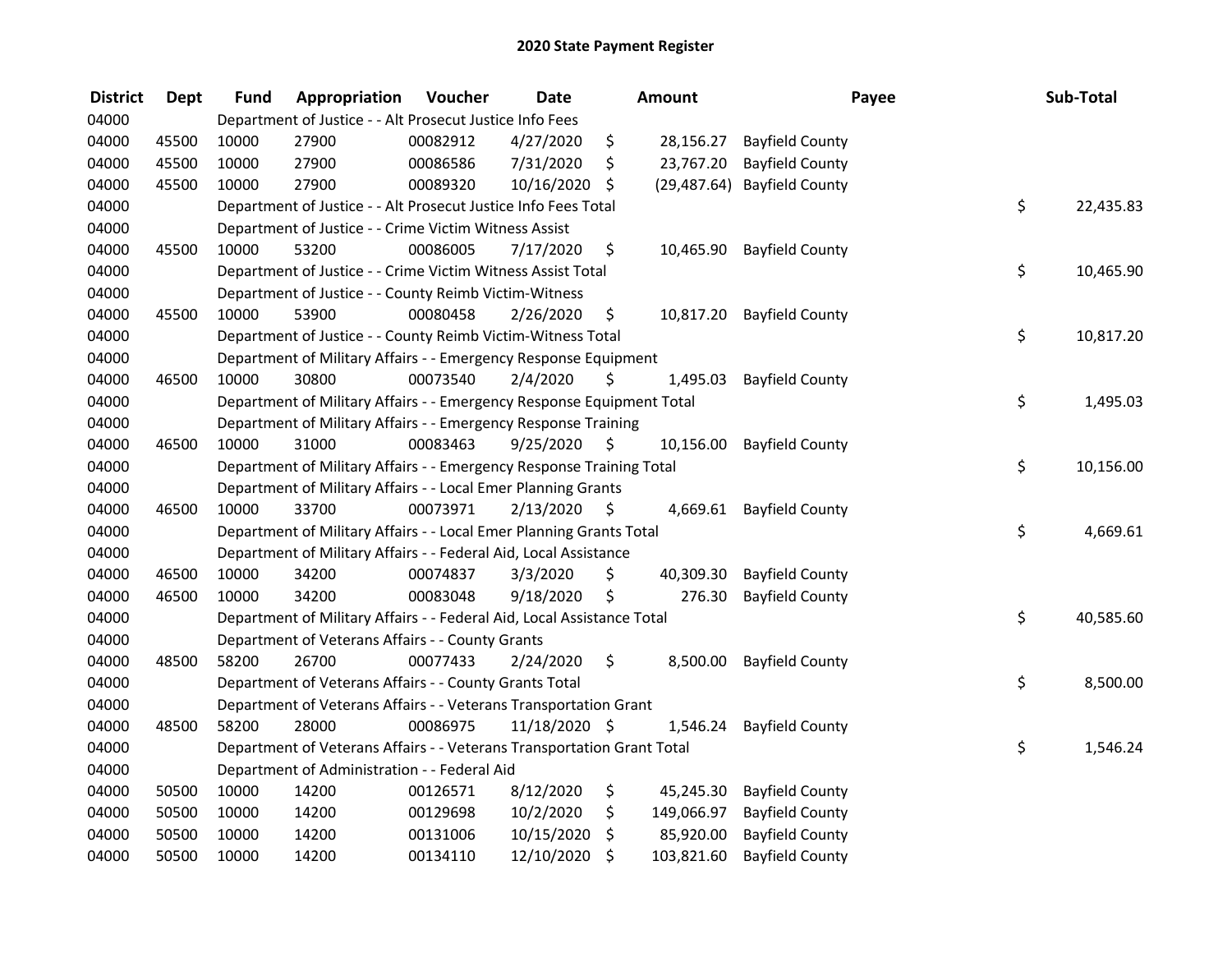| <b>District</b> | <b>Dept</b> | <b>Fund</b> | Appropriation                                                         | Voucher  | <b>Date</b>   |                    | <b>Amount</b> | Payee                  | Sub-Total        |
|-----------------|-------------|-------------|-----------------------------------------------------------------------|----------|---------------|--------------------|---------------|------------------------|------------------|
| 04000           | 50500       | 10000       | 14200                                                                 | 00136076 | 12/17/2020    | $\ddot{\varsigma}$ | 26,459.68     | <b>Bayfield County</b> |                  |
| 04000           |             |             | Department of Administration - - Federal Aid Total                    |          |               |                    |               |                        | \$<br>410,513.55 |
| 04000           |             |             | Department of Administration - - Low-Income Assistance Grants         |          |               |                    |               |                        |                  |
| 04000           | 50500       | 23500       | 37100                                                                 | 00117618 | 2/18/2020     | \$                 | 5,273.00      | <b>Bayfield County</b> |                  |
| 04000           | 50500       | 23500       | 37100                                                                 | 00118340 | 3/2/2020      | \$                 | 4,266.00      | <b>Bayfield County</b> |                  |
| 04000           | 50500       | 23500       | 37100                                                                 | 00120248 | 3/31/2020     | \$                 | 5,467.00      | <b>Bayfield County</b> |                  |
| 04000           | 50500       | 23500       | 37100                                                                 | 00122593 | 5/15/2020     | \$                 | 383.00        | <b>Bayfield County</b> |                  |
| 04000           | 50500       | 23500       | 37100                                                                 | 00124734 | 6/30/2020     | \$                 | 7,279.00      | <b>Bayfield County</b> |                  |
| 04000           | 50500       | 23500       | 37100                                                                 | 00125562 | 7/15/2020     | \$                 | 2,852.00      | <b>Bayfield County</b> |                  |
| 04000           | 50500       | 23500       | 37100                                                                 | 00127205 | 8/17/2020     | \$                 | 1,449.00      | <b>Bayfield County</b> |                  |
| 04000           | 50500       | 23500       | 37100                                                                 | 00128713 | 9/15/2020     | \$                 | 1,920.00      | <b>Bayfield County</b> |                  |
| 04000           | 50500       | 23500       | 37100                                                                 | 00131010 | 10/15/2020    | \$                 | 3,829.00      | <b>Bayfield County</b> |                  |
| 04000           | 50500       | 23500       | 37100                                                                 | 00131666 | 10/29/2020    | \$                 | 9,165.00      | <b>Bayfield County</b> |                  |
| 04000           | 50500       | 23500       | 37100                                                                 | 00133577 | 12/1/2020     | \$                 | 1,927.00      | <b>Bayfield County</b> |                  |
| 04000           | 50500       | 23500       | 37100                                                                 | 00133580 | 12/1/2020     | \$                 | 3,613.00      | <b>Bayfield County</b> |                  |
| 04000           | 50500       | 23500       | 37100                                                                 | 00137474 | 12/29/2020    | \$                 | 4,586.00      | <b>Bayfield County</b> |                  |
| 04000           |             |             | Department of Administration - - Low-Income Assistance Grants Total   |          |               |                    |               |                        | \$<br>52,009.00  |
| 04000           |             |             | Department of Administration - - Land Information Program; Loca       |          |               |                    |               |                        |                  |
| 04000           | 50500       | 26900       | 17300                                                                 | 00117278 | 2/13/2020     | \$                 | 1,000.00      | <b>Bayfield County</b> |                  |
| 04000           | 50500       | 26900       | 17300                                                                 | 00119408 | 4/2/2020      | \$                 | 63,576.00     | <b>Bayfield County</b> |                  |
| 04000           | 50500       | 26900       | 17300                                                                 | 00119714 | 3/31/2020     | \$                 | 25,000.00     | <b>Bayfield County</b> |                  |
| 04000           | 50500       | 26900       | 17300                                                                 | 00120880 | 4/20/2020     | \$                 | 20,000.00     | <b>Bayfield County</b> |                  |
| 04000           |             |             | Department of Administration - - Land Information Program; Loca Total |          |               |                    |               |                        | \$<br>109,576.00 |
| 04000           |             |             | Commissioners of Public Lands - - General Program Operations          |          |               |                    |               |                        |                  |
| 04000           | 50700       | 10000       | 10100                                                                 | 00003443 | 12/23/2020 \$ |                    | 32.00         | <b>Bayfield County</b> |                  |
| 04000           |             |             | Commissioners of Public Lands - - General Program Operations Total    |          |               |                    |               |                        | \$<br>32.00      |
| 04000           |             |             | Commissioners of Public Lands - - Federal Aid -- Flood Control        |          |               |                    |               |                        |                  |
| 04000           | 50700       | 10000       | 13000                                                                 | 00003265 | 9/10/2020     | \$                 | 1,784.13      | <b>Bayfield County</b> |                  |
| 04000           |             |             | Commissioners of Public Lands - - Federal Aid -- Flood Control Total  |          |               |                    |               |                        | \$<br>1,784.13   |
| 04000           |             |             | Elections Commission - - 2018 Hava Election Security                  |          |               |                    |               |                        |                  |
| 04000           | 51000       | 22000       | 18200                                                                 | 00004208 | 8/17/2020     | \$                 | 38,771.30     | <b>Bayfield County</b> |                  |
| 04000           | 51000       | 22000       | 18200                                                                 | 00004960 | 12/14/2020 \$ |                    | 8,289.29      | <b>Bayfield County</b> |                  |
| 04000           |             |             | Elections Commission - - 2018 Hava Election Security Total            |          |               |                    |               |                        | \$<br>47,060.59  |
| 04000           |             |             | Dept of Employee Trust Funds - - General Operations                   |          |               |                    |               |                        |                  |
| 04000           | 51500       | 47100       | 17600                                                                 | 00019826 | 3/6/2020      | \$                 | 1,000.00      | <b>Bayfield County</b> |                  |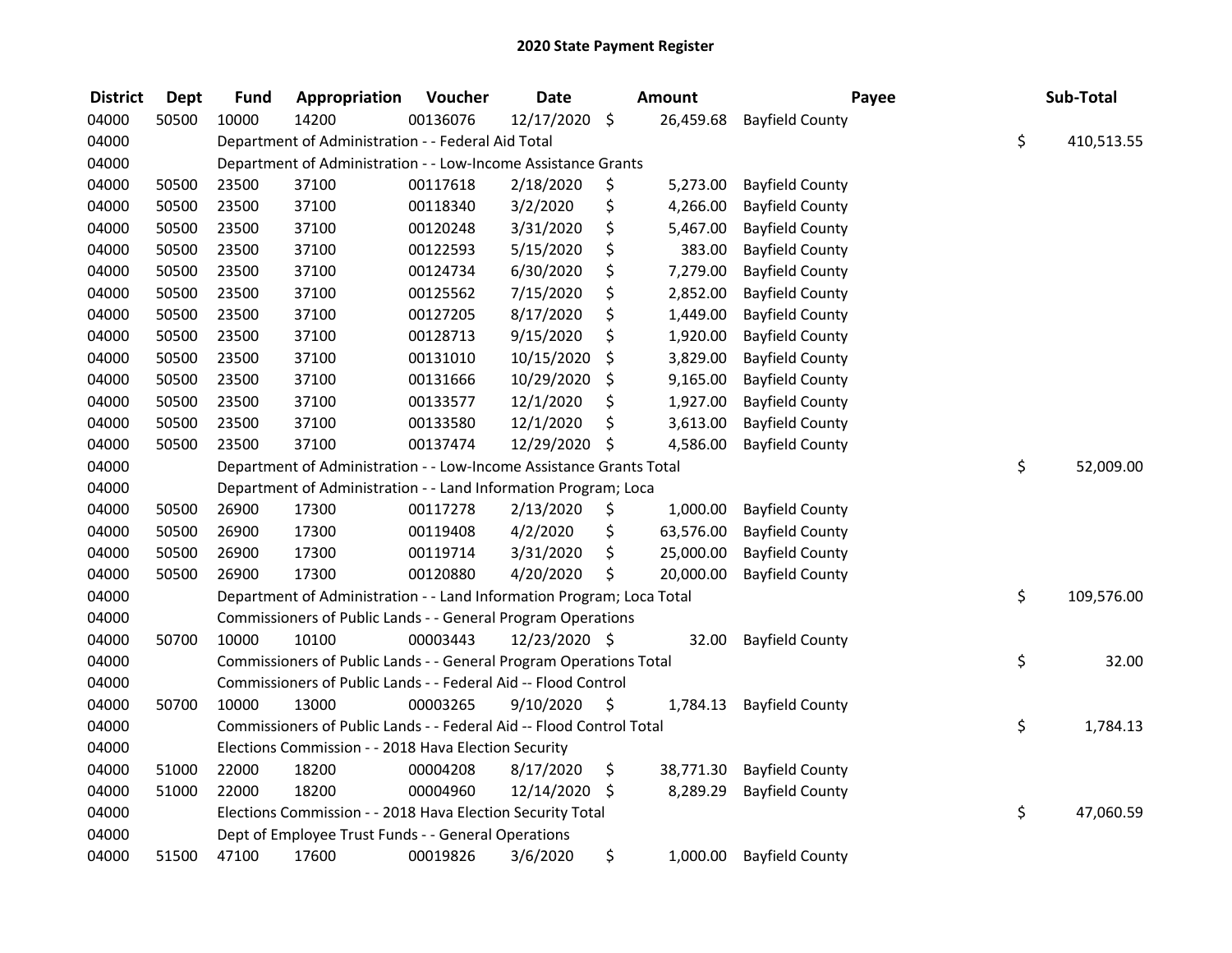| <b>District</b> | <b>Dept</b> | Fund  | Appropriation                                                         | Voucher  | <b>Date</b> |      | <b>Amount</b> | Payee                                                                                                   | Sub-Total          |
|-----------------|-------------|-------|-----------------------------------------------------------------------|----------|-------------|------|---------------|---------------------------------------------------------------------------------------------------------|--------------------|
| 04000           |             |       | Dept of Employee Trust Funds - - General Operations Total             |          |             |      |               |                                                                                                         | \$<br>1,000.00     |
| 04000           |             |       |                                                                       |          |             |      |               | Public Defender Board - - Transcript, Discovery and Records Provided to the Public Defender Board       |                    |
| 04000           | 55000       | 10000 | 10600                                                                 | 00238112 | 3/13/2020   | \$   | 375.35        | <b>Bayfield County</b>                                                                                  |                    |
| 04000           | 55000       | 10000 | 10600                                                                 | 00253261 | 6/26/2020   | \$   | 632.60        | <b>Bayfield County</b>                                                                                  |                    |
| 04000           | 55000       | 10000 | 10600                                                                 | 00255932 | 7/15/2020   | \$   | 110.00        | <b>Bayfield County</b>                                                                                  |                    |
| 04000           | 55000       | 10000 | 10600                                                                 | 00260261 | 9/2/2020    | \$   | 347.00        | <b>Bayfield County</b>                                                                                  |                    |
| 04000           | 55000       | 10000 | 10600                                                                 | 00270619 | 12/11/2020  | \$   | 640.60        | <b>Bayfield County</b>                                                                                  |                    |
| 04000           |             |       |                                                                       |          |             |      |               | Public Defender Board - - Transcript, Discovery and Records Provided to the Public Defender Board Total | \$<br>2,105.55     |
| 04000           |             |       | Department of Revenue - - Warrants and Satisfactions                  |          |             |      |               |                                                                                                         |                    |
| 04000           | 56600       | 10000 | 10100                                                                 | 00157382 | 2/14/2020   | \$   | 325.00        | <b>Bayfield County</b>                                                                                  |                    |
| 04000           | 56600       | 10000 | 10100                                                                 | 00164456 | 4/3/2020    | \$   | 50.00         | <b>Bayfield County</b>                                                                                  |                    |
| 04000           | 56600       | 10000 | 10100                                                                 | 00177635 | 8/7/2020    | \$   | 295.00        | <b>Bayfield County</b>                                                                                  |                    |
| 04000           |             |       | Department of Revenue - - Warrants and Satisfactions Total            |          |             |      |               |                                                                                                         | \$<br>670.00       |
| 04000           |             |       | Circuit Courts - - Circuit Court Costs                                |          |             |      |               |                                                                                                         |                    |
| 04000           | 62500       | 10000 | 10500                                                                 | 00001738 | 1/17/2020   | \$   | 26,637.00     | <b>Bayfield County</b>                                                                                  |                    |
| 04000           | 62500       | 10000 | 10500                                                                 | 00001932 | 7/17/2020   | \$   | 50,824.00     | <b>Bayfield County</b>                                                                                  |                    |
| 04000           |             |       | Circuit Courts - - Circuit Court Costs Total                          |          |             |      |               |                                                                                                         | \$<br>77,461.00    |
| 04000           |             |       | Shared Revenue and Tax Relief - - County And Municipal Aid            |          |             |      |               |                                                                                                         |                    |
| 04000           | 83500       | 10000 | 10500                                                                 | 00067546 | 7/27/2020   | \$   | 7,797.02      | <b>Bayfield County</b>                                                                                  |                    |
| 04000           | 83500       | 10000 | 10500                                                                 | 00071507 | 11/16/2020  | - \$ | 44,183.13     | <b>Bayfield County</b>                                                                                  |                    |
| 04000           |             |       | Shared Revenue and Tax Relief - - County And Municipal Aid Total      |          |             |      |               |                                                                                                         | \$<br>51,980.15    |
| 04000           |             |       | Shared Revenue and Tax Relief - - Exempt Computer Aid                 |          |             |      |               |                                                                                                         |                    |
| 04000           | 83500       | 10000 | 10900                                                                 | 00064576 | 7/27/2020   | \$   | 1,036.14      | <b>Bayfield County</b>                                                                                  |                    |
| 04000           |             |       | Shared Revenue and Tax Relief - - Exempt Computer Aid Total           |          |             |      |               |                                                                                                         | \$<br>1,036.14     |
| 04000           |             |       | Shared Revenue and Tax Relief - - Utility Aid                         |          |             |      |               |                                                                                                         |                    |
| 04000           | 83500       | 10000 | 11000                                                                 | 00067546 | 7/27/2020   | \$   | 6,328.50      | <b>Bayfield County</b>                                                                                  |                    |
| 04000           | 83500       | 10000 | 11000                                                                 | 00071507 | 11/16/2020  | \$   | 41,347.63     | <b>Bayfield County</b>                                                                                  |                    |
| 04000           |             |       | Shared Revenue and Tax Relief - - Utility Aid Total                   |          |             |      |               |                                                                                                         | \$<br>47,676.13    |
| 04000           |             |       | Shared Revenue and Tax Relief - - Personal Property Aid               |          |             |      |               |                                                                                                         |                    |
| 04000           | 83500       | 10000 | 11100                                                                 | 00059939 | 5/4/2020    | \$   | 12,031.78     | <b>Bayfield County</b>                                                                                  |                    |
| 04000           |             |       | Shared Revenue and Tax Relief - - Personal Property Aid Total         |          |             |      |               |                                                                                                         | \$<br>12,031.78    |
| 04000           |             |       | Shared Revenue and Tax Relief - - School Lvy Tx/First Dollar Cr       |          |             |      |               |                                                                                                         |                    |
| 04000           | 83500       | 10000 | 30200                                                                 | 00063901 | 7/27/2020   | \$   | 673,770.82    | <b>Bayfield County</b>                                                                                  |                    |
| 04000           | 83500       | 10000 | 30200                                                                 | 00067292 | 7/27/2020   | \$   | 3,632,669.87  | <b>Bayfield County</b>                                                                                  |                    |
| 04000           |             |       | Shared Revenue and Tax Relief - - School Lvy Tx/First Dollar Cr Total |          |             |      |               |                                                                                                         | \$<br>4,306,440.69 |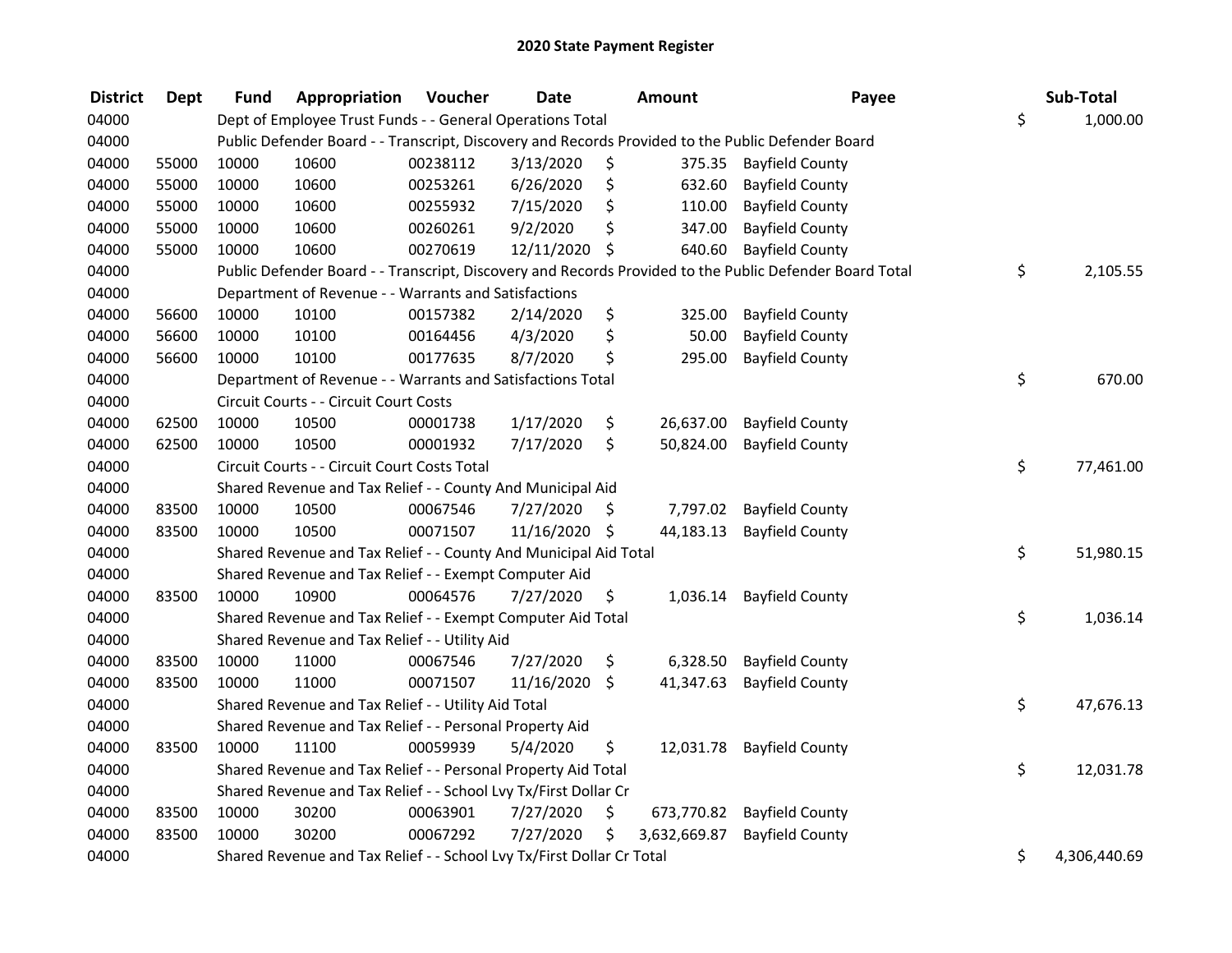| <b>District</b> | Dept  | <b>Fund</b> | <b>Appropriation</b>                                            | <b>Voucher</b> | Date         | Amount | Payee                      | Sub-Total     |
|-----------------|-------|-------------|-----------------------------------------------------------------|----------------|--------------|--------|----------------------------|---------------|
| 04000           |       |             | Shared Revenue and Tax Relief - - Lottery & Gaming Credit       |                |              |        |                            |               |
| 04000           | 83500 | 52100       | 36300                                                           | 00055624       | 3/23/2020 \$ |        | 779,201.54 Bayfield County |               |
| 04000           |       |             | Shared Revenue and Tax Relief - - Lottery & Gaming Credit Total |                |              |        |                            | 779.201.54    |
| 04000 Total     |       |             |                                                                 |                |              |        |                            | 14,473,195.22 |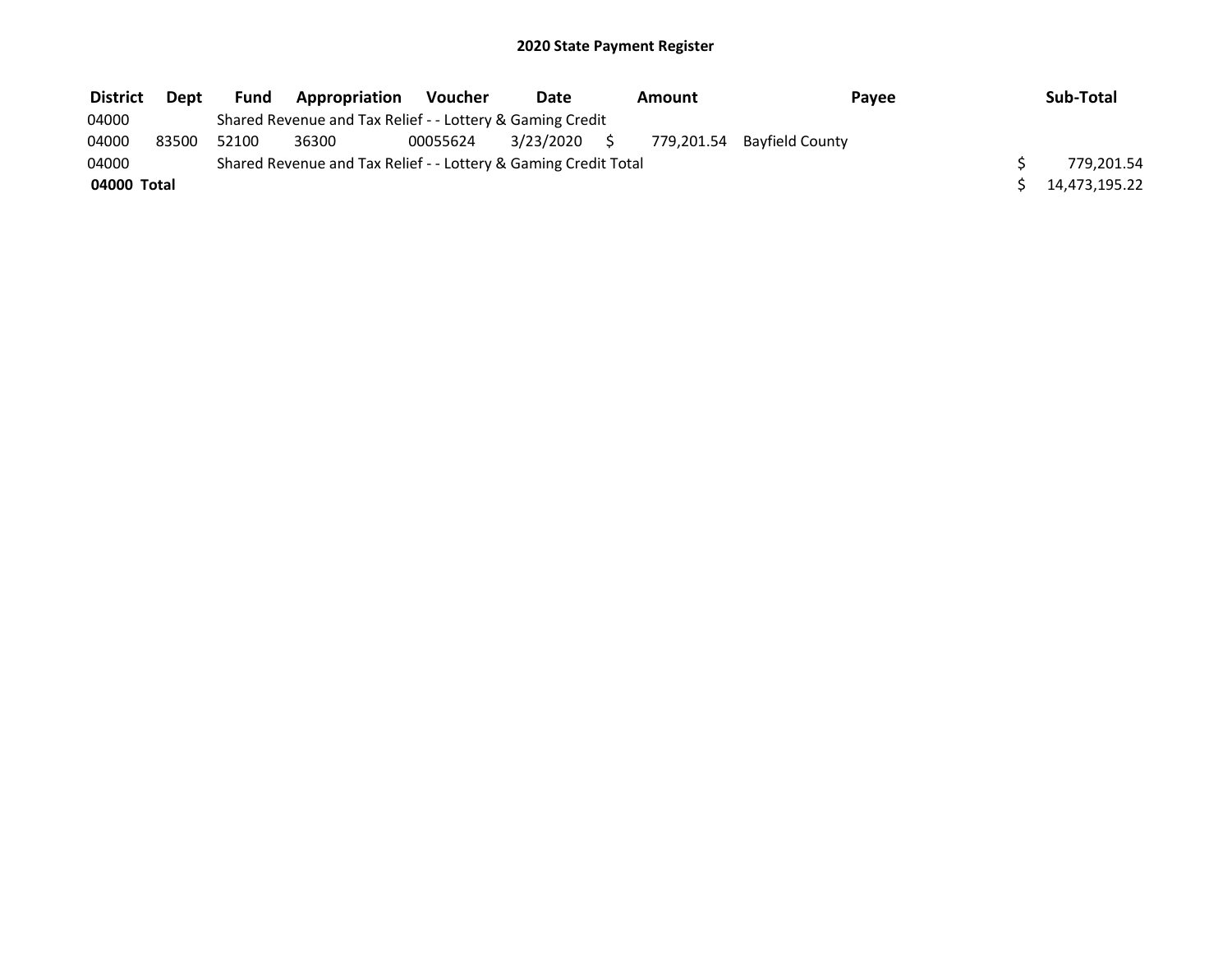| <b>District</b> | <b>Dept</b> | Fund  | Appropriation                                                      | Voucher  | <b>Date</b>   |      | Amount    | Payee                       | Sub-Total        |
|-----------------|-------------|-------|--------------------------------------------------------------------|----------|---------------|------|-----------|-----------------------------|------------------|
| 04002           |             |       | Dept of Safety & Prof Services - - Fire Dues Distribution          |          |               |      |           |                             |                  |
| 04002           | 16500       | 10000 | 22500                                                              | 00035635 | 7/20/2020     | \$   |           | 2,897.20 Town Of Barksdale  |                  |
| 04002           |             |       | Dept of Safety & Prof Services - - Fire Dues Distribution Total    |          |               |      |           |                             | \$<br>2,897.20   |
| 04002           |             |       | Dept of Natural Resources - - Aids In Lieu Of Taxes - Gener        |          |               |      |           |                             |                  |
| 04002           | 37000       | 10000 | 50300                                                              | 00383913 | 1/21/2020     | \$   | 990.38    | Town Of Barksdale           |                  |
| 04002           | 37000       | 10000 | 50300                                                              | 00405210 | 4/21/2020     | \$   | 8.90      | Town Of Barksdale           |                  |
| 04002           |             |       | Dept of Natural Resources - - Aids In Lieu Of Taxes - Gener Total  |          |               |      |           |                             | \$<br>999.28     |
| 04002           |             |       | Dept of Natural Resources - - Resaids - Cnty Forst, CI & Mfl       |          |               |      |           |                             |                  |
| 04002           | 37000       | 21200 | 57100                                                              | 00416725 | 6/18/2020     | - \$ |           | 213.68 Town Of Barksdale    |                  |
| 04002           |             |       | Dept of Natural Resources - - Resaids - Cnty Forst, Cl & Mfl Total |          |               |      |           |                             | \$<br>213.68     |
| 04002           |             |       | Dept of Natural Resources - - Resaids - Pymt In Lieu Tax Fed       |          |               |      |           |                             |                  |
| 04002           | 37000       | 21200 | 58400                                                              | 00439087 | 10/1/2020     | \$   |           | 34,438.17 Town Of Barksdale |                  |
| 04002           | 37000       | 21200 | 58400                                                              | 00443367 | 10/22/2020 \$ |      |           | 8,593.46 Town Of Barksdale  |                  |
| 04002           |             |       | Dept of Natural Resources - - Resaids - Pymt In Lieu Tax Fed Total |          |               |      |           |                             | \$<br>43,031.63  |
| 04002           |             |       | WI Dept of Transportation - - Trns Aids To Mnc.-Sf                 |          |               |      |           |                             |                  |
| 04002           | 39500       | 21100 | 19100                                                              | 00475566 | 1/6/2020      | \$   | 48,959.64 | Town Of Barksdale           |                  |
| 04002           | 39500       | 21100 | 19100                                                              | 00505421 | 4/6/2020      | \$   |           | 48,959.64 Town Of Barksdale |                  |
| 04002           | 39500       | 21100 | 19100                                                              | 00542413 | 7/6/2020      | \$   |           | 48,959.64 Town Of Barksdale |                  |
| 04002           | 39500       | 21100 | 19100                                                              | 00585239 | 10/5/2020     | \$   |           | 48,959.64 Town Of Barksdale |                  |
| 04002           |             |       | WI Dept of Transportation - - Trns Aids To Mnc.-Sf Total           |          |               |      |           |                             | \$<br>195,838.56 |
| 04002           |             |       | Shared Revenue and Tax Relief - - County And Municipal Aid         |          |               |      |           |                             |                  |
| 04002           | 83500       | 10000 | 10500                                                              | 00067518 | 7/27/2020     | \$   |           | 5,910.35 Town Of Barksdale  |                  |
| 04002           | 83500       | 10000 | 10500                                                              | 00071479 | 11/16/2020 \$ |      |           | 33,491.96 Town Of Barksdale |                  |
| 04002           |             |       | Shared Revenue and Tax Relief - - County And Municipal Aid Total   |          |               |      |           |                             | \$<br>39,402.31  |
| 04002           |             |       | Shared Revenue and Tax Relief - - Exempt Computer Aid              |          |               |      |           |                             |                  |
| 04002           | 83500       | 10000 | 10900                                                              | 00064713 | 7/27/2020     | \$   |           | 9.35 Town Of Barksdale      |                  |
| 04002           |             |       | Shared Revenue and Tax Relief - - Exempt Computer Aid Total        |          |               |      |           |                             | \$<br>9.35       |
| 04002           |             |       | Shared Revenue and Tax Relief - - Utility Aid                      |          |               |      |           |                             |                  |
| 04002           | 83500       | 10000 | 11000                                                              | 00067518 | 7/27/2020     | \$   | 53.89     | Town Of Barksdale           |                  |
| 04002           | 83500       | 10000 | 11000                                                              | 00071479 | 11/16/2020    | \$   | 290.84    | Town Of Barksdale           |                  |
| 04002           |             |       | Shared Revenue and Tax Relief - - Utility Aid Total                |          |               |      |           |                             | \$<br>344.73     |
| 04002           |             |       | Shared Revenue and Tax Relief - - Personal Property Aid            |          |               |      |           |                             |                  |
| 04002           | 83500       | 10000 | 11100                                                              | 00060077 | 5/4/2020      | \$   |           | 547.97 Town Of Barksdale    |                  |
| 04002           |             |       | Shared Revenue and Tax Relief - - Personal Property Aid Total      |          |               |      |           |                             | \$<br>547.97     |
| 04002 Total     |             |       |                                                                    |          |               |      |           |                             | \$<br>283,284.71 |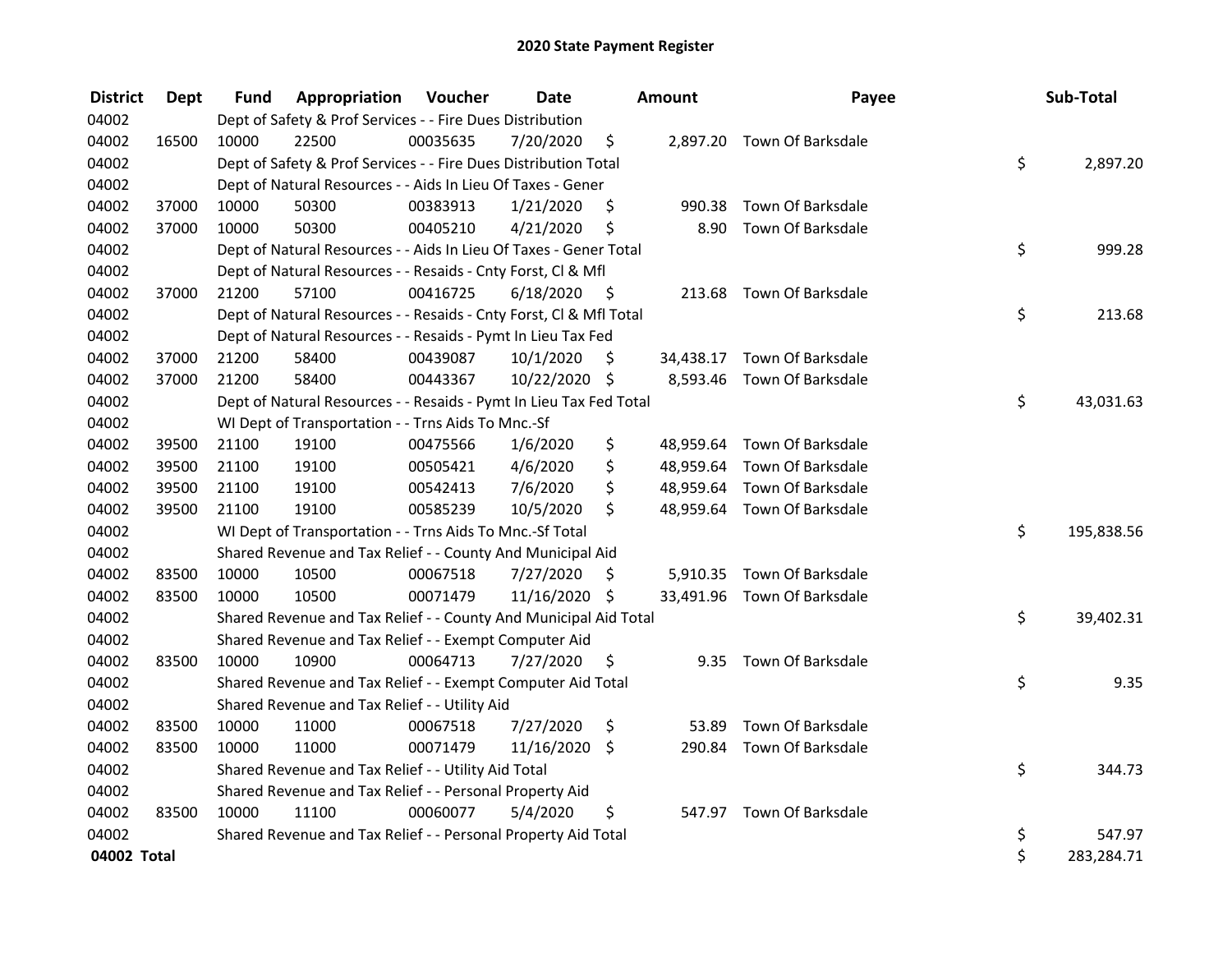| <b>District</b> | <b>Dept</b> | Fund  | Appropriation                                                      | Voucher  | <b>Date</b> |      | <b>Amount</b> | Payee                    | Sub-Total       |
|-----------------|-------------|-------|--------------------------------------------------------------------|----------|-------------|------|---------------|--------------------------|-----------------|
| 04004           |             |       | Dept of Safety & Prof Services - - Fire Dues Distribution          |          |             |      |               |                          |                 |
| 04004           | 16500       | 10000 | 22500                                                              | 00035636 | 7/20/2020   | \$   | 7,827.70      | Barnes, Town of          |                 |
| 04004           |             |       | Dept of Safety & Prof Services - - Fire Dues Distribution Total    |          |             |      |               |                          | \$<br>7,827.70  |
| 04004           |             |       | Dept of Natural Resources - - Aids In Lieu Of Taxes - Gener        |          |             |      |               |                          |                 |
| 04004           | 37000       | 10000 | 50300                                                              | 00404641 | 4/21/2020   | - \$ | 28.34         | Barnes, Town of          |                 |
| 04004           |             |       | Dept of Natural Resources - - Aids In Lieu Of Taxes - Gener Total  |          |             |      |               |                          | \$<br>28.34     |
| 04004           |             |       | Dept of Natural Resources - - General Program Operations --        |          |             |      |               |                          |                 |
| 04004           | 37000       | 21200 | 25400                                                              | 00402546 | 5/1/2020    | \$   | 2,375.00      | Barnes, Town of          |                 |
| 04004           | 37000       | 21200 | 25400                                                              | 00424186 | 7/13/2020   | \$   | 42.00         | Barnes, Town of          |                 |
| 04004           |             |       | Dept of Natural Resources - - General Program Operations -- Total  |          |             |      |               |                          | \$<br>2,417.00  |
| 04004           |             |       | Dept of Natural Resources - - Resaids - Cnty Forst, CI & Mfl       |          |             |      |               |                          |                 |
| 04004           | 37000       | 21200 | 57100                                                              | 00416726 | 6/18/2020   | - \$ | 15,719.84     | Barnes, Town of          |                 |
| 04004           |             |       | Dept of Natural Resources - - Resaids - Cnty Forst, Cl & Mfl Total |          |             |      |               |                          | \$<br>15,719.84 |
| 04004           |             |       | Dept of Natural Resources - - Aids In Lieu Of Taxes - Sum S        |          |             |      |               |                          |                 |
| 04004           | 37000       | 21200 | 57900                                                              | 00404640 | 4/21/2020   | S    | 18.21         | Barnes, Town of          |                 |
| 04004           | 37000       | 21200 | 57900                                                              | 00404642 | 4/21/2020   | \$   | 50.66         | Barnes, Town of          |                 |
| 04004           |             |       | Dept of Natural Resources - - Aids In Lieu Of Taxes - Sum S Total  |          |             |      |               |                          | \$<br>68.87     |
| 04004           |             |       | Dept of Natural Resources - - Ea - Lake Protection                 |          |             |      |               |                          |                 |
| 04004           | 37000       | 21200 | 66300                                                              | 00382903 | 1/21/2020   | \$   | 750.00        | Barnes, Town of          |                 |
| 04004           |             |       | Dept of Natural Resources - - Ea - Lake Protection Total           |          |             |      |               |                          | \$<br>750.00    |
| 04004           |             |       | Dept of Natural Resources - - Ea - Invasive Aqu & Lake Mon         |          |             |      |               |                          |                 |
| 04004           | 37000       | 21200 | 67800                                                              | 00384035 | 1/22/2020   | \$.  | 5,000.00      | Barnes, Town of          |                 |
| 04004           | 37000       | 21200 | 67800                                                              | 00402619 | 4/16/2020   | \$   | 8,561.25      | Barnes, Town of          |                 |
| 04004           | 37000       | 21200 | 67800                                                              | 00410818 | 5/21/2020   | \$   | 244.79        | Barnes, Town of          |                 |
| 04004           |             |       | Dept of Natural Resources - - Ea - Invasive Aqu & Lake Mon Total   |          |             |      |               |                          | \$<br>13,806.04 |
| 04004           |             |       | Dept of Natural Resources - - Equipment Pool Operations            |          |             |      |               |                          |                 |
| 04004           | 37000       | 21200 | 89300                                                              | 00424104 | 8/7/2020    | \$   | 82.99         | Barnes, Town of          |                 |
| 04004           | 37000       | 21200 | 89300                                                              | 00424109 | 8/7/2020    | \$   | 41.31         | Barnes, Town of          |                 |
| 04004           |             |       | Dept of Natural Resources - - Equipment Pool Operations Total      |          |             |      |               |                          | \$<br>124.30    |
| 04004           |             |       | Dept of Natural Resources - - Fin Asst For Responsible Units       |          |             |      |               |                          |                 |
| 04004           | 37000       | 27400 | 67000                                                              | 00412595 | 5/29/2020   | \$   |               | 3,985.38 Barnes, Town of |                 |
| 04004           |             |       | Dept of Natural Resources - - Fin Asst For Responsible Units Total |          |             |      |               |                          | \$<br>3,985.38  |
| 04004           |             |       | WI Dept of Transportation - - Trns Aids To Mnc.-Sf                 |          |             |      |               |                          |                 |
| 04004           | 39500       | 21100 | 19100                                                              | 00475567 | 1/6/2020    | \$   | 97,032.33     | Barnes, Town of          |                 |
| 04004           | 39500       | 21100 | 19100                                                              | 00505422 | 4/6/2020    | \$   | 97,032.33     | Barnes, Town of          |                 |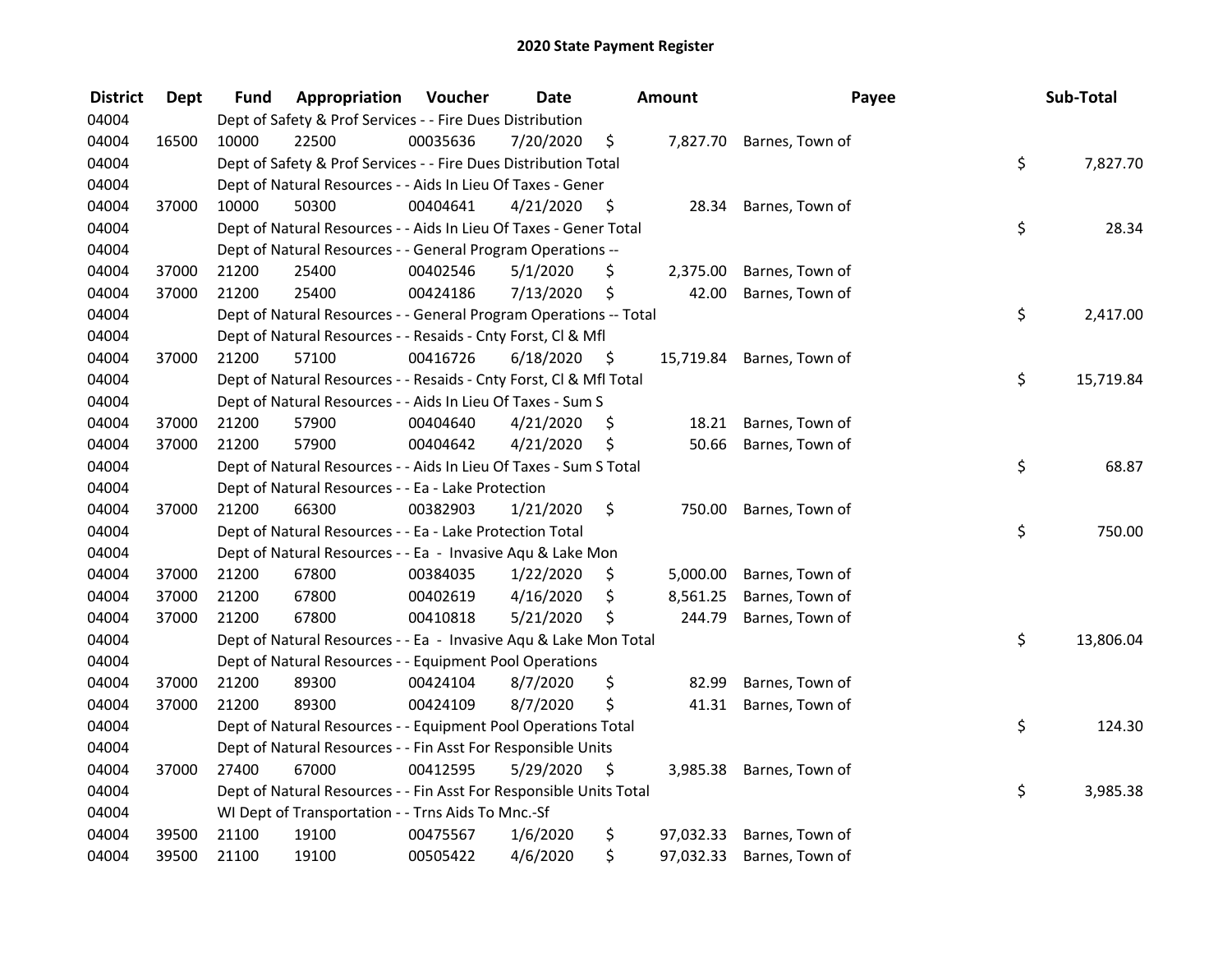| <b>District</b> | <b>Dept</b> | <b>Fund</b> | Appropriation                                                                   | Voucher                 | <b>Date</b>   |     | Amount    |                          | Payee | Sub-Total  |
|-----------------|-------------|-------------|---------------------------------------------------------------------------------|-------------------------|---------------|-----|-----------|--------------------------|-------|------------|
| 04004           | 39500       | 21100       | 19100                                                                           | 00542414                | 7/6/2020      | \$  | 97,032.33 | Barnes, Town of          |       |            |
| 04004           | 39500       | 21100       | 19100                                                                           | 00585240                | 10/5/2020     | \$  | 97,032.33 | Barnes, Town of          |       |            |
| 04004           |             |             | WI Dept of Transportation - - Trns Aids To Mnc.-Sf Total                        |                         |               |     |           |                          | \$    | 388,129.32 |
| 04004           |             |             | WI Dept of Transportation - - Loc Rd Imp Prg St Fd                              |                         |               |     |           |                          |       |            |
| 04004           | 39500       | 21100       | 27800                                                                           | 00614456                | 11/12/2020 \$ |     | 37,590.00 | Barnes, Town of          |       |            |
| 04004           |             |             | WI Dept of Transportation - - Loc Rd Imp Prg St Fd Total                        |                         |               |     |           |                          | \$    | 37,590.00  |
| 04004           |             |             | Department of Health Services - - Emergency Medical Services, Ai                |                         |               |     |           |                          |       |            |
| 04004           | 43500       | 10000       | 11900                                                                           | 00378979                | 9/15/2020     | -\$ |           | 5,375.74 Barnes, Town of |       |            |
| 04004           |             |             | Department of Health Services - - Emergency Medical Services, Ai Total          |                         |               |     |           |                          | \$    | 5,375.74   |
| 04004           |             |             | Department of Health Services - - Prepaid Medical Transport Reimbursement       |                         |               |     |           |                          |       |            |
| 04004           | 43500       | 10000       | 16300                                                                           | AMBULANCE 11/16/2020 \$ |               |     | 2,000.00  | Barnes, Town of          |       |            |
| 04004           |             |             | Department of Health Services - - Prepaid Medical Transport Reimbursement Total |                         |               |     |           |                          | \$    | 2,000.00   |
| 04004           |             |             | Department of Administration - - Federal Aid                                    |                         |               |     |           |                          |       |            |
| 04004           | 50500       | 10000       | 14200                                                                           | 00126565                | 8/12/2020     | \$  | 10,988.23 | Barnes, Town of          |       |            |
| 04004           | 50500       | 10000       | 14200                                                                           | 00129701                | 10/2/2020     | \$  | 1,393.95  | Barnes, Town of          |       |            |
| 04004           |             |             | Department of Administration - - Federal Aid Total                              |                         |               |     |           |                          | \$    | 12,382.18  |
| 04004           |             |             | Elections Commission - - 2018 Hava Election Security                            |                         |               |     |           |                          |       |            |
| 04004           | 51000       | 22000       | 18200                                                                           | 00003440                | 6/29/2020     | \$  | 912.80    | Barnes, Town of          |       |            |
| 04004           |             |             | Elections Commission - - 2018 Hava Election Security Total                      |                         |               |     |           |                          | \$    | 912.80     |
| 04004           |             |             | Shared Revenue and Tax Relief - - County And Municipal Aid                      |                         |               |     |           |                          |       |            |
| 04004           | 83500       | 10000       | 10500                                                                           | 00067519                | 7/27/2020     | \$  | 1,804.59  | Barnes, Town of          |       |            |
| 04004           | 83500       | 10000       | 10500                                                                           | 00071480                | 11/16/2020 \$ |     | 8,225.99  | Barnes, Town of          |       |            |
| 04004           |             |             | Shared Revenue and Tax Relief - - County And Municipal Aid Total                |                         |               |     |           |                          | \$    | 10,030.58  |
| 04004           |             |             | Shared Revenue and Tax Relief - - Exempt Computer Aid                           |                         |               |     |           |                          |       |            |
| 04004           | 83500       | 10000       | 10900                                                                           | 00064714                | 7/27/2020     | \$  |           | 13.51 Barnes, Town of    |       |            |
| 04004           |             |             | Shared Revenue and Tax Relief - - Exempt Computer Aid Total                     |                         |               |     |           |                          | \$    | 13.51      |
| 04004           |             |             | Shared Revenue and Tax Relief - - Utility Aid                                   |                         |               |     |           |                          |       |            |
| 04004           | 83500       | 10000       | 11000                                                                           | 00067519                | 7/27/2020     | \$  | 8.51      | Barnes, Town of          |       |            |
| 04004           | 83500       | 10000       | 11000                                                                           | 00071480                | 11/16/2020    | \$  | 46.85     | Barnes, Town of          |       |            |
| 04004           |             |             | Shared Revenue and Tax Relief - - Utility Aid Total                             |                         |               |     |           |                          | \$    | 55.36      |
| 04004           |             |             | Shared Revenue and Tax Relief - - Personal Property Aid                         |                         |               |     |           |                          |       |            |
| 04004           | 83500       | 10000       | 11100                                                                           | 00060078                | 5/4/2020      | \$  |           | 188.82 Barnes, Town of   |       |            |
| 04004           |             |             | Shared Revenue and Tax Relief - - Personal Property Aid Total                   |                         |               |     |           |                          | \$    | 188.82     |
| 04004           |             |             | Shared Revenue and Tax Relief - - Payments For Municipal Svcs                   |                         |               |     |           |                          |       |            |
| 04004           | 83500       | 10000       | 50100                                                                           | 00054826                | 2/3/2020      | \$  |           | 164.08 Barnes, Town of   |       |            |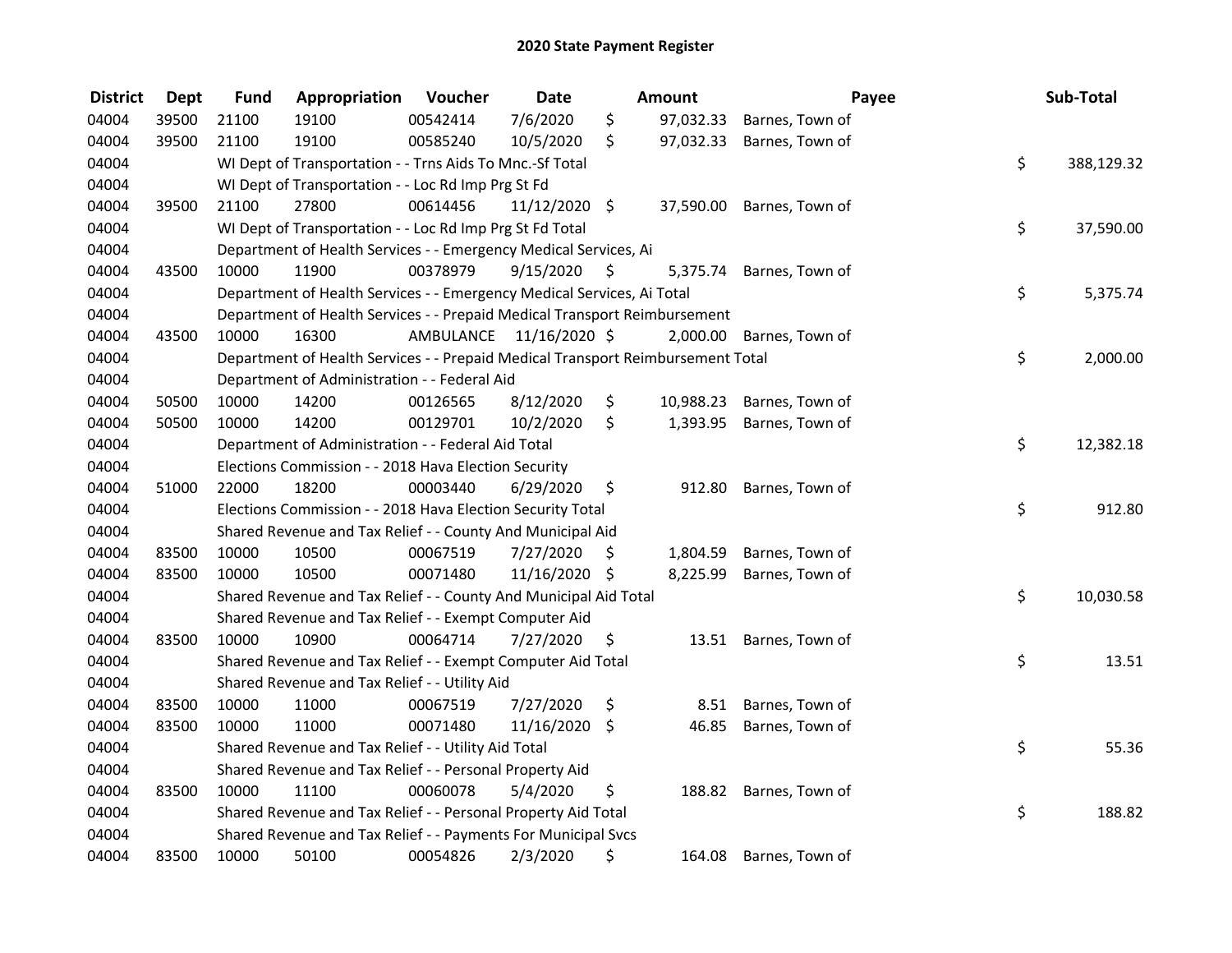| <b>District</b> | Dept | <b>Fund</b> | <b>Appropriation</b>                                                | Voucher | Date | Amount | Payee | Sub-Total  |
|-----------------|------|-------------|---------------------------------------------------------------------|---------|------|--------|-------|------------|
| 04004           |      |             | Shared Revenue and Tax Relief - - Payments For Municipal Svcs Total |         |      |        |       | 164.08     |
| 04004 Total     |      |             |                                                                     |         |      |        |       | 501,569.86 |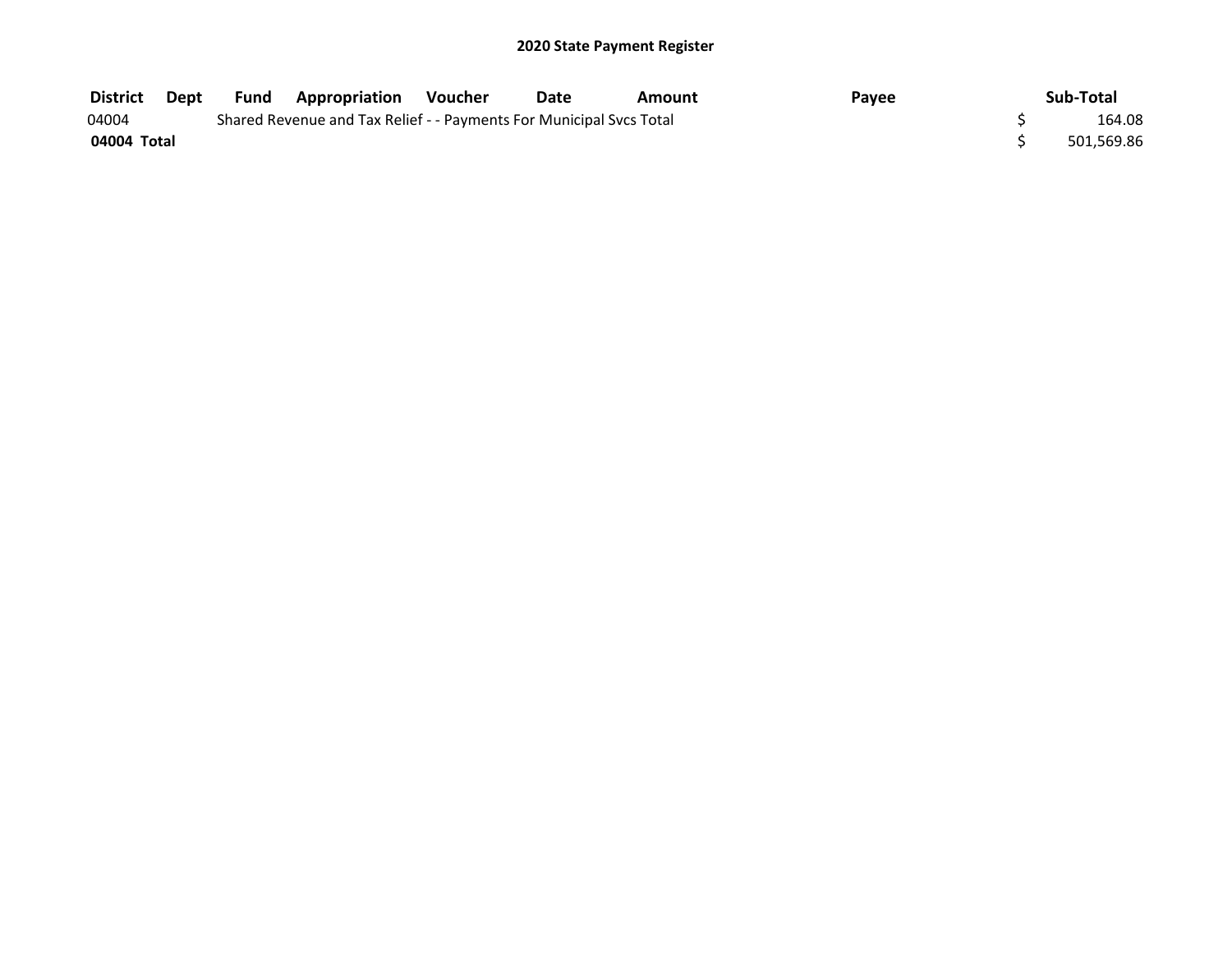| <b>District</b> | <b>Dept</b> | Fund  | Appropriation                                                      | Voucher  | <b>Date</b> |      | <b>Amount</b> | Payee                      | Sub-Total        |
|-----------------|-------------|-------|--------------------------------------------------------------------|----------|-------------|------|---------------|----------------------------|------------------|
| 04006           |             |       | Dept of Safety & Prof Services - - Fire Dues Distribution          |          |             |      |               |                            |                  |
| 04006           | 16500       | 10000 | 22500                                                              | 00035637 | 7/20/2020   | \$   |               | 6,251.18 Town Of Bayfield  |                  |
| 04006           |             |       | Dept of Safety & Prof Services - - Fire Dues Distribution Total    |          |             |      |               |                            | \$<br>6,251.18   |
| 04006           |             |       | Dept of Natural Resources - - Aids In Lieu Of Taxes - Gener        |          |             |      |               |                            |                  |
| 04006           | 37000       | 10000 | 50300                                                              | 00383836 | 1/21/2020   | \$   | 29,106.06     | Town Of Bayfield           |                  |
| 04006           | 37000       | 10000 | 50300                                                              | 00383837 | 1/21/2020   | \$   | 8,702.24      | Town Of Bayfield           |                  |
| 04006           | 37000       | 10000 | 50300                                                              | 00383838 | 1/21/2020   | \$   | 19,344.52     | Town Of Bayfield           |                  |
| 04006           | 37000       | 10000 | 50300                                                              | 00403873 | 4/21/2020   | \$   | 85.54         | Town Of Bayfield           |                  |
| 04006           |             |       | Dept of Natural Resources - - Aids In Lieu Of Taxes - Gener Total  |          |             |      |               |                            | \$<br>57,238.36  |
| 04006           |             |       | Dept of Natural Resources - - Resaids - Cnty Forst, Cl & Mfl       |          |             |      |               |                            |                  |
| 04006           | 37000       | 21200 | 57100                                                              | 00416727 | 6/18/2020   | -\$  |               | 10,552.14 Town Of Bayfield |                  |
| 04006           |             |       | Dept of Natural Resources - - Resaids - Cnty Forst, Cl & Mfl Total |          |             |      |               |                            | \$<br>10,552.14  |
| 04006           |             |       | Dept of Natural Resources - - Aids In Lieu Of Taxes - Sum S        |          |             |      |               |                            |                  |
| 04006           | 37000       | 21200 | 57900                                                              | 00403874 | 4/21/2020   | \$   | 1.33          | Town Of Bayfield           |                  |
| 04006           | 37000       | 21200 | 57900                                                              | 00403875 | 4/21/2020   | \$   | 528.36        | Town Of Bayfield           |                  |
| 04006           |             |       | Dept of Natural Resources - - Aids In Lieu Of Taxes - Sum S Total  |          |             |      |               |                            | \$<br>529.69     |
| 04006           |             |       | WI Dept of Transportation - - Trns Aids To Mnc.-Sf                 |          |             |      |               |                            |                  |
| 04006           | 39500       | 21100 | 19100                                                              | 00475568 | 1/6/2020    | \$   | 47,928.15     | Town Of Bayfield           |                  |
| 04006           | 39500       | 21100 | 19100                                                              | 00505423 | 4/6/2020    | \$   | 47,928.15     | Town Of Bayfield           |                  |
| 04006           | 39500       | 21100 | 19100                                                              | 00542415 | 7/6/2020    | \$   | 47,928.15     | Town Of Bayfield           |                  |
| 04006           | 39500       | 21100 | 19100                                                              | 00585241 | 10/5/2020   | \$   |               | 47,928.15 Town Of Bayfield |                  |
| 04006           |             |       | WI Dept of Transportation - - Trns Aids To Mnc.-Sf Total           |          |             |      |               |                            | \$<br>191,712.60 |
| 04006           |             |       | Department of Administration - - Federal Aid                       |          |             |      |               |                            |                  |
| 04006           | 50500       | 10000 | 14200                                                              | 00129702 | 10/2/2020   | \$   | 2,778.54      | Town Of Bayfield           |                  |
| 04006           | 50500       | 10000 | 14200                                                              | 00134112 | 12/10/2020  | \$   | 1,790.26      | Town Of Bayfield           |                  |
| 04006           |             |       | Department of Administration - - Federal Aid Total                 |          |             |      |               |                            | \$<br>4,568.80   |
| 04006           |             |       | Elections Commission - - 2018 Hava Election Security               |          |             |      |               |                            |                  |
| 04006           | 51000       | 22000 | 18200                                                              | 00004500 | 9/9/2020    | \$   |               | 840.20 Town Of Bayfield    |                  |
| 04006           |             |       | Elections Commission - - 2018 Hava Election Security Total         |          |             |      |               |                            | \$<br>840.20     |
| 04006           |             |       | Shared Revenue and Tax Relief - - County And Municipal Aid         |          |             |      |               |                            |                  |
| 04006           | 83500       | 10000 | 10500                                                              | 00067520 | 7/27/2020   | \$   | 2,426.89      | Town Of Bayfield           |                  |
| 04006           | 83500       | 10000 | 10500                                                              | 00071481 | 11/16/2020  | - \$ |               | 13,752.35 Town Of Bayfield |                  |
| 04006           |             |       | Shared Revenue and Tax Relief - - County And Municipal Aid Total   |          |             |      |               |                            | \$<br>16,179.24  |
| 04006           |             |       | Shared Revenue and Tax Relief - - Exempt Computer Aid              |          |             |      |               |                            |                  |
| 04006           | 83500       | 10000 | 10900                                                              | 00064715 | 7/27/2020   | \$   | 55.08         | Town Of Bayfield           |                  |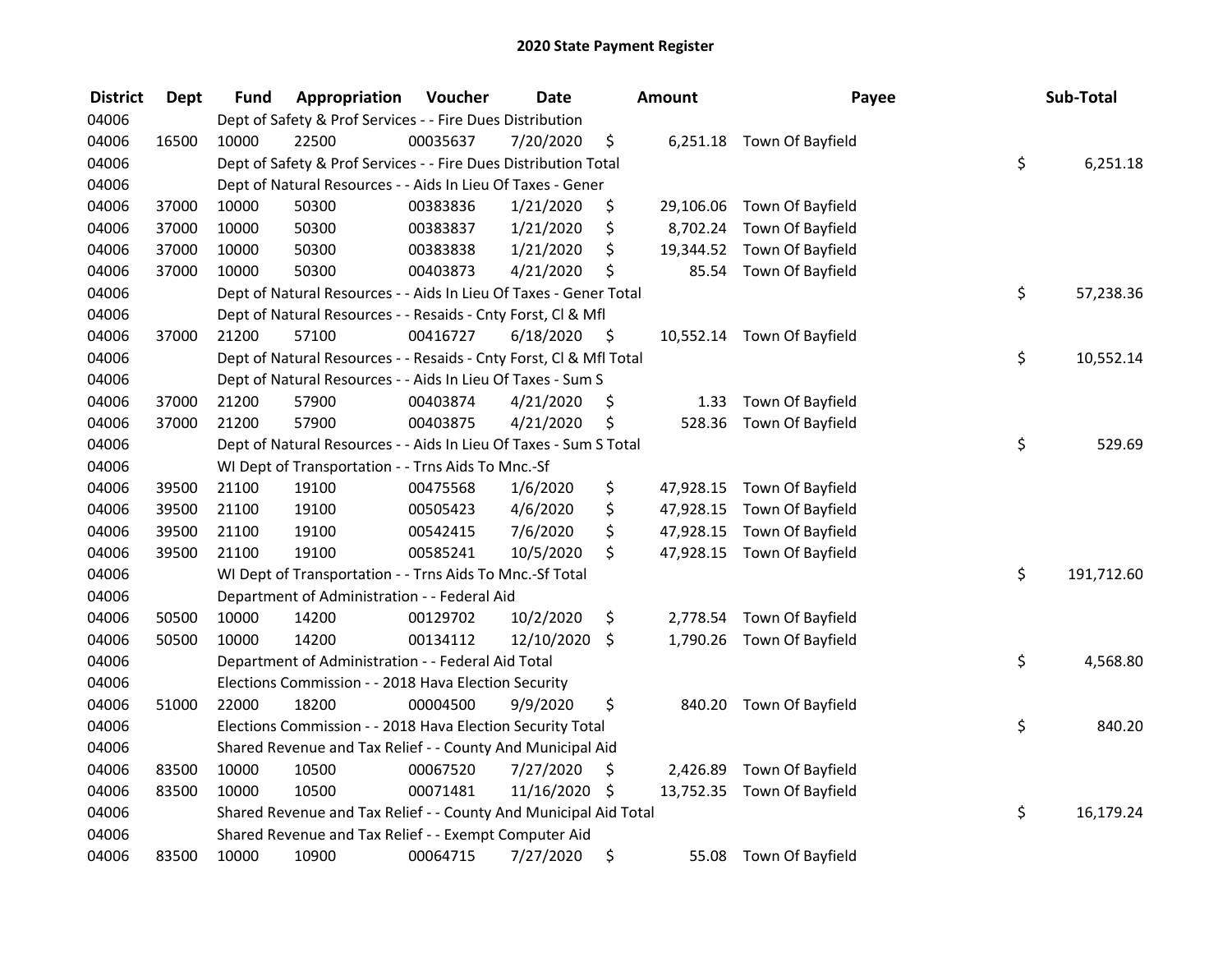| <b>District</b> | Dept  | <b>Fund</b> | Appropriation                                                       | <b>Voucher</b> | Date            |    | Amount   | Payee            |     | Sub-Total  |
|-----------------|-------|-------------|---------------------------------------------------------------------|----------------|-----------------|----|----------|------------------|-----|------------|
| 04006           |       |             | Shared Revenue and Tax Relief - - Exempt Computer Aid Total         |                |                 |    |          |                  | \$. | 55.08      |
| 04006           |       |             | Shared Revenue and Tax Relief - - Utility Aid                       |                |                 |    |          |                  |     |            |
| 04006           | 83500 | 10000       | 11000                                                               | 00067520       | 7/27/2020       | S. | 1.43     | Town Of Bayfield |     |            |
| 04006           | 83500 | 10000       | 11000                                                               | 00071481       | $11/16/2020$ \$ |    | 7.94     | Town Of Bayfield |     |            |
| 04006           |       |             | Shared Revenue and Tax Relief - - Utility Aid Total                 |                |                 |    |          |                  |     | 9.37       |
| 04006           |       |             | Shared Revenue and Tax Relief - - Personal Property Aid             |                |                 |    |          |                  |     |            |
| 04006           | 83500 | 10000       | 11100                                                               | 00060079       | 5/4/2020        | Ś. | 1.065.25 | Town Of Bayfield |     |            |
| 04006           |       |             | Shared Revenue and Tax Relief - - Personal Property Aid Total       |                |                 |    |          |                  | \$  | 1,065.25   |
| 04006           |       |             | Shared Revenue and Tax Relief - - Payments For Municipal Svcs       |                |                 |    |          |                  |     |            |
| 04006           | 83500 | 10000       | 50100                                                               | 00054661       | 2/3/2020        | S. | 1.594.03 | Town Of Bayfield |     |            |
| 04006           |       |             | Shared Revenue and Tax Relief - - Payments For Municipal Svcs Total |                |                 |    |          |                  |     | 1,594.03   |
| 04006 Total     |       |             |                                                                     |                |                 |    |          |                  |     | 290,595.94 |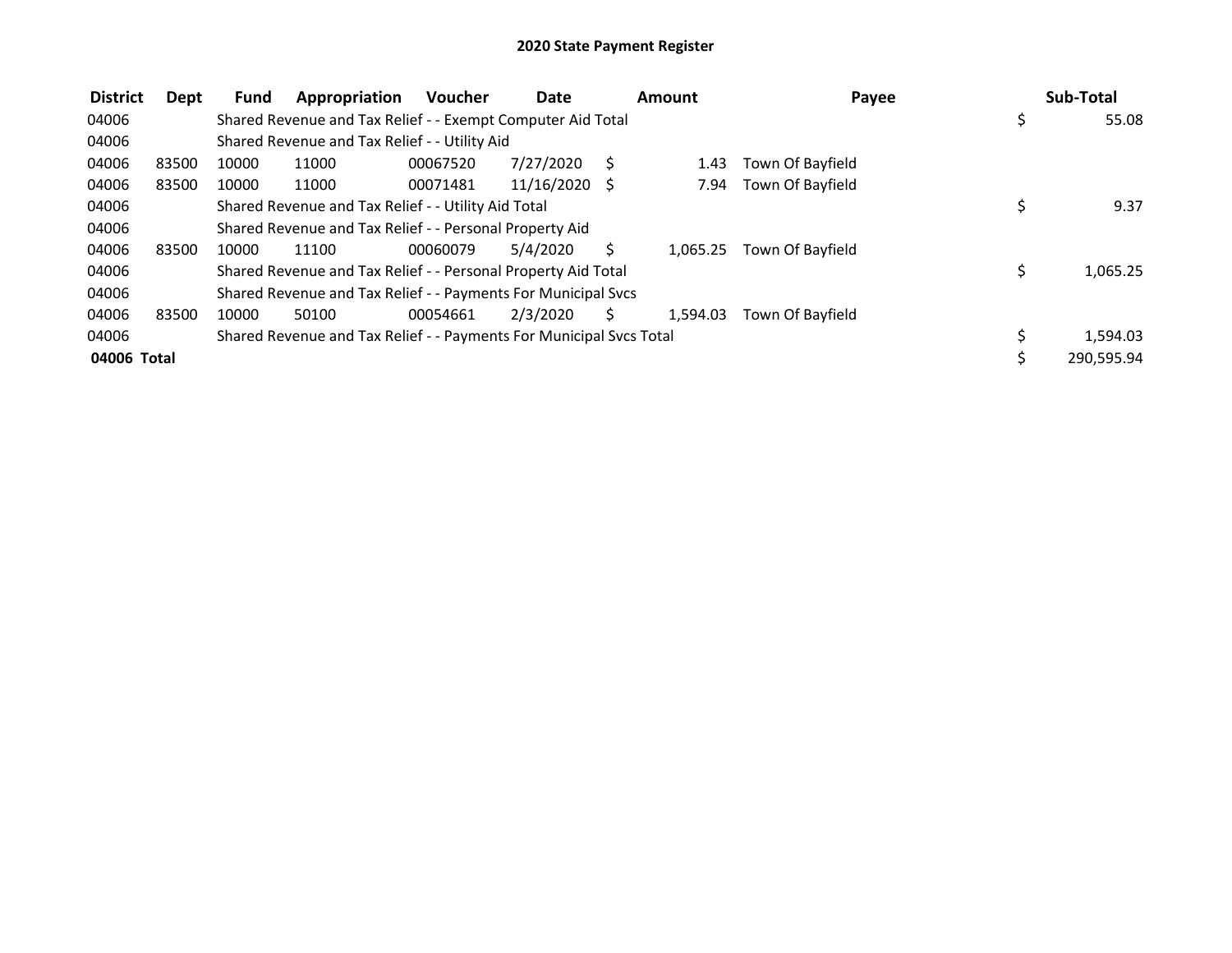| <b>District</b> | <b>Dept</b> | Fund  | Appropriation                                                      | Voucher  | <b>Date</b>   |      | <b>Amount</b> | Payee                     | Sub-Total        |
|-----------------|-------------|-------|--------------------------------------------------------------------|----------|---------------|------|---------------|---------------------------|------------------|
| 04008           |             |       | Dept of Safety & Prof Services - - Fire Dues Distribution          |          |               |      |               |                           |                  |
| 04008           | 16500       | 10000 | 22500                                                              | 00035638 | 7/20/2020     | \$   |               | 2,801.68 Town of Bayview  |                  |
| 04008           |             |       | Dept of Safety & Prof Services - - Fire Dues Distribution Total    |          |               |      |               |                           | \$<br>2,801.68   |
| 04008           |             |       | Dept of Natural Resources - - Aids In Lieu Of Taxes - Gener        |          |               |      |               |                           |                  |
| 04008           | 37000       | 10000 | 50300                                                              | 00383830 | 1/21/2020     | \$   |               | 9,980.52 Town of Bayview  |                  |
| 04008           | 37000       | 10000 | 50300                                                              | 00403822 | 4/21/2020     | \$   | 471.79        | Town of Bayview           |                  |
| 04008           |             |       | Dept of Natural Resources - - Aids In Lieu Of Taxes - Gener Total  |          |               |      |               |                           | \$<br>10,452.31  |
| 04008           |             |       | Dept of Natural Resources - - Resaids - Cnty Forst, Cl & Mfl       |          |               |      |               |                           |                  |
| 04008           | 37000       | 21200 | 57100                                                              | 00416728 | 6/18/2020     | - \$ |               | 4,279.19 Town of Bayview  |                  |
| 04008           |             |       | Dept of Natural Resources - - Resaids - Cnty Forst, Cl & Mfl Total |          |               |      |               |                           | \$<br>4,279.19   |
| 04008           |             |       | Dept of Natural Resources - - Aids In Lieu Of Taxes - Sum S        |          |               |      |               |                           |                  |
| 04008           | 37000       | 21200 | 57900                                                              | 00403823 | 4/21/2020     | - \$ |               | 19.33 Town of Bayview     |                  |
| 04008           |             |       | Dept of Natural Resources - - Aids In Lieu Of Taxes - Sum S Total  |          |               |      |               |                           | \$<br>19.33      |
| 04008           |             |       | Dept of Natural Resources - - Resaids - Pymt In Lieu Tax Fed       |          |               |      |               |                           |                  |
| 04008           | 37000       | 21200 | 58400                                                              | 00439088 | 10/1/2020     | \$   |               | 3,249.92 Town of Bayview  |                  |
| 04008           | 37000       | 21200 | 58400                                                              | 00443368 | 10/22/2020 \$ |      |               | 810.96 Town of Bayview    |                  |
| 04008           |             |       | Dept of Natural Resources - - Resaids - Pymt In Lieu Tax Fed Total |          |               |      |               |                           | \$<br>4,060.88   |
| 04008           |             |       | WI Dept of Transportation - - Trns Aids To Mnc.-Sf                 |          |               |      |               |                           |                  |
| 04008           | 39500       | 21100 | 19100                                                              | 00475569 | 1/6/2020      | \$   |               | 45,799.47 Town of Bayview |                  |
| 04008           | 39500       | 21100 | 19100                                                              | 00505424 | 4/6/2020      | \$   |               | 45,799.47 Town of Bayview |                  |
| 04008           | 39500       | 21100 | 19100                                                              | 00542416 | 7/6/2020      | \$   |               | 45,799.47 Town of Bayview |                  |
| 04008           | 39500       | 21100 | 19100                                                              | 00585242 | 10/5/2020     | \$   |               | 45,799.47 Town of Bayview |                  |
| 04008           |             |       | WI Dept of Transportation - - Trns Aids To Mnc.-Sf Total           |          |               |      |               |                           | \$<br>183,197.88 |
| 04008           |             |       | Department of Administration - - Federal Aid                       |          |               |      |               |                           |                  |
| 04008           | 50500       | 10000 | 14200                                                              | 00134113 | 12/10/2020 \$ |      |               | 1,425.00 Town of Bayview  |                  |
| 04008           |             |       | Department of Administration - - Federal Aid Total                 |          |               |      |               |                           | \$<br>1,425.00   |
| 04008           |             |       | Elections Commission - - 2018 Hava Election Security               |          |               |      |               |                           |                  |
| 04008           | 51000       | 22000 | 18200                                                              | 00004540 | 9/9/2020      | \$   |               | 625.70 Town of Bayview    |                  |
| 04008           |             |       | Elections Commission - - 2018 Hava Election Security Total         |          |               |      |               |                           | \$<br>625.70     |
| 04008           |             |       | Shared Revenue and Tax Relief - - County And Municipal Aid         |          |               |      |               |                           |                  |
| 04008           | 83500       | 10000 | 10500                                                              | 00067521 | 7/27/2020     | \$.  |               | 1,017.87 Town of Bayview  |                  |
| 04008           | 83500       | 10000 | 10500                                                              | 00071482 | 11/16/2020 \$ |      |               | 5,767.92 Town of Bayview  |                  |
| 04008           |             |       | Shared Revenue and Tax Relief - - County And Municipal Aid Total   |          |               |      |               |                           | \$<br>6,785.79   |
| 04008           |             |       | Shared Revenue and Tax Relief - - Exempt Computer Aid              |          |               |      |               |                           |                  |
| 04008           | 83500       | 10000 | 10900                                                              | 00064716 | 7/27/2020     | \$   |               | 4.16 Town of Bayview      |                  |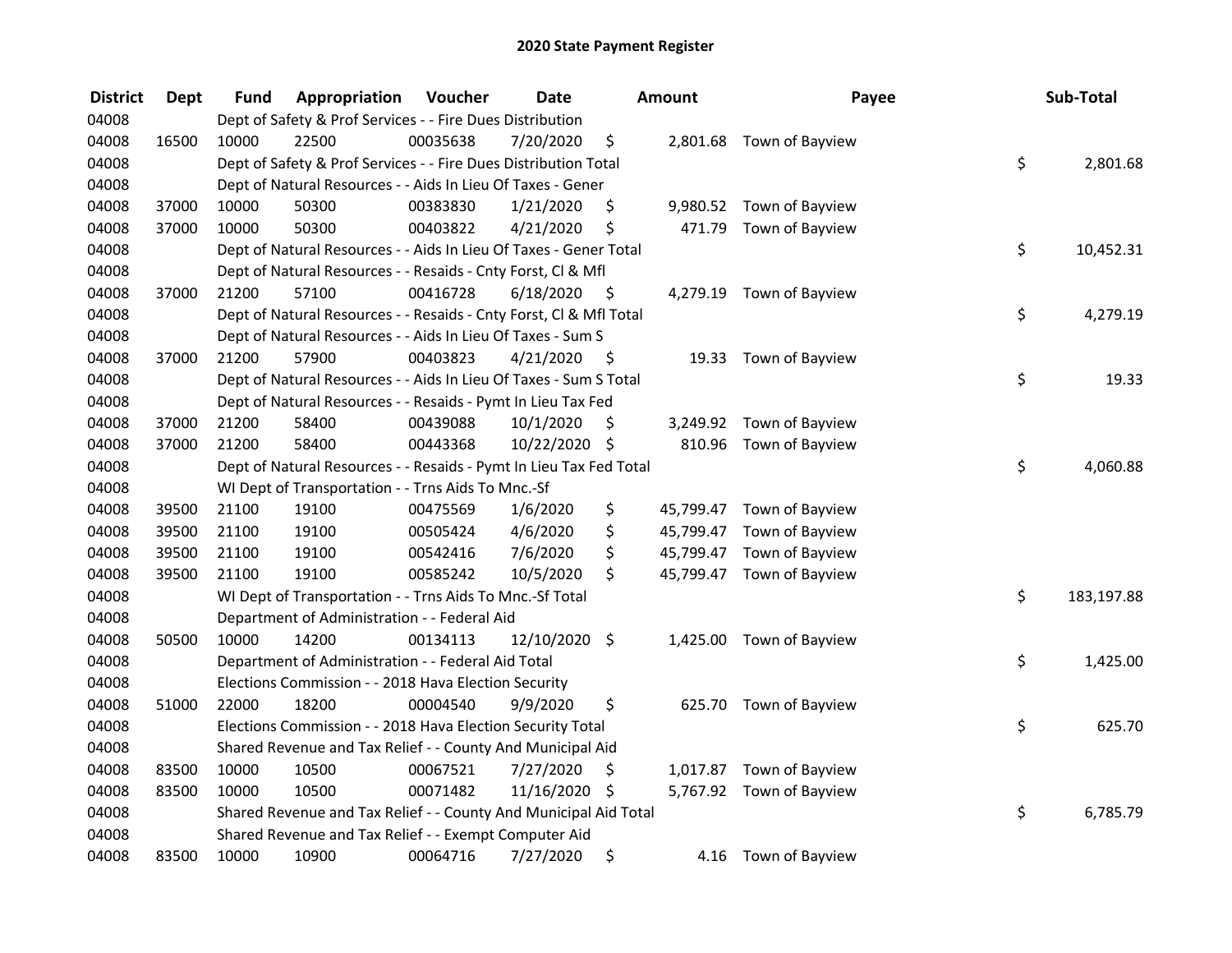| <b>District</b> | Dept  | <b>Fund</b> | Appropriation                                                 | <b>Voucher</b> | Date     | Amount | Payee           | Sub-Total  |
|-----------------|-------|-------------|---------------------------------------------------------------|----------------|----------|--------|-----------------|------------|
| 04008           |       |             | Shared Revenue and Tax Relief - - Exempt Computer Aid Total   |                |          |        |                 | 4.16       |
| 04008           |       |             | Shared Revenue and Tax Relief - - Personal Property Aid       |                |          |        |                 |            |
| 04008           | 83500 | 10000       | 11100                                                         | 00060080       | 5/4/2020 | 122.27 | Town of Bayview |            |
| 04008           |       |             | Shared Revenue and Tax Relief - - Personal Property Aid Total |                |          |        |                 | 122.27     |
| 04008 Total     |       |             |                                                               |                |          |        |                 | 213.774.19 |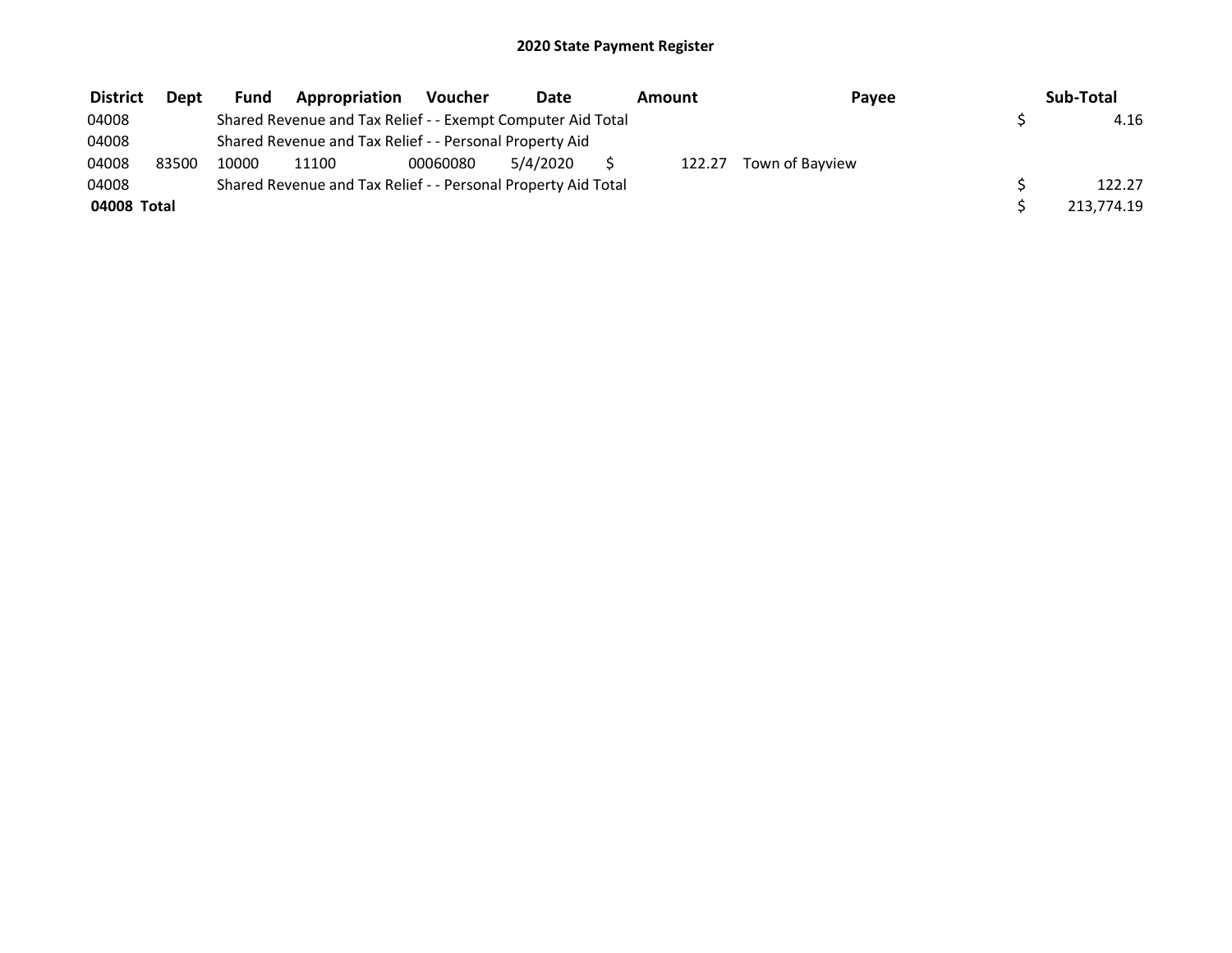| <b>District</b> | <b>Dept</b> | Fund  | Appropriation                                                      | Voucher  | <b>Date</b>   |         | Amount   |                        | Payee | Sub-Total        |
|-----------------|-------------|-------|--------------------------------------------------------------------|----------|---------------|---------|----------|------------------------|-------|------------------|
| 04010           |             |       | Dept of Safety & Prof Services - - Fire Dues Distribution          |          |               |         |          |                        |       |                  |
| 04010           | 16500       | 10000 | 22500                                                              | 00035639 | 7/20/2020     | \$      |          | 2,739.80 Town Of Bell  |       |                  |
| 04010           |             |       | Dept of Safety & Prof Services - - Fire Dues Distribution Total    |          |               |         |          |                        |       | \$<br>2,739.80   |
| 04010           |             |       | Dept of Natural Resources - - Aids In Lieu Of Taxes - Gener        |          |               |         |          |                        |       |                  |
| 04010           | 37000       | 10000 | 50300                                                              | 00383823 | 1/21/2020     | \$      |          | 17,064.22 Town Of Bell |       |                  |
| 04010           | 37000       | 10000 | 50300                                                              | 00383824 | 1/21/2020     | \$      |          | 596.59 Town Of Bell    |       |                  |
| 04010           |             |       | Dept of Natural Resources - - Aids In Lieu Of Taxes - Gener Total  |          |               |         |          |                        |       | \$<br>17,660.81  |
| 04010           |             |       | Dept of Natural Resources - - Resaids - Cnty Forst, Cl & Mfl       |          |               |         |          |                        |       |                  |
| 04010           | 37000       | 21200 | 57100                                                              | 00416729 | 6/18/2020     | - \$    |          | 5,100.77 Town Of Bell  |       |                  |
| 04010           |             |       | Dept of Natural Resources - - Resaids - Cnty Forst, Cl & Mfl Total |          |               |         |          |                        |       | \$<br>5,100.77   |
| 04010           |             |       | Dept of Natural Resources - - Aids In Lieu Of Taxes - Sum S        |          |               |         |          |                        |       |                  |
| 04010           | 37000       | 21200 | 57900                                                              | 00403711 | 4/21/2020     | \$,     |          | 3.37 Town Of Bell      |       |                  |
| 04010           | 37000       | 21200 | 57900                                                              | 00403712 | 4/21/2020     | \$      |          | 35.20 Town Of Bell     |       |                  |
| 04010           |             |       | Dept of Natural Resources - - Aids In Lieu Of Taxes - Sum S Total  |          |               |         |          |                        |       | \$<br>38.57      |
| 04010           |             |       | Dept of Natural Resources - - Resaids - Pymt In Lieu Tax Fed       |          |               |         |          |                        |       |                  |
| 04010           | 37000       | 21200 | 58400                                                              | 00439089 | 10/1/2020     | \$      | 9,826.08 | Town Of Bell           |       |                  |
| 04010           | 37000       | 21200 | 58400                                                              | 00443369 | 10/22/2020 \$ |         |          | 2,451.93 Town Of Bell  |       |                  |
| 04010           |             |       | Dept of Natural Resources - - Resaids - Pymt In Lieu Tax Fed Total |          |               |         |          |                        |       | \$<br>12,278.01  |
| 04010           |             |       | Dept of Natural Resources - - Fin Asst For Responsible Units       |          |               |         |          |                        |       |                  |
| 04010           | 37000       | 27400 | 67000                                                              | 00413250 | 5/29/2020     | - \$    |          | 1,706.97 Town Of Bell  |       |                  |
| 04010           |             |       | Dept of Natural Resources - - Fin Asst For Responsible Units Total |          |               |         |          |                        |       | \$<br>1,706.97   |
| 04010           |             |       | WI Dept of Transportation - - Trns Aids To Mnc.-Sf                 |          |               |         |          |                        |       |                  |
| 04010           | 39500       | 21100 | 19100                                                              | 00475570 | 1/6/2020      | \$      |          | 52,067.25 Town Of Bell |       |                  |
| 04010           | 39500       | 21100 | 19100                                                              | 00505425 | 4/6/2020      | \$      |          | 52,067.25 Town Of Bell |       |                  |
| 04010           | 39500       | 21100 | 19100                                                              | 00542417 | 7/6/2020      | \$      |          | 52,067.25 Town Of Bell |       |                  |
| 04010           | 39500       | 21100 | 19100                                                              | 00585243 | 10/5/2020     | \$      |          | 52,067.25 Town Of Bell |       |                  |
| 04010           |             |       | WI Dept of Transportation - - Trns Aids To Mnc.-Sf Total           |          |               |         |          |                        |       | \$<br>208,269.00 |
| 04010           |             |       | WI Dept of Transportation - - Loc Rd Imp Prg St Fd                 |          |               |         |          |                        |       |                  |
| 04010           | 39500       | 21100 | 27800                                                              | 00593705 | 10/2/2020     | \$.     |          | 31,615.89 Town Of Bell |       |                  |
| 04010           |             |       | WI Dept of Transportation - - Loc Rd Imp Prg St Fd Total           |          |               |         |          |                        |       | \$<br>31,615.89  |
| 04010           |             |       | Department of Administration - - Federal Aid                       |          |               |         |          |                        |       |                  |
| 04010           | 50500       | 10000 | 14200                                                              | 00129703 | 10/2/2020     | \$      |          | 2,894.76 Town Of Bell  |       |                  |
| 04010           | 50500       | 10000 | 14200                                                              | 00134114 | 12/10/2020    | $\zeta$ |          | 2,105.24 Town Of Bell  |       |                  |
| 04010           | 50500       | 10000 | 14200                                                              | 00136077 | 12/17/2020    | \$      | 530.66   | Town Of Bell           |       |                  |
| 04010           |             |       | Department of Administration - - Federal Aid Total                 |          |               |         |          |                        |       | \$<br>5,530.66   |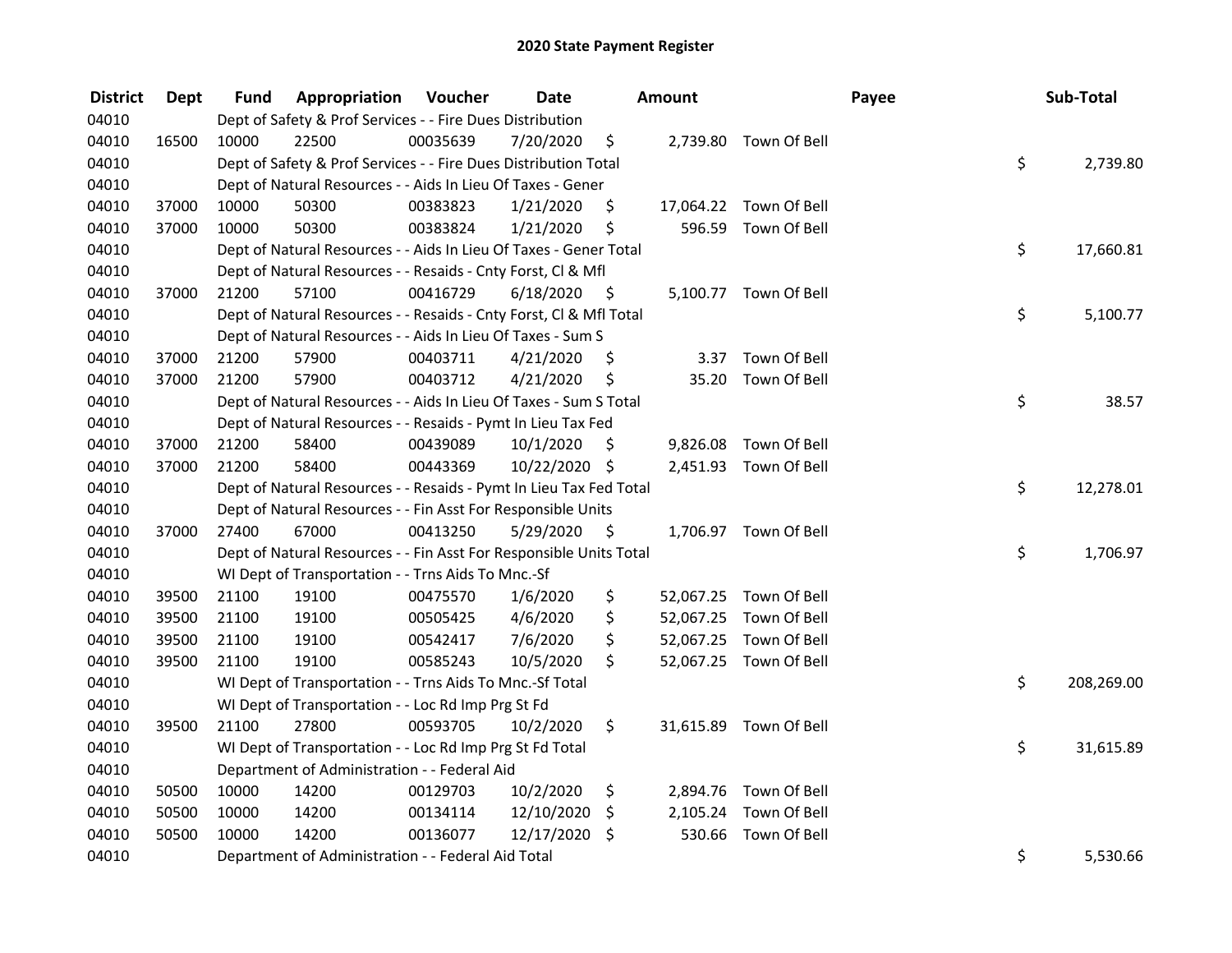| <b>District</b> | Dept  | Fund  | Appropriation                                                    | Voucher  | Date            |      | Amount   |              | Payee | Sub-Total      |
|-----------------|-------|-------|------------------------------------------------------------------|----------|-----------------|------|----------|--------------|-------|----------------|
| 04010           |       |       | Elections Commission - - 2018 Hava Election Security             |          |                 |      |          |              |       |                |
| 04010           | 51000 | 22000 | 18200                                                            | 00003848 | 7/14/2020       | - \$ | 504.70   | Town Of Bell |       |                |
| 04010           |       |       | Elections Commission - - 2018 Hava Election Security Total       |          |                 |      |          |              |       | \$<br>504.70   |
| 04010           |       |       | Shared Revenue and Tax Relief - - County And Municipal Aid       |          |                 |      |          |              |       |                |
| 04010           | 83500 | 10000 | 10500                                                            | 00067522 | 7/27/2020       | - \$ | 970.26   | Town Of Bell |       |                |
| 04010           | 83500 | 10000 | 10500                                                            | 00071483 | $11/16/2020$ \$ |      | 5,498.14 | Town Of Bell |       |                |
| 04010           |       |       | Shared Revenue and Tax Relief - - County And Municipal Aid Total |          |                 |      |          |              |       | \$<br>6,468.40 |
| 04010           |       |       | Shared Revenue and Tax Relief - - Exempt Computer Aid            |          |                 |      |          |              |       |                |
| 04010           | 83500 | 10000 | 10900                                                            | 00064717 | 7/27/2020       | - S  | 9.35     | Town Of Bell |       |                |
| 04010           |       |       | Shared Revenue and Tax Relief - - Exempt Computer Aid Total      |          |                 |      |          |              |       | \$<br>9.35     |
| 04010           |       |       | Shared Revenue and Tax Relief - - Utility Aid                    |          |                 |      |          |              |       |                |
| 04010           | 83500 | 10000 | 11000                                                            | 00067522 | 7/27/2020       | - S  | 123.11   | Town Of Bell |       |                |
| 04010           | 83500 | 10000 | 11000                                                            | 00071483 | $11/16/2020$ \$ |      | 711.44   | Town Of Bell |       |                |
| 04010           |       |       | Shared Revenue and Tax Relief - - Utility Aid Total              |          |                 |      |          |              |       | \$<br>834.55   |
| 04010           |       |       | Shared Revenue and Tax Relief - - Personal Property Aid          |          |                 |      |          |              |       |                |
| 04010           | 83500 | 10000 | 11100                                                            | 00060081 | 5/4/2020        | \$   | 317.51   | Town Of Bell |       |                |
| 04010           |       |       | Shared Revenue and Tax Relief - - Personal Property Aid Total    |          |                 |      |          |              |       | \$<br>317.51   |
| 04010 Total     |       |       |                                                                  |          |                 |      |          |              |       | 293,074.99     |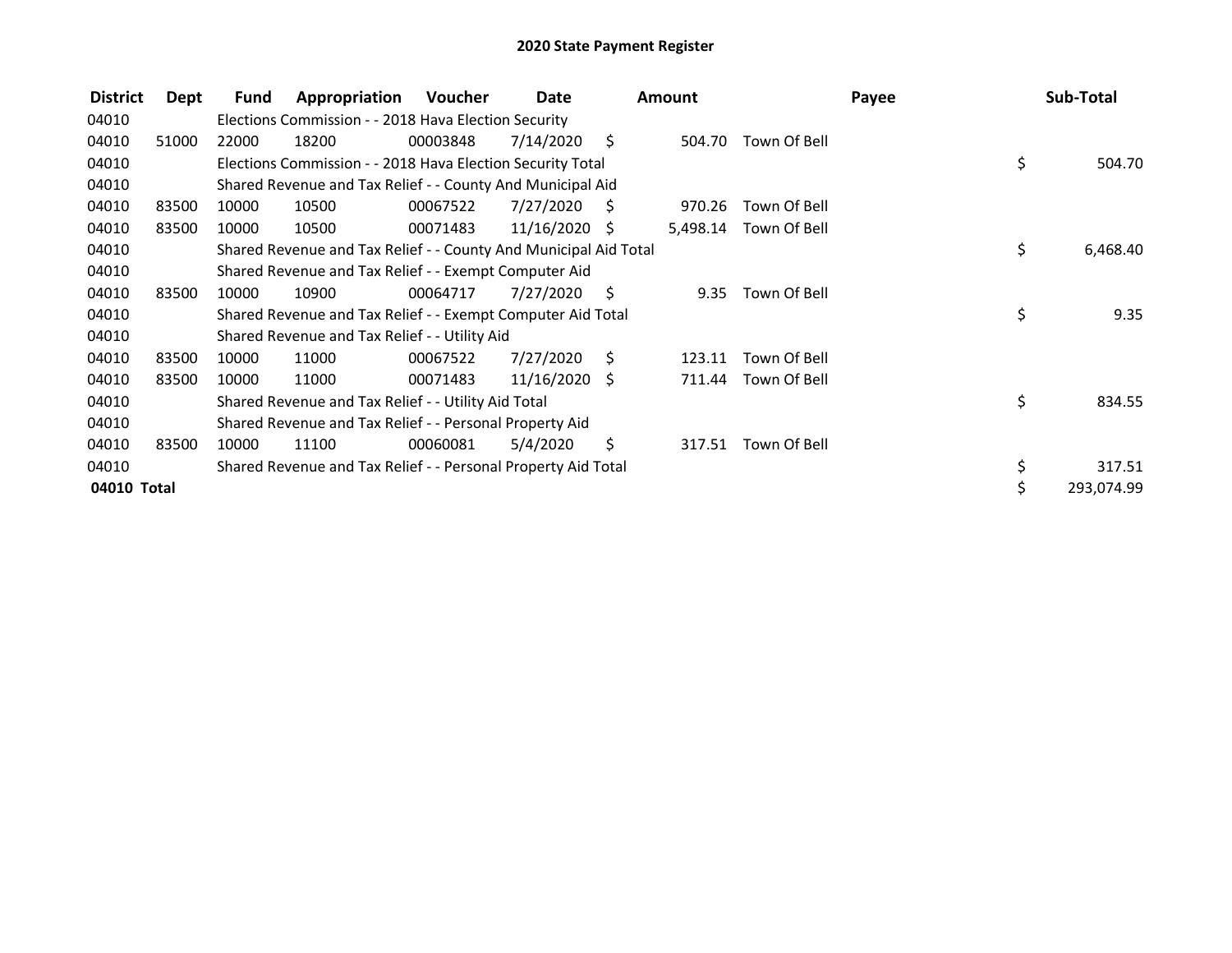| <b>District</b> | Dept  | Fund  | Appropriation                                                                   | Voucher   | <b>Date</b>     |      | Amount |                         | Payee | Sub-Total        |
|-----------------|-------|-------|---------------------------------------------------------------------------------|-----------|-----------------|------|--------|-------------------------|-------|------------------|
| 04012           |       |       | Dept of Safety & Prof Services - - Fire Dues Distribution                       |           |                 |      |        |                         |       |                  |
| 04012           | 16500 | 10000 | 22500                                                                           | 00035640  | 7/20/2020       | \$   |        | 5,363.02 Town Of Cable  |       |                  |
| 04012           |       |       | Dept of Safety & Prof Services - - Fire Dues Distribution Total                 |           |                 |      |        |                         |       | \$<br>5,363.02   |
| 04012           |       |       | Dept of Natural Resources - - Aids In Lieu Of Taxes - Gener                     |           |                 |      |        |                         |       |                  |
| 04012           | 37000 | 10000 | 50300                                                                           | 00383911  | 1/21/2020       | \$   |        | 1,107.27 Town Of Cable  |       |                  |
| 04012           | 37000 | 10000 | 50300                                                                           | 00405161  | 4/21/2020       | \$   | 426.97 | Town Of Cable           |       |                  |
| 04012           | 37000 | 10000 | 50300                                                                           | 00405162  | 4/21/2020       | \$   |        | 9.84 Town Of Cable      |       |                  |
| 04012           |       |       | Dept of Natural Resources - - Aids In Lieu Of Taxes - Gener Total               |           |                 |      |        |                         |       | \$<br>1,544.08   |
| 04012           |       |       | Dept of Natural Resources - - Resaids - Cnty Forst, Cl & Mfl                    |           |                 |      |        |                         |       |                  |
| 04012           | 37000 | 21200 | 57100                                                                           | 00416730  | 6/18/2020       | - \$ |        | 2,748.20 Town Of Cable  |       |                  |
| 04012           |       |       | Dept of Natural Resources - - Resaids - Cnty Forst, Cl & Mfl Total              |           |                 |      |        |                         |       | \$<br>2,748.20   |
| 04012           |       |       | Dept of Natural Resources - - Aids In Lieu Of Taxes - Sum S                     |           |                 |      |        |                         |       |                  |
| 04012           | 37000 | 21200 | 57900                                                                           | 00405160  | 4/21/2020       | \$,  | 4.53   | Town Of Cable           |       |                  |
| 04012           | 37000 | 21200 | 57900                                                                           | 00405163  | 4/21/2020       | \$   | 0.98   | Town Of Cable           |       |                  |
| 04012           | 37000 | 21200 | 57900                                                                           | 00405164  | 4/21/2020       | \$   | 293.86 | Town Of Cable           |       |                  |
| 04012           |       |       | Dept of Natural Resources - - Aids In Lieu Of Taxes - Sum S Total               |           |                 |      |        |                         |       | \$<br>299.37     |
| 04012           |       |       | Dept of Natural Resources - - Ea - Invasive Aqu & Lake Mon                      |           |                 |      |        |                         |       |                  |
| 04012           | 37000 | 21200 | 67800                                                                           | 00385100  | 1/24/2020       | \$   |        | 3,000.00 Town Of Cable  |       |                  |
| 04012           | 37000 | 21200 | 67800                                                                           | 00453803  | 12/22/2020 \$   |      |        | 8,404.47 Town Of Cable  |       |                  |
| 04012           |       |       | Dept of Natural Resources - - Ea - Invasive Aqu & Lake Mon Total                |           |                 |      |        |                         |       | \$<br>11,404.47  |
| 04012           |       |       | Dept of Natural Resources - - Fin Asst For Responsible Units                    |           |                 |      |        |                         |       |                  |
| 04012           | 37000 | 27400 | 67000                                                                           | 00412760  | 5/29/2020       | - \$ |        | 4,721.04 Town Of Cable  |       |                  |
| 04012           |       |       | Dept of Natural Resources - - Fin Asst For Responsible Units Total              |           |                 |      |        |                         |       | \$<br>4,721.04   |
| 04012           |       |       | WI Dept of Transportation - - Trns Aids To Mnc.-Sf                              |           |                 |      |        |                         |       |                  |
| 04012           | 39500 | 21100 | 19100                                                                           | 00475571  | 1/6/2020        | \$   |        | 50,937.21 Town Of Cable |       |                  |
| 04012           | 39500 | 21100 | 19100                                                                           | 00505426  | 4/6/2020        | \$   |        | 50,937.21 Town Of Cable |       |                  |
| 04012           | 39500 | 21100 | 19100                                                                           | 00542418  | 7/6/2020        | \$   |        | 50,937.21 Town Of Cable |       |                  |
| 04012           | 39500 | 21100 | 19100                                                                           | 00585244  | 10/5/2020       | \$   |        | 50,937.21 Town Of Cable |       |                  |
| 04012           |       |       | WI Dept of Transportation - - Trns Aids To Mnc.-Sf Total                        |           |                 |      |        |                         |       | \$<br>203,748.84 |
| 04012           |       |       | Department of Health Services - - Prepaid Medical Transport Reimbursement       |           |                 |      |        |                         |       |                  |
| 04012           | 43500 | 10000 | 16300                                                                           | AMBULANCE | 11/16/2020 \$   |      |        | 17,672.68 Town Of Cable |       |                  |
| 04012           |       |       | Department of Health Services - - Prepaid Medical Transport Reimbursement Total |           |                 |      |        |                         |       | \$<br>17,672.68  |
| 04012           |       |       | Department of Administration - - Federal Aid                                    |           |                 |      |        |                         |       |                  |
| 04012           | 50500 | 10000 | 14200                                                                           | 00134115  | $12/10/2020$ \$ |      |        | 13,477.00 Town Of Cable |       |                  |
| 04012           | 50500 | 10000 | 14200                                                                           | 00136078  | 12/17/2020 \$   |      |        | 1,430.34 Town Of Cable  |       |                  |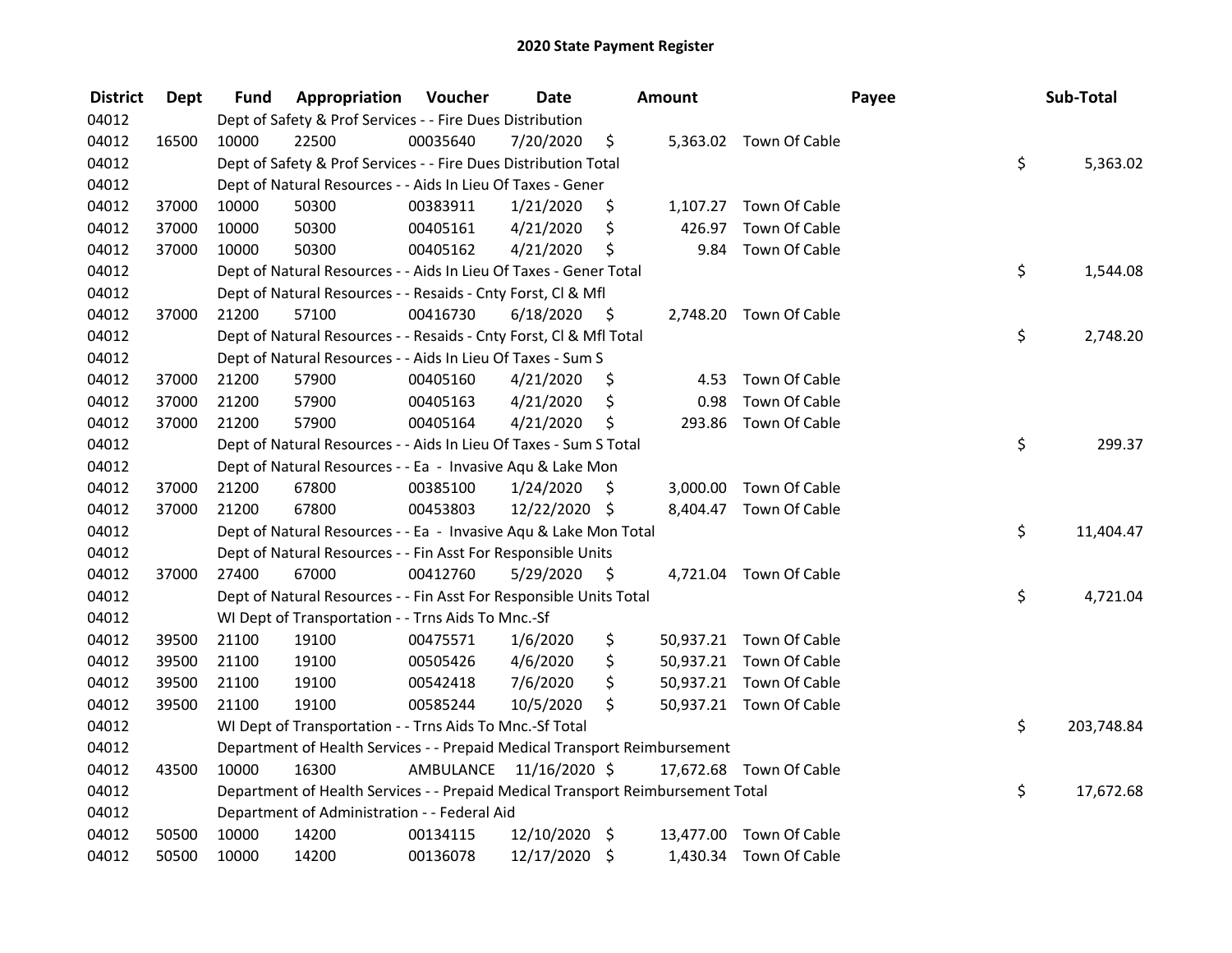| <b>District</b> | Dept  | <b>Fund</b> | Appropriation                                                    | Voucher  | Date            |      | <b>Amount</b> |               | Payee |     | Sub-Total  |
|-----------------|-------|-------------|------------------------------------------------------------------|----------|-----------------|------|---------------|---------------|-------|-----|------------|
| 04012           |       |             | Department of Administration - - Federal Aid Total               |          |                 |      |               |               |       | \$  | 14,907.34  |
| 04012           |       |             | Elections Commission - - 2018 Hava Election Security             |          |                 |      |               |               |       |     |            |
| 04012           | 51000 | 22000       | 18200                                                            | 00004568 | 9/15/2020       | - S  | 897.40        | Town Of Cable |       |     |            |
| 04012           |       |             | Elections Commission - - 2018 Hava Election Security Total       |          |                 |      |               |               |       | \$  | 897.40     |
| 04012           |       |             | Shared Revenue and Tax Relief - - County And Municipal Aid       |          |                 |      |               |               |       |     |            |
| 04012           | 83500 | 10000       | 10500                                                            | 00067523 | 7/27/2020       | S    | 3,118.71      | Town Of Cable |       |     |            |
| 04012           |       |             | Shared Revenue and Tax Relief - - County And Municipal Aid Total |          |                 |      |               |               |       | \$  | 3,118.71   |
| 04012           |       |             | Shared Revenue and Tax Relief - - Exempt Computer Aid            |          |                 |      |               |               |       |     |            |
| 04012           | 83500 | 10000       | 10900                                                            | 00064718 | 7/27/2020       | - \$ | 57.16         | Town Of Cable |       |     |            |
| 04012           |       |             | Shared Revenue and Tax Relief - - Exempt Computer Aid Total      |          |                 |      |               |               |       | \$  | 57.16      |
| 04012           |       |             | Shared Revenue and Tax Relief - - Utility Aid                    |          |                 |      |               |               |       |     |            |
| 04012           | 83500 | 10000       | 11000                                                            | 00067523 | 7/27/2020       | - S  | 37.16         | Town Of Cable |       |     |            |
| 04012           | 83500 | 10000       | 11000                                                            | 00071484 | $11/16/2020$ \$ |      | 1,622.06      | Town Of Cable |       |     |            |
| 04012           |       |             | Shared Revenue and Tax Relief - - Utility Aid Total              |          |                 |      |               |               |       | \$. | 1,659.22   |
| 04012           |       |             | Shared Revenue and Tax Relief - - Personal Property Aid          |          |                 |      |               |               |       |     |            |
| 04012           | 83500 | 10000       | 11100                                                            | 00060082 | 5/4/2020        | Ś.   | 1,464.16      | Town Of Cable |       |     |            |
| 04012           |       |             | Shared Revenue and Tax Relief - - Personal Property Aid Total    |          |                 |      |               |               |       | \$  | 1,464.16   |
| 04012 Total     |       |             |                                                                  |          |                 |      |               |               |       |     | 269,605.69 |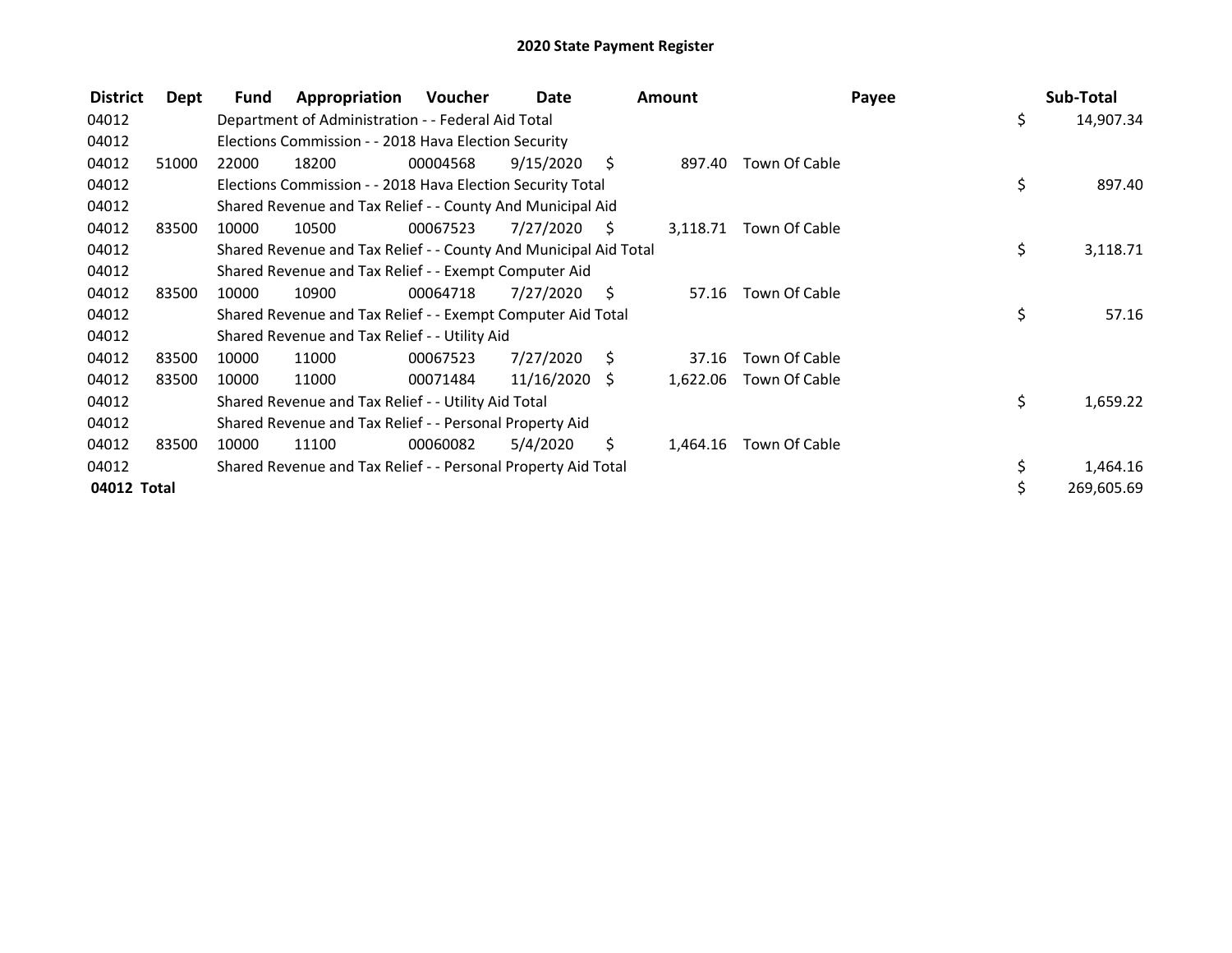| <b>District</b> | <b>Dept</b> | Fund  | Appropriation                                                                   | Voucher  | <b>Date</b>             |                    | Amount   |                          | Payee | Sub-Total |            |
|-----------------|-------------|-------|---------------------------------------------------------------------------------|----------|-------------------------|--------------------|----------|--------------------------|-------|-----------|------------|
| 04014           |             |       | Dept of Safety & Prof Services - - Fire Dues Distribution                       |          |                         |                    |          |                          |       |           |            |
| 04014           | 16500       | 10000 | 22500                                                                           | 00035641 | 7/20/2020               | \$                 |          | 1,617.55 Town Of Clover  |       |           |            |
| 04014           |             |       | Dept of Safety & Prof Services - - Fire Dues Distribution Total                 |          |                         |                    |          |                          | \$    |           | 1,617.55   |
| 04014           |             |       | Dept of Natural Resources - - Aids In Lieu Of Taxes - Gener                     |          |                         |                    |          |                          |       |           |            |
| 04014           | 37000       | 10000 | 50300                                                                           | 00383917 | 1/21/2020               | \$                 |          | 13,506.86 Town Of Clover |       |           |            |
| 04014           | 37000       | 10000 | 50300                                                                           | 00383918 | 1/21/2020               | \$                 | 4,070.74 | Town Of Clover           |       |           |            |
| 04014           | 37000       | 10000 | 50300                                                                           | 00405298 | 4/21/2020               | \$                 | 93.19    | Town Of Clover           |       |           |            |
| 04014           | 37000       | 10000 | 50300                                                                           | 00405299 | 4/21/2020               | \$                 |          | 646.88 Town Of Clover    |       |           |            |
| 04014           |             |       | Dept of Natural Resources - - Aids In Lieu Of Taxes - Gener Total               |          |                         |                    |          |                          | \$    |           | 18,317.67  |
| 04014           |             |       | Dept of Natural Resources - - Resaids - Cnty Forst, CI & Mfl                    |          |                         |                    |          |                          |       |           |            |
| 04014           | 37000       | 21200 | 57100                                                                           | 00416731 | 6/18/2020               | - \$               |          | 2,901.16 Town Of Clover  |       |           |            |
| 04014           |             |       | Dept of Natural Resources - - Resaids - Cnty Forst, Cl & Mfl Total              |          |                         |                    |          |                          | \$    |           | 2,901.16   |
| 04014           |             |       | Dept of Natural Resources - - Resaids - Pymt In Lieu Tax Fed                    |          |                         |                    |          |                          |       |           |            |
| 04014           | 37000       | 21200 | 58400                                                                           | 00439090 | 10/1/2020               | S.                 |          | 13,255.61 Town Of Clover |       |           |            |
| 04014           | 37000       | 21200 | 58400                                                                           | 00443370 | 10/22/2020 \$           |                    |          | 3,307.71 Town Of Clover  |       |           |            |
| 04014           |             |       | Dept of Natural Resources - - Resaids - Pymt In Lieu Tax Fed Total              |          |                         |                    |          |                          | \$    |           | 16,563.32  |
| 04014           |             |       | Dept of Natural Resources - - Fin Asst For Responsible Units                    |          |                         |                    |          |                          |       |           |            |
| 04014           | 37000       | 27400 | 67000                                                                           | 00413146 | 5/29/2020               | $\ddot{\varsigma}$ |          | 1,527.77 Town Of Clover  |       |           |            |
| 04014           |             |       | Dept of Natural Resources - - Fin Asst For Responsible Units Total              |          |                         |                    |          |                          | \$    |           | 1,527.77   |
| 04014           |             |       | WI Dept of Transportation - - Disastr Damag Aid Sf                              |          |                         |                    |          |                          |       |           |            |
| 04014           | 39500       | 21100 | 17400                                                                           | 00541237 | 6/23/2020               | \$                 |          | 98,203.98 Town Of Clover |       |           |            |
| 04014           |             |       | WI Dept of Transportation - - Disastr Damag Aid Sf Total                        |          |                         |                    |          |                          | \$    |           | 98,203.98  |
| 04014           |             |       | WI Dept of Transportation - - Trns Aids To Mnc.-Sf                              |          |                         |                    |          |                          |       |           |            |
| 04014           | 39500       | 21100 | 19100                                                                           | 00475572 | 1/6/2020                | \$                 |          | 51,482.52 Town Of Clover |       |           |            |
| 04014           | 39500       | 21100 | 19100                                                                           | 00505427 | 4/6/2020                | \$                 |          | 51,482.52 Town Of Clover |       |           |            |
| 04014           | 39500       | 21100 | 19100                                                                           | 00542419 | 7/6/2020                | \$                 |          | 51,482.52 Town Of Clover |       |           |            |
| 04014           | 39500       | 21100 | 19100                                                                           | 00585245 | 10/5/2020               | \$                 |          | 51,482.52 Town Of Clover |       |           |            |
| 04014           |             |       | WI Dept of Transportation - - Trns Aids To Mnc.-Sf Total                        |          |                         |                    |          |                          | \$    |           | 205,930.08 |
| 04014           |             |       | Department of Health Services - - Emergency Medical Services, Ai                |          |                         |                    |          |                          |       |           |            |
| 04014           | 43500       | 10000 | 11900                                                                           | 00379135 | 9/15/2020               | \$                 |          | 5,379.14 Town Of Clover  |       |           |            |
| 04014           |             |       | Department of Health Services - - Emergency Medical Services, Ai Total          |          |                         |                    |          |                          | \$    |           | 5,379.14   |
| 04014           |             |       | Department of Health Services - - Prepaid Medical Transport Reimbursement       |          |                         |                    |          |                          |       |           |            |
| 04014           | 43500       | 10000 | 16300                                                                           |          | AMBULANCE 11/16/2020 \$ |                    |          | 2,000.00 Town Of Clover  |       |           |            |
| 04014           |             |       | Department of Health Services - - Prepaid Medical Transport Reimbursement Total |          |                         |                    |          |                          | \$    |           | 2,000.00   |
| 04014           |             |       | Department of Administration - - Federal Aid                                    |          |                         |                    |          |                          |       |           |            |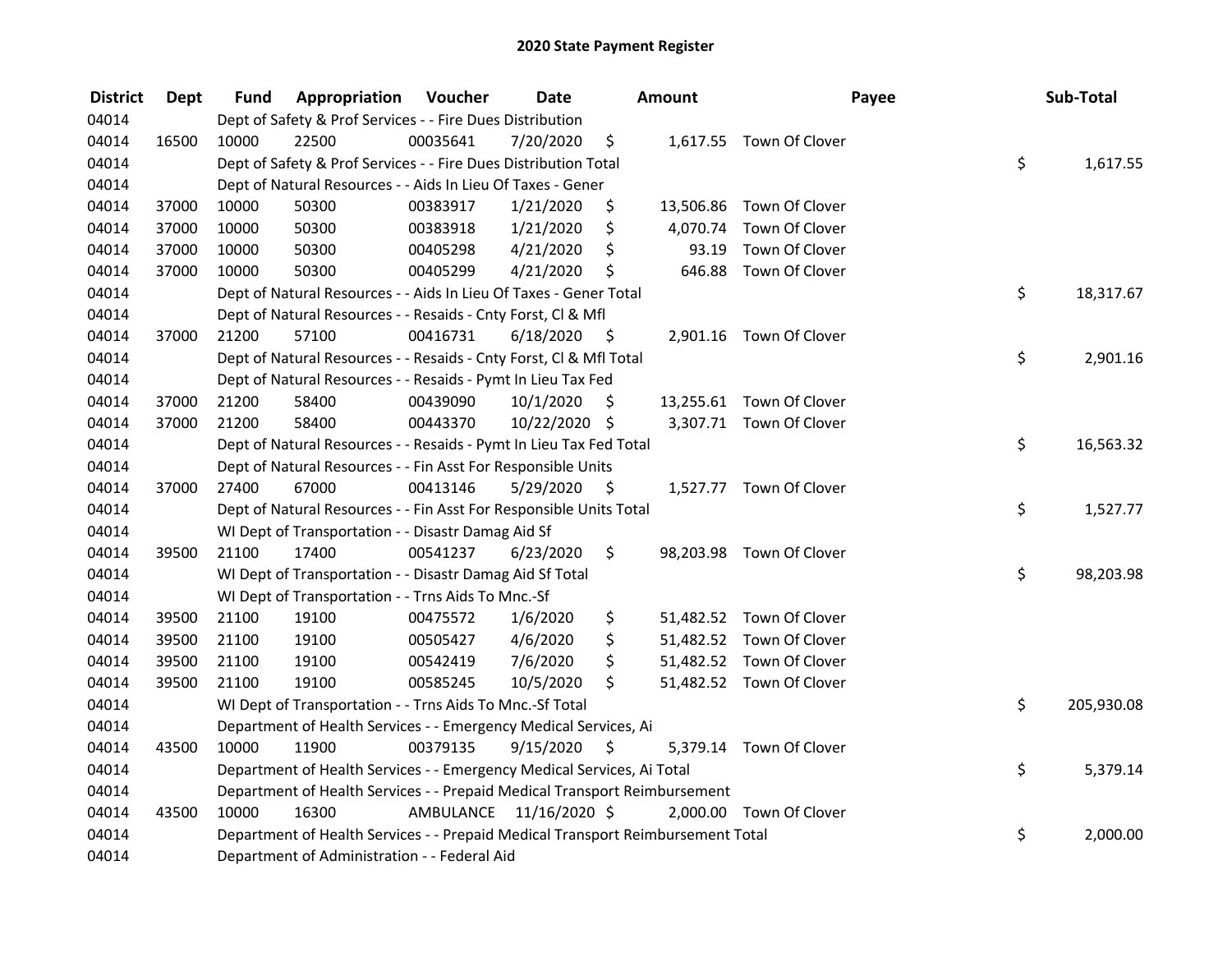| <b>District</b> | Dept  | Fund  | Appropriation                                                    | <b>Voucher</b> | Date            |      | <b>Amount</b> | Payee          | Sub-Total        |
|-----------------|-------|-------|------------------------------------------------------------------|----------------|-----------------|------|---------------|----------------|------------------|
| 04014           | 50500 | 10000 | 14200                                                            | 00134116       | 12/10/2020      | \$   | 10,000.00     | Town Of Clover |                  |
| 04014           | 50500 | 10000 | 14200                                                            | 00136079       | 12/17/2020 \$   |      | 530.66        | Town Of Clover |                  |
| 04014           |       |       | Department of Administration - - Federal Aid Total               |                |                 |      |               |                | \$<br>10,530.66  |
| 04014           |       |       | Shared Revenue and Tax Relief - - County And Municipal Aid       |                |                 |      |               |                |                  |
| 04014           | 83500 | 10000 | 10500                                                            | 00067524       | 7/27/2020       | - S  | 897.29        | Town Of Clover |                  |
| 04014           | 83500 | 10000 | 10500                                                            | 00071485       | $11/16/2020$ \$ |      | 3,084.66      | Town Of Clover |                  |
| 04014           |       |       | Shared Revenue and Tax Relief - - County And Municipal Aid Total |                |                 |      |               |                | \$<br>3,981.95   |
| 04014           |       |       | Shared Revenue and Tax Relief - - Exempt Computer Aid            |                |                 |      |               |                |                  |
| 04014           | 83500 | 10000 | 10900                                                            | 00064719       | 7/27/2020       | - \$ | 1.03          | Town Of Clover |                  |
| 04014           |       |       | Shared Revenue and Tax Relief - - Exempt Computer Aid Total      |                |                 |      |               |                | \$<br>1.03       |
| 04014           |       |       | Shared Revenue and Tax Relief - - Utility Aid                    |                |                 |      |               |                |                  |
| 04014           | 83500 | 10000 | 11000                                                            | 00067524       | 7/27/2020       | - S  | 318.75        | Town Of Clover |                  |
| 04014           | 83500 | 10000 | 11000                                                            | 00071485       | $11/16/2020$ \$ |      | 1,718.00      | Town Of Clover |                  |
| 04014           |       |       | Shared Revenue and Tax Relief - - Utility Aid Total              |                |                 |      |               |                | \$<br>2,036.75   |
| 04014           |       |       | Shared Revenue and Tax Relief - - Personal Property Aid          |                |                 |      |               |                |                  |
| 04014           | 83500 | 10000 | 11100                                                            | 00060083       | 5/4/2020        | \$   | 66.95         | Town Of Clover |                  |
| 04014           |       |       | Shared Revenue and Tax Relief - - Personal Property Aid Total    |                |                 |      |               |                | \$<br>66.95      |
| 04014 Total     |       |       |                                                                  |                |                 |      |               |                | \$<br>369,058.01 |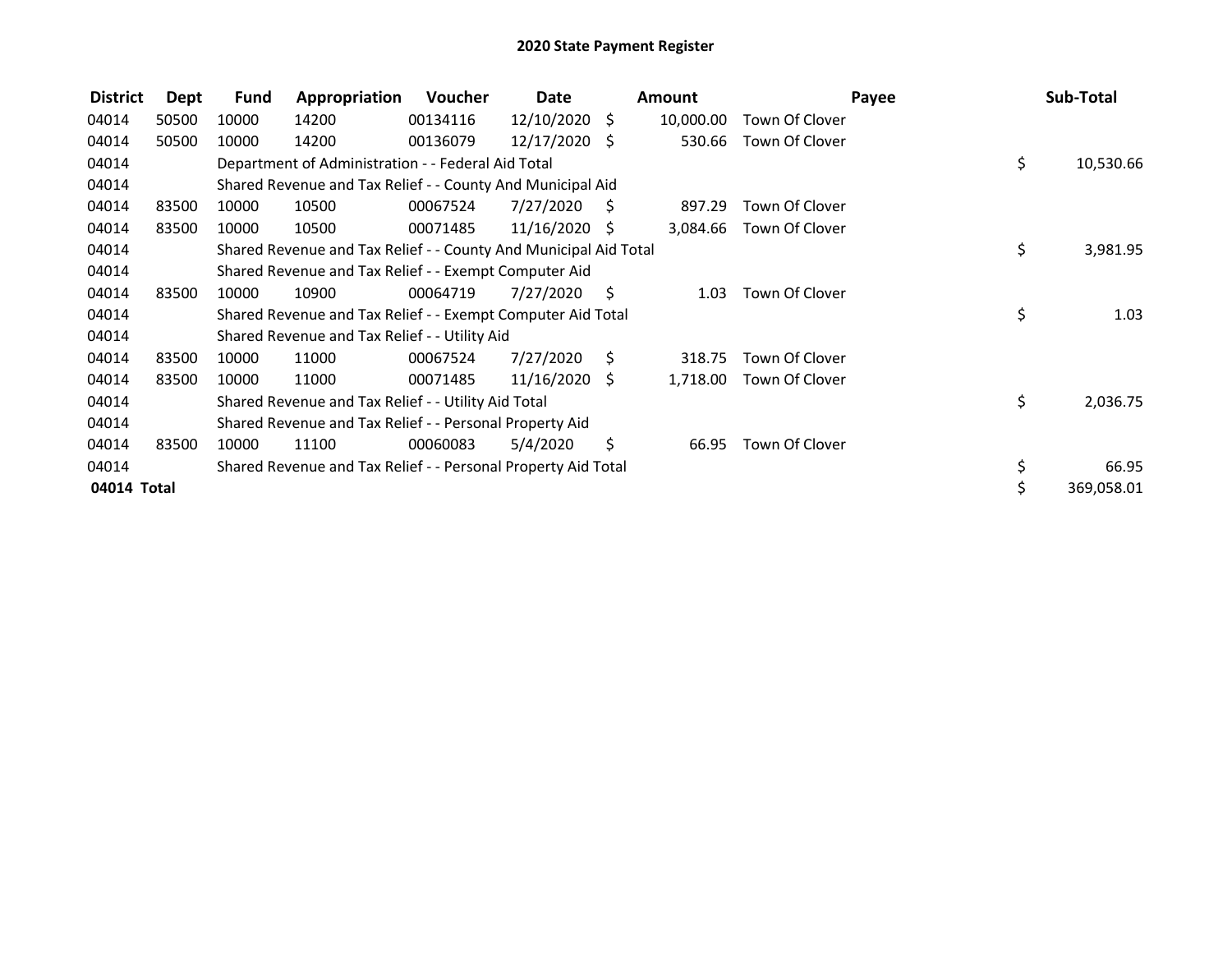| <b>District</b> | <b>Dept</b> | Fund  | Appropriation                                                          | Voucher  | <b>Date</b>   |      | <b>Amount</b> |                          | Payee | Sub-Total        |
|-----------------|-------------|-------|------------------------------------------------------------------------|----------|---------------|------|---------------|--------------------------|-------|------------------|
| 04016           |             |       | Dept of Safety & Prof Services - - Fire Dues Distribution              |          |               |      |               |                          |       |                  |
| 04016           | 16500       | 10000 | 22500                                                                  | 00035642 | 7/20/2020     | \$   |               | 2,151.51 Town Of Delta   |       |                  |
| 04016           |             |       | Dept of Safety & Prof Services - - Fire Dues Distribution Total        |          |               |      |               |                          |       | \$<br>2,151.51   |
| 04016           |             |       | Dept of Natural Resources - - Aids In Lieu Of Taxes - Gener            |          |               |      |               |                          |       |                  |
| 04016           | 37000       | 10000 | 50300                                                                  | 00383885 | 1/21/2020     | \$   |               | 6,136.65 Town Of Delta   |       |                  |
| 04016           | 37000       | 10000 | 50300                                                                  | 00383886 | 1/21/2020     | \$   |               | 15,636.57 Town Of Delta  |       |                  |
| 04016           | 37000       | 10000 | 50300                                                                  | 00404709 | 4/21/2020     | \$   |               | 2,360.64 Town Of Delta   |       |                  |
| 04016           |             |       | Dept of Natural Resources - - Aids In Lieu Of Taxes - Gener Total      |          |               |      |               |                          |       | \$<br>24,133.86  |
| 04016           |             |       | Dept of Natural Resources - - Resaids - Cnty Forst, Cl & Mfl           |          |               |      |               |                          |       |                  |
| 04016           | 37000       | 21200 | 57100                                                                  | 00416732 | 6/18/2020     | - \$ |               | 390.75 Town Of Delta     |       |                  |
| 04016           |             |       | Dept of Natural Resources - - Resaids - Cnty Forst, Cl & Mfl Total     |          |               |      |               |                          |       | \$<br>390.75     |
| 04016           |             |       | Dept of Natural Resources - - Aids In Lieu Of Taxes - Sum S            |          |               |      |               |                          |       |                  |
| 04016           | 37000       | 21200 | 57900                                                                  | 00404708 | 4/21/2020     | - Ş  |               | 185.46 Town Of Delta     |       |                  |
| 04016           |             |       | Dept of Natural Resources - - Aids In Lieu Of Taxes - Sum S Total      |          |               |      |               |                          | \$    | 185.46           |
| 04016           |             |       | Dept of Natural Resources - - Resaids - Pymt In Lieu Tax Fed           |          |               |      |               |                          |       |                  |
| 04016           | 37000       | 21200 | 58400                                                                  | 00439091 | 10/1/2020     | \$   |               | 56,638.22 Town Of Delta  |       |                  |
| 04016           | 37000       | 21200 | 58400                                                                  | 00443371 | 10/22/2020 \$ |      |               | 14,133.10 Town Of Delta  |       |                  |
| 04016           |             |       | Dept of Natural Resources - - Resaids - Pymt In Lieu Tax Fed Total     |          |               |      |               |                          |       | \$<br>70,771.32  |
| 04016           |             |       | Dept of Natural Resources - - Fin Asst For Responsible Units           |          |               |      |               |                          |       |                  |
| 04016           | 37000       | 27400 | 67000                                                                  | 00413109 | 5/29/2020     | - \$ |               | 980.84 Town Of Delta     |       |                  |
| 04016           |             |       | Dept of Natural Resources - - Fin Asst For Responsible Units Total     |          |               |      |               |                          | \$    | 980.84           |
| 04016           |             |       | WI Dept of Transportation - - Trns Aids To Mnc.-Sf                     |          |               |      |               |                          |       |                  |
| 04016           | 39500       | 21100 | 19100                                                                  | 00475573 | 1/6/2020      | \$   |               | 45,398.70 Town Of Delta  |       |                  |
| 04016           | 39500       | 21100 | 19100                                                                  | 00505428 | 4/6/2020      | \$   |               | 45,398.70 Town Of Delta  |       |                  |
| 04016           | 39500       | 21100 | 19100                                                                  | 00542420 | 7/6/2020      | \$   |               | 45,398.70 Town Of Delta  |       |                  |
| 04016           | 39500       | 21100 | 19100                                                                  | 00585246 | 10/5/2020     | \$   |               | 45,398.70 Town Of Delta  |       |                  |
| 04016           |             |       | WI Dept of Transportation - - Trns Aids To Mnc.-Sf Total               |          |               |      |               |                          |       | \$<br>181,594.80 |
| 04016           |             |       | Department of Military Affairs - - Federal Aid, Local Assistance       |          |               |      |               |                          |       |                  |
| 04016           | 46500       | 10000 | 34200                                                                  | 00081505 | 8/12/2020     | \$   |               | 104,088.75 Town Of Delta |       |                  |
| 04016           | 46500       | 10000 | 34200                                                                  | 00083447 | 9/28/2020     | \$   |               | 75,000.00 Town Of Delta  |       |                  |
| 04016           |             |       | Department of Military Affairs - - Federal Aid, Local Assistance Total |          |               |      |               |                          |       | \$<br>179,088.75 |
| 04016           |             |       | Elections Commission - - 2018 Hava Election Security                   |          |               |      |               |                          |       |                  |
| 04016           | 51000       | 22000 | 18200                                                                  | 00004206 | 8/17/2020     | \$   |               | 471.70 Town Of Delta     |       |                  |
| 04016           |             |       | Elections Commission - - 2018 Hava Election Security Total             |          |               |      |               |                          | \$    | 471.70           |
| 04016           |             |       | Shared Revenue and Tax Relief - - County And Municipal Aid             |          |               |      |               |                          |       |                  |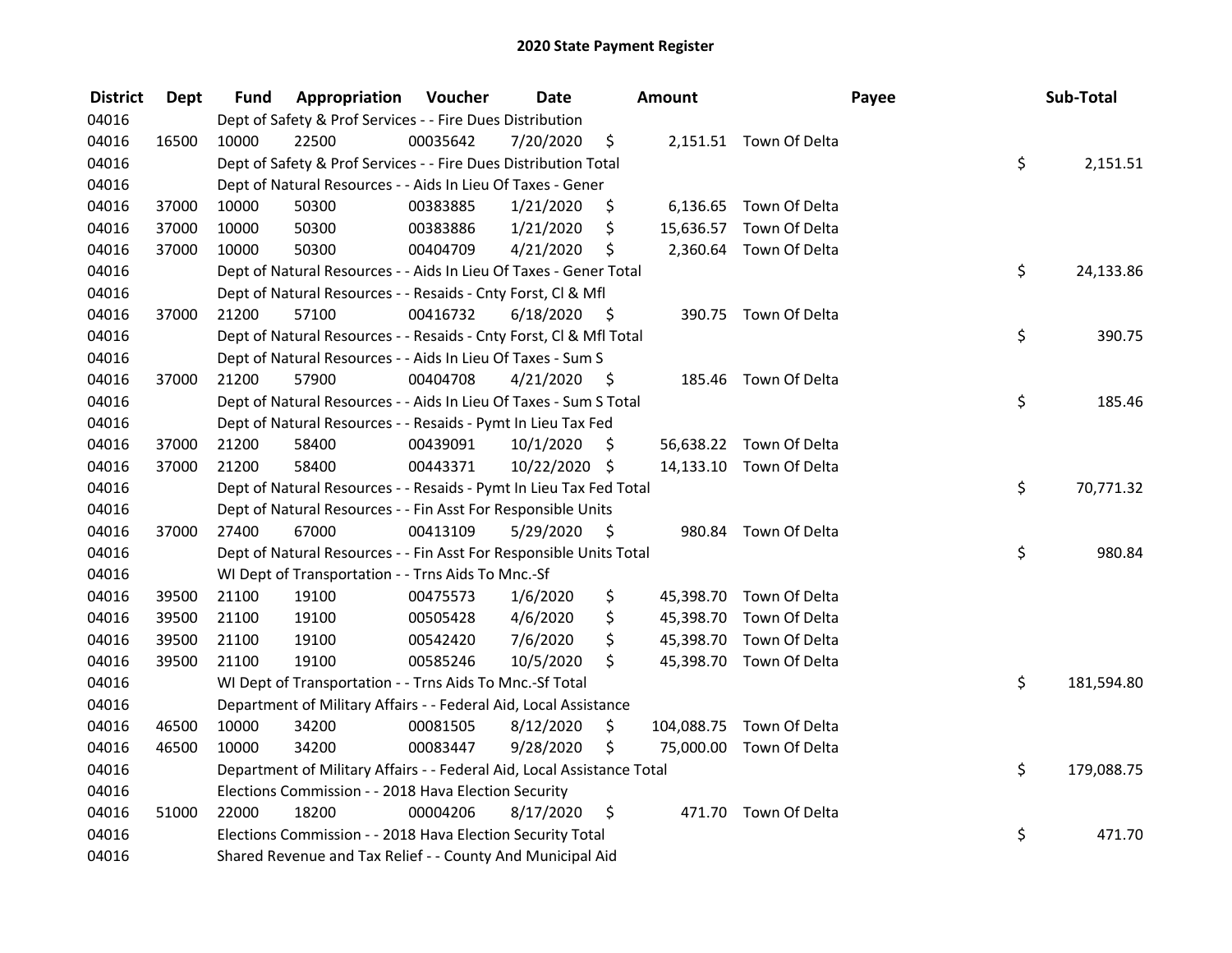| <b>District</b> | <b>Dept</b> | <b>Fund</b> | Appropriation                                                    | <b>Voucher</b> | <b>Date</b> | Amount   |               | Pavee | Sub-Total  |
|-----------------|-------------|-------------|------------------------------------------------------------------|----------------|-------------|----------|---------------|-------|------------|
| 04016           | 83500       | 10000       | 10500                                                            | 00067525       | 7/27/2020   | 911.93   | Town Of Delta |       |            |
| 04016           | 83500       | 10000       | 10500                                                            | 00071486       | 11/16/2020  | 5.167.62 | Town Of Delta |       |            |
| 04016           |             |             | Shared Revenue and Tax Relief - - County And Municipal Aid Total |                |             |          |               |       | 6,079.55   |
| 04016           |             |             | Shared Revenue and Tax Relief - - Personal Property Aid          |                |             |          |               |       |            |
| 04016           | 83500       | 10000       | 11100                                                            | 00060084       | 5/4/2020    | 3.65     | Town Of Delta |       |            |
| 04016           |             |             | Shared Revenue and Tax Relief - - Personal Property Aid Total    |                |             |          |               |       | 3.65       |
| 04016 Total     |             |             |                                                                  |                |             |          |               |       | 465.852.19 |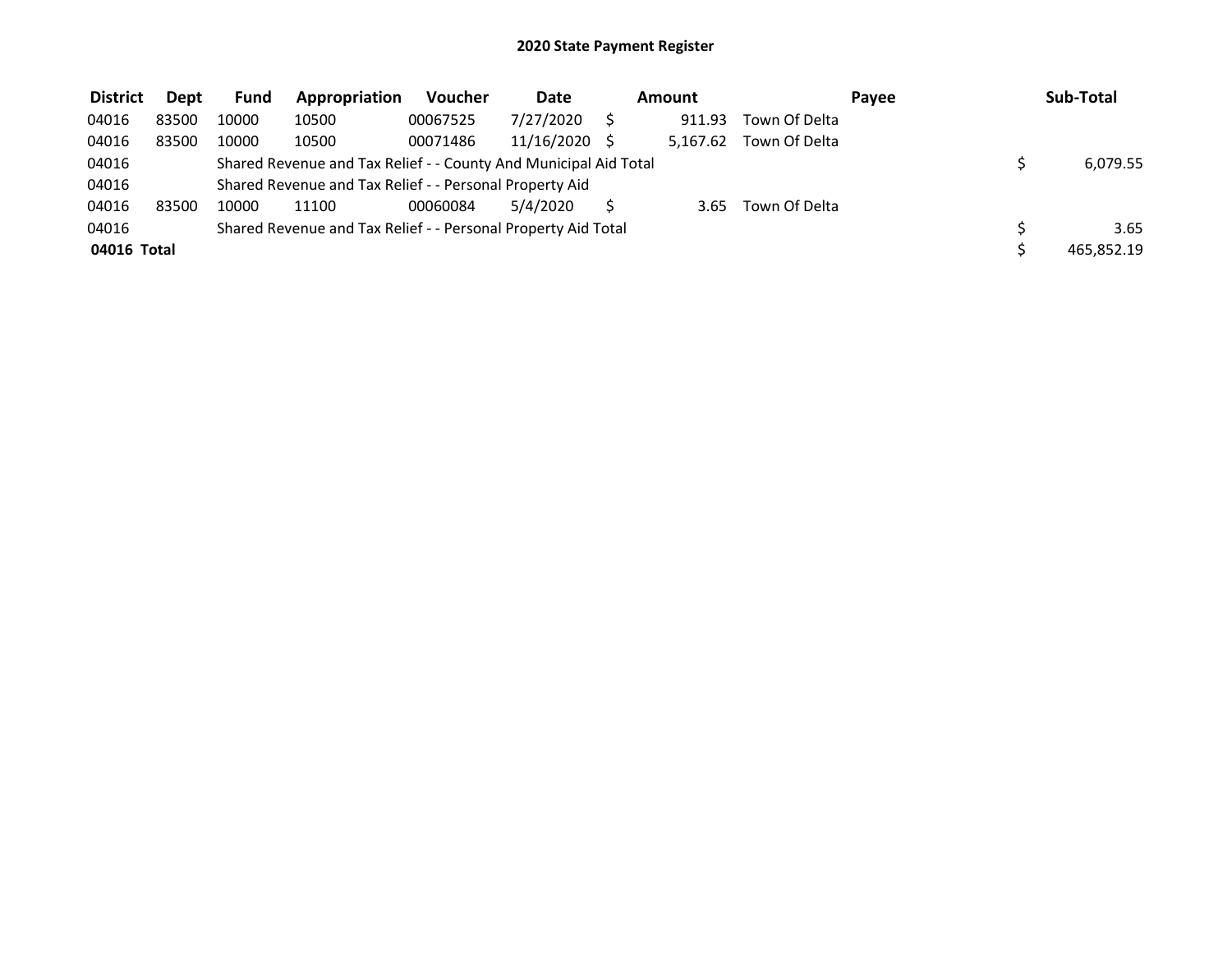| <b>District</b> | <b>Dept</b> | Fund  | Appropriation                                                      | Voucher  | <b>Date</b>   |      | Amount | Payee                       | Sub-Total        |
|-----------------|-------------|-------|--------------------------------------------------------------------|----------|---------------|------|--------|-----------------------------|------------------|
| 04018           |             |       | Dept of Safety & Prof Services - - Fire Dues Distribution          |          |               |      |        |                             |                  |
| 04018           | 16500       | 10000 | 22500                                                              | 00035643 | 7/20/2020     | \$   |        | 5,135.67 Town Of Drummond   |                  |
| 04018           |             |       | Dept of Safety & Prof Services - - Fire Dues Distribution Total    |          |               |      |        |                             | \$<br>5,135.67   |
| 04018           |             |       | Dept of Natural Resources - - GPO--State Funds                     |          |               |      |        |                             |                  |
| 04018           | 37000       | 21200 | 36100                                                              | 00382795 | 1/16/2020     | \$   |        | 2,400.00 Town Of Drummond   |                  |
| 04018           |             |       | Dept of Natural Resources - - GPO--State Funds Total               |          |               |      |        |                             | \$<br>2,400.00   |
| 04018           |             |       | Dept of Natural Resources - - Resaids - Fire Suppress Grant        |          |               |      |        |                             |                  |
| 04018           | 37000       | 21200 | 54500                                                              | 00395793 | 3/20/2020     | - \$ |        | 6,056.35 Town Of Drummond   |                  |
| 04018           |             |       | Dept of Natural Resources - - Resaids - Fire Suppress Grant Total  |          |               |      |        |                             | \$<br>6,056.35   |
| 04018           |             |       | Dept of Natural Resources - - Resaids - Cnty Forst, Cl & Mfl       |          |               |      |        |                             |                  |
| 04018           | 37000       | 21200 | 57100                                                              | 00416733 | 6/18/2020     | - \$ |        | 287.31 Town Of Drummond     |                  |
| 04018           |             |       | Dept of Natural Resources - - Resaids - Cnty Forst, Cl & Mfl Total |          |               |      |        |                             | \$<br>287.31     |
| 04018           |             |       | Dept of Natural Resources - - Aids In Lieu Of Taxes - Sum S        |          |               |      |        |                             |                  |
| 04018           | 37000       | 21200 | 57900                                                              | 00404725 | 4/22/2020     | - \$ | 15.40  | <b>Town Of Drummond</b>     |                  |
| 04018           |             |       | Dept of Natural Resources - - Aids In Lieu Of Taxes - Sum S Total  |          |               |      |        |                             | \$<br>15.40      |
| 04018           |             |       | Dept of Natural Resources - - Resaids - Pymt In Lieu Tax Fed       |          |               |      |        |                             |                  |
| 04018           | 37000       | 21200 | 58400                                                              | 00439092 | 10/1/2020     | \$   |        | 204,495.56 Town Of Drummond |                  |
| 04018           | 37000       | 21200 | 58400                                                              | 00443372 | 10/22/2020 \$ |      |        | 51,028.37 Town Of Drummond  |                  |
| 04018           |             |       | Dept of Natural Resources - - Resaids - Pymt In Lieu Tax Fed Total |          |               |      |        |                             | \$<br>255,523.93 |
| 04018           |             |       | Dept of Natural Resources - - Fin Asst For Responsible Units       |          |               |      |        |                             |                  |
| 04018           | 37000       | 27400 | 67000                                                              | 00413491 | 5/29/2020     | - \$ |        | 333.71 Town Of Drummond     |                  |
| 04018           |             |       | Dept of Natural Resources - - Fin Asst For Responsible Units Total |          |               |      |        |                             | \$<br>333.71     |
| 04018           |             |       | WI Dept of Transportation - - Trns Aids To Mnc.-Sf                 |          |               |      |        |                             |                  |
| 04018           | 39500       | 21100 | 19100                                                              | 00475574 | 1/6/2020      | \$   |        | 94,765.68 Town Of Drummond  |                  |
| 04018           | 39500       | 21100 | 19100                                                              | 00505429 | 4/6/2020      | \$   |        | 94,765.68 Town Of Drummond  |                  |
| 04018           | 39500       | 21100 | 19100                                                              | 00542421 | 7/6/2020      | \$   |        | 94,765.68 Town Of Drummond  |                  |
| 04018           | 39500       | 21100 | 19100                                                              | 00585247 | 10/5/2020     | \$   |        | 94,765.68 Town Of Drummond  |                  |
| 04018           |             |       | WI Dept of Transportation - - Trns Aids To Mnc.-Sf Total           |          |               |      |        |                             | \$<br>379,062.72 |
| 04018           |             |       | Department of Administration - - Federal Aid                       |          |               |      |        |                             |                  |
| 04018           | 50500       | 10000 | 14200                                                              | 00134117 | 12/10/2020 \$ |      |        | 7,040.00 Town Of Drummond   |                  |
| 04018           | 50500       | 10000 | 14200                                                              | 00136080 | 12/17/2020 \$ |      |        | 747.17 Town Of Drummond     |                  |
| 04018           |             |       | Department of Administration - - Federal Aid Total                 |          |               |      |        |                             | \$<br>7,787.17   |
| 04018           |             |       | Elections Commission - - 2018 Hava Election Security               |          |               |      |        |                             |                  |
| 04018           | 51000       | 22000 | 18200                                                              | 00004534 | 9/9/2020      | \$   | 593.80 | Town Of Drummond            |                  |
| 04018           |             |       | Elections Commission - - 2018 Hava Election Security Total         |          |               |      |        |                             | \$<br>593.80     |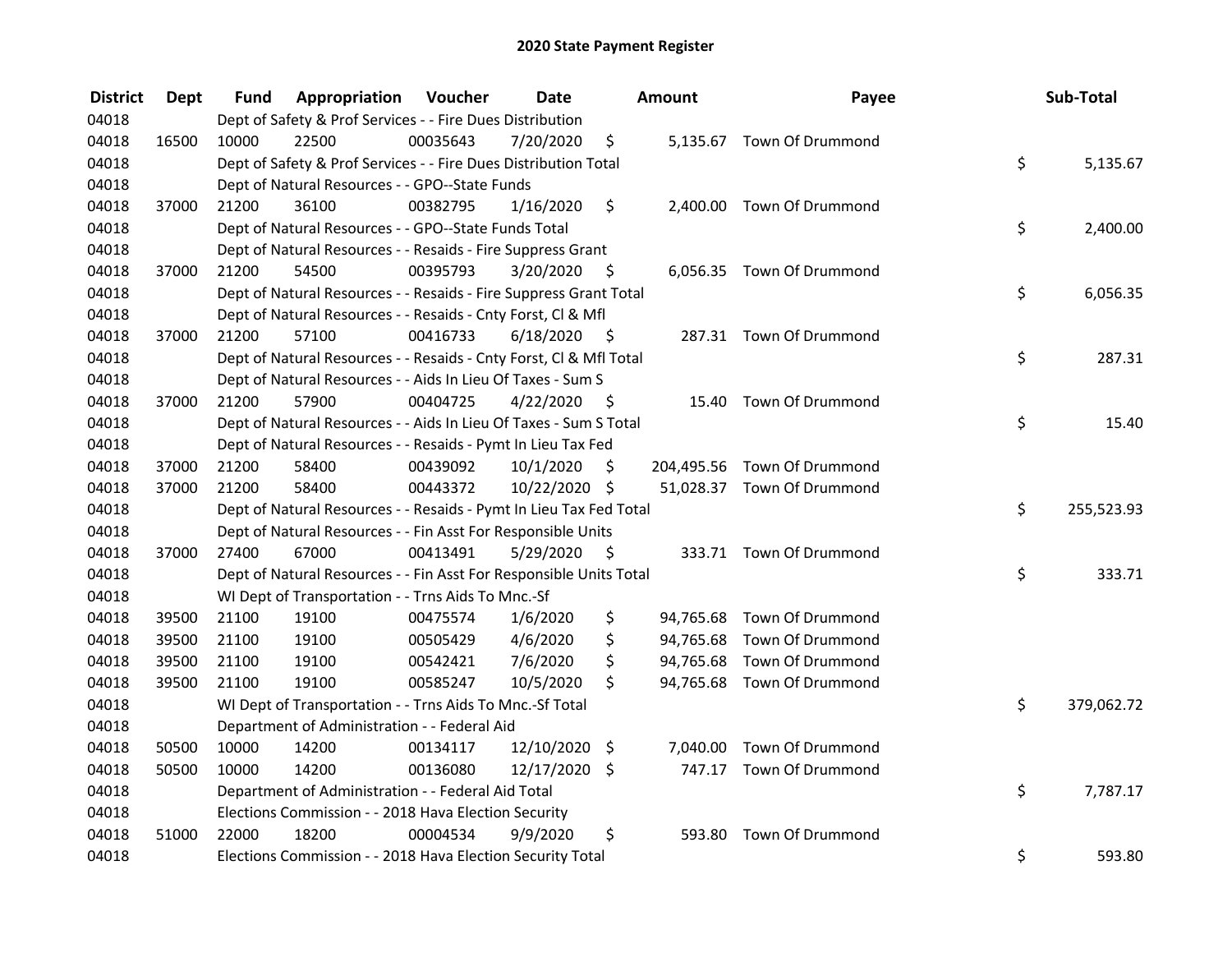| <b>District</b> | Dept  | Fund  | Appropriation                                                       | Voucher  | Date          |      | <b>Amount</b> | Payee            | Sub-Total        |
|-----------------|-------|-------|---------------------------------------------------------------------|----------|---------------|------|---------------|------------------|------------------|
| 04018           |       |       | Shared Revenue and Tax Relief - - County And Municipal Aid          |          |               |      |               |                  |                  |
| 04018           | 83500 | 10000 | 10500                                                               | 00067526 | 7/27/2020     | -S   | 1,776.24      | Town Of Drummond |                  |
| 04018           | 83500 | 10000 | 10500                                                               | 00071487 | 11/16/2020    | -S   | 10,065.37     | Town Of Drummond |                  |
| 04018           |       |       | Shared Revenue and Tax Relief - - County And Municipal Aid Total    |          |               |      |               |                  | \$<br>11,841.61  |
| 04018           |       |       | Shared Revenue and Tax Relief - - Exempt Computer Aid               |          |               |      |               |                  |                  |
| 04018           | 83500 | 10000 | 10900                                                               | 00064720 | 7/27/2020     | S    | 84.18         | Town Of Drummond |                  |
| 04018           |       |       | Shared Revenue and Tax Relief - - Exempt Computer Aid Total         |          |               |      |               |                  | \$<br>84.18      |
| 04018           |       |       | Shared Revenue and Tax Relief - - Utility Aid                       |          |               |      |               |                  |                  |
| 04018           | 83500 | 10000 | 11000                                                               | 00067526 | 7/27/2020     | - \$ | 8.39          | Town Of Drummond |                  |
| 04018           | 83500 | 10000 | 11000                                                               | 00071487 | 11/16/2020 \$ |      | 47.65         | Town Of Drummond |                  |
| 04018           |       |       | Shared Revenue and Tax Relief - - Utility Aid Total                 |          |               |      |               |                  | \$<br>56.04      |
| 04018           |       |       | Shared Revenue and Tax Relief - - Personal Property Aid             |          |               |      |               |                  |                  |
| 04018           | 83500 | 10000 | 11100                                                               | 00060085 | 5/4/2020      | S    | 176.81        | Town Of Drummond |                  |
| 04018           |       |       | Shared Revenue and Tax Relief - - Personal Property Aid Total       |          |               |      |               |                  | \$<br>176.81     |
| 04018           |       |       | Shared Revenue and Tax Relief - - Payments For Municipal Svcs       |          |               |      |               |                  |                  |
| 04018           | 83500 | 10000 | 50100                                                               | 00054844 | 2/3/2020      | S    | 403.67        | Town Of Drummond |                  |
| 04018           |       |       | Shared Revenue and Tax Relief - - Payments For Municipal Svcs Total |          |               |      |               |                  | 403.67           |
| 04018 Total     |       |       |                                                                     |          |               |      |               |                  | \$<br>669,758.37 |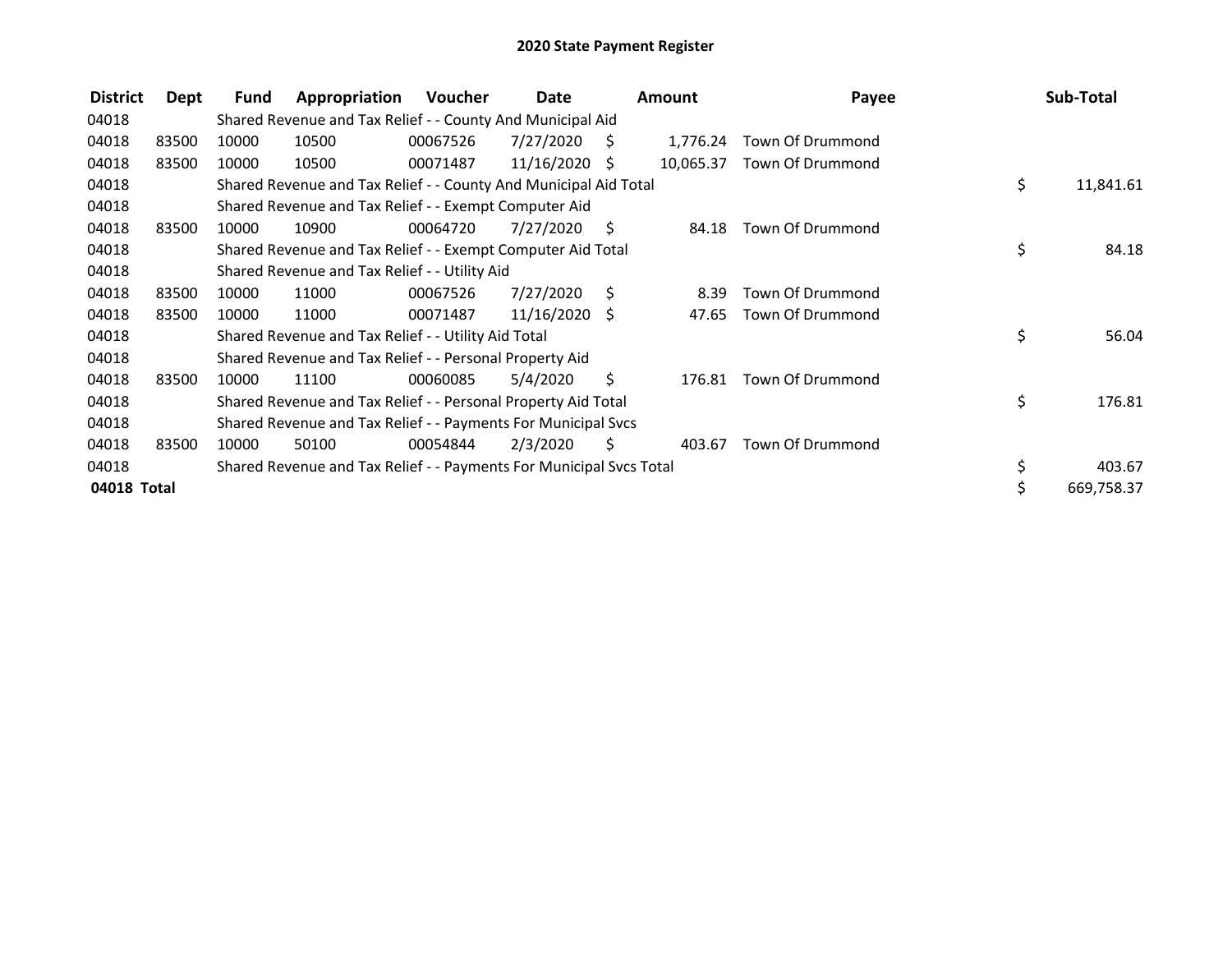| <b>District</b> | <b>Dept</b> | Fund  | Appropriation                                                      | Voucher  | <b>Date</b>   |      | Amount |                          | Payee | Sub-Total  |
|-----------------|-------------|-------|--------------------------------------------------------------------|----------|---------------|------|--------|--------------------------|-------|------------|
| 04020           |             |       | Dept of Safety & Prof Services - - Fire Dues Distribution          |          |               |      |        |                          |       |            |
| 04020           | 16500       | 10000 | 22500                                                              | 00035644 | 7/20/2020     | \$   |        | 2,917.58 Town Of Eileen  |       |            |
| 04020           |             |       | Dept of Safety & Prof Services - - Fire Dues Distribution Total    |          |               |      |        |                          | \$    | 2,917.58   |
| 04020           |             |       | Dept of Natural Resources - - Aids In Lieu Of Taxes - Gener        |          |               |      |        |                          |       |            |
| 04020           | 37000       | 10000 | 50300                                                              | 00383859 | 1/17/2020     | \$   |        | 14,766.55 Town Of Eileen |       |            |
| 04020           | 37000       | 10000 | 50300                                                              | 00404293 | 4/21/2020     | \$   | 218.66 | Town Of Eileen           |       |            |
| 04020           |             |       | Dept of Natural Resources - - Aids In Lieu Of Taxes - Gener Total  |          |               |      |        |                          | \$    | 14,985.21  |
| 04020           |             |       | Dept of Natural Resources - - Resaids - Cnty Forst, CI & Mfl       |          |               |      |        |                          |       |            |
| 04020           | 37000       | 21200 | 57100                                                              | 00416734 | 6/18/2020     | - \$ |        | 57.20 Town Of Eileen     |       |            |
| 04020           |             |       | Dept of Natural Resources - - Resaids - Cnty Forst, Cl & Mfl Total |          |               |      |        |                          | \$    | 57.20      |
| 04020           |             |       | Dept of Natural Resources - - Aids In Lieu Of Taxes - Sum S        |          |               |      |        |                          |       |            |
| 04020           | 37000       | 21200 | 57900                                                              | 00404292 | 4/21/2020     | - \$ | 1.00   | Town Of Eileen           |       |            |
| 04020           |             |       | Dept of Natural Resources - - Aids In Lieu Of Taxes - Sum S Total  |          |               |      |        |                          | \$    | 1.00       |
| 04020           |             |       | Dept of Natural Resources - - Resaids - Pymt In Lieu Tax Fed       |          |               |      |        |                          |       |            |
| 04020           | 37000       | 21200 | 58400                                                              | 00439093 | 10/1/2020     | -\$  | 458.40 | Town Of Eileen           |       |            |
| 04020           | 37000       | 21200 | 58400                                                              | 00443373 | 10/22/2020 \$ |      | 114.39 | Town Of Eileen           |       |            |
| 04020           |             |       | Dept of Natural Resources - - Resaids - Pymt In Lieu Tax Fed Total |          |               |      |        |                          | \$    | 572.79     |
| 04020           |             |       | WI Dept of Transportation - - Trns Aids To Mnc.-Sf                 |          |               |      |        |                          |       |            |
| 04020           | 39500       | 21100 | 19100                                                              | 00475575 | 1/6/2020      | \$   |        | 28,310.13 Town Of Eileen |       |            |
| 04020           | 39500       | 21100 | 19100                                                              | 00505430 | 4/6/2020      | \$   |        | 28,310.13 Town Of Eileen |       |            |
| 04020           | 39500       | 21100 | 19100                                                              | 00542422 | 7/6/2020      | \$   |        | 28,310.13 Town Of Eileen |       |            |
| 04020           | 39500       | 21100 | 19100                                                              | 00585248 | 10/5/2020     | \$   |        | 28,310.13 Town Of Eileen |       |            |
| 04020           |             |       | WI Dept of Transportation - - Trns Aids To Mnc.-Sf Total           |          |               |      |        |                          | \$    | 113,240.52 |
| 04020           |             |       | Elections Commission - - 2018 Hava Election Security               |          |               |      |        |                          |       |            |
| 04020           | 51000       | 22000 | 18200                                                              | 00003698 | 7/3/2020      | \$   |        | 709.30 Town Of Eileen    |       |            |
| 04020           |             |       | Elections Commission - - 2018 Hava Election Security Total         |          |               |      |        |                          | \$    | 709.30     |
| 04020           |             |       | Shared Revenue and Tax Relief - - County And Municipal Aid         |          |               |      |        |                          |       |            |
| 04020           | 83500       | 10000 | 10500                                                              | 00067527 | 7/27/2020     | \$   |        | 7,147.69 Town Of Eileen  |       |            |
| 04020           | 83500       | 10000 | 10500                                                              | 00071488 | 11/16/2020 \$ |      |        | 40,503.57 Town Of Eileen |       |            |
| 04020           |             |       | Shared Revenue and Tax Relief - - County And Municipal Aid Total   |          |               |      |        |                          | \$    | 47,651.26  |
| 04020           |             |       | Shared Revenue and Tax Relief - - Exempt Computer Aid              |          |               |      |        |                          |       |            |
| 04020           | 83500       | 10000 | 10900                                                              | 00064721 | 7/27/2020     | \$   |        | 4.16 Town Of Eileen      |       |            |
| 04020           |             |       | Shared Revenue and Tax Relief - - Exempt Computer Aid Total        |          |               |      |        |                          | \$    | 4.16       |
| 04020           |             |       | Shared Revenue and Tax Relief - - Personal Property Aid            |          |               |      |        |                          |       |            |
| 04020           | 83500       | 10000 | 11100                                                              | 00060086 | 5/4/2020      | \$   |        | 2,359.84 Town Of Eileen  |       |            |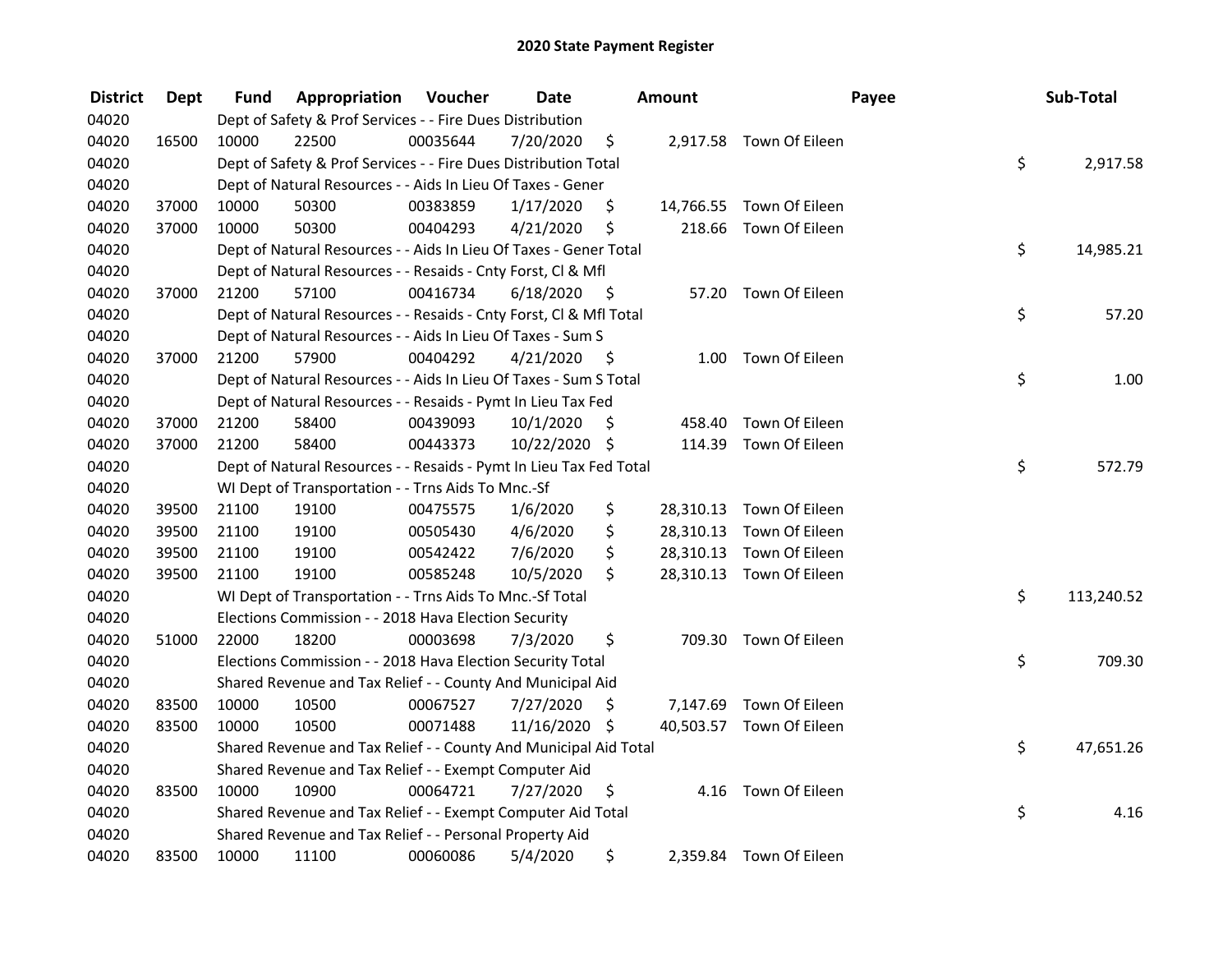| District    | Dept | <b>Fund</b> | <b>Appropriation</b>                                          | Voucher | Date | Amount | Payee | Sub-Total  |
|-------------|------|-------------|---------------------------------------------------------------|---------|------|--------|-------|------------|
| 04020       |      |             | Shared Revenue and Tax Relief - - Personal Property Aid Total |         |      |        |       | 2,359.84   |
| 04020 Total |      |             |                                                               |         |      |        |       | 182.498.86 |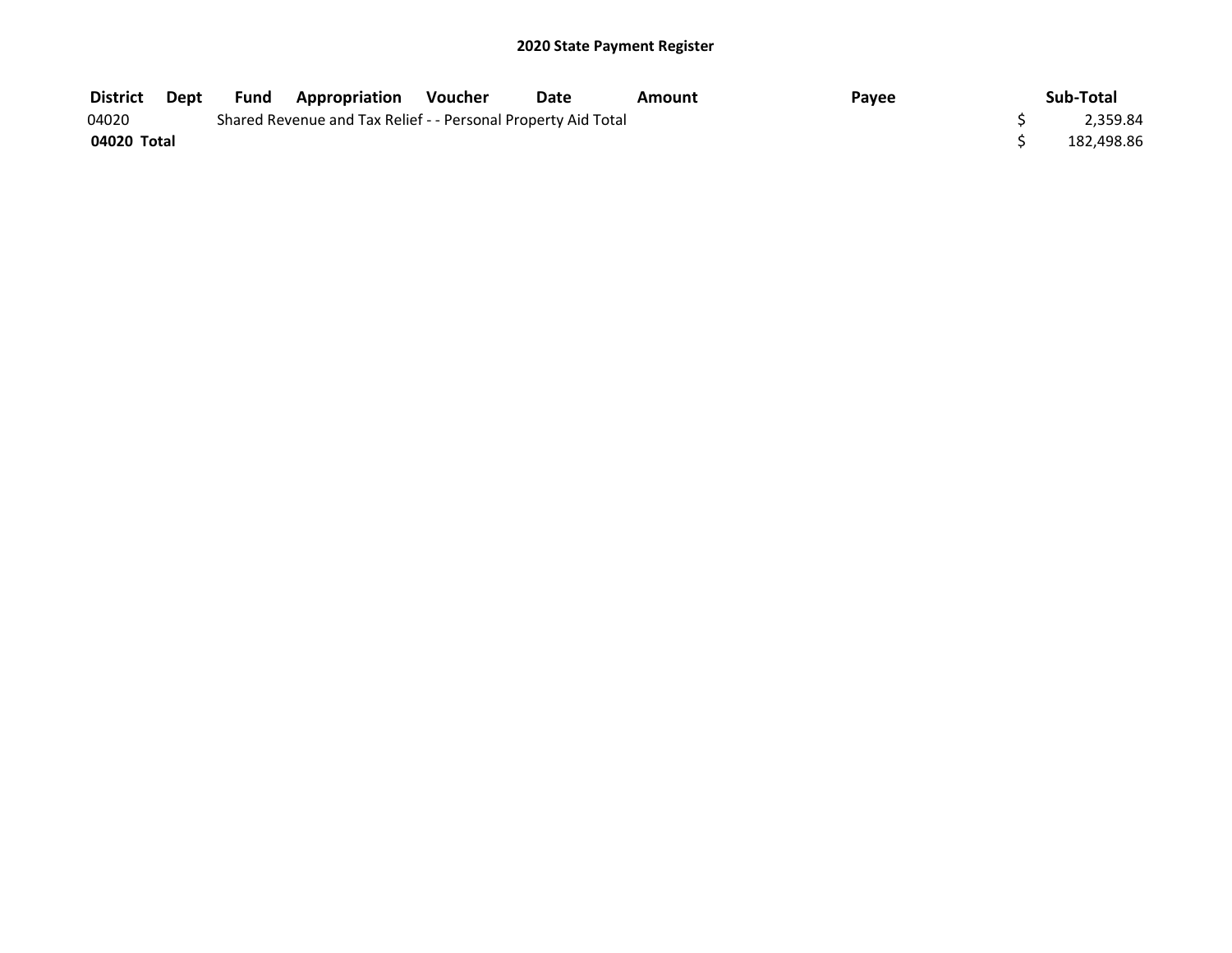| <b>District</b> | <b>Dept</b> | Fund  | Appropriation                                                      | Voucher  | <b>Date</b>   |      | Amount    | Payee                        | Sub-Total        |
|-----------------|-------------|-------|--------------------------------------------------------------------|----------|---------------|------|-----------|------------------------------|------------------|
| 04021           |             |       | Dept of Safety & Prof Services - - Fire Dues Distribution          |          |               |      |           |                              |                  |
| 04021           | 16500       | 10000 | 22500                                                              | 00035645 | 7/20/2020     | \$   |           | 3,268.01 Town Of Grand View  |                  |
| 04021           |             |       | Dept of Safety & Prof Services - - Fire Dues Distribution Total    |          |               |      |           |                              | \$<br>3,268.01   |
| 04021           |             |       | Dept of Natural Resources - - Aids In Lieu Of Taxes - Gener        |          |               |      |           |                              |                  |
| 04021           | 37000       | 10000 | 50300                                                              | 00383899 | 1/21/2020     | \$   | 465.60    | Town Of Grand View           |                  |
| 04021           | 37000       | 10000 | 50300                                                              | 00383900 | 1/21/2020     | \$   | 16,148.38 | Town Of Grand View           |                  |
| 04021           | 37000       | 10000 | 50300                                                              | 00383901 | 1/21/2020     | \$   |           | 3,001.53 Town Of Grand View  |                  |
| 04021           | 37000       | 10000 | 50300                                                              | 00404938 | 4/21/2020     | \$   | 20.00     | Town Of Grand View           |                  |
| 04021           | 37000       | 10000 | 50300                                                              | 00404940 | 4/21/2020     | \$   |           | 2,242.72 Town Of Grand View  |                  |
| 04021           |             |       | Dept of Natural Resources - - Aids In Lieu Of Taxes - Gener Total  |          |               |      |           |                              | \$<br>21,878.23  |
| 04021           |             |       | Dept of Natural Resources - - Resaids - Cnty Forst, Cl & Mfl       |          |               |      |           |                              |                  |
| 04021           | 37000       | 21200 | 57100                                                              | 00416735 | 6/18/2020     | - \$ |           | 1,248.64 Town Of Grand View  |                  |
| 04021           |             |       | Dept of Natural Resources - - Resaids - Cnty Forst, Cl & Mfl Total |          |               |      |           |                              | \$<br>1,248.64   |
| 04021           |             |       | Dept of Natural Resources - - Aids In Lieu Of Taxes - Sum S        |          |               |      |           |                              |                  |
| 04021           | 37000       | 21200 | 57900                                                              | 00404939 | 4/21/2020     | \$   | 0.04      | Town Of Grand View           |                  |
| 04021           |             |       | Dept of Natural Resources - - Aids In Lieu Of Taxes - Sum S Total  |          |               |      |           |                              | \$<br>0.04       |
| 04021           |             |       | Dept of Natural Resources - - Resaids - Pymt In Lieu Tax Fed       |          |               |      |           |                              |                  |
| 04021           | 37000       | 21200 | 58400                                                              | 00439094 | 10/1/2020     | \$   |           | 89,089.24 Town Of Grand View |                  |
| 04021           | 37000       | 21200 | 58400                                                              | 00443374 | 10/22/2020 \$ |      |           | 22,230.70 Town Of Grand View |                  |
| 04021           |             |       | Dept of Natural Resources - - Resaids - Pymt In Lieu Tax Fed Total |          |               |      |           |                              | \$<br>111,319.94 |
| 04021           |             |       | Dept of Natural Resources - - Fin Asst For Responsible Units       |          |               |      |           |                              |                  |
| 04021           | 37000       | 27400 | 67000                                                              | 00413334 | 5/29/2020     | - \$ |           | 3,138.45 Town Of Grand View  |                  |
| 04021           |             |       | Dept of Natural Resources - - Fin Asst For Responsible Units Total |          |               |      |           |                              | \$<br>3,138.45   |
| 04021           |             |       | WI Dept of Transportation - - Trns Aids To Mnc.-Sf                 |          |               |      |           |                              |                  |
| 04021           | 39500       | 21100 | 19100                                                              | 00475576 | 1/6/2020      | \$   |           | 62,789.49 Town Of Grand View |                  |
| 04021           | 39500       | 21100 | 19100                                                              | 00505431 | 4/6/2020      | \$   | 62,789.49 | Town Of Grand View           |                  |
| 04021           | 39500       | 21100 | 19100                                                              | 00542423 | 7/6/2020      | \$   | 62,789.49 | <b>Town Of Grand View</b>    |                  |
| 04021           | 39500       | 21100 | 19100                                                              | 00585249 | 10/5/2020     | \$   |           | 62,789.49 Town Of Grand View |                  |
| 04021           |             |       | WI Dept of Transportation - - Trns Aids To Mnc.-Sf Total           |          |               |      |           |                              | \$<br>251,157.96 |
| 04021           |             |       | WI Dept of Transportation - - Loc Rd Imp Prg St Fd                 |          |               |      |           |                              |                  |
| 04021           | 39500       | 21100 | 27800                                                              | 00627997 | 12/17/2020 \$ |      |           | 21,415.50 Town Of Grand View |                  |
| 04021           |             |       | WI Dept of Transportation - - Loc Rd Imp Prg St Fd Total           |          |               |      |           |                              | \$<br>21,415.50  |
| 04021           |             |       | WI Dept of Transportation - - Dept Mgt & Oper St Fd                |          |               |      |           |                              |                  |
| 04021           | 39500       | 21100 | 46100                                                              | 00553830 | 7/21/2020     | \$   |           | 1,791.08 Town Of Grand View  |                  |
| 04021           |             |       | WI Dept of Transportation - - Dept Mgt & Oper St Fd Total          |          |               |      |           |                              | \$<br>1,791.08   |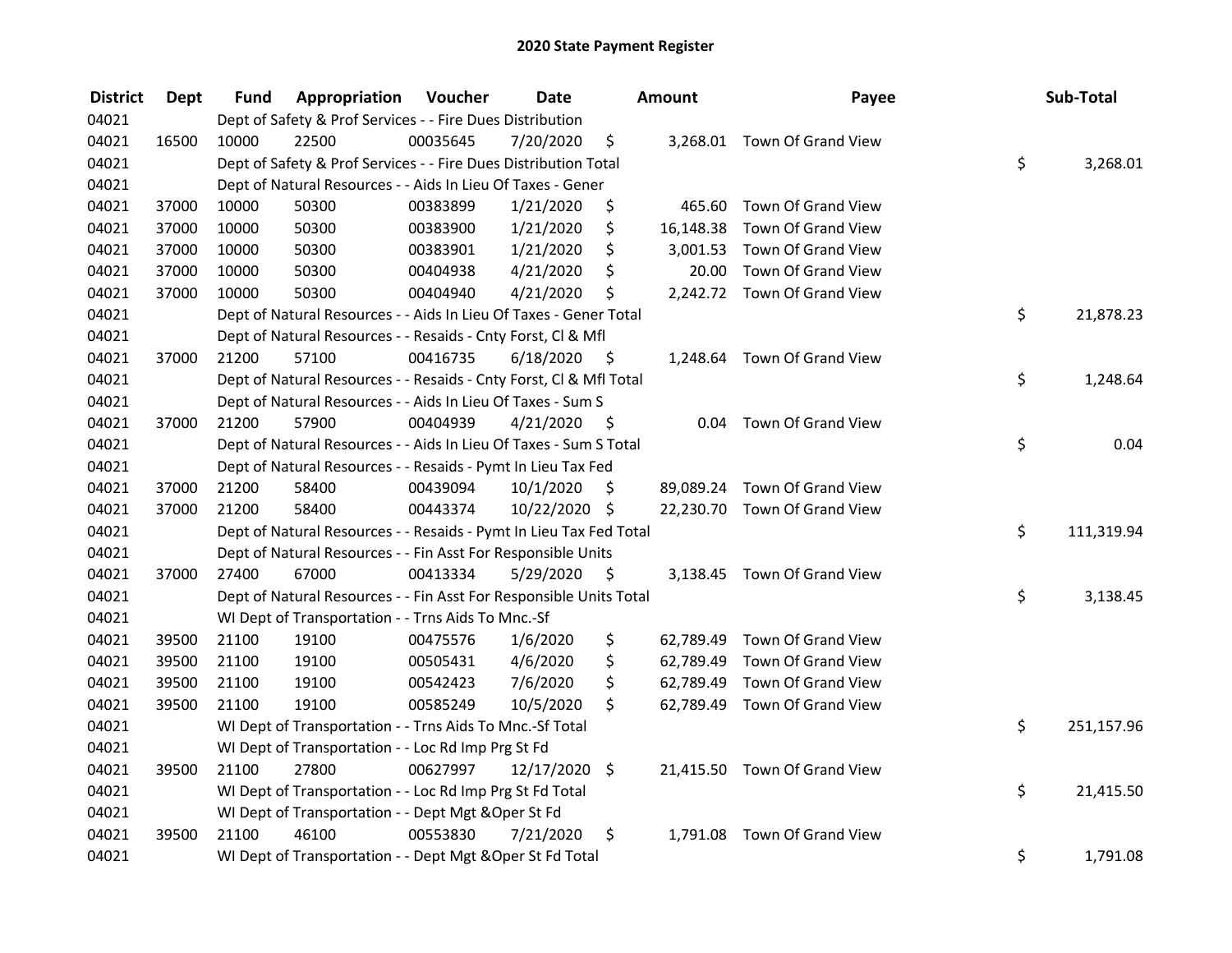| <b>District</b> | Dept  | <b>Fund</b> | Appropriation                                                          | Voucher  | <b>Date</b>   |    | Amount    | Payee                        | Sub-Total        |
|-----------------|-------|-------------|------------------------------------------------------------------------|----------|---------------|----|-----------|------------------------------|------------------|
| 04021           |       |             | Department of Military Affairs - - Disaster Recovery Aid               |          |               |    |           |                              |                  |
| 04021           | 46500 | 10000       | 30500                                                                  | 00075009 | 3/9/2020      | \$ | 57,435.76 | Town Of Grand View           |                  |
| 04021           | 46500 | 10000       | 30500                                                                  | 00076284 | 4/10/2020     | \$ | 838.89    | Town Of Grand View           |                  |
| 04021           |       |             | Department of Military Affairs - - Disaster Recovery Aid Total         |          |               |    |           |                              | \$<br>58,274.65  |
| 04021           |       |             | Department of Military Affairs - - Federal Aid, Local Assistance       |          |               |    |           |                              |                  |
| 04021           | 46500 | 10000       | 34200                                                                  | 00075009 | 3/9/2020      | S  | 37,238.15 | Town Of Grand View           |                  |
| 04021           | 46500 | 10000       | 34200                                                                  | 00076284 | 4/10/2020     | \$ |           | 5,033.36 Town Of Grand View  |                  |
| 04021           |       |             | Department of Military Affairs - - Federal Aid, Local Assistance Total |          |               |    |           |                              | \$<br>42,271.51  |
| 04021           |       |             | Department of Administration - - Federal Aid                           |          |               |    |           |                              |                  |
| 04021           | 50500 | 10000       | 14200                                                                  | 00129704 | 10/2/2020     | \$ | 5,468.98  | Town Of Grand View           |                  |
| 04021           | 50500 | 10000       | 14200                                                                  | 00134118 | 12/10/2020    | \$ | 2,221.02  | Town Of Grand View           |                  |
| 04021           | 50500 | 10000       | 14200                                                                  | 00136081 | 12/17/2020 \$ |    | 463.43    | Town Of Grand View           |                  |
| 04021           |       |             | Department of Administration - - Federal Aid Total                     |          |               |    |           |                              | \$<br>8,153.43   |
| 04021           |       |             | Shared Revenue and Tax Relief - - County And Municipal Aid             |          |               |    |           |                              |                  |
| 04021           | 83500 | 10000       | 10500                                                                  | 00067528 | 7/27/2020     | \$ | 1,779.14  | Town Of Grand View           |                  |
| 04021           | 83500 | 10000       | 10500                                                                  | 00071489 | 11/16/2020 \$ |    |           | 10,081.80 Town Of Grand View |                  |
| 04021           |       |             | Shared Revenue and Tax Relief - - County And Municipal Aid Total       |          |               |    |           |                              | \$<br>11,860.94  |
| 04021           |       |             | Shared Revenue and Tax Relief - - Exempt Computer Aid                  |          |               |    |           |                              |                  |
| 04021           | 83500 | 10000       | 10900                                                                  | 00064722 | 7/27/2020     | \$ | 4.16      | Town Of Grand View           |                  |
| 04021           |       |             | Shared Revenue and Tax Relief - - Exempt Computer Aid Total            |          |               |    |           |                              | \$<br>4.16       |
| 04021           |       |             | Shared Revenue and Tax Relief - - Utility Aid                          |          |               |    |           |                              |                  |
| 04021           | 83500 | 10000       | 11000                                                                  | 00067528 | 7/27/2020     | \$ | 54.42     | Town Of Grand View           |                  |
| 04021           | 83500 | 10000       | 11000                                                                  | 00071489 | 11/16/2020 \$ |    | 299.28    | Town Of Grand View           |                  |
| 04021           |       |             | Shared Revenue and Tax Relief - - Utility Aid Total                    |          |               |    |           |                              | \$<br>353.70     |
| 04021           |       |             | Shared Revenue and Tax Relief - - Personal Property Aid                |          |               |    |           |                              |                  |
| 04021           | 83500 | 10000       | 11100                                                                  | 00060087 | 5/4/2020      | \$ |           | 63.81 Town Of Grand View     |                  |
| 04021           |       |             | Shared Revenue and Tax Relief - - Personal Property Aid Total          |          |               |    |           |                              | \$<br>63.81      |
| 04021           |       |             | Shared Revenue and Tax Relief - - Payments For Municipal Svcs          |          |               |    |           |                              |                  |
| 04021           | 83500 | 10000       | 50100                                                                  | 00054874 | 2/3/2020      | \$ |           | 240.15 Town Of Grand View    |                  |
| 04021           |       |             | Shared Revenue and Tax Relief - - Payments For Municipal Svcs Total    |          |               |    |           |                              | \$<br>240.15     |
| 04021 Total     |       |             |                                                                        |          |               |    |           |                              | \$<br>536,440.20 |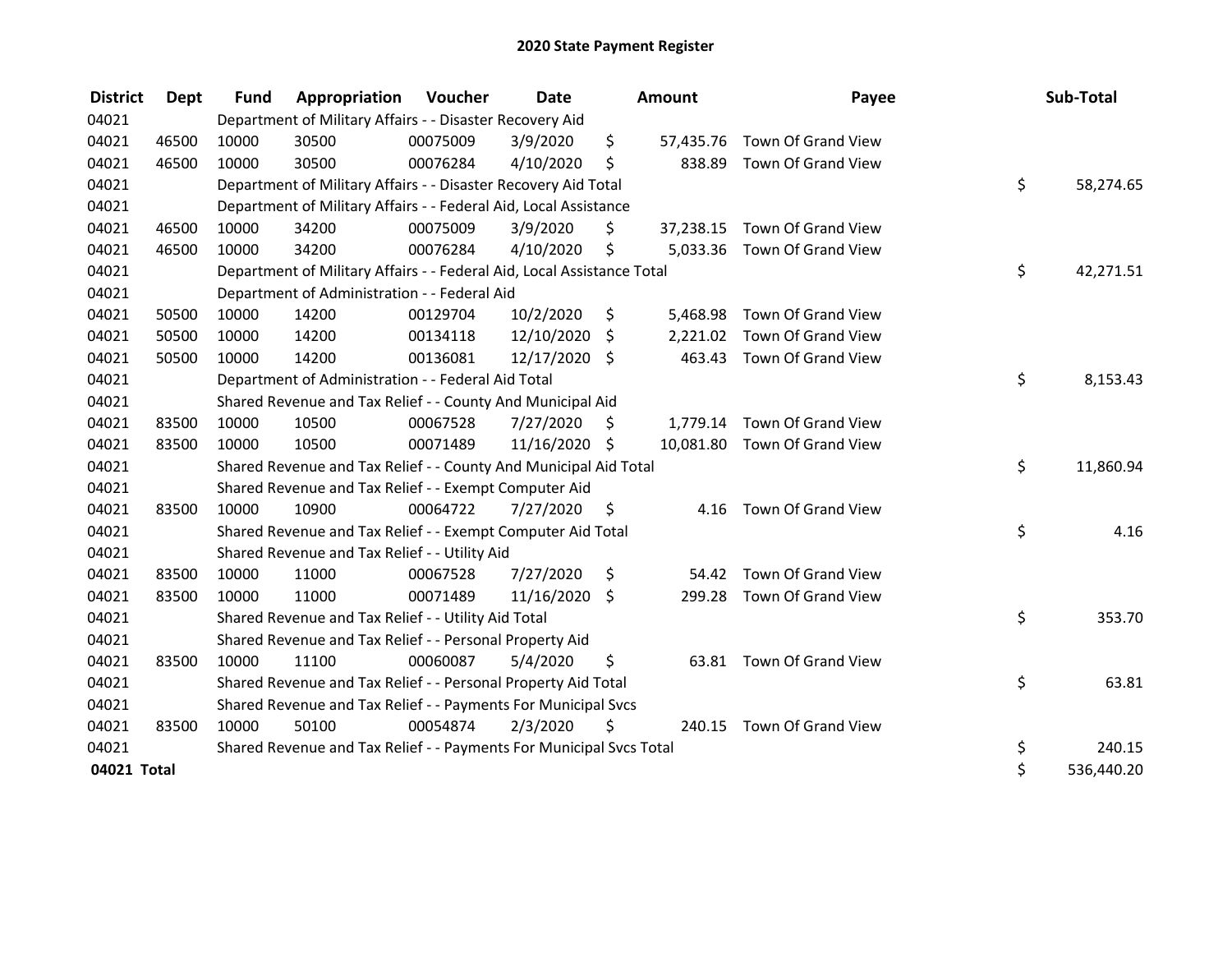| <b>District</b> | Dept  | <b>Fund</b> | Appropriation                                                        | Voucher  | <b>Date</b>   |      | <b>Amount</b> | Payee                    | Sub-Total        |
|-----------------|-------|-------------|----------------------------------------------------------------------|----------|---------------|------|---------------|--------------------------|------------------|
| 04022           |       |             | Dept of Safety & Prof Services - - Fire Dues Distribution            |          |               |      |               |                          |                  |
| 04022           | 16500 | 10000       | 22500                                                                | 00035646 | 7/20/2020     | \$   |               | 2,166.69 Town Of Hughes  |                  |
| 04022           |       |             | Dept of Safety & Prof Services - - Fire Dues Distribution Total      |          |               |      |               |                          | \$<br>2,166.69   |
| 04022           |       |             | Dept of Natural Resources - - Aids In Lieu Of Taxes - Gener          |          |               |      |               |                          |                  |
| 04022           | 37000 | 10000       | 50300                                                                | 00383895 | 1/21/2020     | \$   |               | 2,021.49 Town Of Hughes  |                  |
| 04022           |       |             | Dept of Natural Resources - - Aids In Lieu Of Taxes - Gener Total    |          |               |      |               |                          | \$<br>2,021.49   |
| 04022           |       |             | Dept of Natural Resources - - Resaids - Cnty Forst, Cl & Mfl         |          |               |      |               |                          |                  |
| 04022           | 37000 | 21200       | 57100                                                                | 00416736 | 6/18/2020     | - \$ |               | 7,498.00 Town Of Hughes  |                  |
| 04022           |       |             | Dept of Natural Resources - - Resaids - Cnty Forst, Cl & Mfl Total   |          |               |      |               |                          | \$<br>7,498.00   |
| 04022           |       |             | Dept of Natural Resources - - Fin Asst For Responsible Units         |          |               |      |               |                          |                  |
| 04022           | 37000 | 27400       | 67000                                                                | 00412563 | 5/29/2020     | \$   |               | 1,988.08 Town Of Hughes  |                  |
| 04022           |       |             | Dept of Natural Resources - - Fin Asst For Responsible Units Total   |          |               |      |               |                          | \$<br>1,988.08   |
| 04022           |       |             | WI Dept of Transportation - - Trns Aids To Mnc.-Sf                   |          |               |      |               |                          |                  |
| 04022           | 39500 | 21100       | 19100                                                                | 00475577 | 1/6/2020      | \$   |               | 40,769.47 Town Of Hughes |                  |
| 04022           | 39500 | 21100       | 19100                                                                | 00505432 | 4/6/2020      | \$   |               | 40,769.47 Town Of Hughes |                  |
| 04022           | 39500 | 21100       | 19100                                                                | 00542424 | 7/6/2020      | \$   |               | 40,769.47 Town Of Hughes |                  |
| 04022           | 39500 | 21100       | 19100                                                                | 00585250 | 10/5/2020     | \$   |               | 40,769.47 Town Of Hughes |                  |
| 04022           |       |             | WI Dept of Transportation - - Trns Aids To Mnc.-Sf Total             |          |               |      |               |                          | \$<br>163,077.88 |
| 04022           |       |             | WI Dept of Transportation - - Supplemental Transportation Aids       |          |               |      |               |                          |                  |
| 04022           | 39500 | 21100       | 19600                                                                | 00477472 | 1/6/2020      | \$   |               | 28,778.45 Town Of Hughes |                  |
| 04022           |       |             | WI Dept of Transportation - - Supplemental Transportation Aids Total |          |               |      |               |                          | \$<br>28,778.45  |
| 04022           |       |             | Shared Revenue and Tax Relief - - County And Municipal Aid           |          |               |      |               |                          |                  |
| 04022           | 83500 | 10000       | 10500                                                                | 00067529 | 7/27/2020     | \$   | 830.86        | Town Of Hughes           |                  |
| 04022           | 83500 | 10000       | 10500                                                                | 00071490 | 11/16/2020 \$ |      |               | 4,708.23 Town Of Hughes  |                  |
| 04022           |       |             | Shared Revenue and Tax Relief - - County And Municipal Aid Total     |          |               |      |               |                          | \$<br>5,539.09   |
| 04022           |       |             | Shared Revenue and Tax Relief - - Exempt Computer Aid                |          |               |      |               |                          |                  |
| 04022           | 83500 | 10000       | 10900                                                                | 00064723 | 7/27/2020     | \$.  |               | 3.11 Town Of Hughes      |                  |
| 04022           |       |             | Shared Revenue and Tax Relief - - Exempt Computer Aid Total          |          |               |      |               |                          | \$<br>3.11       |
| 04022           |       |             | Shared Revenue and Tax Relief - - Personal Property Aid              |          |               |      |               |                          |                  |
| 04022           | 83500 | 10000       | 11100                                                                | 00060088 | 5/4/2020      | \$   |               | 31.20 Town Of Hughes     |                  |
| 04022           |       |             | Shared Revenue and Tax Relief - - Personal Property Aid Total        |          |               |      |               |                          | \$<br>31.20      |
| 04022 Total     |       |             |                                                                      |          |               |      |               |                          | \$<br>211,103.99 |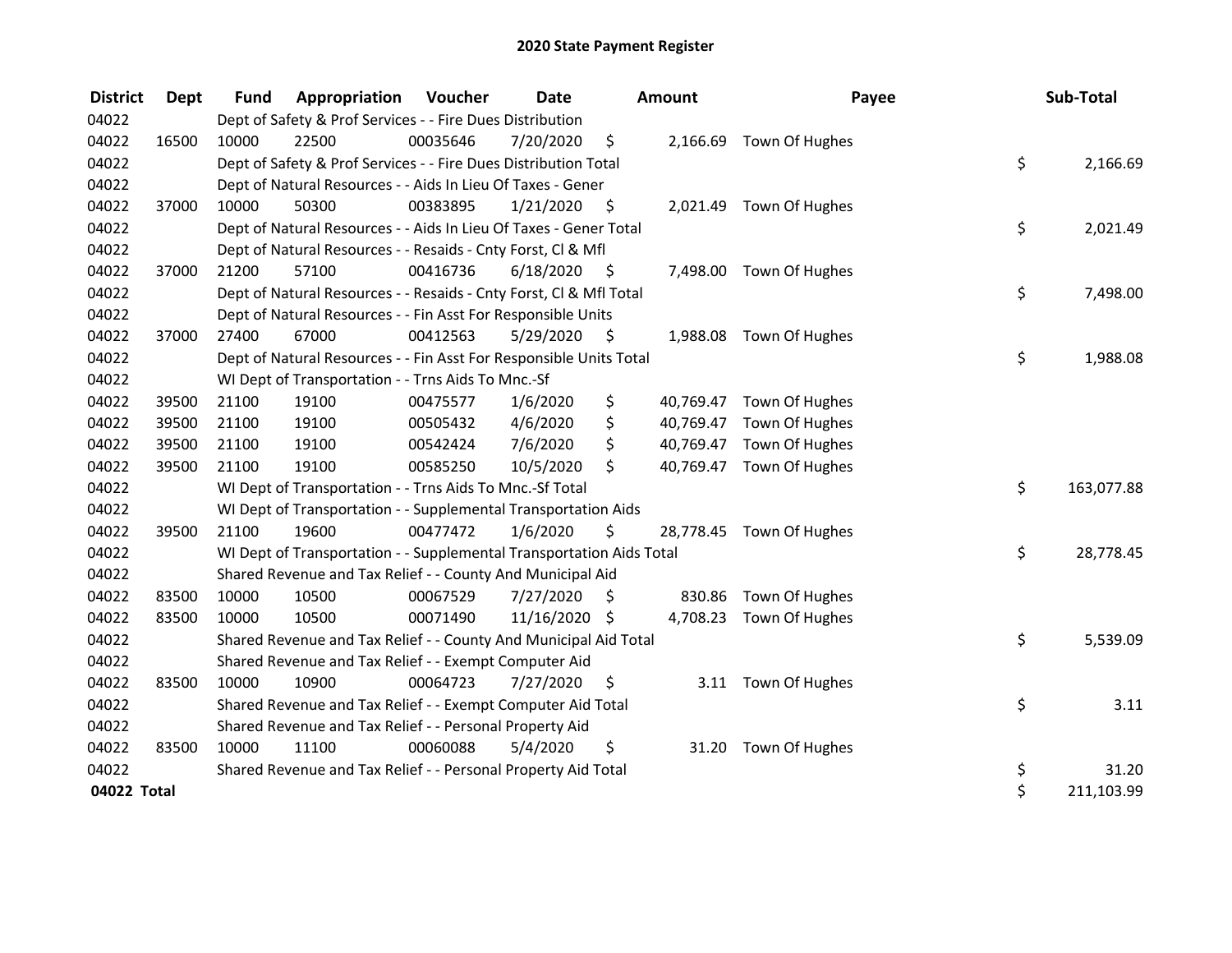| <b>District</b> | <b>Dept</b> | Fund  | Appropriation                                                                   | Voucher  | <b>Date</b>             |      | Amount | Payee                         | Sub-Total        |
|-----------------|-------------|-------|---------------------------------------------------------------------------------|----------|-------------------------|------|--------|-------------------------------|------------------|
| 04024           |             |       | Dept of Safety & Prof Services - - Fire Dues Distribution                       |          |                         |      |        |                               |                  |
| 04024           | 16500       | 10000 | 22500                                                                           | 00035647 | 7/20/2020               | \$   |        | 5,408.89 Town Of Iron River   |                  |
| 04024           |             |       | Dept of Safety & Prof Services - - Fire Dues Distribution Total                 |          |                         |      |        |                               | \$<br>5,408.89   |
| 04024           |             |       | Dept of Natural Resources - - Aids In Lieu Of Taxes - Gener                     |          |                         |      |        |                               |                  |
| 04024           | 37000       | 10000 | 50300                                                                           | 00383896 | 1/17/2020               | \$   |        | 13,886.52 Town Of Iron River  |                  |
| 04024           |             |       | Dept of Natural Resources - - Aids In Lieu Of Taxes - Gener Total               |          |                         |      |        |                               | \$<br>13,886.52  |
| 04024           |             |       | Dept of Natural Resources - - Resaids - Cnty Forst, Cl & Mfl                    |          |                         |      |        |                               |                  |
| 04024           | 37000       | 21200 | 57100                                                                           | 00416737 | 6/18/2020               | - \$ |        | 2,008.73 Town Of Iron River   |                  |
| 04024           |             |       | Dept of Natural Resources - - Resaids - Cnty Forst, Cl & Mfl Total              |          |                         |      |        |                               | \$<br>2,008.73   |
| 04024           |             |       | Dept of Natural Resources - - Resaids - Pymt In Lieu Tax Fed                    |          |                         |      |        |                               |                  |
| 04024           | 37000       | 21200 | 58400                                                                           | 00439095 | 10/1/2020               | \$   |        | 1,362.74 Town Of Iron River   |                  |
| 04024           | 37000       | 21200 | 58400                                                                           | 00443375 | 10/22/2020 \$           |      |        | 340.05 Town Of Iron River     |                  |
| 04024           |             |       | Dept of Natural Resources - - Resaids - Pymt In Lieu Tax Fed Total              |          |                         |      |        |                               | \$<br>1,702.79   |
| 04024           |             |       | Dept of Natural Resources - - Fin Asst For Responsible Units                    |          |                         |      |        |                               |                  |
| 04024           | 37000       | 27400 | 67000                                                                           | 00412977 | 5/29/2020               | \$   |        | 5,939.50 Town Of Iron River   |                  |
| 04024           |             |       | Dept of Natural Resources - - Fin Asst For Responsible Units Total              |          |                         |      |        |                               | \$<br>5,939.50   |
| 04024           |             |       | WI Dept of Transportation - - Trns Aids To Mnc.-Sf                              |          |                         |      |        |                               |                  |
| 04024           | 39500       | 21100 | 19100                                                                           | 00475578 | 1/6/2020                | \$   |        | 40,937.67 Town Of Iron River  |                  |
| 04024           | 39500       | 21100 | 19100                                                                           | 00505433 | 4/6/2020                | \$   |        | 40,937.67 Town Of Iron River  |                  |
| 04024           | 39500       | 21100 | 19100                                                                           | 00542425 | 7/6/2020                | \$   |        | 40,937.67 Town Of Iron River  |                  |
| 04024           | 39500       | 21100 | 19100                                                                           | 00585251 | 10/5/2020               | \$   |        | 40,937.67 Town Of Iron River  |                  |
| 04024           |             |       | WI Dept of Transportation - - Trns Aids To Mnc.-Sf Total                        |          |                         |      |        |                               | \$<br>163,750.68 |
| 04024           |             |       | WI Dept of Transportation - - Trnsprt Alternats Lf                              |          |                         |      |        |                               |                  |
| 04024           | 39500       | 21100 | 22600                                                                           | 00604738 | 10/23/2020 \$           |      |        | (4,596.35) Town Of Iron River |                  |
| 04024           |             |       | WI Dept of Transportation - - Trnsprt Alternats Lf Total                        |          |                         |      |        |                               | \$<br>(4,596.35) |
| 04024           |             |       | WI Dept of Transportation - - Trnsprt Alternats Ff                              |          |                         |      |        |                               |                  |
| 04024           | 39500       | 21100 | 22700                                                                           | 00604738 | 10/23/2020 \$           |      |        | 22,981.74 Town Of Iron River  |                  |
| 04024           |             |       | WI Dept of Transportation - - Trnsprt Alternats Ff Total                        |          |                         |      |        |                               | \$<br>22,981.74  |
| 04024           |             |       | Department of Health Services - - Emergency Medical Services, Ai                |          |                         |      |        |                               |                  |
| 04024           | 43500       | 10000 | 11900                                                                           | 00379051 | 9/15/2020               | \$   |        | 5,460.49 Town Of Iron River   |                  |
| 04024           |             |       | Department of Health Services - - Emergency Medical Services, Ai Total          |          |                         |      |        |                               | \$<br>5,460.49   |
| 04024           |             |       | Department of Health Services - - Prepaid Medical Transport Reimbursement       |          |                         |      |        |                               |                  |
| 04024           | 43500       | 10000 | 16300                                                                           |          | AMBULANCE 11/16/2020 \$ |      |        | 3,371.10 Town Of Iron River   |                  |
| 04024           |             |       | Department of Health Services - - Prepaid Medical Transport Reimbursement Total |          |                         |      |        |                               | \$<br>3,371.10   |
| 04024           |             |       | Department of Justice - - Law Enforcement Train, Local                          |          |                         |      |        |                               |                  |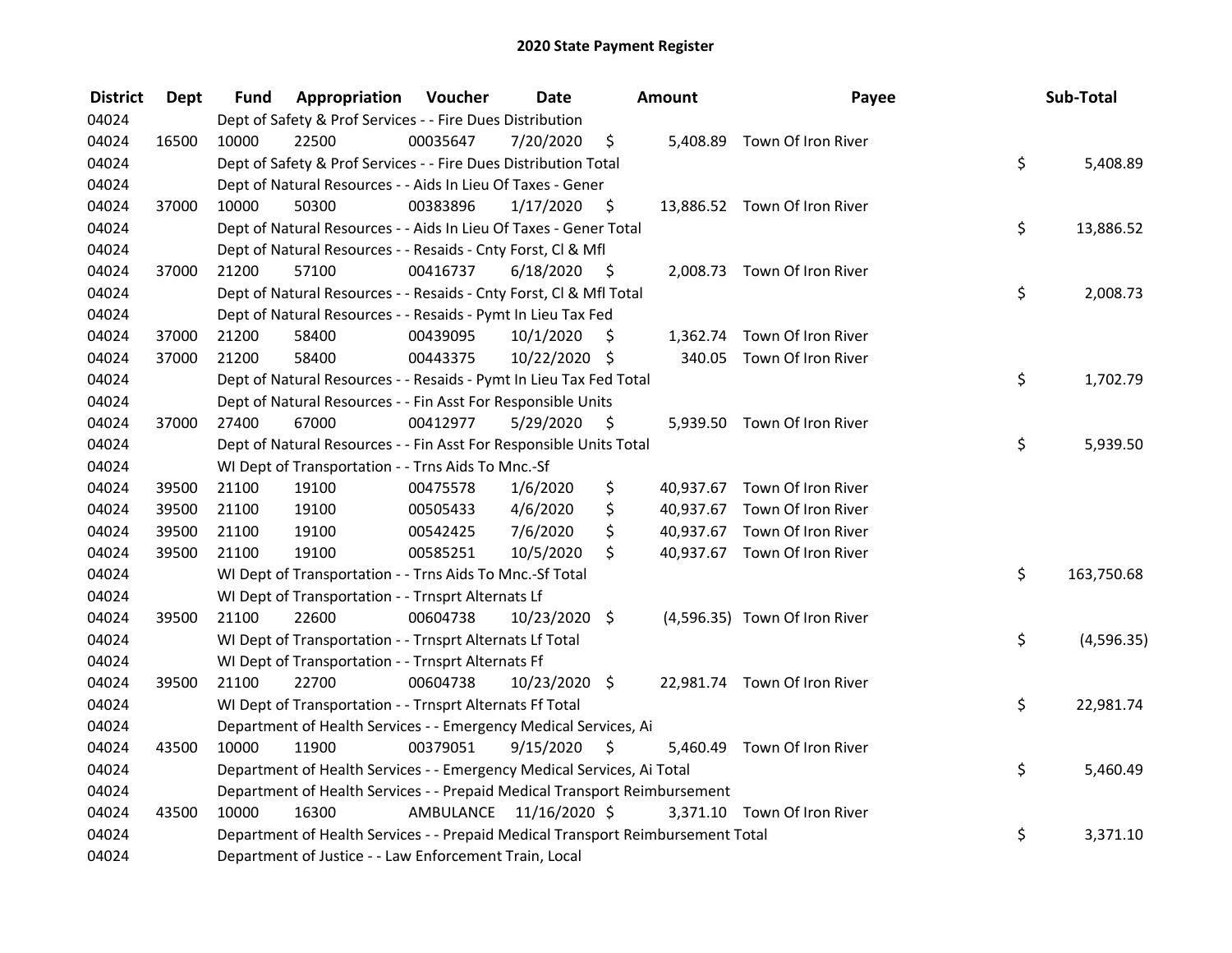| <b>District</b> | Dept  | <b>Fund</b> | Appropriation                                                       | <b>Voucher</b> | Date            |      | <b>Amount</b> | Payee                        | Sub-Total        |
|-----------------|-------|-------------|---------------------------------------------------------------------|----------------|-----------------|------|---------------|------------------------------|------------------|
| 04024           | 45500 | 10000       | 23100                                                               | 00091242       | 12/2/2020       | \$   | 480.00        | Town Of Iron River           |                  |
| 04024           |       |             | Department of Justice - - Law Enforcement Train, Local Total        |                |                 |      |               |                              | \$<br>480.00     |
| 04024           |       |             | Department of Administration - - Federal Aid                        |                |                 |      |               |                              |                  |
| 04024           | 50500 | 10000       | 14200                                                               | 00134119       | 12/9/2020       | \$   | 19.054.00     | Town Of Iron River           |                  |
| 04024           | 50500 | 10000       | 14200                                                               | 00136082       | $12/16/2020$ \$ |      |               | 1,097.73 Town Of Iron River  |                  |
| 04024           |       |             | Department of Administration - - Federal Aid Total                  |                |                 |      |               |                              | \$<br>20,151.73  |
| 04024           |       |             | Shared Revenue and Tax Relief - - County And Municipal Aid          |                |                 |      |               |                              |                  |
| 04024           | 83500 | 10000       | 10500                                                               | 00067530       | 7/27/2020       | - S  | 1,740.84      | Town Of Iron River           |                  |
| 04024           | 83500 | 10000       | 10500                                                               | 00071491       | 11/16/2020 \$   |      |               | 6,493.68 Town Of Iron River  |                  |
| 04024           |       |             | Shared Revenue and Tax Relief - - County And Municipal Aid Total    |                |                 |      |               |                              | \$<br>8,234.52   |
| 04024           |       |             | Shared Revenue and Tax Relief - - Exempt Computer Aid               |                |                 |      |               |                              |                  |
| 04024           | 83500 | 10000       | 10900                                                               | 00064724       | 7/27/2020       | - \$ | 398.03        | Town Of Iron River           |                  |
| 04024           |       |             | Shared Revenue and Tax Relief - - Exempt Computer Aid Total         |                |                 |      |               |                              | \$<br>398.03     |
| 04024           |       |             | Shared Revenue and Tax Relief - - Utility Aid                       |                |                 |      |               |                              |                  |
| 04024           | 83500 | 10000       | 11000                                                               | 00067530       | 7/27/2020       | S    | 2,127.40      | Town Of Iron River           |                  |
| 04024           | 83500 | 10000       | 11000                                                               | 00071491       | 11/16/2020      | \$   |               | 13,326.75 Town Of Iron River |                  |
| 04024           |       |             | Shared Revenue and Tax Relief - - Utility Aid Total                 |                |                 |      |               |                              | \$<br>15,454.15  |
| 04024           |       |             | Shared Revenue and Tax Relief - - Personal Property Aid             |                |                 |      |               |                              |                  |
| 04024           | 83500 | 10000       | 11100                                                               | 00060089       | 5/4/2020        | \$   | 1,785.76      | Town Of Iron River           |                  |
| 04024           |       |             | Shared Revenue and Tax Relief - - Personal Property Aid Total       |                |                 |      |               |                              | \$<br>1,785.76   |
| 04024           |       |             | Shared Revenue and Tax Relief - - Payments For Municipal Svcs       |                |                 |      |               |                              |                  |
| 04024           | 83500 | 10000       | 50100                                                               | 00054853       | 2/3/2020        | \$   |               | 138.54 Town Of Iron River    |                  |
| 04024           |       |             | Shared Revenue and Tax Relief - - Payments For Municipal Svcs Total |                |                 |      |               |                              | \$<br>138.54     |
| 04024 Total     |       |             |                                                                     |                |                 |      |               |                              | \$<br>266,556.82 |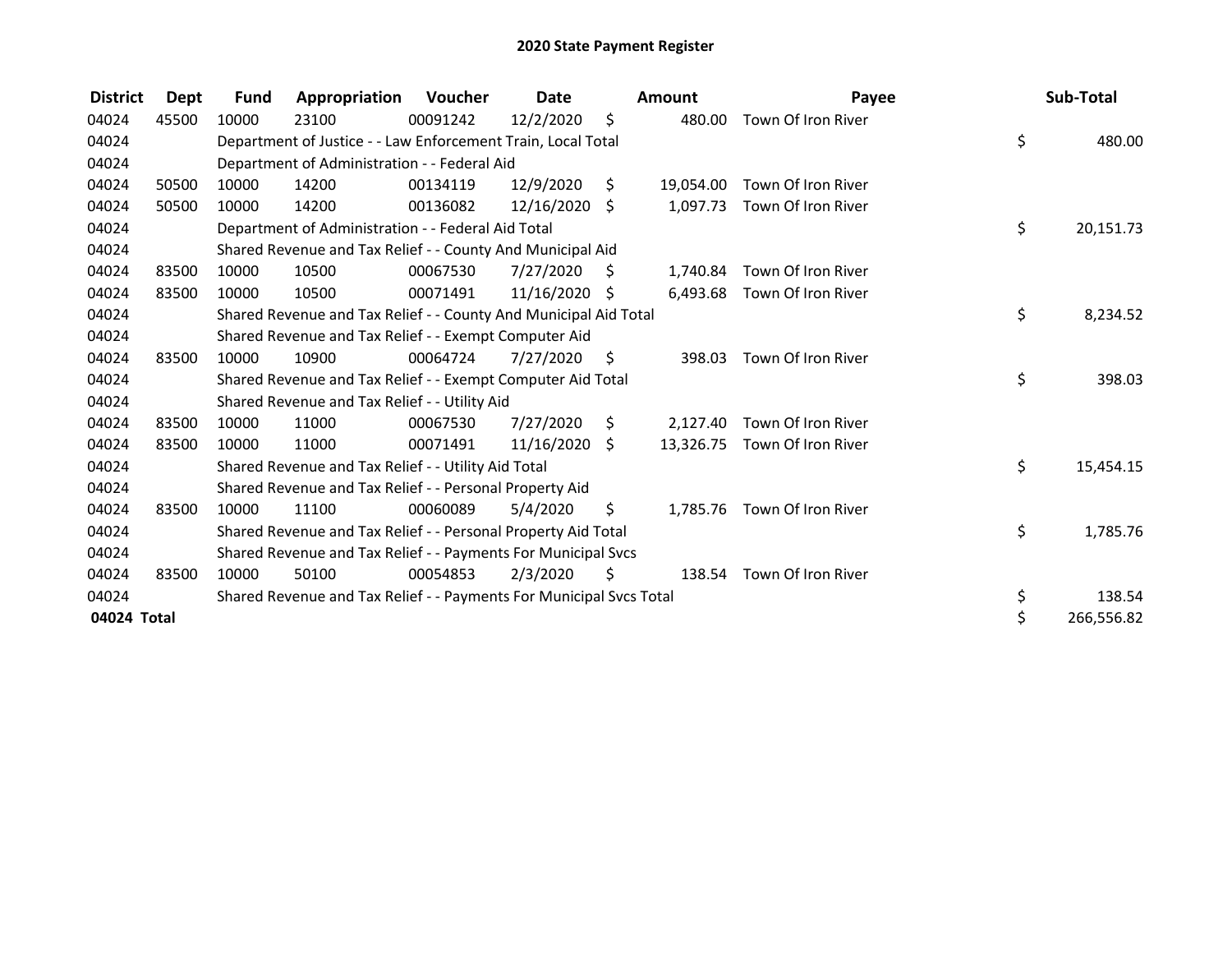| <b>District</b> | <b>Dept</b> | <b>Fund</b> | Appropriation                                                      | <b>Voucher</b> | <b>Date</b>   |      | Amount    |                         | Payee | Sub-Total        |
|-----------------|-------------|-------------|--------------------------------------------------------------------|----------------|---------------|------|-----------|-------------------------|-------|------------------|
| 04026           |             |             | Dept of Safety & Prof Services - - Fire Dues Distribution          |                |               |      |           |                         |       |                  |
| 04026           | 16500       | 10000       | 22500                                                              | 00035648       | 7/20/2020     | \$   | 1,358.95  | Town Of Kelly           |       |                  |
| 04026           |             |             | Dept of Safety & Prof Services - - Fire Dues Distribution Total    |                |               |      |           |                         |       | \$<br>1,358.95   |
| 04026           |             |             | Dept of Natural Resources - - Aids In Lieu Of Taxes - Gener        |                |               |      |           |                         |       |                  |
| 04026           | 37000       | 10000       | 50300                                                              | 00383832       | 1/21/2020     | - \$ |           | 16,573.86 Town Of Kelly |       |                  |
| 04026           |             |             | Dept of Natural Resources - - Aids In Lieu Of Taxes - Gener Total  |                |               |      |           |                         |       | \$<br>16,573.86  |
| 04026           |             |             | Dept of Natural Resources - - Resaids - Cnty Forst, CI & Mfl       |                |               |      |           |                         |       |                  |
| 04026           | 37000       | 21200       | 57100                                                              | 00416738       | 6/18/2020     | - \$ | 489.80    | Town Of Kelly           |       |                  |
| 04026           |             |             | Dept of Natural Resources - - Resaids - Cnty Forst, Cl & Mfl Total |                |               |      |           |                         |       | \$<br>489.80     |
| 04026           |             |             | WI Dept of Transportation - - Trns Aids To Mnc.-Sf                 |                |               |      |           |                         |       |                  |
| 04026           | 39500       | 21100       | 19100                                                              | 00475579       | 1/6/2020      | \$   | 26,858.16 | Town Of Kelly           |       |                  |
| 04026           | 39500       | 21100       | 19100                                                              | 00505434       | 4/6/2020      | \$   | 26,858.16 | Town Of Kelly           |       |                  |
| 04026           | 39500       | 21100       | 19100                                                              | 00542426       | 7/6/2020      | \$   | 26,858.16 | Town Of Kelly           |       |                  |
| 04026           | 39500       | 21100       | 19100                                                              | 00585252       | 10/5/2020     | \$   | 26,858.16 | Town Of Kelly           |       |                  |
| 04026           |             |             | WI Dept of Transportation - - Trns Aids To Mnc.-Sf Total           |                |               |      |           |                         |       | \$<br>107,432.64 |
| 04026           |             |             | Department of Administration - - Federal Aid                       |                |               |      |           |                         |       |                  |
| 04026           | 50500       | 10000       | 14200                                                              | 00134120       | 12/10/2020 \$ |      | 4,855.37  | Town Of Kelly           |       |                  |
| 04026           |             |             | Department of Administration - - Federal Aid Total                 |                |               |      |           |                         |       | \$<br>4,855.37   |
| 04026           |             |             | Shared Revenue and Tax Relief - - County And Municipal Aid         |                |               |      |           |                         |       |                  |
| 04026           | 83500       | 10000       | 10500                                                              | 00067531       | 7/27/2020     | S    | 4,544.13  | Town Of Kelly           |       |                  |
| 04026           | 83500       | 10000       | 10500                                                              | 00071492       | 11/16/2020 \$ |      | 25,750.08 | Town Of Kelly           |       |                  |
| 04026           |             |             | Shared Revenue and Tax Relief - - County And Municipal Aid Total   |                |               |      |           |                         |       | \$<br>30,294.21  |
| 04026           |             |             | Shared Revenue and Tax Relief - - Exempt Computer Aid              |                |               |      |           |                         |       |                  |
| 04026           | 83500       | 10000       | 10900                                                              | 00064725       | 7/27/2020     | S    |           | 12.47 Town Of Kelly     |       |                  |
| 04026           |             |             | Shared Revenue and Tax Relief - - Exempt Computer Aid Total        |                |               |      |           |                         |       | \$<br>12.47      |
| 04026           |             |             | Shared Revenue and Tax Relief - - Personal Property Aid            |                |               |      |           |                         |       |                  |
| 04026           | 83500       | 10000       | 11100                                                              | 00060090       | 5/4/2020      | \$   | 565.49    | Town Of Kelly           |       |                  |
| 04026           |             |             | Shared Revenue and Tax Relief - - Personal Property Aid Total      |                |               |      |           |                         |       | \$<br>565.49     |
| 04026 Total     |             |             |                                                                    |                |               |      |           |                         |       | \$<br>161,582.79 |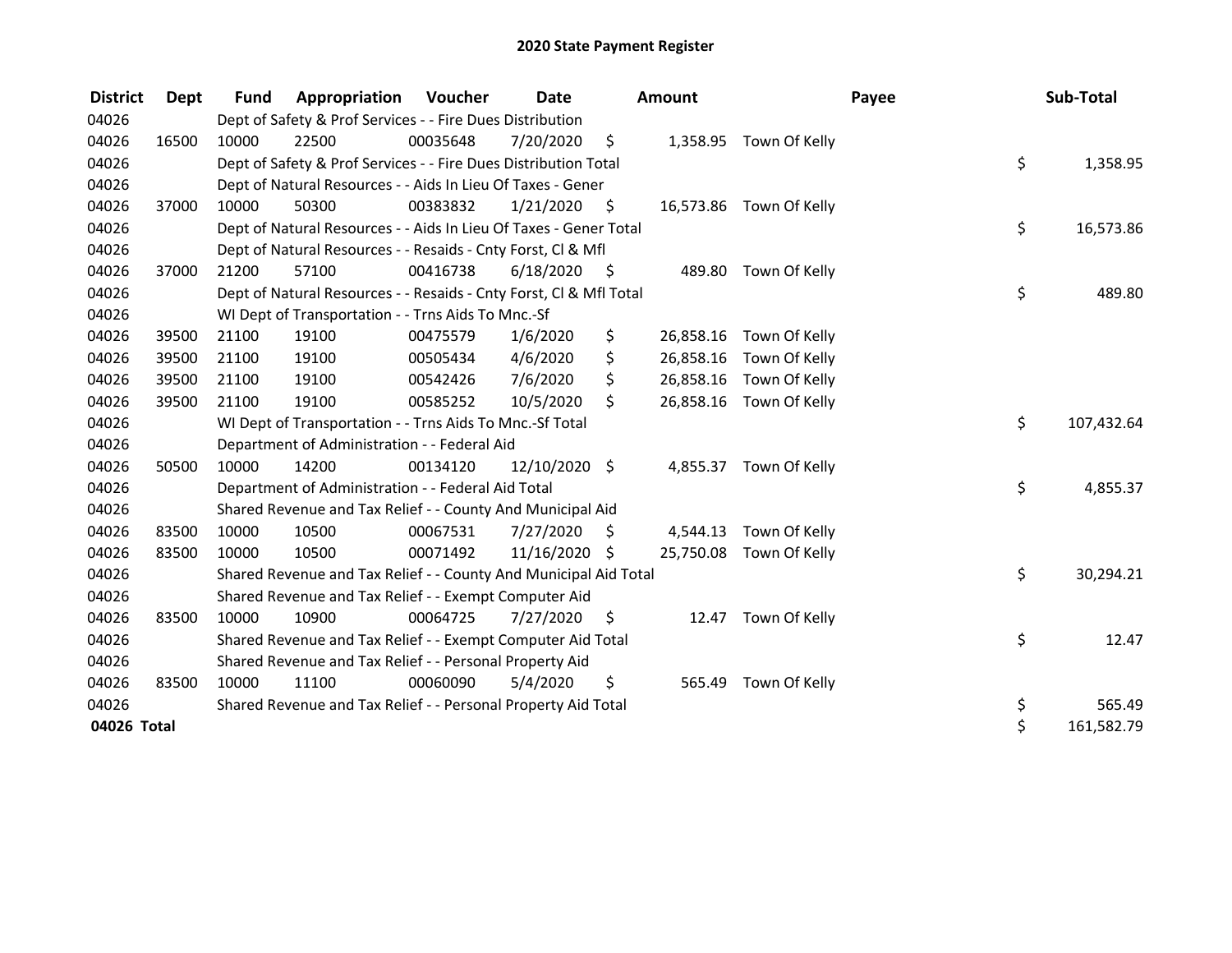| <b>District</b> | <b>Dept</b> | Fund  | Appropriation                                                                   | Voucher  | <b>Date</b>             |      | Amount    | Payee                      | Sub-Total        |
|-----------------|-------------|-------|---------------------------------------------------------------------------------|----------|-------------------------|------|-----------|----------------------------|------------------|
| 04028           |             |       | Dept of Safety & Prof Services - - Fire Dues Distribution                       |          |                         |      |           |                            |                  |
| 04028           | 16500       | 10000 | 22500                                                                           | 00035649 | 7/20/2020               | \$   |           | 1,061.83 Town Of Keystone  |                  |
| 04028           |             |       | Dept of Safety & Prof Services - - Fire Dues Distribution Total                 |          |                         |      |           |                            | \$<br>1,061.83   |
| 04028           |             |       | Dept of Natural Resources - - Aids In Lieu Of Taxes - Gener                     |          |                         |      |           |                            |                  |
| 04028           | 37000       | 10000 | 50300                                                                           | 00383897 | 1/21/2020               | \$   |           | 5,586.69 Town Of Keystone  |                  |
| 04028           |             |       | Dept of Natural Resources - - Aids In Lieu Of Taxes - Gener Total               |          |                         |      |           |                            | \$<br>5,586.69   |
| 04028           |             |       | Dept of Natural Resources - - Resaids - Cnty Forst, Cl & Mfl                    |          |                         |      |           |                            |                  |
| 04028           | 37000       | 21200 | 57100                                                                           | 00416739 | 6/18/2020               | - \$ |           | 331.31 Town Of Keystone    |                  |
| 04028           |             |       | Dept of Natural Resources - - Resaids - Cnty Forst, Cl & Mfl Total              |          |                         |      |           |                            | \$<br>331.31     |
| 04028           |             |       | Dept of Natural Resources - - Resaids - Pymt In Lieu Tax Fed                    |          |                         |      |           |                            |                  |
| 04028           | 37000       | 21200 | 58400                                                                           | 00439096 | 10/1/2020               | \$   |           | 18,011.23 Town Of Keystone |                  |
| 04028           | 37000       | 21200 | 58400                                                                           | 00443376 | 10/22/2020 \$           |      |           | 4,494.39 Town Of Keystone  |                  |
| 04028           |             |       | Dept of Natural Resources - - Resaids - Pymt In Lieu Tax Fed Total              |          |                         |      |           |                            | \$<br>22,505.62  |
| 04028           |             |       | Dept of Natural Resources - - Fin Asst For Responsible Units                    |          |                         |      |           |                            |                  |
| 04028           | 37000       | 27400 | 67000                                                                           | 00412974 | 5/29/2020               | \$   | 1,656.49  | Town Of Keystone           |                  |
| 04028           |             |       | Dept of Natural Resources - - Fin Asst For Responsible Units Total              |          |                         |      |           |                            | \$<br>1,656.49   |
| 04028           |             |       | WI Dept of Transportation - - Trns Aids To Mnc.-Sf                              |          |                         |      |           |                            |                  |
| 04028           | 39500       | 21100 | 19100                                                                           | 00475580 | 1/6/2020                | \$   | 27,574.29 | Town Of Keystone           |                  |
| 04028           | 39500       | 21100 | 19100                                                                           | 00505435 | 4/6/2020                | \$   | 27,574.29 | Town Of Keystone           |                  |
| 04028           | 39500       | 21100 | 19100                                                                           | 00542427 | 7/6/2020                | \$   | 27,574.29 | Town Of Keystone           |                  |
| 04028           | 39500       | 21100 | 19100                                                                           | 00585253 | 10/5/2020               | \$   | 27,574.29 | Town Of Keystone           |                  |
| 04028           |             |       | WI Dept of Transportation - - Trns Aids To Mnc.-Sf Total                        |          |                         |      |           |                            | \$<br>110,297.16 |
| 04028           |             |       | WI Dept of Transportation - - Loc Rd Imp Prg St Fd                              |          |                         |      |           |                            |                  |
| 04028           | 39500       | 21100 | 27800                                                                           | 00615960 | 11/16/2020 \$           |      |           | 59,083.50 Town Of Keystone |                  |
| 04028           |             |       | WI Dept of Transportation - - Loc Rd Imp Prg St Fd Total                        |          |                         |      |           |                            | \$<br>59,083.50  |
| 04028           |             |       | Department of Health Services - - Prepaid Medical Transport Reimbursement       |          |                         |      |           |                            |                  |
| 04028           | 43500       | 10000 | 16300                                                                           |          | AMBULANCE 11/16/2020 \$ |      |           | 2,000.00 Town Of Keystone  |                  |
| 04028           |             |       | Department of Health Services - - Prepaid Medical Transport Reimbursement Total |          |                         |      |           |                            | \$<br>2,000.00   |
| 04028           |             |       | Department of Military Affairs - - Disaster Recovery Aid                        |          |                         |      |           |                            |                  |
| 04028           | 46500       | 10000 | 30500                                                                           | 00076359 | 6/16/2020               | \$   |           | 10,326.85 Town Of Keystone |                  |
| 04028           | 46500       | 10000 | 30500                                                                           | 00077521 | 5/12/2020               | \$   |           | 10,766.40 Town Of Keystone |                  |
| 04028           |             |       | Department of Military Affairs - - Disaster Recovery Aid Total                  |          |                         |      |           |                            | \$<br>21,093.25  |
| 04028           |             |       | Department of Military Affairs - - Federal Aid, Local Assistance                |          |                         |      |           |                            |                  |
| 04028           | 46500       | 10000 | 34200                                                                           | 00076359 | 6/16/2020               | \$   |           | 61,961.10 Town Of Keystone |                  |
| 04028           | 46500       | 10000 | 34200                                                                           | 00077521 | 5/12/2020               | \$   | 64,598.39 | Town Of Keystone           |                  |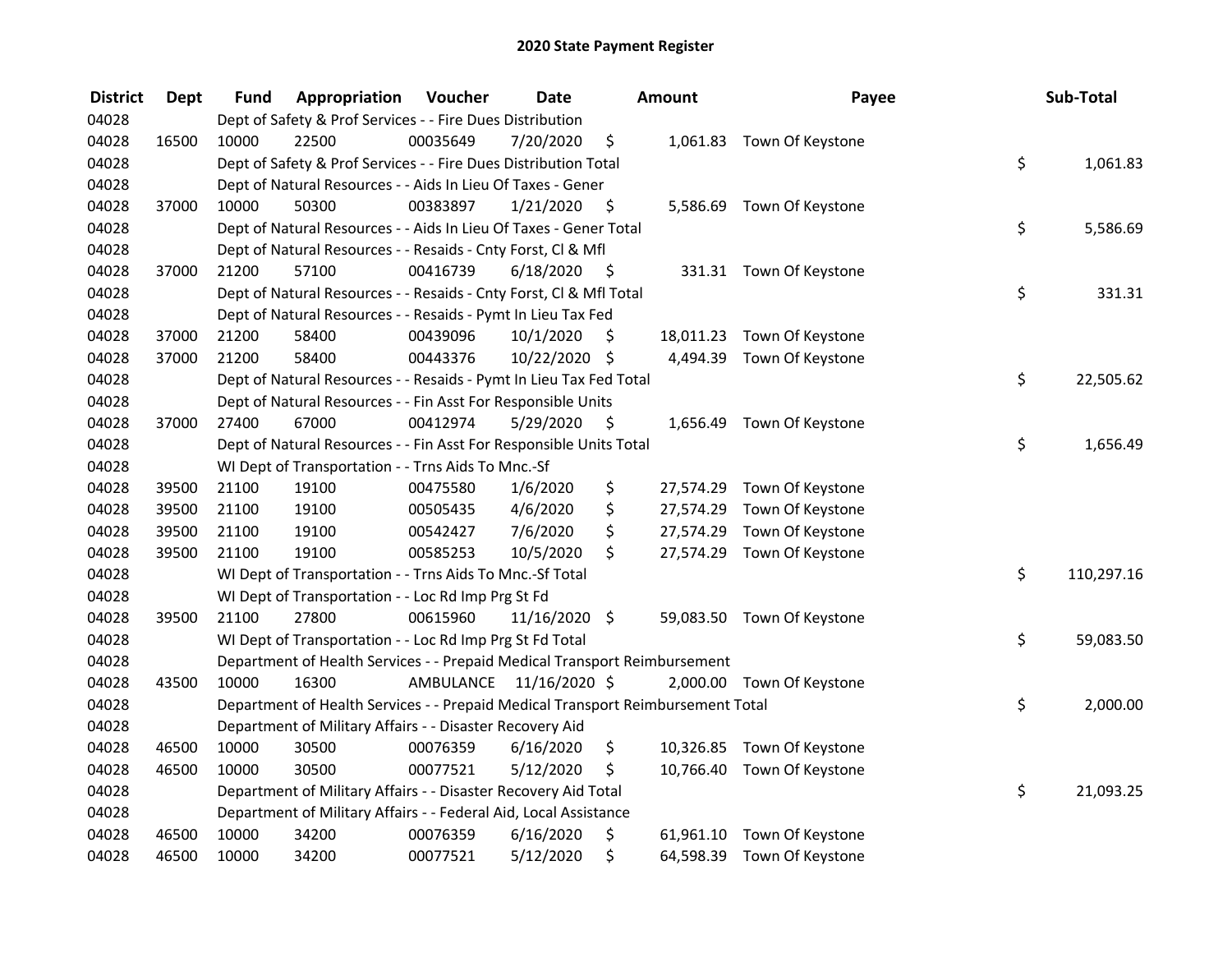| <b>District</b><br>Dept | <b>Fund</b> | Appropriation                                                          | Voucher  | Date          |      | Amount    | Payee            | Sub-Total        |
|-------------------------|-------------|------------------------------------------------------------------------|----------|---------------|------|-----------|------------------|------------------|
| 04028                   |             | Department of Military Affairs - - Federal Aid, Local Assistance Total |          |               |      |           |                  | \$<br>126,559.49 |
| 04028                   |             | Department of Administration - - Federal Aid                           |          |               |      |           |                  |                  |
| 04028<br>50500          | 10000       | 14200                                                                  | 00126573 | 8/12/2020     | S.   | 3,805.28  | Town Of Keystone |                  |
| 04028<br>50500          | 10000       | 14200                                                                  | 00129705 | 10/2/2020     | \$   | 580.35    | Town Of Keystone |                  |
| 04028<br>50500          | 10000       | 14200                                                                  | 00134121 | 12/10/2020 \$ |      | 1,596.20  | Town Of Keystone |                  |
| 04028                   |             | Department of Administration - - Federal Aid Total                     |          |               |      |           |                  | \$<br>5,981.83   |
| 04028                   |             | Elections Commission - - 2018 Hava Election Security                   |          |               |      |           |                  |                  |
| 04028<br>51000          | 22000       | 18200                                                                  | 00003391 | 6/26/2020     | \$   | 460.70    | Town Of Keystone |                  |
| 04028                   |             | Elections Commission - - 2018 Hava Election Security Total             |          |               |      |           |                  | \$<br>460.70     |
| 04028                   |             | Shared Revenue and Tax Relief - - County And Municipal Aid             |          |               |      |           |                  |                  |
| 04028<br>83500          | 10000       | 10500                                                                  | 00067532 | 7/27/2020     | S.   | 6,723.01  | Town Of Keystone |                  |
| 04028<br>83500          | 10000       | 10500                                                                  | 00071493 | 11/16/2020    | S    | 36,097.05 | Town Of Keystone |                  |
| 04028                   |             | Shared Revenue and Tax Relief - - County And Municipal Aid Total       |          |               |      |           |                  | \$<br>42,820.06  |
| 04028                   |             | Shared Revenue and Tax Relief - - Exempt Computer Aid                  |          |               |      |           |                  |                  |
| 04028<br>83500          | 10000       | 10900                                                                  | 00064726 | 7/27/2020     | - \$ | 1.03      | Town Of Keystone |                  |
| 04028                   |             | Shared Revenue and Tax Relief - - Exempt Computer Aid Total            |          |               |      |           |                  | \$<br>1.03       |
| 04028                   |             | Shared Revenue and Tax Relief - - Personal Property Aid                |          |               |      |           |                  |                  |
| 04028<br>83500          | 10000       | 11100                                                                  | 00060091 | 5/4/2020      | \$   | 19.27     | Town Of Keystone |                  |
| 04028                   |             | Shared Revenue and Tax Relief - - Personal Property Aid Total          |          |               |      |           |                  | \$<br>19.27      |
| 04028 Total             |             |                                                                        |          |               |      |           |                  | \$<br>399,458.23 |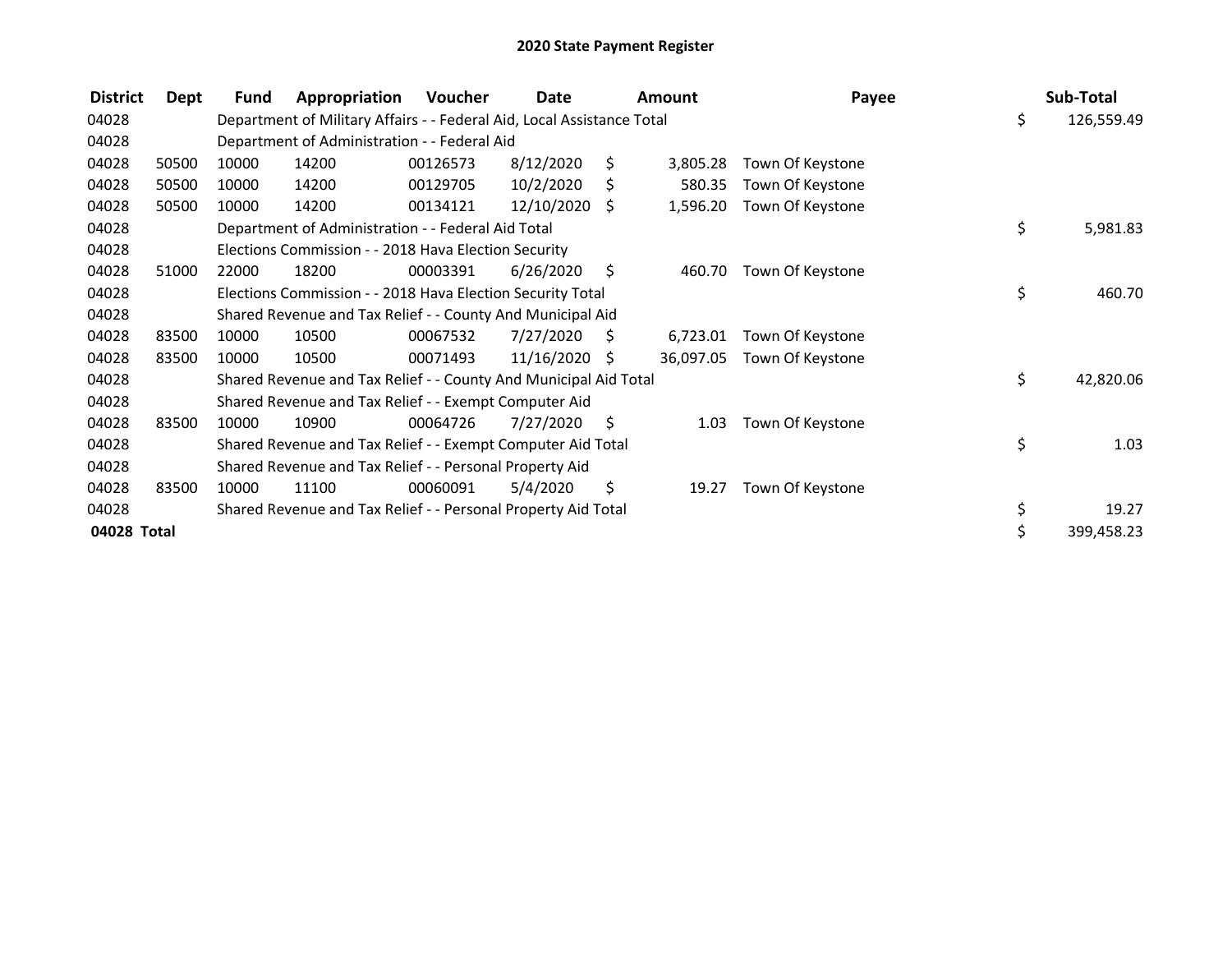| <b>District</b> | <b>Dept</b> | Fund  | Appropriation                                                          | Voucher  | <b>Date</b>     |      | Amount   | Payee                      | Sub-Total        |
|-----------------|-------------|-------|------------------------------------------------------------------------|----------|-----------------|------|----------|----------------------------|------------------|
| 04030           |             |       | Dept of Safety & Prof Services - - Fire Dues Distribution              |          |                 |      |          |                            |                  |
| 04030           | 16500       | 10000 | 22500                                                                  | 00035650 | 7/20/2020       | \$   |          | 990.51 Town Of Lincoln     |                  |
| 04030           |             |       | Dept of Safety & Prof Services - - Fire Dues Distribution Total        |          |                 |      |          |                            | \$<br>990.51     |
| 04030           |             |       | Dept of Natural Resources - - Resaids - Cnty Forst, Cl & Mfl           |          |                 |      |          |                            |                  |
| 04030           | 37000       | 21200 | 57100                                                                  | 00416740 | 6/18/2020       | - \$ |          | 1,020.95 Town Of Lincoln   |                  |
| 04030           |             |       | Dept of Natural Resources - - Resaids - Cnty Forst, Cl & Mfl Total     |          |                 |      |          |                            | \$<br>1,020.95   |
| 04030           |             |       | WI Dept of Transportation - - Trns Aids To Mnc.-Sf                     |          |                 |      |          |                            |                  |
| 04030           | 39500       | 21100 | 19100                                                                  | 00475581 | 1/6/2020        | \$   |          | 28,224.72 Town Of Lincoln  |                  |
| 04030           | 39500       | 21100 | 19100                                                                  | 00505436 | 4/6/2020        | \$   |          | 28,224.72 Town Of Lincoln  |                  |
| 04030           | 39500       | 21100 | 19100                                                                  | 00542428 | 7/6/2020        | \$   |          | 28,224.72 Town Of Lincoln  |                  |
| 04030           | 39500       | 21100 | 19100                                                                  | 00585254 | 10/5/2020       | \$   |          | 28,224.72 Town Of Lincoln  |                  |
| 04030           |             |       | WI Dept of Transportation - - Trns Aids To Mnc.-Sf Total               |          |                 |      |          |                            | \$<br>112,898.88 |
| 04030           |             |       | Department of Military Affairs - - Disaster Recovery Aid               |          |                 |      |          |                            |                  |
| 04030           | 46500       | 10000 | 30500                                                                  | 00081792 | 8/19/2020       | \$   |          | 21,080.39 Town Of Lincoln  |                  |
| 04030           | 46500       | 10000 | 30500                                                                  | 00084994 | 11/3/2020       | \$   |          | 12,286.08 Town Of Lincoln  |                  |
| 04030           |             |       | Department of Military Affairs - - Disaster Recovery Aid Total         |          |                 |      |          |                            | \$<br>33,366.47  |
| 04030           |             |       | Department of Military Affairs - - Federal Aid, Local Assistance       |          |                 |      |          |                            |                  |
| 04030           | 46500       | 10000 | 34200                                                                  | 00081792 | 8/19/2020       | \$   |          | 126,482.33 Town Of Lincoln |                  |
| 04030           |             |       | Department of Military Affairs - - Federal Aid, Local Assistance Total |          |                 |      |          |                            | \$<br>126,482.33 |
| 04030           |             |       | Department of Military Affairs - - Major Disaster Assist; Pif          |          |                 |      |          |                            |                  |
| 04030           | 46500       | 27200 | 36500                                                                  | 00084331 | 10/16/2020 \$   |      |          | 2,015.16 Town Of Lincoln   |                  |
| 04030           |             |       | Department of Military Affairs - - Major Disaster Assist; Pif Total    |          |                 |      |          |                            | \$<br>2,015.16   |
| 04030           |             |       | Department of Administration - - Federal Aid                           |          |                 |      |          |                            |                  |
| 04030           | 50500       | 10000 | 14200                                                                  | 00132067 | $11/13/2020$ \$ |      |          | 452.22 Town Of Lincoln     |                  |
| 04030           | 50500       | 10000 | 14200                                                                  | 00134122 | 12/10/2020      | \$   | 4,547.78 | Town Of Lincoln            |                  |
| 04030           | 50500       | 10000 | 14200                                                                  | 00136083 | 12/17/2020      | \$   |          | 5.42 Town Of Lincoln       |                  |
| 04030           |             |       | Department of Administration - - Federal Aid Total                     |          |                 |      |          |                            | \$<br>5,005.42   |
| 04030           |             |       | Elections Commission - - 2018 Hava Election Security                   |          |                 |      |          |                            |                  |
| 04030           | 51000       | 22000 | 18200                                                                  | 00004103 | 8/6/2020        | \$   |          | 422.20 Town Of Lincoln     |                  |
| 04030           | 51000       | 22000 | 18200                                                                  | 00004439 | 9/9/2020        | \$   |          | 1,200.00 Town Of Lincoln   |                  |
| 04030           |             |       | Elections Commission - - 2018 Hava Election Security Total             |          |                 |      |          |                            | \$<br>1,622.20   |
| 04030           |             |       | Shared Revenue and Tax Relief - - County And Municipal Aid             |          |                 |      |          |                            |                  |
| 04030           | 83500       | 10000 | 10500                                                                  | 00067533 | 7/27/2020       | \$   |          | 2,913.32 Town Of Lincoln   |                  |
| 04030           | 83500       | 10000 | 10500                                                                  | 00071494 | 11/16/2020      | - \$ |          | 16,508.80 Town Of Lincoln  |                  |
| 04030           |             |       | Shared Revenue and Tax Relief - - County And Municipal Aid Total       |          |                 |      |          |                            | \$<br>19,422.12  |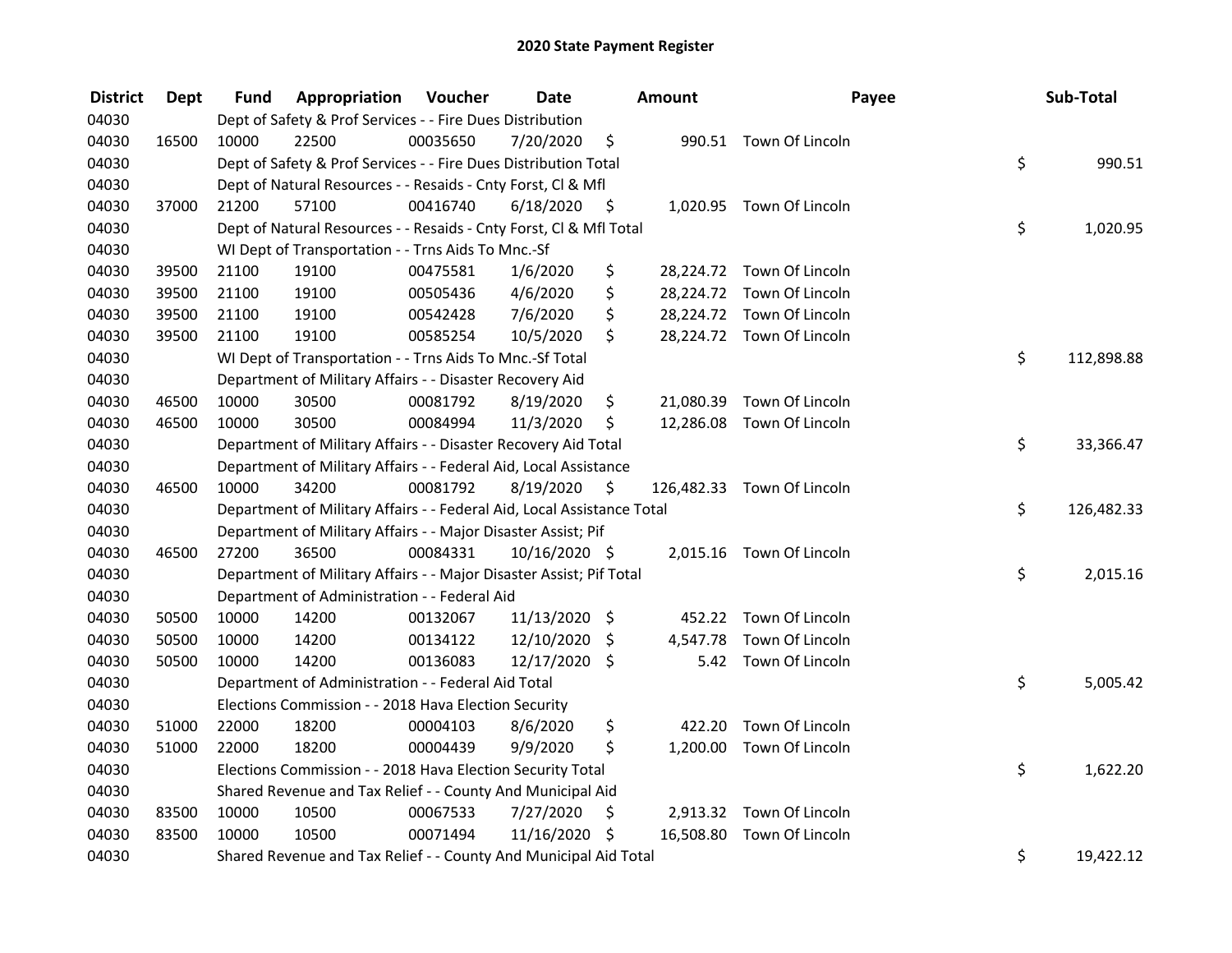| <b>District</b> | <b>Dept</b> | <b>Fund</b> | Appropriation                                                 | <b>Voucher</b> | <b>Date</b> | Amount | Payee           | Sub-Total  |
|-----------------|-------------|-------------|---------------------------------------------------------------|----------------|-------------|--------|-----------------|------------|
| 04030           |             |             | Shared Revenue and Tax Relief - - Exempt Computer Aid         |                |             |        |                 |            |
| 04030           | 83500       | 10000       | 10900                                                         | 00064727       | 7/27/2020   | 1.03   | Town Of Lincoln |            |
| 04030           |             |             | Shared Revenue and Tax Relief - - Exempt Computer Aid Total   |                |             |        |                 | 1.03       |
| 04030           |             |             | Shared Revenue and Tax Relief - - Personal Property Aid       |                |             |        |                 |            |
| 04030           | 83500       | 10000       | 11100                                                         | 00060092       | 5/4/2020    | 5.63   | Town Of Lincoln |            |
| 04030           |             |             | Shared Revenue and Tax Relief - - Personal Property Aid Total |                |             |        |                 | 5.63       |
| 04030 Total     |             |             |                                                               |                |             |        |                 | 302,830.70 |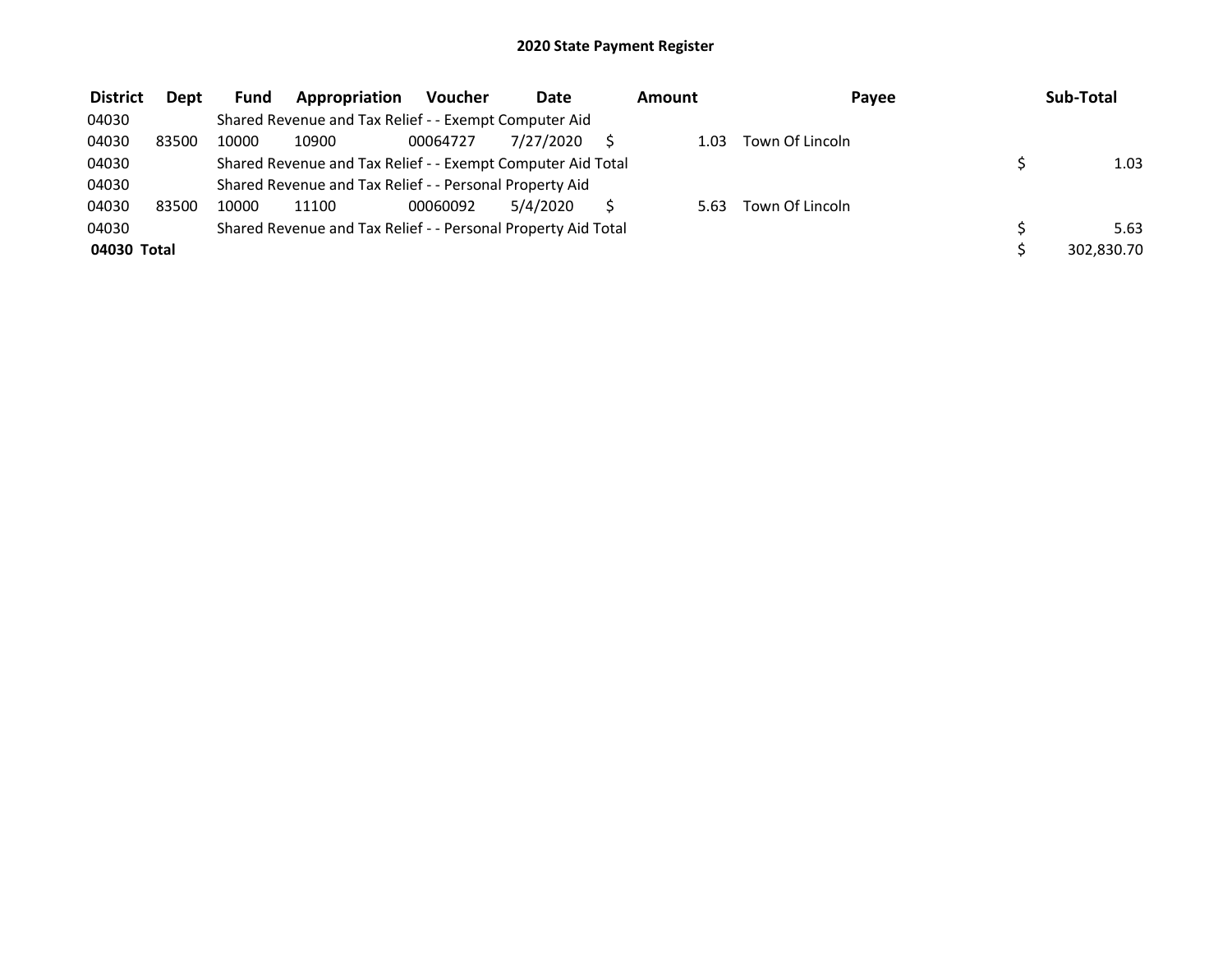| <b>District</b> | <b>Dept</b> | Fund  | Appropriation                                                         | Voucher  | <b>Date</b>     |         | <b>Amount</b> | Payee                   | Sub-Total        |
|-----------------|-------------|-------|-----------------------------------------------------------------------|----------|-----------------|---------|---------------|-------------------------|------------------|
| 04032           |             |       | Dept of Safety & Prof Services - - Fire Dues Distribution             |          |                 |         |               |                         |                  |
| 04032           | 16500       | 10000 | 22500                                                                 | 00035651 | 7/20/2020       | \$      |               | 714.77 Town Of Mason    |                  |
| 04032           |             |       | Dept of Safety & Prof Services - - Fire Dues Distribution Total       |          |                 |         |               |                         | \$<br>714.77     |
| 04032           |             |       | Dept of Natural Resources - - Aids In Lieu Of Taxes - Gener           |          |                 |         |               |                         |                  |
| 04032           | 37000       | 10000 | 50300                                                                 | 00383850 | 1/21/2020       | \$      |               | 1,506.67 Town Of Mason  |                  |
| 04032           | 37000       | 10000 | 50300                                                                 | 00383851 | 1/21/2020       | \$      | 2,450.86      | Town Of Mason           |                  |
| 04032           | 37000       | 10000 | 50300                                                                 | 00404119 | 4/21/2020       | \$      |               | 1,075.28 Town Of Mason  |                  |
| 04032           |             |       | Dept of Natural Resources - - Aids In Lieu Of Taxes - Gener Total     |          |                 |         |               |                         | \$<br>5,032.81   |
| 04032           |             |       | Dept of Natural Resources - - Resaids - Cnty Forst, Cl & Mfl          |          |                 |         |               |                         |                  |
| 04032           | 37000       | 21200 | 57100                                                                 | 00416741 | 6/18/2020       | - \$    |               | 626.37 Town Of Mason    |                  |
| 04032           |             |       | Dept of Natural Resources - - Resaids - Cnty Forst, Cl & Mfl Total    |          |                 |         |               |                         | \$<br>626.37     |
| 04032           |             |       | Dept of Natural Resources - - Fin Asst For Responsible Units          |          |                 |         |               |                         |                  |
| 04032           | 37000       | 27400 | 67000                                                                 | 00413757 | 6/9/2020        | \$      |               | 3,433.95 Town Of Mason  |                  |
| 04032           |             |       | Dept of Natural Resources - - Fin Asst For Responsible Units Total    |          |                 |         |               |                         | \$<br>3,433.95   |
| 04032           |             |       | WI Dept of Transportation - - Trns Aids To Mnc.-Sf                    |          |                 |         |               |                         |                  |
| 04032           | 39500       | 21100 | 19100                                                                 | 00475582 | 1/6/2020        | \$      |               | 29,499.30 Town Of Mason |                  |
| 04032           | 39500       | 21100 | 19100                                                                 | 00505437 | 4/6/2020        | \$      |               | 29,499.30 Town Of Mason |                  |
| 04032           | 39500       | 21100 | 19100                                                                 | 00542429 | 7/6/2020        | \$      | 29,499.30     | Town Of Mason           |                  |
| 04032           | 39500       | 21100 | 19100                                                                 | 00585255 | 10/5/2020       | \$.     |               | 29,499.30 Town Of Mason |                  |
| 04032           |             |       | WI Dept of Transportation - - Trns Aids To Mnc.-Sf Total              |          |                 |         |               |                         | \$<br>117,997.20 |
| 04032           |             |       | WI Dept of Transportation - - Loc Rd Imp Prg St Fd                    |          |                 |         |               |                         |                  |
| 04032           | 39500       | 21100 | 27800                                                                 | 00628006 | $12/17/2020$ \$ |         |               | 55,276.58 Town Of Mason |                  |
| 04032           |             |       | WI Dept of Transportation - - Loc Rd Imp Prg St Fd Total              |          |                 |         |               |                         | \$<br>55,276.58  |
| 04032           |             |       | Elections Commission - - 2018 Hava Election Security                  |          |                 |         |               |                         |                  |
| 04032           | 51000       | 22000 | 18200                                                                 | 00003636 | 6/30/2020       | $\zeta$ |               | 412.30 Town Of Mason    |                  |
| 04032           |             |       | Elections Commission - - 2018 Hava Election Security Total            |          |                 |         |               |                         | \$<br>412.30     |
| 04032           |             |       | Shared Revenue and Tax Relief - - Expenditure Restraint Program       |          |                 |         |               |                         |                  |
| 04032           | 83500       | 10000 | 10100                                                                 | 00067534 | 7/27/2020       | \$      |               | 4,455.70 Town Of Mason  |                  |
| 04032           |             |       | Shared Revenue and Tax Relief - - Expenditure Restraint Program Total |          |                 |         |               |                         | \$<br>4,455.70   |
| 04032           |             |       | Shared Revenue and Tax Relief - - County And Municipal Aid            |          |                 |         |               |                         |                  |
| 04032           | 83500       | 10000 | 10500                                                                 | 00067534 | 7/27/2020       | \$      |               | 4,349.62 Town Of Mason  |                  |
| 04032           | 83500       | 10000 | 10500                                                                 | 00071495 | 11/16/2020 \$   |         |               | 24,647.87 Town Of Mason |                  |
| 04032           |             |       | Shared Revenue and Tax Relief - - County And Municipal Aid Total      |          |                 |         |               |                         | \$<br>28,997.49  |
| 04032           |             |       | Shared Revenue and Tax Relief - - Exempt Computer Aid                 |          |                 |         |               |                         |                  |
| 04032           | 83500       | 10000 | 10900                                                                 | 00064728 | 7/27/2020       | \$      | 7.27          | Town Of Mason           |                  |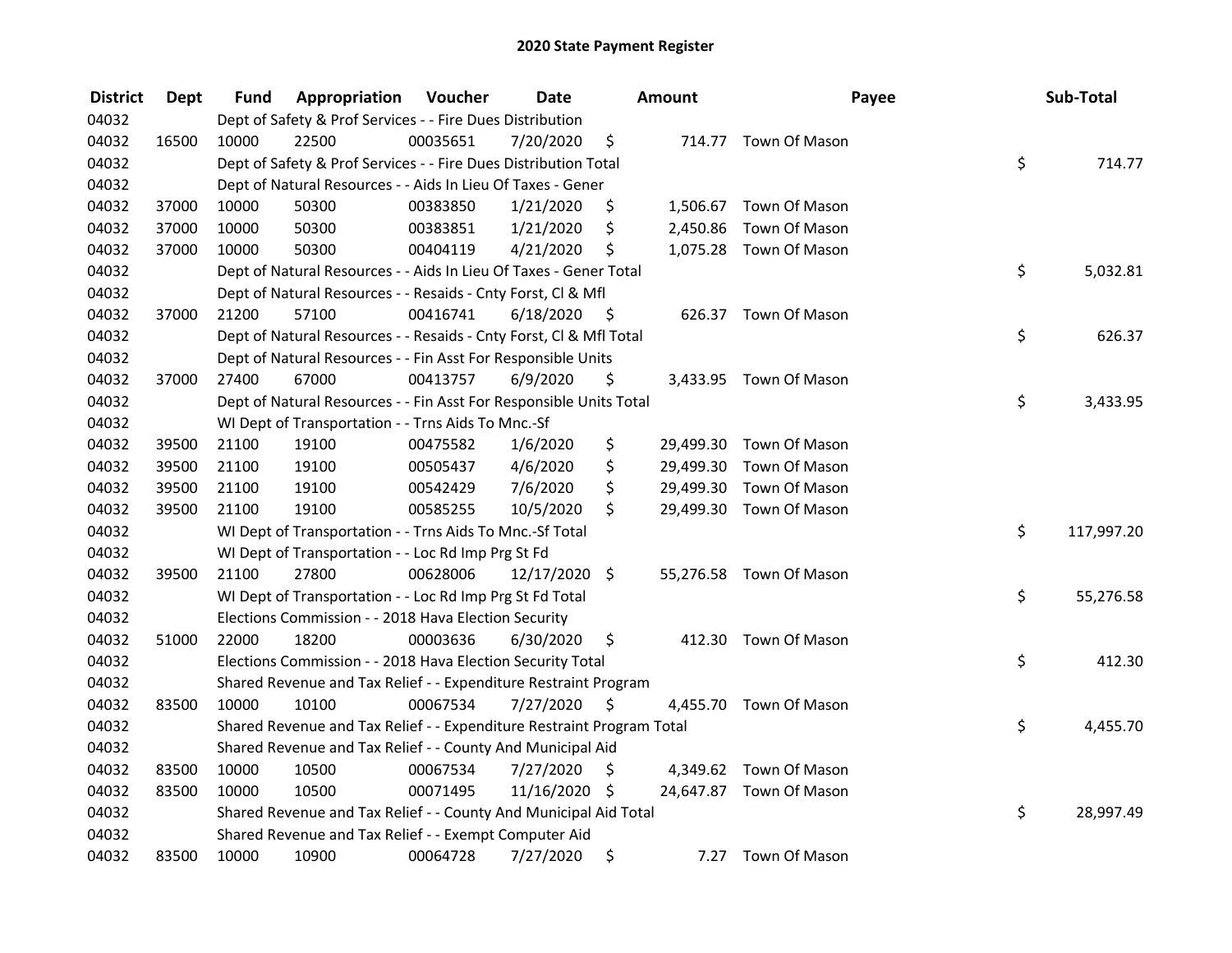| <b>District</b> | Dept  | <b>Fund</b> | Appropriation                                                 | Voucher  | <b>Date</b> | Amount | Payee         | Sub-Total  |
|-----------------|-------|-------------|---------------------------------------------------------------|----------|-------------|--------|---------------|------------|
| 04032           |       |             | Shared Revenue and Tax Relief - - Exempt Computer Aid Total   |          |             |        |               | 7.27       |
| 04032           |       |             | Shared Revenue and Tax Relief - - Personal Property Aid       |          |             |        |               |            |
| 04032           | 83500 | 10000       | 11100                                                         | 00060093 | 5/4/2020    | 54.94  | Town Of Mason |            |
| 04032           |       |             | Shared Revenue and Tax Relief - - Personal Property Aid Total |          |             |        |               | 54.94      |
| 04032 Total     |       |             |                                                               |          |             |        |               | 217,009.38 |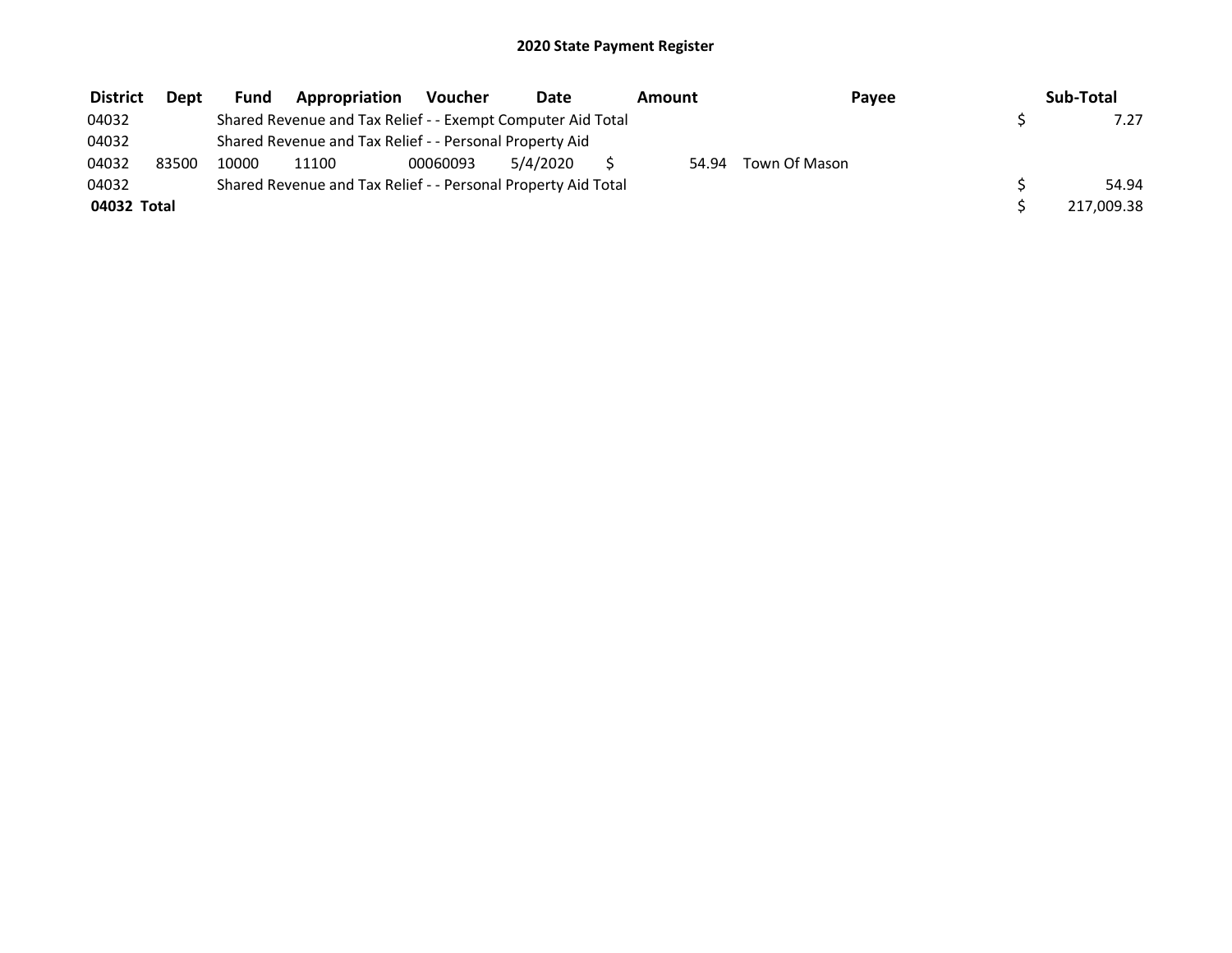| <b>District</b> | <b>Dept</b> | <b>Fund</b> | Appropriation                                                      | Voucher  | <b>Date</b>   |      | <b>Amount</b> | Payee                       | Sub-Total        |
|-----------------|-------------|-------------|--------------------------------------------------------------------|----------|---------------|------|---------------|-----------------------------|------------------|
| 04034           |             |             | Dept of Safety & Prof Services - - Fire Dues Distribution          |          |               |      |               |                             |                  |
| 04034           | 16500       | 10000       | 22500                                                              | 00035652 | 7/20/2020     | \$   |               | 5,637.78 Town Of Namakagon  |                  |
| 04034           |             |             | Dept of Safety & Prof Services - - Fire Dues Distribution Total    |          |               |      |               |                             | \$<br>5,637.78   |
| 04034           |             |             | Dept of Natural Resources - - Aids In Lieu Of Taxes - Gener        |          |               |      |               |                             |                  |
| 04034           | 37000       | 10000       | 50300                                                              | 00403936 | 4/21/2020     | \$   |               | 2.10 Town Of Namakagon      |                  |
| 04034           |             |             | Dept of Natural Resources - - Aids In Lieu Of Taxes - Gener Total  |          |               |      |               |                             | \$<br>2.10       |
| 04034           |             |             | Dept of Natural Resources - - Resaids - Cnty Forst, Cl & Mfl       |          |               |      |               |                             |                  |
| 04034           | 37000       | 21200       | 57100                                                              | 00416742 | 6/18/2020     | - \$ |               | 543.66 Town Of Namakagon    |                  |
| 04034           |             |             | Dept of Natural Resources - - Resaids - Cnty Forst, CI & Mfl Total |          |               |      |               |                             | \$<br>543.66     |
| 04034           |             |             | Dept of Natural Resources - - Aids In Lieu Of Taxes - Sum S        |          |               |      |               |                             |                  |
| 04034           | 37000       | 21200       | 57900                                                              | 00403935 | 4/21/2020     | - \$ |               | 6.44 Town Of Namakagon      |                  |
| 04034           |             |             | Dept of Natural Resources - - Aids In Lieu Of Taxes - Sum S Total  |          |               |      |               |                             | \$<br>6.44       |
| 04034           |             |             | Dept of Natural Resources - - Rec & Resource Aids, Fed             |          |               |      |               |                             |                  |
| 04034           | 37000       | 21200       | 58300                                                              | 00414454 | 6/9/2020      | \$   |               | 1,371.95 Town Of Namakagon  |                  |
| 04034           |             |             | Dept of Natural Resources - - Rec & Resource Aids, Fed Total       |          |               |      |               |                             | \$<br>1,371.95   |
| 04034           |             |             | Dept of Natural Resources - - Resaids - Pymt In Lieu Tax Fed       |          |               |      |               |                             |                  |
| 04034           | 37000       | 21200       | 58400                                                              | 00439097 | 10/1/2020     | \$   |               | 74,141.52 Town Of Namakagon |                  |
| 04034           | 37000       | 21200       | 58400                                                              | 00443377 | 10/22/2020 \$ |      |               | 18,500.75 Town Of Namakagon |                  |
| 04034           |             |             | Dept of Natural Resources - - Resaids - Pymt In Lieu Tax Fed Total |          |               |      |               |                             | \$<br>92,642.27  |
| 04034           |             |             | Dept of Natural Resources - - Fin Asst For Responsible Units       |          |               |      |               |                             |                  |
| 04034           | 37000       | 27400       | 67000                                                              | 00412573 | 5/29/2020     | \$   |               | 1,896.75 Town Of Namakagon  |                  |
| 04034           |             |             | Dept of Natural Resources - - Fin Asst For Responsible Units Total |          |               |      |               |                             | \$<br>1,896.75   |
| 04034           |             |             | WI Dept of Transportation - - Trns Aids To Mnc.-Sf                 |          |               |      |               |                             |                  |
| 04034           | 39500       | 21100       | 19100                                                              | 00475583 | 1/6/2020      | \$   |               | 43,519.68 Town Of Namakagon |                  |
| 04034           | 39500       | 21100       | 19100                                                              | 00505438 | 4/6/2020      | \$   |               | 43,519.68 Town Of Namakagon |                  |
| 04034           | 39500       | 21100       | 19100                                                              | 00542430 | 7/6/2020      | \$   | 43,519.68     | Town Of Namakagon           |                  |
| 04034           | 39500       | 21100       | 19100                                                              | 00585256 | 10/5/2020     | \$   |               | 43,519.68 Town Of Namakagon |                  |
| 04034           |             |             | WI Dept of Transportation - - Trns Aids To Mnc.-Sf Total           |          |               |      |               |                             | \$<br>174,078.72 |
| 04034           |             |             | Department of Administration - - Federal Aid                       |          |               |      |               |                             |                  |
| 04034           | 50500       | 10000       | 14200                                                              | 00129706 | 10/2/2020     | \$   | 3,230.40      | Town Of Namakagon           |                  |
| 04034           | 50500       | 10000       | 14200                                                              | 00134123 | 12/10/2020    | \$   | 1,769.60      | Town Of Namakagon           |                  |
| 04034           | 50500       | 10000       | 14200                                                              | 00136084 | 12/17/2020    | \$   | 306.95        | Town Of Namakagon           |                  |
| 04034           |             |             | Department of Administration - - Federal Aid Total                 |          |               |      |               |                             | \$<br>5,306.95   |
| 04034           |             |             | Elections Commission - - 2018 Hava Election Security               |          |               |      |               |                             |                  |
| 04034           | 51000       | 22000       | 18200                                                              | 00003548 | 6/30/2020     | \$   |               | 492.60 Town Of Namakagon    |                  |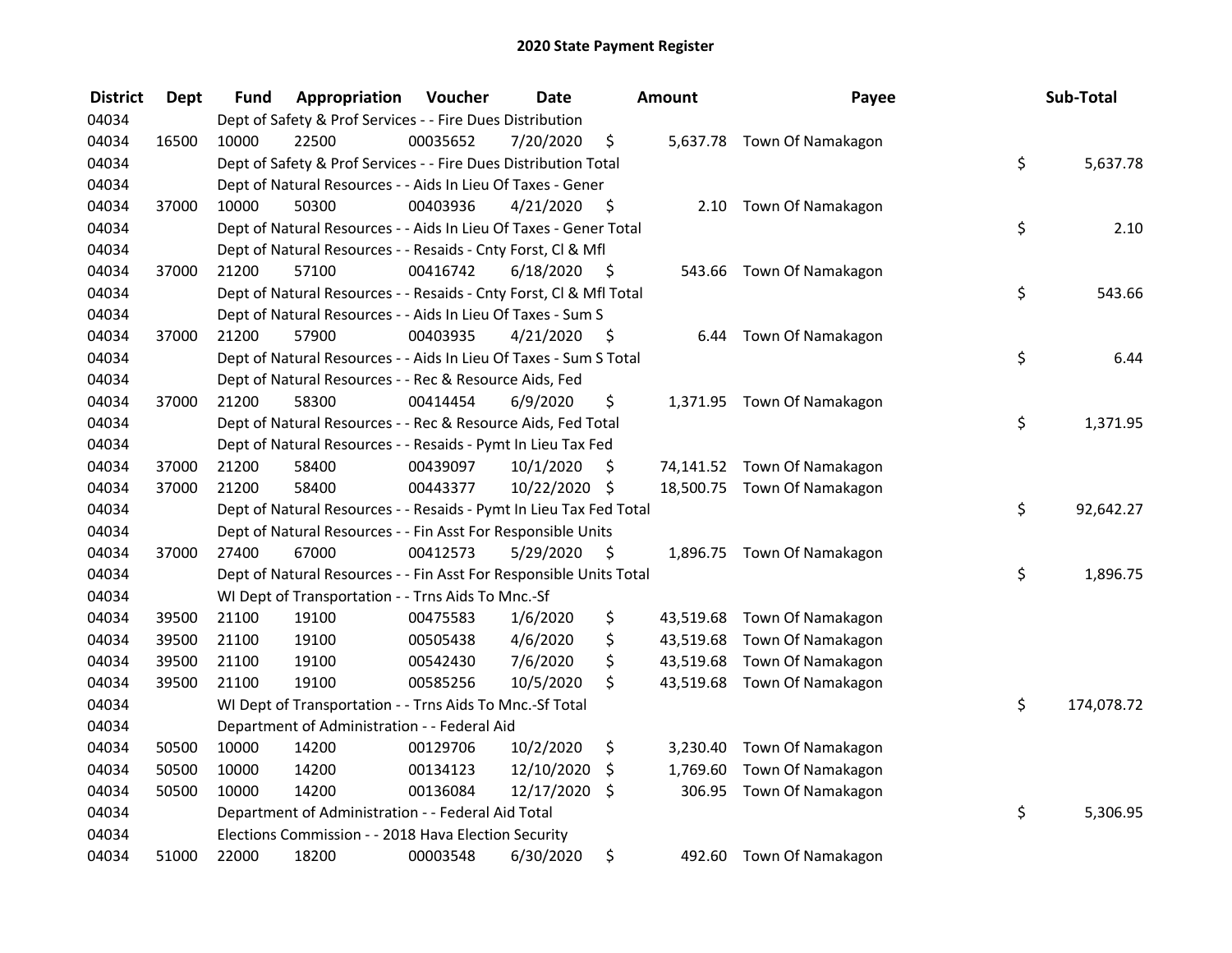| <b>District</b> | Dept  | Fund  | Appropriation                                                    | <b>Voucher</b> | Date            |    | Amount   | Payee             |     | Sub-Total  |
|-----------------|-------|-------|------------------------------------------------------------------|----------------|-----------------|----|----------|-------------------|-----|------------|
| 04034           |       |       | Elections Commission - - 2018 Hava Election Security Total       |                |                 |    |          |                   | \$. | 492.60     |
| 04034           |       |       | Shared Revenue and Tax Relief - - County And Municipal Aid       |                |                 |    |          |                   |     |            |
| 04034           | 83500 | 10000 | 10500                                                            | 00067535       | 7/27/2020       |    | 1.151.33 | Town Of Namakagon |     |            |
| 04034           | 83500 | 10000 | 10500                                                            | 00071496       | $11/16/2020$ \$ |    | 6.524.21 | Town Of Namakagon |     |            |
| 04034           |       |       | Shared Revenue and Tax Relief - - County And Municipal Aid Total |                |                 |    |          |                   | \$  | 7,675.54   |
| 04034           |       |       | Shared Revenue and Tax Relief - - Exempt Computer Aid            |                |                 |    |          |                   |     |            |
| 04034           | 83500 | 10000 | 10900                                                            | 00064729       | 7/27/2020       | -S | 5.19     | Town Of Namakagon |     |            |
| 04034           |       |       | Shared Revenue and Tax Relief - - Exempt Computer Aid Total      |                |                 |    |          |                   |     | 5.19       |
| 04034           |       |       | Shared Revenue and Tax Relief - - Personal Property Aid          |                |                 |    |          |                   |     |            |
| 04034           | 83500 | 10000 | 11100                                                            | 00060094       | 5/4/2020        |    | 283.08   | Town Of Namakagon |     |            |
| 04034           |       |       | Shared Revenue and Tax Relief - - Personal Property Aid Total    |                |                 |    |          |                   |     | 283.08     |
| 04034 Total     |       |       |                                                                  |                |                 |    |          |                   |     | 289,943.03 |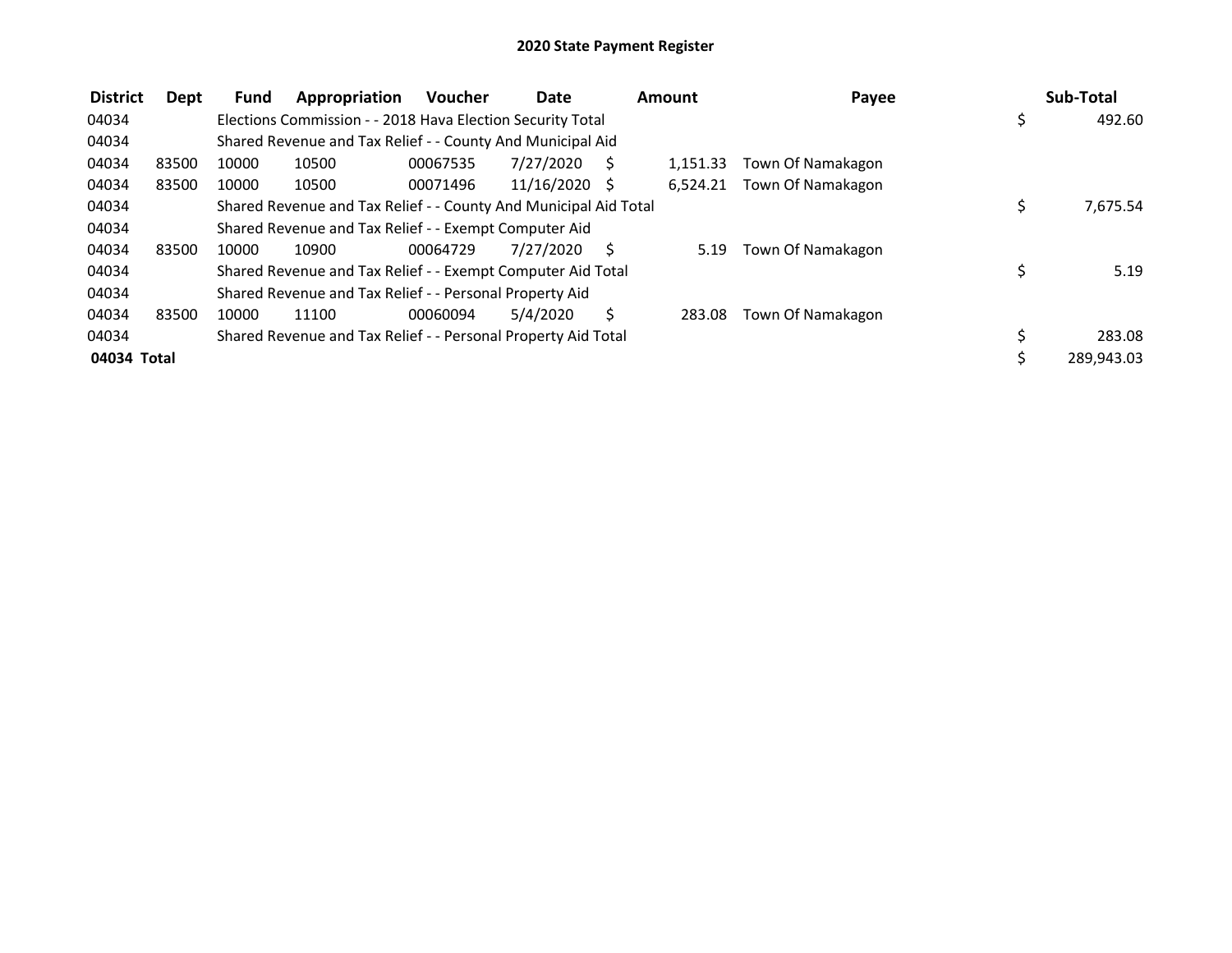| <b>District</b> | <b>Dept</b> | <b>Fund</b> | Appropriation                                                        | Voucher  | Date<br><b>Amount</b> |      |           | Payee                     | Sub-Total        |
|-----------------|-------------|-------------|----------------------------------------------------------------------|----------|-----------------------|------|-----------|---------------------------|------------------|
| 04036           |             |             | Dept of Safety & Prof Services - - Fire Dues Distribution            |          |                       |      |           |                           |                  |
| 04036           | 16500       | 10000       | 22500                                                                | 00035653 | 7/20/2020             | \$   |           | 675.51 Town Of Orienta    |                  |
| 04036           |             |             | Dept of Safety & Prof Services - - Fire Dues Distribution Total      |          |                       |      |           |                           | \$<br>675.51     |
| 04036           |             |             | Dept of Natural Resources - - Aids In Lieu Of Taxes - Gener          |          |                       |      |           |                           |                  |
| 04036           | 37000       | 10000       | 50300                                                                | 00383835 | 1/21/2020             | S.   |           | 11,884.74 Town Of Orienta |                  |
| 04036           |             |             | Dept of Natural Resources - - Aids In Lieu Of Taxes - Gener Total    |          |                       |      |           |                           | \$<br>11,884.74  |
| 04036           |             |             | Dept of Natural Resources - - Resaids - Cnty Forst, CI & Mfl         |          |                       |      |           |                           |                  |
| 04036           | 37000       | 21200       | 57100                                                                | 00416743 | 6/18/2020             | - \$ |           | 2,616.98 Town Of Orienta  |                  |
| 04036           |             |             | Dept of Natural Resources - - Resaids - Cnty Forst, Cl & Mfl Total   |          |                       |      |           |                           | \$<br>2,616.98   |
| 04036           |             |             | WI Dept of Transportation - - Trns Aids To Mnc.-Sf                   |          |                       |      |           |                           |                  |
| 04036           | 39500       | 21100       | 19100                                                                | 00475584 | 1/6/2020              | \$   | 30,239.74 | Town Of Orienta           |                  |
| 04036           | 39500       | 21100       | 19100                                                                | 00505439 | 4/6/2020              | \$   | 30,239.74 | Town Of Orienta           |                  |
| 04036           | 39500       | 21100       | 19100                                                                | 00542431 | 7/6/2020              | \$   | 30,239.74 | Town Of Orienta           |                  |
| 04036           | 39500       | 21100       | 19100                                                                | 00585257 | 10/5/2020             | \$   | 30,239.75 | Town Of Orienta           |                  |
| 04036           |             |             | WI Dept of Transportation - - Trns Aids To Mnc.-Sf Total             |          |                       |      |           |                           | \$<br>120,958.97 |
| 04036           |             |             | WI Dept of Transportation - - Supplemental Transportation Aids       |          |                       |      |           |                           |                  |
| 04036           | 39500       | 21100       | 19600                                                                | 00477473 | 1/6/2020              | \$   |           | 21,345.70 Town Of Orienta |                  |
| 04036           |             |             | WI Dept of Transportation - - Supplemental Transportation Aids Total |          |                       |      |           |                           | \$<br>21,345.70  |
| 04036           |             |             | Elections Commission - - 2018 Hava Election Security                 |          |                       |      |           |                           |                  |
| 04036           | 51000       | 22000       | 18200                                                                | 00003716 | 7/6/2020              | \$   | 315.50    | Town Of Orienta           |                  |
| 04036           |             |             | Elections Commission - - 2018 Hava Election Security Total           |          |                       |      |           |                           | \$<br>315.50     |
| 04036           |             |             | Shared Revenue and Tax Relief - - County And Municipal Aid           |          |                       |      |           |                           |                  |
| 04036           | 83500       | 10000       | 10500                                                                | 00067536 | 7/27/2020             | S    | 607.28    | Town Of Orienta           |                  |
| 04036           | 83500       | 10000       | 10500                                                                | 00071497 | 11/16/2020 \$         |      | 3,441.25  | Town Of Orienta           |                  |
| 04036           |             |             | Shared Revenue and Tax Relief - - County And Municipal Aid Total     |          |                       |      |           |                           | \$<br>4,048.53   |
| 04036 Total     |             |             |                                                                      |          |                       |      |           |                           | \$<br>161,845.93 |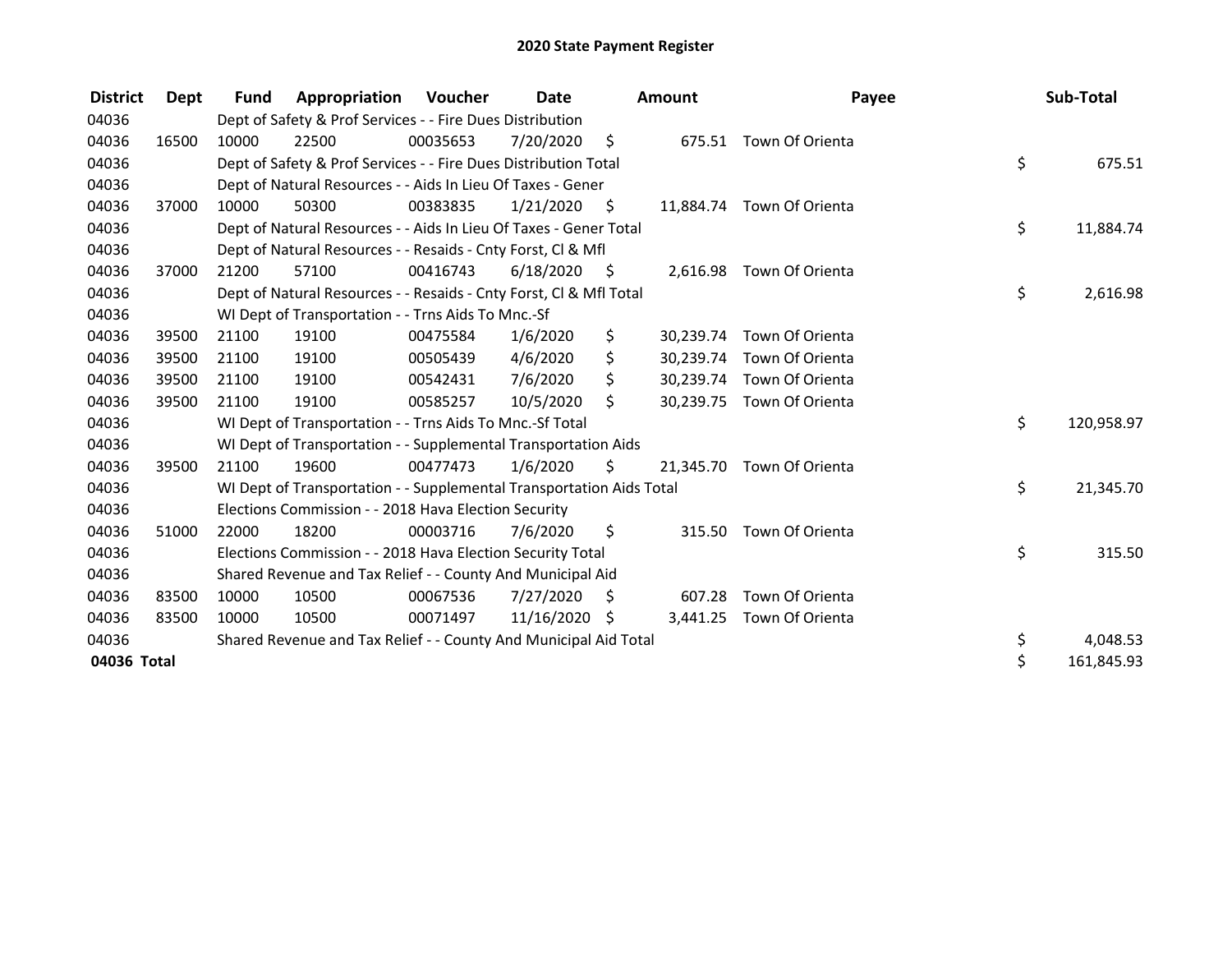| <b>District</b> | <b>Dept</b> | Fund  | Appropriation                                                          | Voucher  | <b>Date</b>   |      | <b>Amount</b> |                        | Payee | Sub-Total  |
|-----------------|-------------|-------|------------------------------------------------------------------------|----------|---------------|------|---------------|------------------------|-------|------------|
| 04038           |             |       | Dept of Safety & Prof Services - - Fire Dues Distribution              |          |               |      |               |                        |       |            |
| 04038           | 16500       | 10000 | 22500                                                                  | 00035654 | 7/20/2020     | \$   |               | 1,440.17 Town Of Oulu  |       |            |
| 04038           |             |       | Dept of Safety & Prof Services - - Fire Dues Distribution Total        |          |               |      |               |                        | \$    | 1,440.17   |
| 04038           |             |       | Dept of Natural Resources - - Resaids - Cnty Forst, Cl & Mfl           |          |               |      |               |                        |       |            |
| 04038           | 37000       | 21200 | 57100                                                                  | 00416744 | 6/18/2020     | - \$ |               | 193.34 Town Of Oulu    |       |            |
| 04038           |             |       | Dept of Natural Resources - - Resaids - Cnty Forst, Cl & Mfl Total     |          |               |      |               |                        | \$    | 193.34     |
| 04038           |             |       | Dept of Natural Resources - - Fin Asst For Responsible Units           |          |               |      |               |                        |       |            |
| 04038           | 37000       | 27400 | 67000                                                                  | 00413409 | 5/29/2020     | - \$ |               | 2,997.91 Town Of Oulu  |       |            |
| 04038           |             |       | Dept of Natural Resources - - Fin Asst For Responsible Units Total     |          |               |      |               |                        | \$    | 2,997.91   |
| 04038           |             |       | WI Dept of Transportation - - Trns Aids To Mnc.-Sf                     |          |               |      |               |                        |       |            |
| 04038           | 39500       | 21100 | 19100                                                                  | 00475585 | 1/6/2020      | \$   |               | 37,928.61 Town Of Oulu |       |            |
| 04038           | 39500       | 21100 | 19100                                                                  | 00505440 | 4/6/2020      | \$   |               | 37,928.61 Town Of Oulu |       |            |
| 04038           | 39500       | 21100 | 19100                                                                  | 00542432 | 7/6/2020      | \$   |               | 37,928.61 Town Of Oulu |       |            |
| 04038           | 39500       | 21100 | 19100                                                                  | 00585258 | 10/5/2020     | \$.  |               | 37,928.61 Town Of Oulu |       |            |
| 04038           |             |       | WI Dept of Transportation - - Trns Aids To Mnc.-Sf Total               |          |               |      |               |                        | \$    | 151,714.44 |
| 04038           |             |       | Department of Military Affairs - - Disaster Recovery Aid               |          |               |      |               |                        |       |            |
| 04038           | 46500       | 10000 | 30500                                                                  | 00072044 | 1/17/2020     | \$   | 1,116.43      | Town Of Oulu           |       |            |
| 04038           | 46500       | 10000 | 30500                                                                  | 00073766 | 2/10/2020     | \$   | 824.91        | Town Of Oulu           |       |            |
| 04038           |             |       | Department of Military Affairs - - Disaster Recovery Aid Total         |          |               |      |               |                        | \$    | 1,941.34   |
| 04038           |             |       | Department of Military Affairs - - Federal Aid, Local Assistance       |          |               |      |               |                        |       |            |
| 04038           | 46500       | 10000 | 34200                                                                  | 00072044 | 1/17/2020     | - \$ |               | 6,698.58 Town Of Oulu  |       |            |
| 04038           |             |       | Department of Military Affairs - - Federal Aid, Local Assistance Total |          |               |      |               |                        | \$    | 6,698.58   |
| 04038           |             |       | Department of Administration - - Federal Aid                           |          |               |      |               |                        |       |            |
| 04038           | 50500       | 10000 | 14200                                                                  | 00134124 | 12/10/2020 \$ |      | 2,629.99      | Town Of Oulu           |       |            |
| 04038           |             |       | Department of Administration - - Federal Aid Total                     |          |               |      |               |                        | \$    | 2,629.99   |
| 04038           |             |       | Elections Commission - - 2018 Hava Election Security                   |          |               |      |               |                        |       |            |
| 04038           | 51000       | 22000 | 18200                                                                  | 00004074 | 8/4/2020      | \$   |               | 641.10 Town Of Oulu    |       |            |
| 04038           |             |       | Elections Commission - - 2018 Hava Election Security Total             |          |               |      |               |                        | \$    | 641.10     |
| 04038           |             |       | Shared Revenue and Tax Relief - - County And Municipal Aid             |          |               |      |               |                        |       |            |
| 04038           | 83500       | 10000 | 10500                                                                  | 00067537 | 7/27/2020     | \$   | 9,504.47      | Town Of Oulu           |       |            |
| 04038           | 83500       | 10000 | 10500                                                                  | 00071498 | 11/16/2020 \$ |      | 53,858.68     | Town Of Oulu           |       |            |
| 04038           |             |       | Shared Revenue and Tax Relief - - County And Municipal Aid Total       |          |               |      |               |                        | \$    | 63,363.15  |
| 04038           |             |       | Shared Revenue and Tax Relief - - Utility Aid                          |          |               |      |               |                        |       |            |
| 04038           | 83500       | 10000 | 11000                                                                  | 00067537 | 7/27/2020     | \$   | 134.79        | Town Of Oulu           |       |            |
| 04038           | 83500       | 10000 | 11000                                                                  | 00071498 | 11/16/2020    | \$   |               | 1,016.73 Town Of Oulu  |       |            |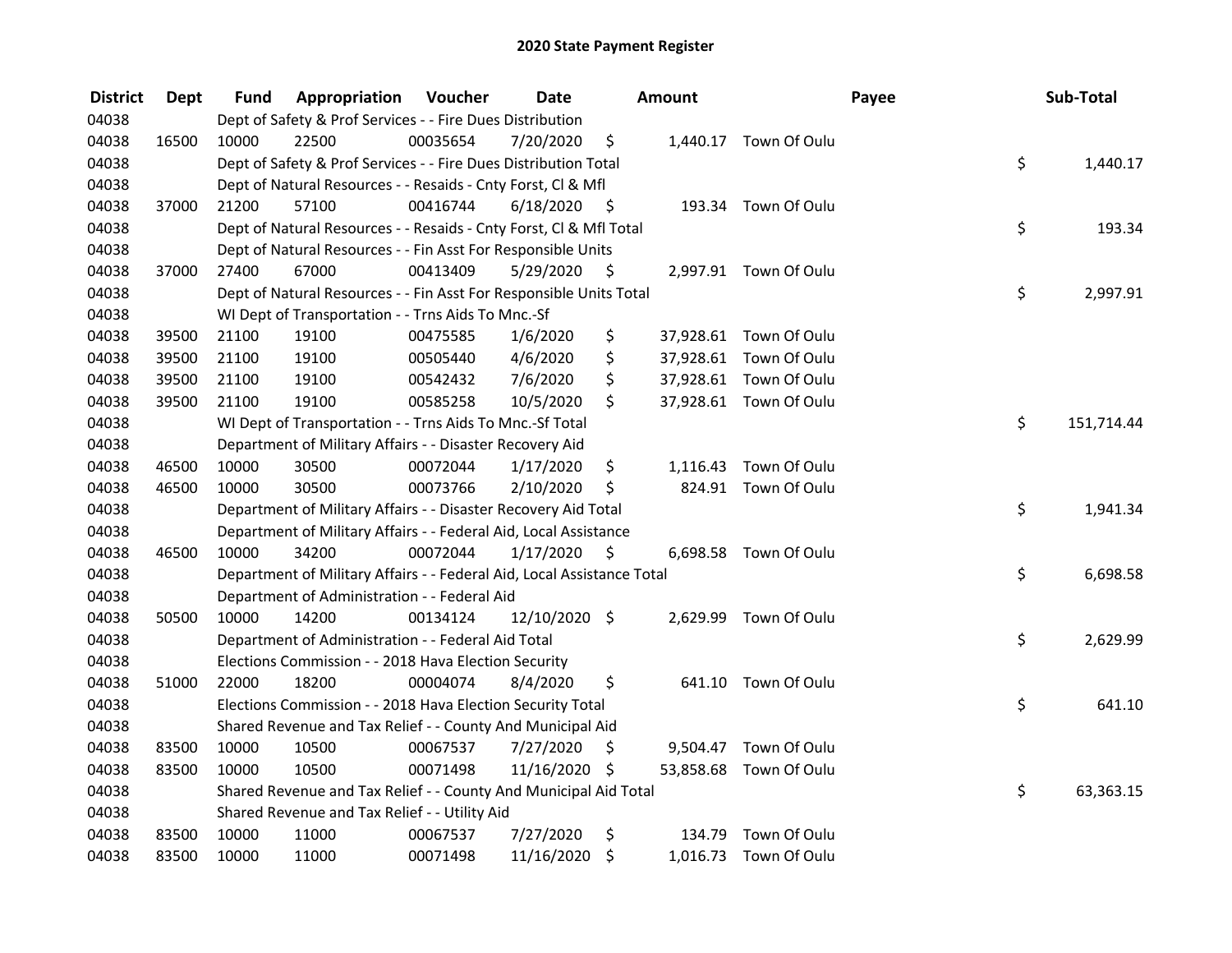| <b>District Dept</b> |  | <b>Fund Appropriation Voucher</b>                   | Date | Amount | Payee | Sub-Total  |
|----------------------|--|-----------------------------------------------------|------|--------|-------|------------|
| 04038                |  | Shared Revenue and Tax Relief - - Utility Aid Total |      |        |       | 1,151.52   |
| 04038 Total          |  |                                                     |      |        |       | 232.771.54 |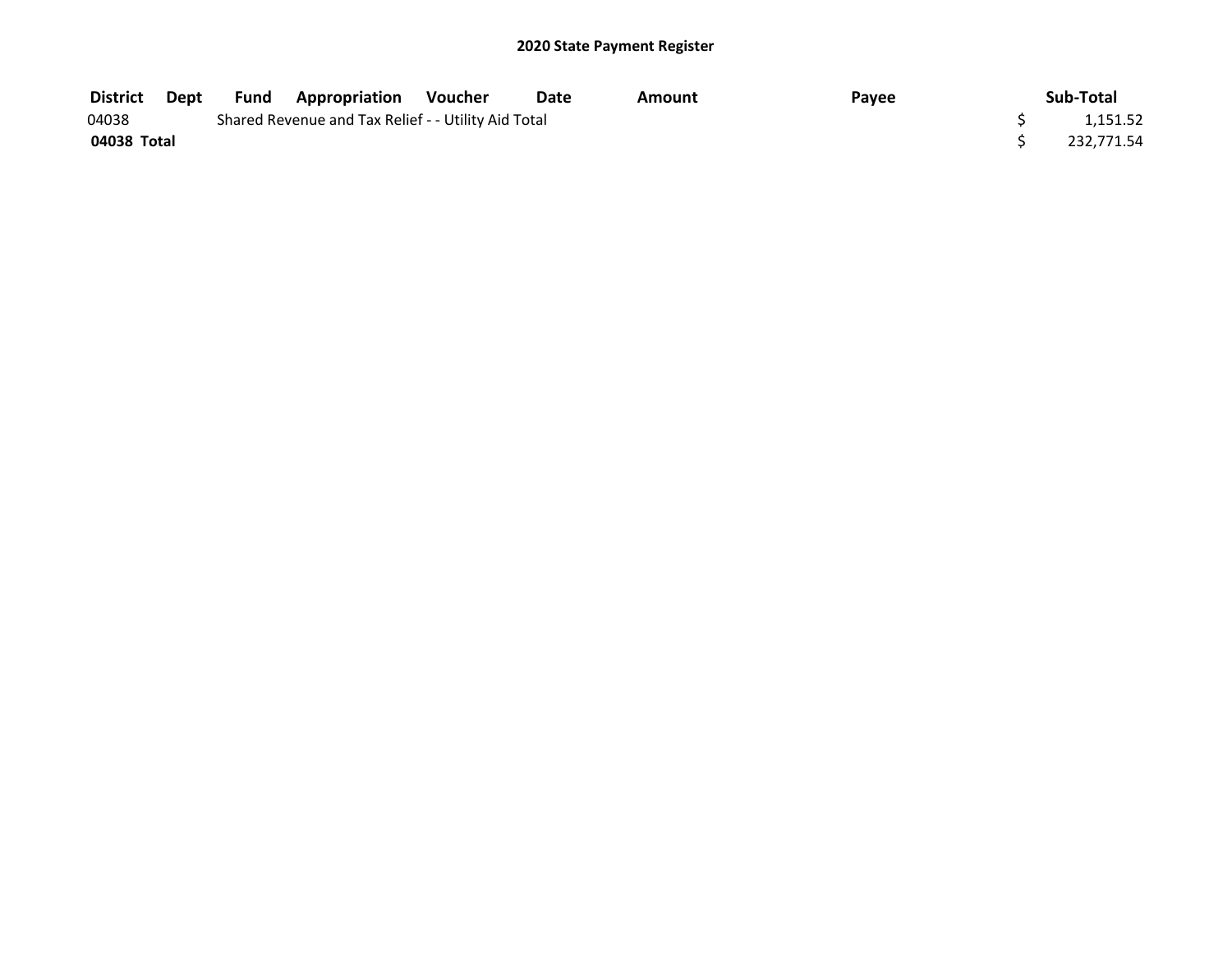| <b>District</b> | <b>Dept</b> | Fund  | Appropriation                                                          | Voucher  | <b>Date</b>   |      | <b>Amount</b>     |                          | Payee | Sub-Total |
|-----------------|-------------|-------|------------------------------------------------------------------------|----------|---------------|------|-------------------|--------------------------|-------|-----------|
| 04040           |             |       | Dept of Safety & Prof Services - - Fire Dues Distribution              |          |               |      |                   |                          |       |           |
| 04040           | 16500       | 10000 | 22500                                                                  | 00035655 | 7/20/2020     | \$   |                   | 679.54 Town Of Pilsen    |       |           |
| 04040           |             |       | Dept of Safety & Prof Services - - Fire Dues Distribution Total        |          |               |      |                   |                          | \$    | 679.54    |
| 04040           |             |       | Dept of Natural Resources - - Aids In Lieu Of Taxes - Gener            |          |               |      |                   |                          |       |           |
| 04040           | 37000       | 10000 | 50300                                                                  | 00383912 | 1/21/2020     | - \$ |                   | 2,588.22 Town Of Pilsen  |       |           |
| 04040           |             |       | Dept of Natural Resources - - Aids In Lieu Of Taxes - Gener Total      |          |               |      |                   |                          | \$    | 2,588.22  |
| 04040           |             |       | Dept of Natural Resources - - Resaids - Cnty Forst, Cl & Mfl           |          |               |      |                   |                          |       |           |
| 04040           | 37000       | 21200 | 57100                                                                  | 00416745 | 6/18/2020     | - \$ |                   | 78.13 Town Of Pilsen     |       |           |
| 04040           |             |       | Dept of Natural Resources - - Resaids - Cnty Forst, Cl & Mfl Total     |          |               |      |                   |                          | \$    | 78.13     |
| 04040           |             |       | Dept of Natural Resources - - Resaids - Pymt In Lieu Tax Fed           |          |               |      |                   |                          |       |           |
| 04040           | 37000       | 21200 | 58400                                                                  | 00439098 | 10/1/2020     | \$   |                   | 18,270.86 Town Of Pilsen |       |           |
| 04040           | 37000       | 21200 | 58400                                                                  | 00443378 | 10/22/2020 \$ |      |                   | 4,559.18 Town Of Pilsen  |       |           |
| 04040           |             |       | Dept of Natural Resources - - Resaids - Pymt In Lieu Tax Fed Total     |          |               |      |                   |                          | \$    | 22,830.04 |
| 04040           |             |       | WI Dept of Transportation - - Trns Aids To Mnc.-Sf                     |          |               |      |                   |                          |       |           |
| 04040           | 39500       | 21100 | 19100                                                                  | 00475586 | 1/6/2020      | \$   |                   | 22,081.77 Town Of Pilsen |       |           |
| 04040           | 39500       | 21100 | 19100                                                                  | 00505441 | 4/6/2020      | \$   |                   | 22,081.77 Town Of Pilsen |       |           |
| 04040           | 39500       | 21100 | 19100                                                                  | 00542433 | 7/6/2020      | \$   |                   | 22,081.77 Town Of Pilsen |       |           |
| 04040           | 39500       | 21100 | 19100                                                                  | 00585259 | 10/5/2020     | \$   |                   | 22,081.77 Town Of Pilsen |       |           |
| 04040           |             |       | WI Dept of Transportation - - Trns Aids To Mnc.-Sf Total               |          |               |      |                   |                          | \$    | 88,327.08 |
| 04040           |             |       | Department of Military Affairs - - Federal Aid, Local Assistance       |          |               |      |                   |                          |       |           |
| 04040           | 46500       | 10000 | 34200                                                                  | 00082582 | 9/9/2020      | \$   |                   | 818.69 Town Of Pilsen    |       |           |
| 04040           |             |       | Department of Military Affairs - - Federal Aid, Local Assistance Total |          |               |      |                   |                          | \$    | 818.69    |
| 04040           |             |       | Elections Commission - - 2018 Hava Election Security                   |          |               |      |                   |                          |       |           |
| 04040           | 51000       | 22000 | 18200                                                                  | 00003701 | 7/6/2020      | \$   |                   | 374.90 Town Of Pilsen    |       |           |
| 04040           |             |       | Elections Commission - - 2018 Hava Election Security Total             |          |               |      |                   |                          | \$    | 374.90    |
| 04040           |             |       | Shared Revenue and Tax Relief - - County And Municipal Aid             |          |               |      |                   |                          |       |           |
| 04040           | 83500       | 10000 | 10500                                                                  | 00067538 | 7/27/2020     | Ŝ.   |                   | 4,074.42 Town Of Pilsen  |       |           |
| 04040           | 83500       | 10000 | 10500                                                                  | 00071499 | 11/16/2020 \$ |      |                   | 23,088.38 Town Of Pilsen |       |           |
| 04040           |             |       | Shared Revenue and Tax Relief - - County And Municipal Aid Total       |          |               |      |                   |                          | \$    | 27,162.80 |
| 04040           |             |       | Shared Revenue and Tax Relief - - Utility Aid                          |          |               |      |                   |                          |       |           |
| 04040           | 83500       | 10000 | 11000                                                                  | 00067538 | 7/27/2020     | \$   |                   | 1.95 Town Of Pilsen      |       |           |
| 04040           |             |       | Shared Revenue and Tax Relief - - Utility Aid Total                    |          |               |      |                   |                          | \$    | 1.95      |
| 04040           |             |       | Shared Revenue and Tax Relief - - Personal Property Aid                |          |               |      |                   |                          |       |           |
| 04040           | 83500       | 10000 | 11100                                                                  | 00060095 | 5/4/2020      | \$   | 3.00 <sub>1</sub> | Town Of Pilsen           |       |           |
| 04040           |             |       | Shared Revenue and Tax Relief - - Personal Property Aid Total          |          |               |      |                   |                          | \$    | 3.00      |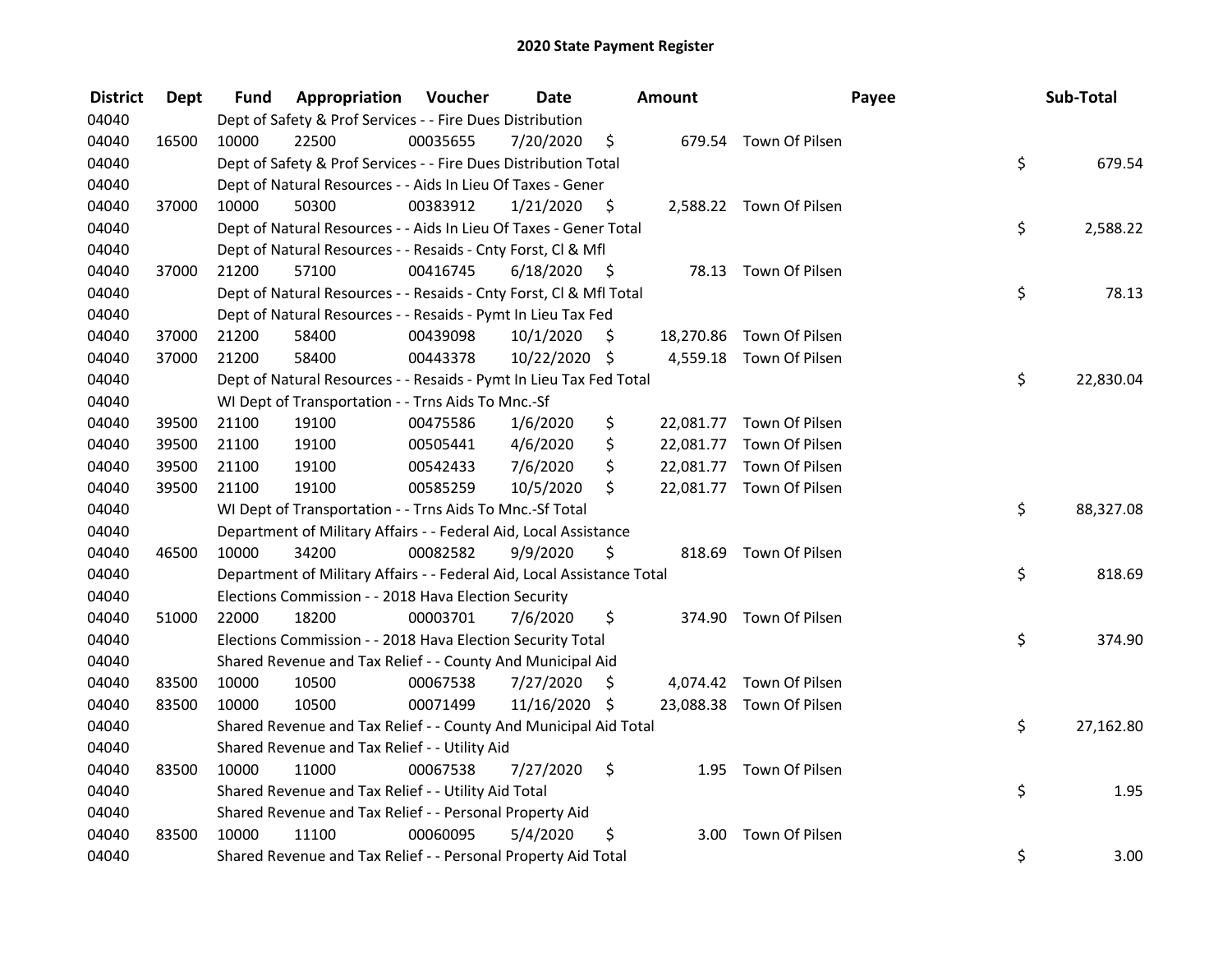|             |  | District Dept Fund Appropriation Voucher | Date | Amount | Payee | Sub-Total  |
|-------------|--|------------------------------------------|------|--------|-------|------------|
| 04040 Total |  |                                          |      |        |       | 142,864.35 |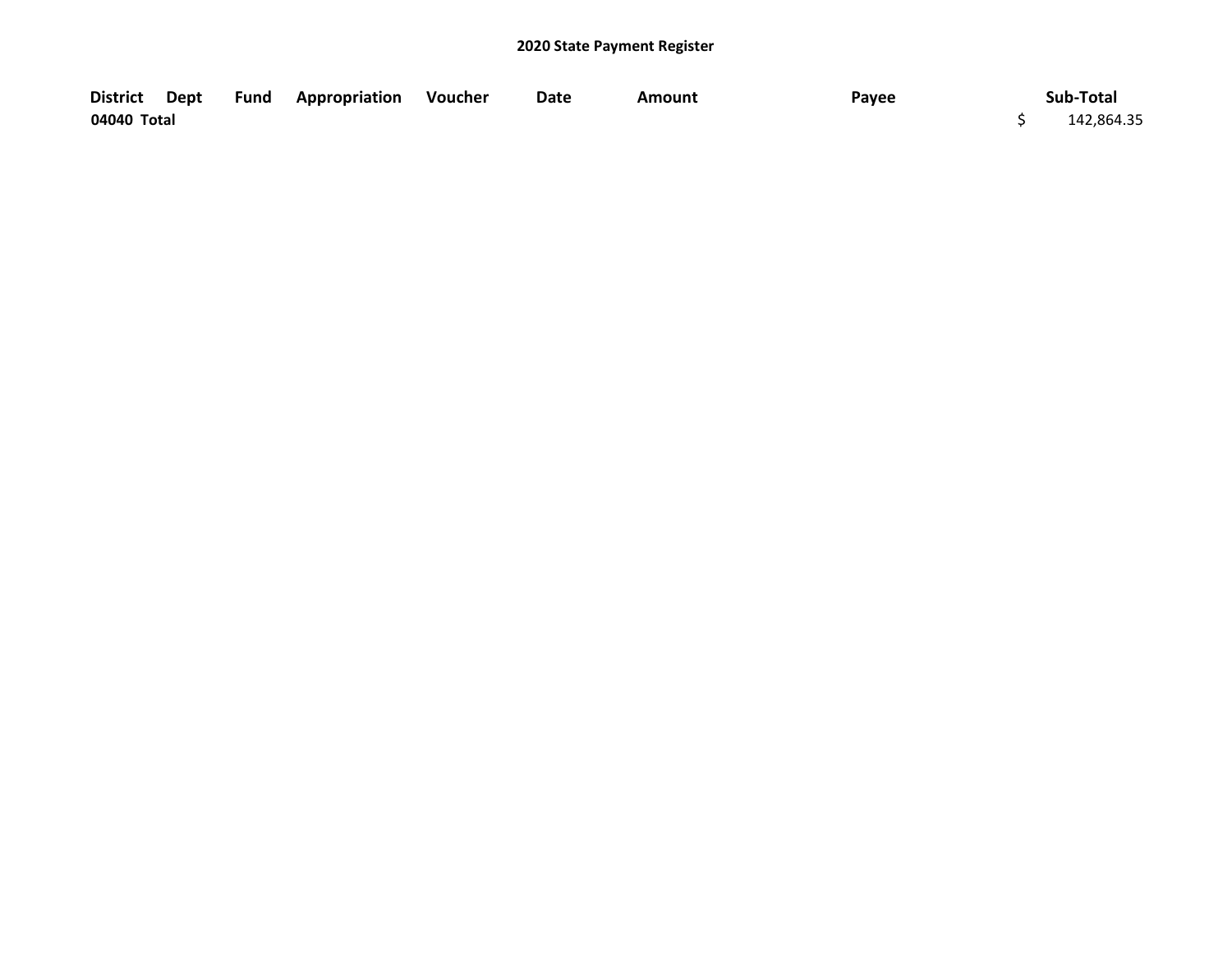| <b>District</b> | <b>Dept</b> | Fund  | Appropriation                                                      | Voucher  | <b>Date</b><br>Amount |      | Payee    | Sub-Total                   |                  |
|-----------------|-------------|-------|--------------------------------------------------------------------|----------|-----------------------|------|----------|-----------------------------|------------------|
| 04042           |             |       | Dept of Safety & Prof Services - - Fire Dues Distribution          |          |                       |      |          |                             |                  |
| 04042           | 16500       | 10000 | 22500                                                              | 00035656 | 7/20/2020             | \$   |          | 1,749.05 Town Of Port Wing  |                  |
| 04042           |             |       | Dept of Safety & Prof Services - - Fire Dues Distribution Total    |          |                       |      |          |                             | \$<br>1,749.05   |
| 04042           |             |       | Dept of Natural Resources - - GPO-Federal Funds                    |          |                       |      |          |                             |                  |
| 04042           | 37000       | 10000 | 44100                                                              | 00443135 | 10/23/2020 \$         |      |          | 1,503.60 Town Of Port Wing  |                  |
| 04042           | 37000       | 10000 | 44100                                                              | 00445405 | 11/5/2020             | \$   |          | 5,918.06 Town Of Port Wing  |                  |
| 04042           |             |       | Dept of Natural Resources - - GPO-Federal Funds Total              |          |                       |      |          |                             | \$<br>7,421.66   |
| 04042           |             |       | Dept of Natural Resources - - Aids In Lieu Of Taxes - Gener        |          |                       |      |          |                             |                  |
| 04042           | 37000       | 10000 | 50300                                                              | 00383919 | 1/21/2020             | \$   |          | 4,109.02 Town Of Port Wing  |                  |
| 04042           | 37000       | 10000 | 50300                                                              | 00383920 | 1/21/2020             | \$   |          | 7,947.63 Town Of Port Wing  |                  |
| 04042           | 37000       | 10000 | 50300                                                              | 00405303 | 4/21/2020             | \$   |          | 428.13 Town Of Port Wing    |                  |
| 04042           | 37000       | 10000 | 50300                                                              | 00405304 | 4/21/2020             | \$   |          | 570.38 Town Of Port Wing    |                  |
| 04042           |             |       | Dept of Natural Resources - - Aids In Lieu Of Taxes - Gener Total  |          |                       |      |          |                             | \$<br>13,055.16  |
| 04042           |             |       | Dept of Natural Resources - - Resaids - Cnty Forst, Cl & Mfl       |          |                       |      |          |                             |                  |
| 04042           | 37000       | 21200 | 57100                                                              | 00416746 | 6/18/2020             | - \$ |          | 3,237.55 Town Of Port Wing  |                  |
| 04042           |             |       | Dept of Natural Resources - - Resaids - Cnty Forst, Cl & Mfl Total |          |                       |      |          |                             | \$<br>3,237.55   |
| 04042           |             |       | Dept of Natural Resources - - Aids In Lieu Of Taxes - Sum S        |          |                       |      |          |                             |                  |
| 04042           | 37000       | 21200 | 57900                                                              | 00405305 | 4/21/2020             | - \$ |          | 51.04 Town Of Port Wing     |                  |
| 04042           |             |       | Dept of Natural Resources - - Aids In Lieu Of Taxes - Sum S Total  |          |                       |      |          |                             | \$<br>51.04      |
| 04042           |             |       | Dept of Natural Resources - - Resaids - Pymt In Lieu Tax Fed       |          |                       |      |          |                             |                  |
| 04042           | 37000       | 21200 | 58400                                                              | 00439099 | 10/1/2020             | \$   |          | 3,160.02 Town Of Port Wing  |                  |
| 04042           | 37000       | 21200 | 58400                                                              | 00443379 | 10/22/2020 \$         |      |          | 788.53 Town Of Port Wing    |                  |
| 04042           |             |       | Dept of Natural Resources - - Resaids - Pymt In Lieu Tax Fed Total |          |                       |      |          |                             | \$<br>3,948.55   |
| 04042           |             |       | Dept of Natural Resources - - Fin Asst For Responsible Units       |          |                       |      |          |                             |                  |
| 04042           | 37000       | 27400 | 67000                                                              | 00412774 | 5/29/2020             | - S  |          | 3,831.75 Town Of Port Wing  |                  |
| 04042           |             |       | Dept of Natural Resources - - Fin Asst For Responsible Units Total |          |                       |      |          |                             | \$<br>3,831.75   |
| 04042           |             |       | WI Dept of Transportation - - Trns Aids To Mnc.-Sf                 |          |                       |      |          |                             |                  |
| 04042           | 39500       | 21100 | 19100                                                              | 00475587 | 1/6/2020              | \$   |          | 34,729.02 Town Of Port Wing |                  |
| 04042           | 39500       | 21100 | 19100                                                              | 00505442 | 4/6/2020              | \$   |          | 34,729.02 Town Of Port Wing |                  |
| 04042           | 39500       | 21100 | 19100                                                              | 00542434 | 7/6/2020              | \$   |          | 34,729.02 Town Of Port Wing |                  |
| 04042           | 39500       | 21100 | 19100                                                              | 00585260 | 10/5/2020             | \$   |          | 34,729.02 Town Of Port Wing |                  |
| 04042           |             |       | WI Dept of Transportation - - Trns Aids To Mnc.-Sf Total           |          |                       |      |          |                             | \$<br>138,916.08 |
| 04042           |             |       | Department of Military Affairs - - Disaster Recovery Aid           |          |                       |      |          |                             |                  |
| 04042           | 46500       | 10000 | 30500                                                              | 00077525 | 5/12/2020             | \$   | 2,869.25 | Town Of Port Wing           |                  |
| 04042           |             |       | Department of Military Affairs - - Disaster Recovery Aid Total     |          |                       |      |          |                             | \$<br>2,869.25   |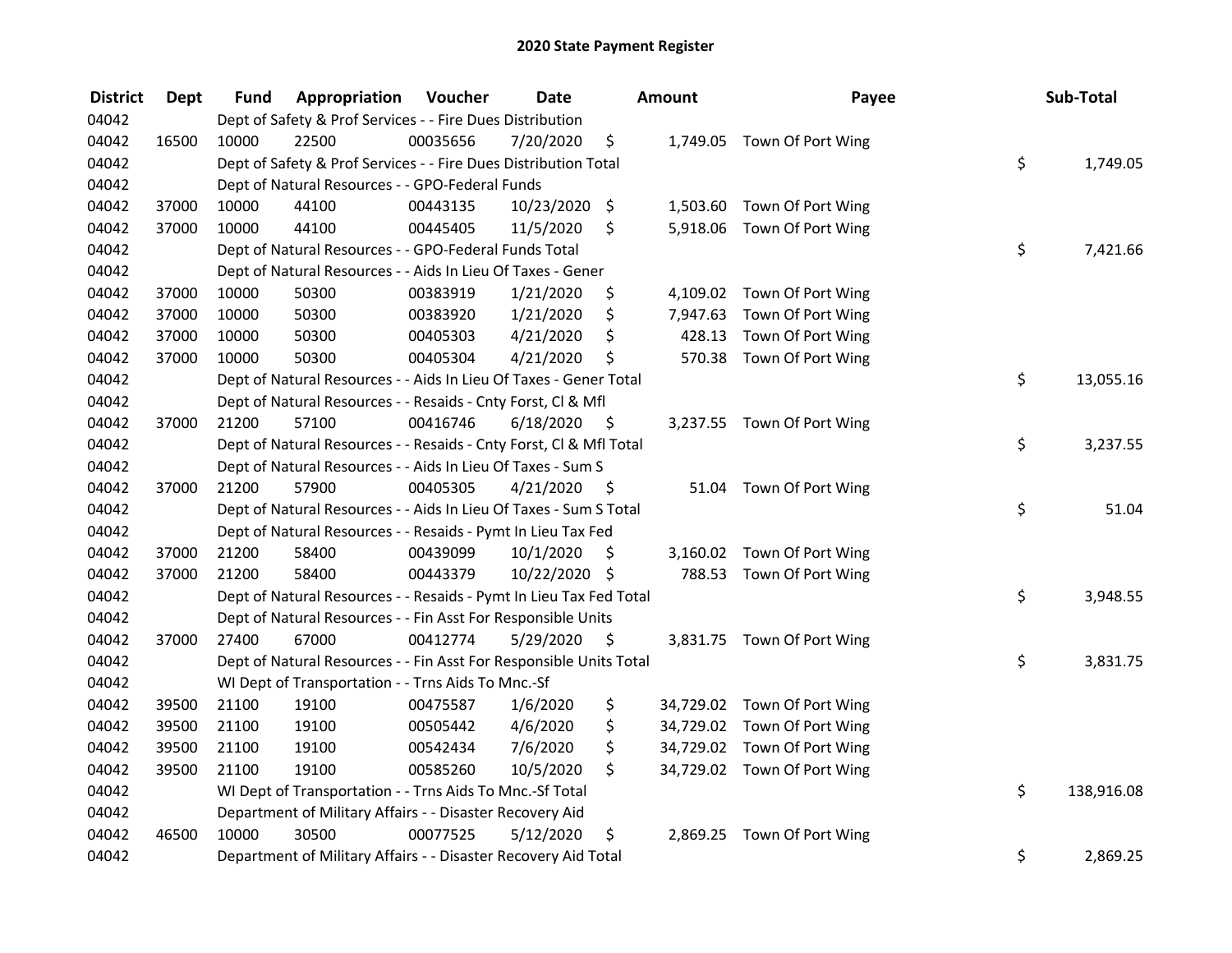| <b>District</b> | Dept  | <b>Fund</b> | Appropriation                                                          | Voucher  | <b>Date</b>     |    | <b>Amount</b> | Payee                       | Sub-Total        |
|-----------------|-------|-------------|------------------------------------------------------------------------|----------|-----------------|----|---------------|-----------------------------|------------------|
| 04042           |       |             | Department of Military Affairs - - Federal Aid, Local Assistance       |          |                 |    |               |                             |                  |
| 04042           | 46500 | 10000       | 34200                                                                  | 00077525 | 5/12/2020       | \$ |               | 17,215.48 Town Of Port Wing |                  |
| 04042           |       |             | Department of Military Affairs - - Federal Aid, Local Assistance Total |          |                 |    |               |                             | \$<br>17,215.48  |
| 04042           |       |             | Department of Administration - - Federal Aid                           |          |                 |    |               |                             |                  |
| 04042           | 50500 | 10000       | 14200                                                                  | 00132068 | $11/13/2020$ \$ |    | 4,532.47      | Town Of Port Wing           |                  |
| 04042           | 50500 | 10000       | 14200                                                                  | 00134125 | 12/10/2020      | Ŝ. | 1,645.53      | Town Of Port Wing           |                  |
| 04042           | 50500 | 10000       | 14200                                                                  | 00136085 | $12/17/2020$ \$ |    | 56.49         | Town Of Port Wing           |                  |
| 04042           |       |             | Department of Administration - - Federal Aid Total                     |          |                 |    |               |                             | \$<br>6,234.49   |
| 04042           |       |             | Elections Commission - - 2018 Hava Election Security                   |          |                 |    |               |                             |                  |
| 04042           | 51000 | 22000       | 18200                                                                  | 00003619 | 6/30/2020       | \$ | 537.70        | Town Of Port Wing           |                  |
| 04042           |       |             | Elections Commission - - 2018 Hava Election Security Total             |          |                 |    |               |                             | \$<br>537.70     |
| 04042           |       |             | Shared Revenue and Tax Relief - - County And Municipal Aid             |          |                 |    |               |                             |                  |
| 04042           | 83500 | 10000       | 10500                                                                  | 00067539 | 7/27/2020       | S  | 8,543.29      | Town Of Port Wing           |                  |
| 04042           | 83500 | 10000       | 10500                                                                  | 00071500 | 11/16/2020      | \$ | 48,411.99     | Town Of Port Wing           |                  |
| 04042           |       |             | Shared Revenue and Tax Relief - - County And Municipal Aid Total       |          |                 |    |               |                             | \$<br>56,955.28  |
| 04042           |       |             | Shared Revenue and Tax Relief - - Exempt Computer Aid                  |          |                 |    |               |                             |                  |
| 04042           | 83500 | 10000       | 10900                                                                  | 00064730 | 7/27/2020       | \$ | 17.67         | Town Of Port Wing           |                  |
| 04042           |       |             | Shared Revenue and Tax Relief - - Exempt Computer Aid Total            |          |                 |    |               |                             | \$<br>17.67      |
| 04042           |       |             | Shared Revenue and Tax Relief - - Utility Aid                          |          |                 |    |               |                             |                  |
| 04042           | 83500 | 10000       | 11000                                                                  | 00067539 | 7/27/2020       | \$ | 0.14          | Town Of Port Wing           |                  |
| 04042           | 83500 | 10000       | 11000                                                                  | 00071500 | 11/16/2020      | \$ | 0.64          | Town Of Port Wing           |                  |
| 04042           |       |             | Shared Revenue and Tax Relief - - Utility Aid Total                    |          |                 |    |               |                             | \$<br>0.78       |
| 04042           |       |             | Shared Revenue and Tax Relief - - Personal Property Aid                |          |                 |    |               |                             |                  |
| 04042           | 83500 | 10000       | 11100                                                                  | 00060096 | 5/4/2020        | \$ | 133.40        | Town Of Port Wing           |                  |
| 04042           |       |             | Shared Revenue and Tax Relief - - Personal Property Aid Total          |          |                 |    |               |                             | \$<br>133.40     |
| 04042 Total     |       |             |                                                                        |          |                 |    |               |                             | \$<br>256,174.89 |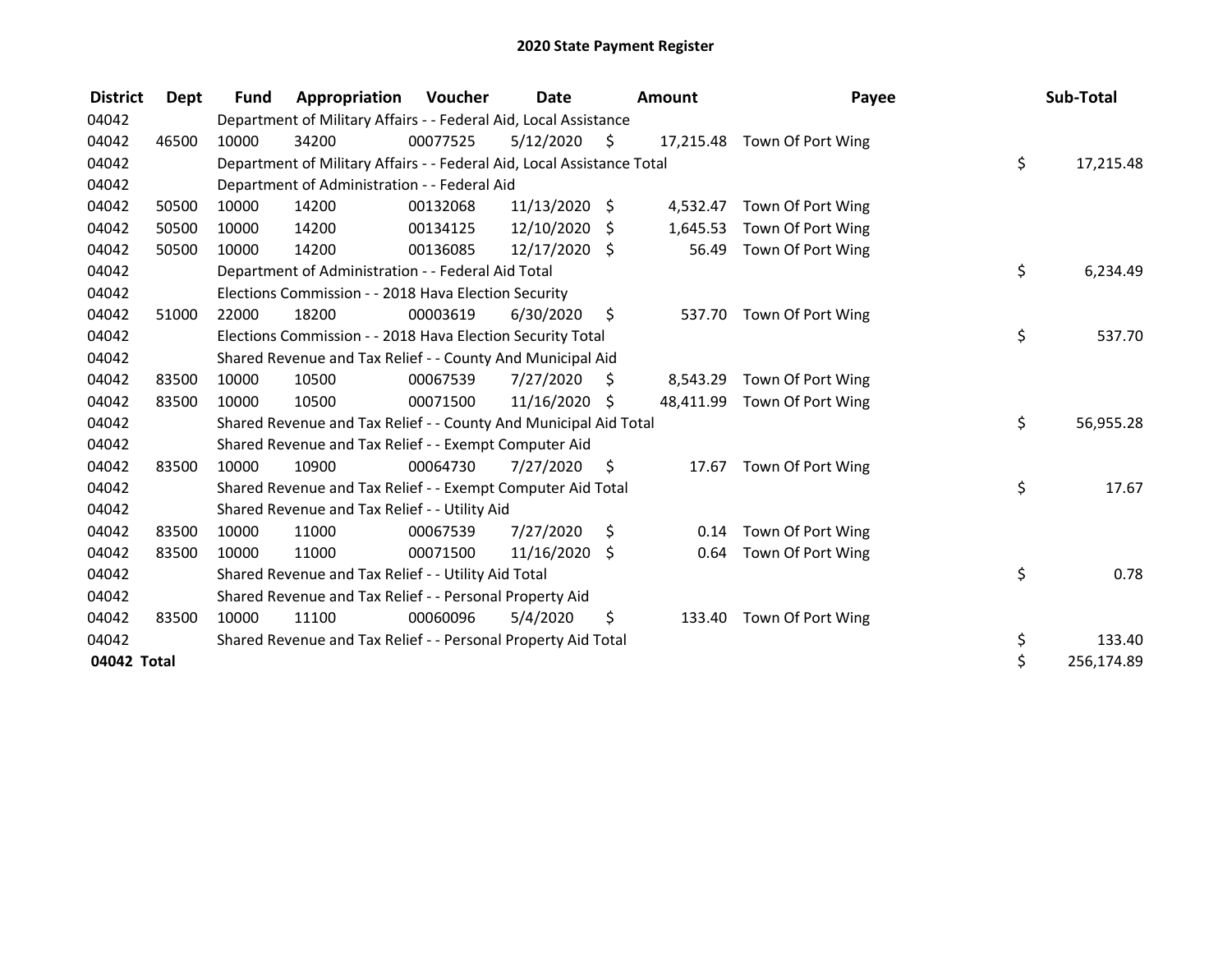| <b>District</b> | <b>Dept</b> | Fund  | <b>Appropriation Voucher</b>                                       |          | <b>Date</b>    |                     | Amount    | Payee                     | Sub-Total        |
|-----------------|-------------|-------|--------------------------------------------------------------------|----------|----------------|---------------------|-----------|---------------------------|------------------|
| 04046           |             |       | Dept of Safety & Prof Services - - Fire Dues Distribution          |          |                |                     |           |                           |                  |
| 04046           | 16500       | 10000 | 22500                                                              | 00035657 | 7/20/2020      | \$                  |           | 1,146.06 Town Of Russell  |                  |
| 04046           |             |       | Dept of Safety & Prof Services - - Fire Dues Distribution Total    |          |                |                     |           |                           | \$<br>1,146.06   |
| 04046           |             |       | Dept of Natural Resources - - Resaids - Cnty Forst, Cl & Mfl       |          |                |                     |           |                           |                  |
| 04046           | 37000       | 21200 | 57100                                                              | 00416747 | $6/18/2020$ \$ |                     |           | 2,978.48 Town Of Russell  |                  |
| 04046           |             |       | Dept of Natural Resources - - Resaids - Cnty Forst, CI & Mfl Total |          |                |                     |           |                           | \$<br>2,978.48   |
| 04046           |             |       | Dept of Natural Resources - - Aids In Lieu Of Taxes - Sum S        |          |                |                     |           |                           |                  |
| 04046           | 37000       | 21200 | 57900                                                              | 00404204 | 4/21/2020      | $\ddot{\mathsf{s}}$ |           | 1.67 Town Of Russell      |                  |
| 04046           |             |       | Dept of Natural Resources - - Aids In Lieu Of Taxes - Sum S Total  |          |                |                     |           |                           | \$<br>1.67       |
| 04046           |             |       | Dept of Natural Resources - - Fin Asst For Responsible Units       |          |                |                     |           |                           |                  |
| 04046           | 37000       | 27400 | 67000                                                              | 00412594 | 5/29/2020      | - \$                |           | 8,881.17 Town Of Russell  |                  |
| 04046           |             |       | Dept of Natural Resources - - Fin Asst For Responsible Units Total |          |                |                     |           |                           | \$<br>8,881.17   |
| 04046           |             |       | WI Dept of Transportation - - Trns Aids To Mnc.-Sf                 |          |                |                     |           |                           |                  |
| 04046           | 39500       | 21100 | 19100                                                              | 00475588 | 1/6/2020       | \$                  | 16,930.89 | Town Of Russell           |                  |
| 04046           | 39500       | 21100 | 19100                                                              | 00505443 | 4/6/2020       | \$                  | 16,930.89 | Town Of Russell           |                  |
| 04046           | 39500       | 21100 | 19100                                                              | 00542435 | 7/6/2020       | \$                  | 16,930.89 | Town Of Russell           |                  |
| 04046           | 39500       | 21100 | 19100                                                              | 00585261 | 10/5/2020      | \$                  |           | 16,930.89 Town Of Russell |                  |
| 04046           |             |       | WI Dept of Transportation - - Trns Aids To Mnc.-Sf Total           |          |                |                     |           |                           | \$<br>67,723.56  |
| 04046           |             |       | Department of Administration - - Federal Aid                       |          |                |                     |           |                           |                  |
| 04046           | 50500       | 10000 | 14200                                                              | 00134126 | 12/10/2020     | \$                  |           | 20,899.71 Town Of Russell |                  |
| 04046           |             |       | Department of Administration - - Federal Aid Total                 |          |                |                     |           |                           | \$<br>20,899.71  |
| 04046           |             |       | Elections Commission - - 2018 Hava Election Security               |          |                |                     |           |                           |                  |
| 04046           | 51000       | 22000 | 18200                                                              | 00003561 | 6/30/2020      | \$                  |           | 1,021.70 Town Of Russell  |                  |
| 04046           |             |       | Elections Commission - - 2018 Hava Election Security Total         |          |                |                     |           |                           | \$<br>1,021.70   |
| 04046           |             |       | Shared Revenue and Tax Relief - - County And Municipal Aid         |          |                |                     |           |                           |                  |
| 04046           | 83500       | 10000 | 10500                                                              | 00067540 | 7/27/2020      | \$.                 |           | 17,129.07 Town Of Russell |                  |
| 04046           | 83500       | 10000 | 10500                                                              | 00071501 | 11/16/2020 \$  |                     |           | 97,064.72 Town Of Russell |                  |
| 04046           |             |       | Shared Revenue and Tax Relief - - County And Municipal Aid Total   |          |                |                     |           |                           | \$<br>114,193.79 |
| 04046           |             |       | Shared Revenue and Tax Relief - - Exempt Computer Aid              |          |                |                     |           |                           |                  |
| 04046           | 83500       | 10000 | 10900                                                              | 00064731 | 7/27/2020      | \$.                 |           | 4.16 Town Of Russell      |                  |
| 04046           |             |       | Shared Revenue and Tax Relief - - Exempt Computer Aid Total        |          |                |                     |           |                           | \$<br>4.16       |
| 04046           |             |       | Shared Revenue and Tax Relief - - Personal Property Aid            |          |                |                     |           |                           |                  |
| 04046           | 83500       | 10000 | 11100                                                              | 00060097 | 5/4/2020       | \$                  |           | 174.96 Town Of Russell    |                  |
| 04046           |             |       | Shared Revenue and Tax Relief - - Personal Property Aid Total      |          |                |                     |           |                           | \$<br>174.96     |
| 04046           |             |       | Shared Revenue and Tax Relief - - Payments For Municipal Svcs      |          |                |                     |           |                           |                  |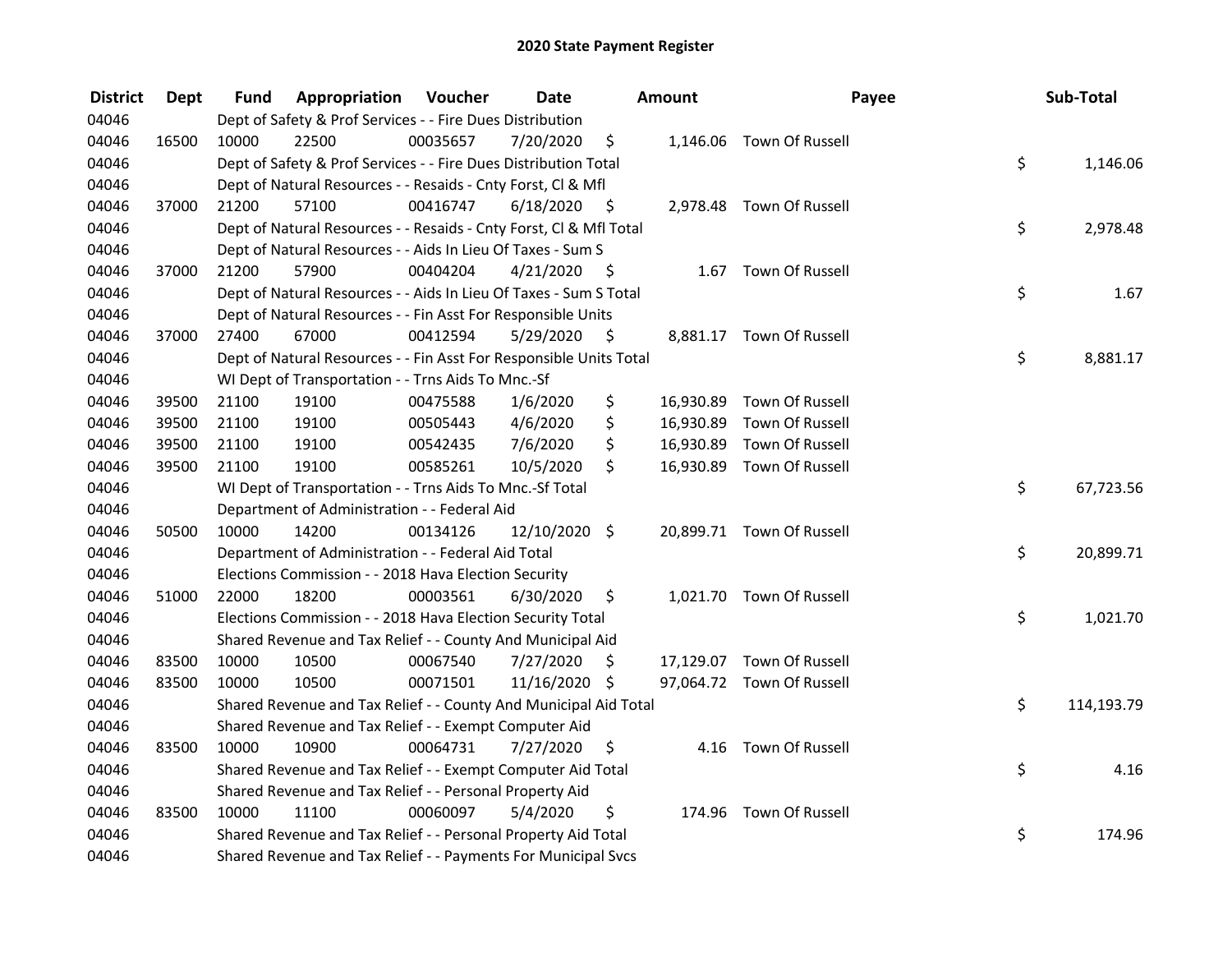| District    | Dept  | Fund  | <b>Appropriation</b>                                                | Voucher  | Date<br>Amount |  |  | Pavee                    | Sub-Total |            |
|-------------|-------|-------|---------------------------------------------------------------------|----------|----------------|--|--|--------------------------|-----------|------------|
| 04046       | 83500 | 10000 | 50100                                                               | 00054703 | 2/3/2020       |  |  | 1,681.98 Town Of Russell |           |            |
| 04046       |       |       | Shared Revenue and Tax Relief - - Payments For Municipal Svcs Total |          |                |  |  |                          |           | 1.681.98   |
| 04046 Total |       |       |                                                                     |          |                |  |  |                          |           | 218.707.24 |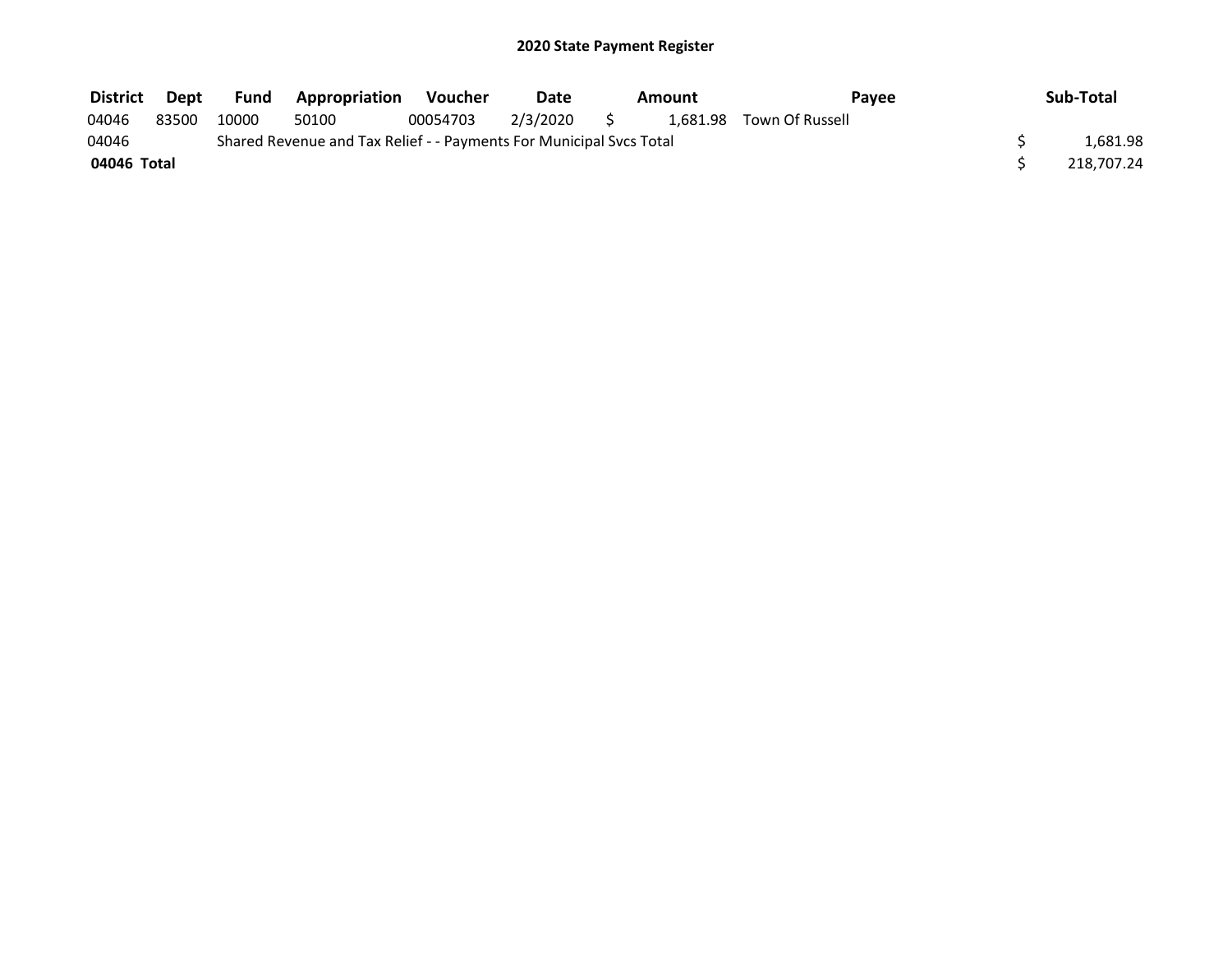| <b>District</b> | <b>Dept</b> | Fund  | Appropriation                                                      | Voucher  | <b>Date</b>   |      | <b>Amount</b> |                         | Payee | Sub-Total  |
|-----------------|-------------|-------|--------------------------------------------------------------------|----------|---------------|------|---------------|-------------------------|-------|------------|
| 04048           |             |       | Dept of Safety & Prof Services - - Fire Dues Distribution          |          |               |      |               |                         |       |            |
| 04048           | 16500       | 10000 | 22500                                                              | 00035658 | 7/20/2020     | \$   |               | 699.66 Town Of Tripp    |       |            |
| 04048           |             |       | Dept of Safety & Prof Services - - Fire Dues Distribution Total    |          |               |      |               |                         | \$    | 699.66     |
| 04048           |             |       | Dept of Natural Resources - - Aids In Lieu Of Taxes - Gener        |          |               |      |               |                         |       |            |
| 04048           | 37000       | 10000 | 50300                                                              | 00383839 | 1/21/2020     | \$   |               | 1,472.28 Town Of Tripp  |       |            |
| 04048           |             |       | Dept of Natural Resources - - Aids In Lieu Of Taxes - Gener Total  |          |               |      |               |                         | \$    | 1,472.28   |
| 04048           |             |       | Dept of Natural Resources - - Resaids - Cnty Forst, Cl & Mfl       |          |               |      |               |                         |       |            |
| 04048           | 37000       | 21200 | 57100                                                              | 00416748 | 6/18/2020     | - \$ |               | 2,165.99 Town Of Tripp  |       |            |
| 04048           |             |       | Dept of Natural Resources - - Resaids - Cnty Forst, Cl & Mfl Total |          |               |      |               |                         | \$    | 2,165.99   |
| 04048           |             |       | Dept of Natural Resources - - Resaids - Pymt In Lieu Tax Fed       |          |               |      |               |                         |       |            |
| 04048           | 37000       | 21200 | 58400                                                              | 00439100 | 10/1/2020     | \$   |               | 7,874.12 Town Of Tripp  |       |            |
| 04048           | 37000       | 21200 | 58400                                                              | 00443380 | 10/22/2020 \$ |      |               | 1,964.85 Town Of Tripp  |       |            |
| 04048           |             |       | Dept of Natural Resources - - Resaids - Pymt In Lieu Tax Fed Total |          |               |      |               |                         | \$    | 9,838.97   |
| 04048           |             |       | Dept of Natural Resources - - Fin Asst For Responsible Units       |          |               |      |               |                         |       |            |
| 04048           | 37000       | 27400 | 67000                                                              | 00413477 | 5/29/2020     | \$   |               | 1,306.92 Town Of Tripp  |       |            |
| 04048           |             |       | Dept of Natural Resources - - Fin Asst For Responsible Units Total |          |               |      |               |                         | \$    | 1,306.92   |
| 04048           |             |       | WI Dept of Transportation - - Trns Aids To Mnc.-Sf                 |          |               |      |               |                         |       |            |
| 04048           | 39500       | 21100 | 19100                                                              | 00475589 | 1/6/2020      | \$   |               | 37,219.05 Town Of Tripp |       |            |
| 04048           | 39500       | 21100 | 19100                                                              | 00505444 | 4/6/2020      | \$   | 37,219.05     | Town Of Tripp           |       |            |
| 04048           | 39500       | 21100 | 19100                                                              | 00542436 | 7/6/2020      | \$   | 37,219.05     | Town Of Tripp           |       |            |
| 04048           | 39500       | 21100 | 19100                                                              | 00585262 | 10/5/2020     | \$   |               | 37,219.05 Town Of Tripp |       |            |
| 04048           |             |       | WI Dept of Transportation - - Trns Aids To Mnc.-Sf Total           |          |               |      |               |                         | \$    | 148,876.20 |
| 04048           |             |       | Department of Administration - - Federal Aid                       |          |               |      |               |                         |       |            |
| 04048           | 50500       | 10000 | 14200                                                              | 00134127 | 12/10/2020    | \$   |               | 2,375.00 Town Of Tripp  |       |            |
| 04048           |             |       | Department of Administration - - Federal Aid Total                 |          |               |      |               |                         | \$    | 2,375.00   |
| 04048           |             |       | Elections Commission - - 2018 Hava Election Security               |          |               |      |               |                         |       |            |
| 04048           | 51000       | 22000 | 18200                                                              | 00003723 | 7/6/2020      | \$   | 373.80        | Town Of Tripp           |       |            |
| 04048           | 51000       | 22000 | 18200                                                              | 00004719 | 9/25/2020     | \$   |               | 1,200.00 Town Of Tripp  |       |            |
| 04048           |             |       | Elections Commission - - 2018 Hava Election Security Total         |          |               |      |               |                         | \$    | 1,573.80   |
| 04048           |             |       | Shared Revenue and Tax Relief - - County And Municipal Aid         |          |               |      |               |                         |       |            |
| 04048           | 83500       | 10000 | 10500                                                              | 00067541 | 7/27/2020     | \$   |               | 2,201.63 Town Of Tripp  |       |            |
| 04048           | 83500       | 10000 | 10500                                                              | 00071502 | 11/16/2020 \$ |      |               | 12,475.87 Town Of Tripp |       |            |
| 04048           |             |       | Shared Revenue and Tax Relief - - County And Municipal Aid Total   |          |               |      |               |                         | \$    | 14,677.50  |
| 04048           |             |       | Shared Revenue and Tax Relief - - Personal Property Aid            |          |               |      |               |                         |       |            |
| 04048           | 83500       | 10000 | 11100                                                              | 00060098 | 5/4/2020      | \$   | 54.00         | Town Of Tripp           |       |            |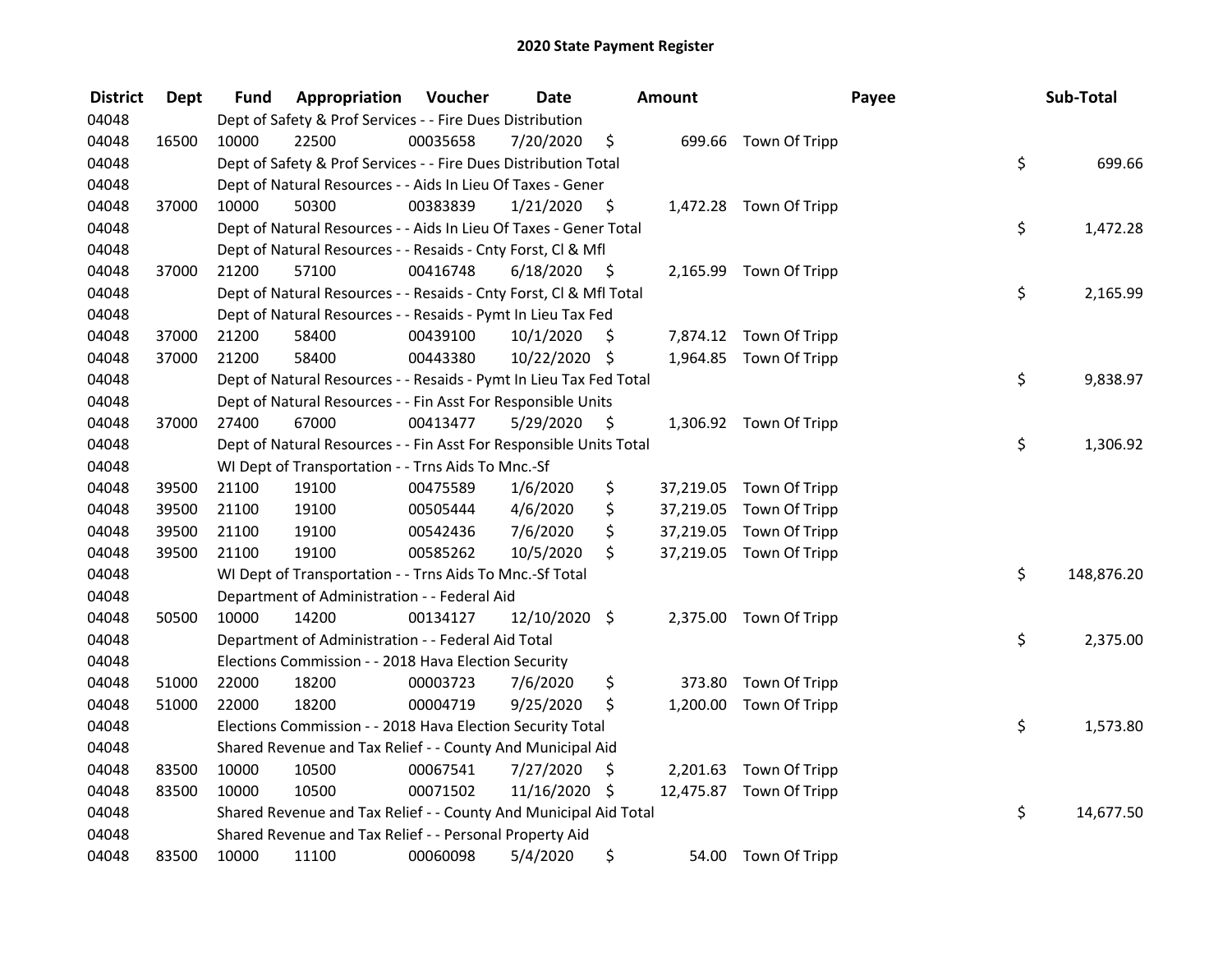| District    | Dept | <b>Fund</b> | <b>Appropriation Voucher</b>                                  | Date | Amount | Payee | Sub-Total  |
|-------------|------|-------------|---------------------------------------------------------------|------|--------|-------|------------|
| 04048       |      |             | Shared Revenue and Tax Relief - - Personal Property Aid Total |      |        |       | 54.00      |
| 04048 Total |      |             |                                                               |      |        |       | 183.040.32 |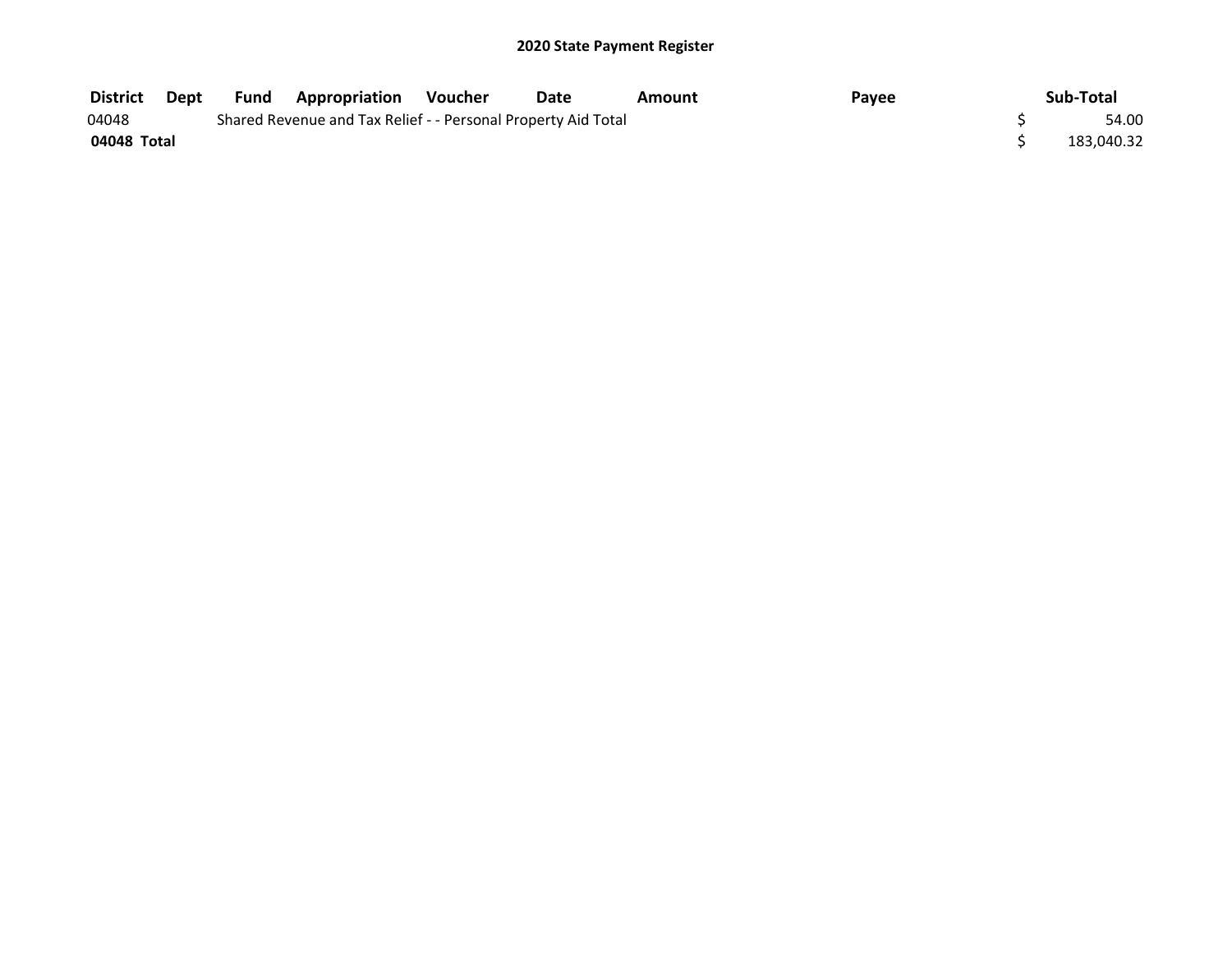| <b>District</b> | <b>Dept</b> | Fund  | Appropriation                                                        | Voucher  | <b>Date</b>   | Amount |      | Payee                      | Sub-Total |            |
|-----------------|-------------|-------|----------------------------------------------------------------------|----------|---------------|--------|------|----------------------------|-----------|------------|
| 04050           |             |       | Dept of Safety & Prof Services - - Fire Dues Distribution            |          |               |        |      |                            |           |            |
| 04050           | 16500       | 10000 | 22500                                                                | 00035659 | 7/20/2020     | \$     |      | 2,135.86 Town Of Washburn  |           |            |
| 04050           |             |       | Dept of Safety & Prof Services - - Fire Dues Distribution Total      |          |               |        |      |                            | \$        | 2,135.86   |
| 04050           |             |       | Dept of Natural Resources - - Aids In Lieu Of Taxes - Gener          |          |               |        |      |                            |           |            |
| 04050           | 37000       | 10000 | 50300                                                                | 00383841 | 1/21/2020     | \$     |      | 10,770.07 Town Of Washburn |           |            |
| 04050           | 37000       | 10000 | 50300                                                                | 00403909 | 4/21/2020     | \$     |      | 529.63 Town Of Washburn    |           |            |
| 04050           |             |       | Dept of Natural Resources - - Aids In Lieu Of Taxes - Gener Total    |          |               |        |      |                            | \$        | 11,299.70  |
| 04050           |             |       | Dept of Natural Resources - - Resaids - Cnty Forst, Cl & Mfl         |          |               |        |      |                            |           |            |
| 04050           | 37000       | 21200 | 57100                                                                | 00416749 | 6/18/2020     | - \$   |      | 831.81 Town Of Washburn    |           |            |
| 04050           |             |       | Dept of Natural Resources - - Resaids - Cnty Forst, CI & Mfl Total   |          |               |        |      |                            | \$        | 831.81     |
| 04050           |             |       | Dept of Natural Resources - - Aids In Lieu Of Taxes - Sum S          |          |               |        |      |                            |           |            |
| 04050           | 37000       | 21200 | 57900                                                                | 00403908 | 4/21/2020     | - \$   | 6.40 | Town Of Washburn           |           |            |
| 04050           |             |       | Dept of Natural Resources - - Aids In Lieu Of Taxes - Sum S Total    |          |               |        |      |                            | \$        | 6.40       |
| 04050           |             |       | Dept of Natural Resources - - Resaids - Pymt In Lieu Tax Fed         |          |               |        |      |                            |           |            |
| 04050           | 37000       | 21200 | 58400                                                                | 00439101 | 10/1/2020     | \$     |      | 58,756.78 Town Of Washburn |           |            |
| 04050           | 37000       | 21200 | 58400                                                                | 00443381 | 10/22/2020 \$ |        |      | 14,661.75 Town Of Washburn |           |            |
| 04050           |             |       | Dept of Natural Resources - - Resaids - Pymt In Lieu Tax Fed Total   |          |               |        |      |                            | \$        | 73,418.53  |
| 04050           |             |       | WI Dept of Transportation - - Trns Aids To Mnc.-Sf                   |          |               |        |      |                            |           |            |
| 04050           | 39500       | 21100 | 19100                                                                | 00475590 | 1/6/2020      | \$     |      | 77,360.98 Town Of Washburn |           |            |
| 04050           | 39500       | 21100 | 19100                                                                | 00505445 | 4/6/2020      | \$     |      | 77,360.98 Town Of Washburn |           |            |
| 04050           | 39500       | 21100 | 19100                                                                | 00542437 | 7/6/2020      | \$     |      | 77,360.98 Town Of Washburn |           |            |
| 04050           | 39500       | 21100 | 19100                                                                | 00585263 | 10/5/2020     | \$     |      | 77,360.98 Town Of Washburn |           |            |
| 04050           |             |       | WI Dept of Transportation - - Trns Aids To Mnc.-Sf Total             |          |               |        |      |                            | \$        | 309,443.92 |
| 04050           |             |       | WI Dept of Transportation - - Supplemental Transportation Aids       |          |               |        |      |                            |           |            |
| 04050           | 39500       | 21100 | 19600                                                                | 00477474 | 1/6/2020      | \$.    |      | 50,969.85 Town Of Washburn |           |            |
| 04050           |             |       | WI Dept of Transportation - - Supplemental Transportation Aids Total |          |               |        |      |                            | \$        | 50,969.85  |
| 04050           |             |       | Department of Administration - - Federal Aid                         |          |               |        |      |                            |           |            |
| 04050           | 50500       | 10000 | 14200                                                                | 00132069 | 11/13/2020 \$ |        |      | 4,945.08 Town Of Washburn  |           |            |
| 04050           | 50500       | 10000 | 14200                                                                | 00134128 | 12/10/2020 \$ |        |      | 1,697.80 Town Of Washburn  |           |            |
| 04050           |             |       | Department of Administration - - Federal Aid Total                   |          |               |        |      |                            | \$        | 6,642.88   |
| 04050           |             |       | Shared Revenue and Tax Relief - - County And Municipal Aid           |          |               |        |      |                            |           |            |
| 04050           | 83500       | 10000 | 10500                                                                | 00067542 | 7/27/2020     | \$     |      | 3,589.81 Town Of Washburn  |           |            |
| 04050           | 83500       | 10000 | 10500                                                                | 00071503 | 11/16/2020 \$ |        |      | 20,342.45 Town Of Washburn |           |            |
| 04050           |             |       | Shared Revenue and Tax Relief - - County And Municipal Aid Total     |          |               |        |      |                            | \$        | 23,932.26  |
| 04050           |             |       | Shared Revenue and Tax Relief - - Exempt Computer Aid                |          |               |        |      |                            |           |            |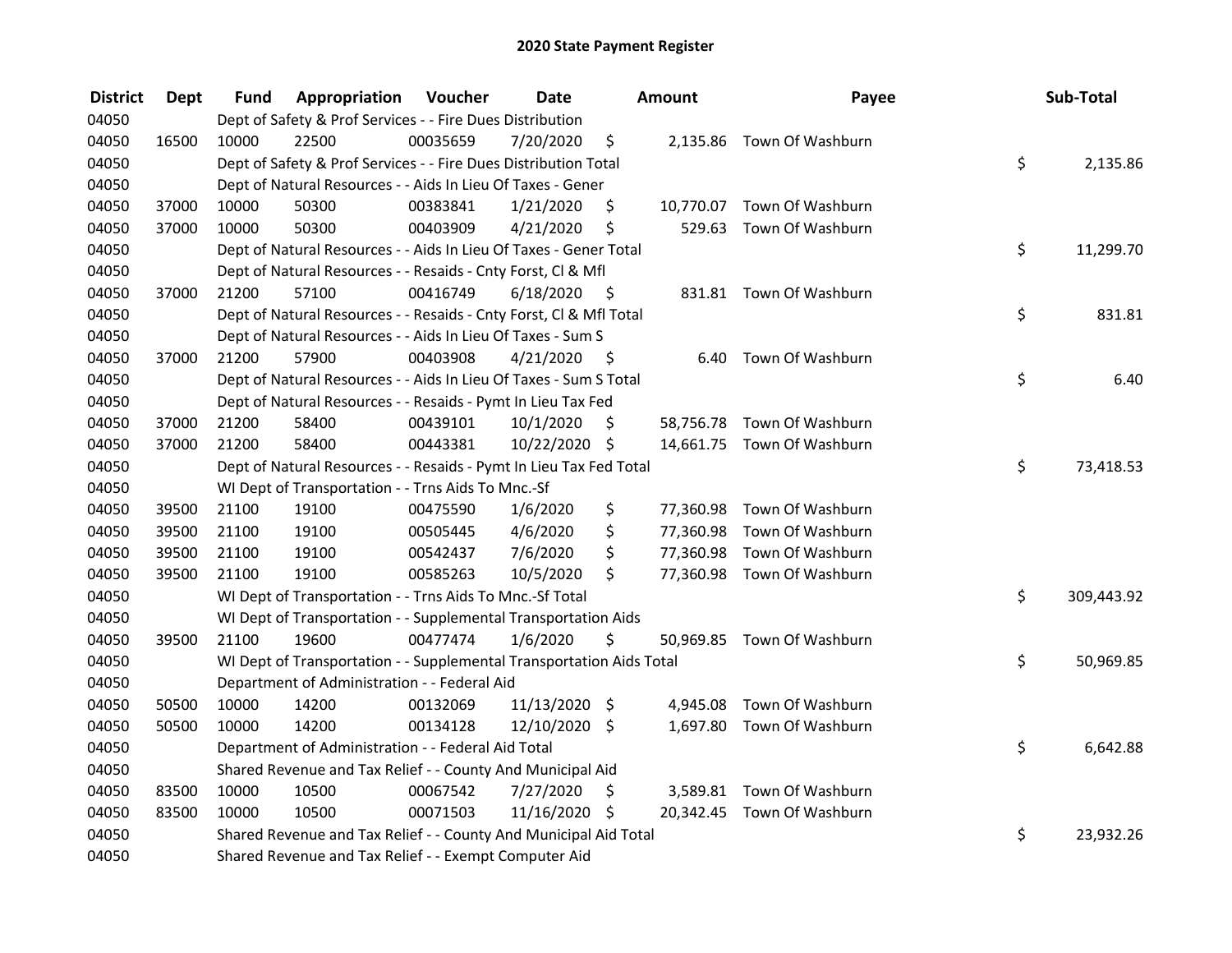| <b>District</b> | <b>Dept</b> | <b>Fund</b>                                                   | Appropriation                                               | <b>Voucher</b> | Date      | Amount | Pavee            | Sub-Total |            |
|-----------------|-------------|---------------------------------------------------------------|-------------------------------------------------------------|----------------|-----------|--------|------------------|-----------|------------|
| 04050           | 83500       | 10000                                                         | 10900                                                       | 00064732       | 7/27/2020 | 1.03   | Town Of Washburn |           |            |
| 04050           |             |                                                               | Shared Revenue and Tax Relief - - Exempt Computer Aid Total |                |           | 1.03   |                  |           |            |
| 04050           |             |                                                               | Shared Revenue and Tax Relief - - Personal Property Aid     |                |           |        |                  |           |            |
| 04050           | 83500       | 10000                                                         | 11100                                                       | 00060099       | 5/4/2020  | 32.66  | Town Of Washburn |           |            |
| 04050           |             | Shared Revenue and Tax Relief - - Personal Property Aid Total |                                                             |                | 32.66     |        |                  |           |            |
| 04050 Total     |             |                                                               |                                                             |                |           |        |                  |           | 478,714.90 |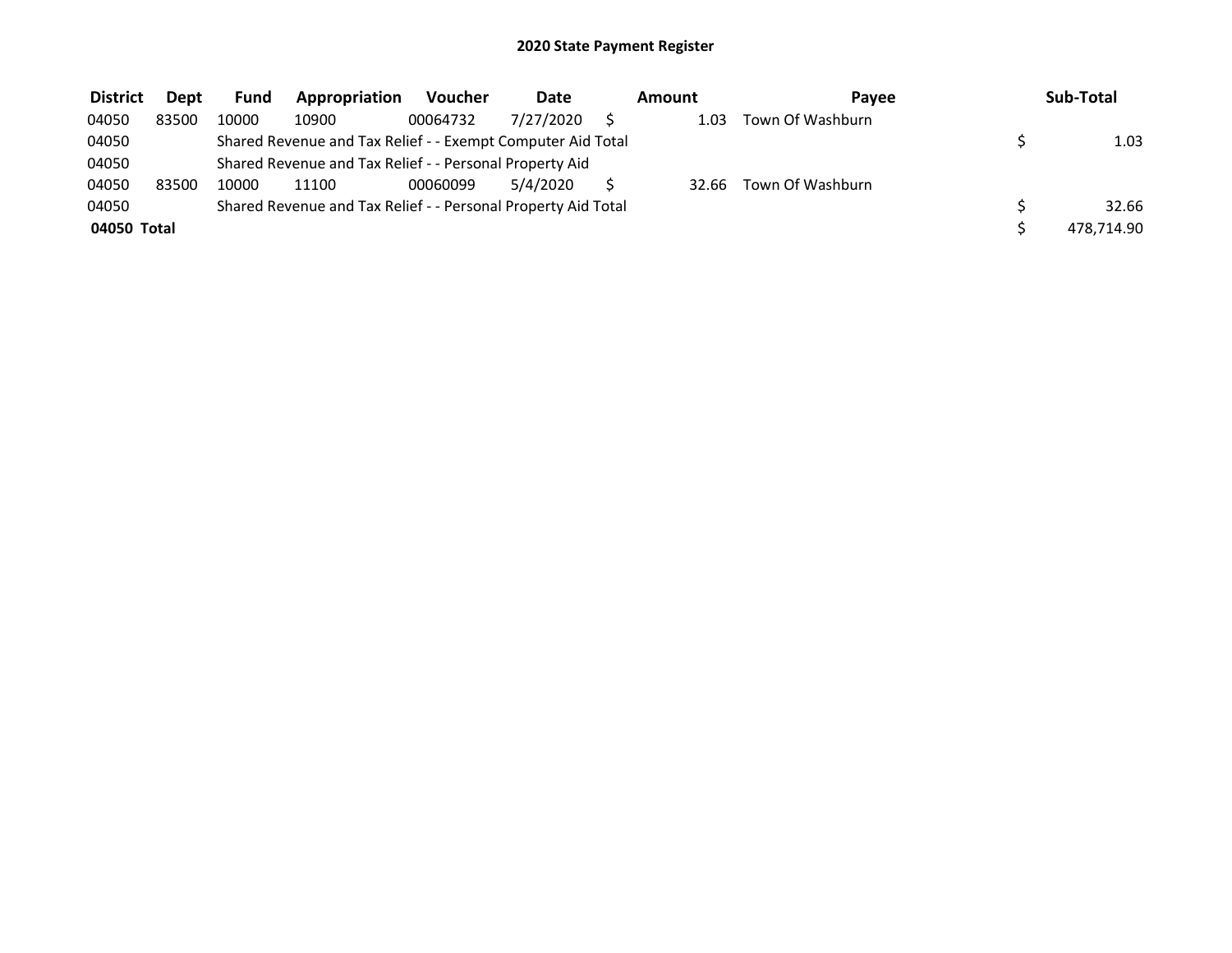| <b>District</b> | Dept  | <b>Fund</b>                                                    | Appropriation                                                          | <b>Voucher</b> | <b>Date</b> |          | Amount    | Payee            |    | Sub-Total |
|-----------------|-------|----------------------------------------------------------------|------------------------------------------------------------------------|----------------|-------------|----------|-----------|------------------|----|-----------|
| 04151           |       |                                                                | Dept of Safety & Prof Services - - Fire Dues Distribution              |                |             |          |           |                  |    |           |
| 04151           | 16500 | 10000                                                          | 22500                                                                  | 00035660       | 7/20/2020   | \$       | 168.20    | Village Of Mason |    |           |
| 04151           |       |                                                                | Dept of Safety & Prof Services - - Fire Dues Distribution Total        |                |             |          |           |                  | \$ | 168.20    |
| 04151           |       |                                                                | WI Dept of Transportation - - Trns Aids To Mnc.-Sf                     |                |             |          |           |                  |    |           |
| 04151           | 39500 | 21100                                                          | 19100                                                                  | 00475591       | 1/6/2020    | \$       | 1,714.77  | Village Of Mason |    |           |
| 04151           | 39500 | 21100                                                          | 19100                                                                  | 00505446       | 4/6/2020    | \$       | 1,714.77  | Village Of Mason |    |           |
| 04151           | 39500 | 21100                                                          | 19100                                                                  | 00542438       | 7/6/2020    | \$       | 1,714.77  | Village Of Mason |    |           |
| 04151           | 39500 | 21100                                                          | 19100                                                                  | 00585264       | 10/5/2020   | \$       | 1,714.77  | Village Of Mason |    |           |
| 04151           |       |                                                                | WI Dept of Transportation - - Trns Aids To Mnc.-Sf Total               |                | \$          | 6,859.08 |           |                  |    |           |
| 04151           |       | Department of Military Affairs - - Disaster Recovery Aid       |                                                                        |                |             |          |           |                  |    |           |
| 04151           | 46500 | 10000                                                          | 30500                                                                  | 00081811       | 8/19/2020   | \$       | 3,262.59  | Village Of Mason |    |           |
| 04151           |       | Department of Military Affairs - - Disaster Recovery Aid Total |                                                                        |                |             |          |           |                  | \$ | 3,262.59  |
| 04151           |       |                                                                | Department of Military Affairs - - Federal Aid, Local Assistance       |                |             |          |           |                  |    |           |
| 04151           | 46500 | 10000                                                          | 34200                                                                  | 00071667       | 1/10/2020   | - \$     | 9,049.92  | Village Of Mason |    |           |
| 04151           |       |                                                                | Department of Military Affairs - - Federal Aid, Local Assistance Total |                |             |          |           |                  | \$ | 9,049.92  |
| 04151           |       |                                                                | Elections Commission - - 2018 Hava Election Security                   |                |             |          |           |                  |    |           |
| 04151           | 51000 | 22000                                                          | 18200                                                                  | 00004293       | 8/20/2020   | - \$     | 251.70    | Village Of Mason |    |           |
| 04151           |       |                                                                | Elections Commission - - 2018 Hava Election Security Total             |                |             |          |           |                  | \$ | 251.70    |
| 04151           |       |                                                                | Shared Revenue and Tax Relief - - County And Municipal Aid             |                |             |          |           |                  |    |           |
| 04151           | 83500 | 10000                                                          | 10500                                                                  | 00067543       | 7/27/2020   | \$       | 5,883.02  | Village Of Mason |    |           |
| 04151           | 83500 | 10000                                                          | 10500                                                                  | 00071504       | 11/16/2020  | S        | 33,337.10 | Village Of Mason |    |           |
| 04151           |       |                                                                | Shared Revenue and Tax Relief - - County And Municipal Aid Total       |                |             |          |           |                  | \$ | 39,220.12 |
| 04151 Total     |       |                                                                |                                                                        |                |             |          |           |                  | \$ | 58,811.61 |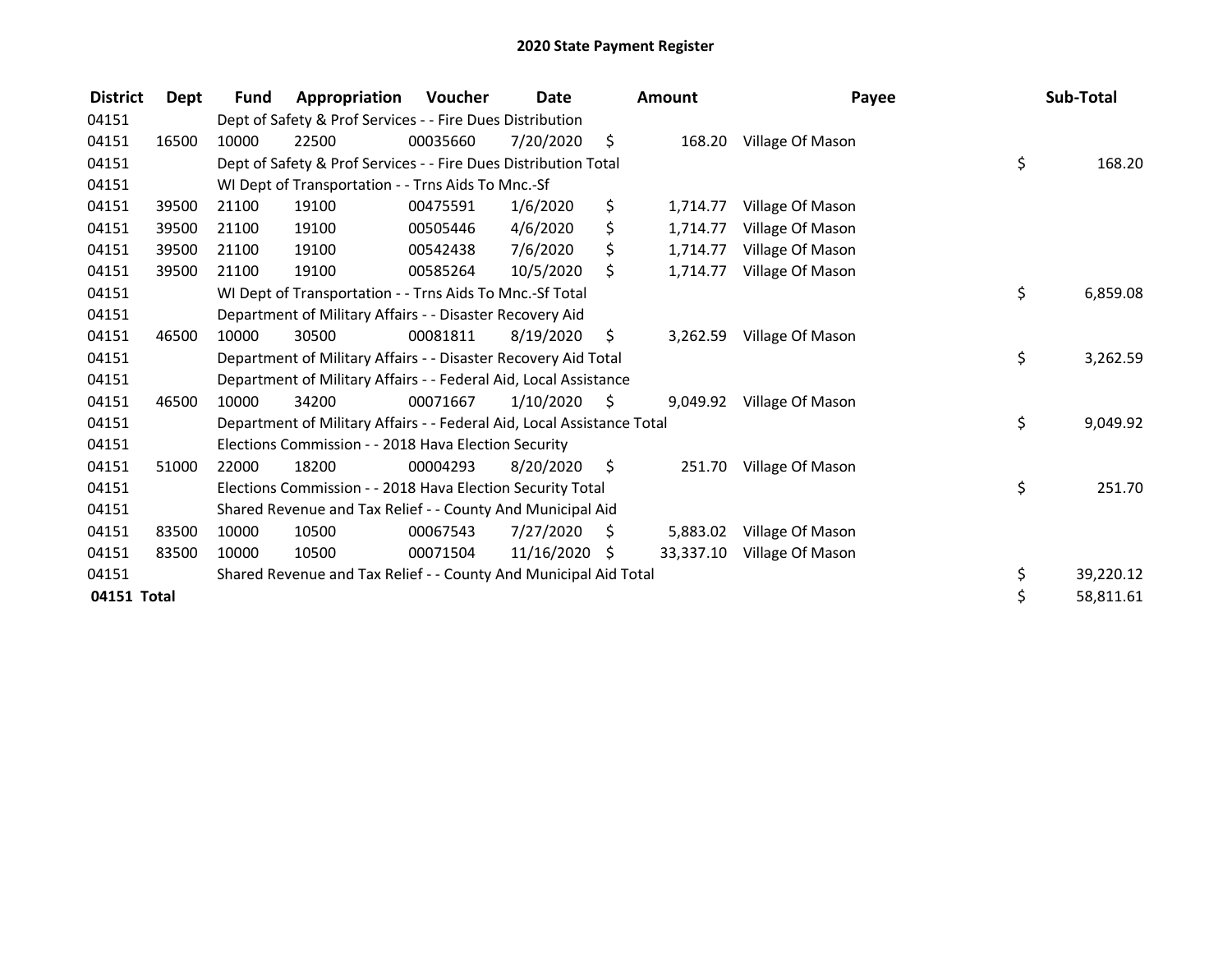| <b>District</b> | <b>Dept</b> | Fund  | Appropriation                                                     | Voucher  | <b>Date</b> |    | <b>Amount</b> | Payee            |    | Sub-Total |  |
|-----------------|-------------|-------|-------------------------------------------------------------------|----------|-------------|----|---------------|------------------|----|-----------|--|
| 04206           |             |       | Dept of Safety & Prof Services - - Fire Dues Distribution         |          |             |    |               |                  |    |           |  |
| 04206           | 16500       | 10000 | 22500                                                             | 00035661 | 7/20/2020   | \$ | 3,660.59      | City Of Bayfield |    |           |  |
| 04206           |             |       | Dept of Safety & Prof Services - - Fire Dues Distribution Total   |          |             |    |               |                  | \$ | 3,660.59  |  |
| 04206           |             |       | Dept of Natural Resources - - Aids In Lieu Of Taxes - Gener       |          |             |    |               |                  |    |           |  |
| 04206           | 37000       | 10000 | 50300                                                             | 00404556 | 4/21/2020   | \$ | 98.85         | City Of Bayfield |    |           |  |
| 04206           |             |       | Dept of Natural Resources - - Aids In Lieu Of Taxes - Gener Total |          |             |    |               |                  | \$ | 98.85     |  |
| 04206           |             |       | Dept of Natural Resources - - Gen Program Ops-State Funds         |          |             |    |               |                  |    |           |  |
| 04206           | 37000       | 21200 | 16100                                                             | 00391552 | 2/20/2020   | \$ | 180.94        | City Of Bayfield |    |           |  |
| 04206           | 37000       | 21200 | 16100                                                             | 00391554 | 2/20/2020   | \$ | 71.34         | City Of Bayfield |    |           |  |
| 04206           | 37000       | 21200 | 16100                                                             | 00391556 | 2/20/2020   | \$ | 48.75         | City Of Bayfield |    |           |  |
| 04206           | 37000       | 21200 | 16100                                                             | 00391564 | 2/20/2020   | \$ | 242.55        | City Of Bayfield |    |           |  |
| 04206           | 37000       | 21200 | 16100                                                             | 00391567 | 2/20/2020   | \$ | 95.67         | City Of Bayfield |    |           |  |
| 04206           | 37000       | 21200 | 16100                                                             | 00391569 | 2/20/2020   | \$ | 15.10         | City Of Bayfield |    |           |  |
| 04206           | 37000       | 21200 | 16100                                                             | 00406747 | 4/28/2020   | \$ | 223.46        | City Of Bayfield |    |           |  |
| 04206           | 37000       | 21200 | 16100                                                             | 00406748 | 4/28/2020   | \$ | 86.15         | City Of Bayfield |    |           |  |
| 04206           | 37000       | 21200 | 16100                                                             | 00406749 | 4/28/2020   | \$ | 8.59          | City Of Bayfield |    |           |  |
| 04206           | 37000       | 21200 | 16100                                                             | 00424904 | 7/16/2020   | \$ | 169.55        | City Of Bayfield |    |           |  |
| 04206           | 37000       | 21200 | 16100                                                             | 00424908 | 7/16/2020   | \$ | 84.76         | City Of Bayfield |    |           |  |
| 04206           | 37000       | 21200 | 16100                                                             | 00424920 | 7/16/2020   | \$ | 8.59          | City Of Bayfield |    |           |  |
| 04206           | 37000       | 21200 | 16100                                                             | 00432419 | 8/31/2020   | \$ | 52.94         | City Of Bayfield |    |           |  |
| 04206           | 37000       | 21200 | 16100                                                             | 00432423 | 8/31/2020   | \$ | 70.20         | City Of Bayfield |    |           |  |
| 04206           | 37000       | 21200 | 16100                                                             | 00432430 | 8/31/2020   | \$ | 173.02        | City Of Bayfield |    |           |  |
| 04206           | 37000       | 21200 | 16100                                                             | 00445651 | 11/9/2020   | \$ | 175.25        | City Of Bayfield |    |           |  |
| 04206           | 37000       | 21200 | 16100                                                             | 00445652 | 11/9/2020   | \$ | 87.00         | City Of Bayfield |    |           |  |
| 04206           | 37000       | 21200 | 16100                                                             | 00445653 | 11/9/2020   | \$ | 71.64         | City Of Bayfield |    |           |  |
| 04206           | 37000       | 21200 | 16100                                                             | 00453992 | 12/29/2020  | \$ | 172.97        | City Of Bayfield |    |           |  |
| 04206           | 37000       | 21200 | 16100                                                             | 00454001 | 12/29/2020  | \$ | 107.80        | City Of Bayfield |    |           |  |
| 04206           | 37000       | 21200 | 16100                                                             | 00454050 | 12/29/2020  | \$ | 27.79         | City Of Bayfield |    |           |  |
| 04206           |             |       | Dept of Natural Resources - - Gen Program Ops-State Funds Total   |          |             |    |               |                  | \$ | 2,174.06  |  |
| 04206           |             |       | Dept of Natural Resources - - GPO--State Funds                    |          |             |    |               |                  |    |           |  |
| 04206           | 37000       | 21200 | 36100                                                             | 00391552 | 2/20/2020   | \$ | 90.47         | City Of Bayfield |    |           |  |
| 04206           | 37000       | 21200 | 36100                                                             | 00391554 | 2/20/2020   | \$ | 35.67         | City Of Bayfield |    |           |  |
| 04206           | 37000       | 21200 | 36100                                                             | 00391564 | 2/20/2020   | \$ | 53.90         | City Of Bayfield |    |           |  |
| 04206           | 37000       | 21200 | 36100                                                             | 00391567 | 2/20/2020   | \$ | 21.26         | City Of Bayfield |    |           |  |
| 04206           | 37000       | 21200 | 36100                                                             | 00406747 | 4/28/2020   | \$ | 49.66         | City Of Bayfield |    |           |  |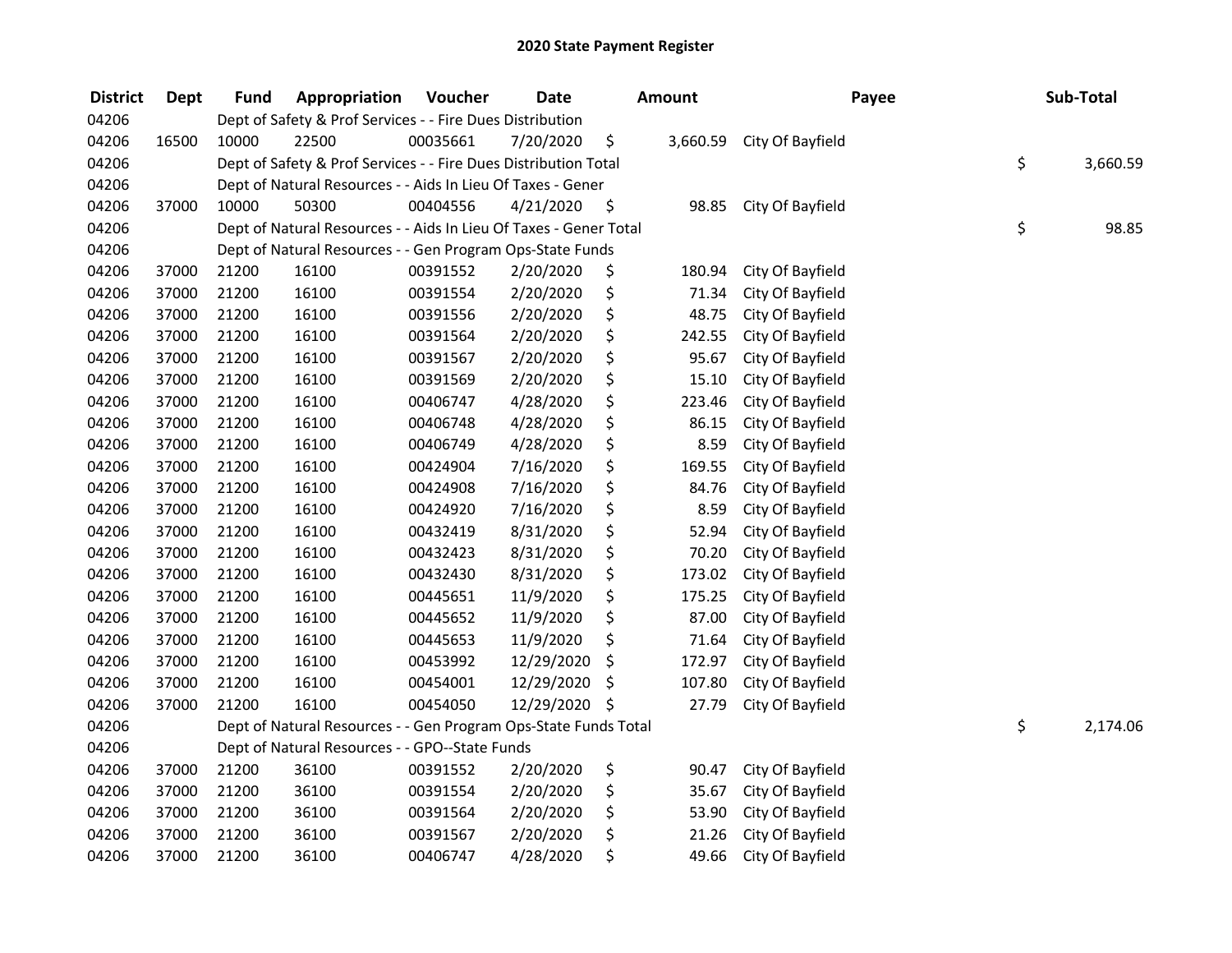| <b>District</b> | <b>Dept</b> | <b>Fund</b> | Appropriation                                                                   | Voucher                 | <b>Date</b>     | <b>Amount</b>   |                           | Payee | Sub-Total |
|-----------------|-------------|-------------|---------------------------------------------------------------------------------|-------------------------|-----------------|-----------------|---------------------------|-------|-----------|
| 04206           | 37000       | 21200       | 36100                                                                           | 00406748                | 4/28/2020       | \$<br>19.15     | City Of Bayfield          |       |           |
| 04206           | 37000       | 21200       | 36100                                                                           | 00406749                | 4/28/2020       | \$<br>1.91      | City Of Bayfield          |       |           |
| 04206           | 37000       | 21200       | 36100                                                                           | 00424904                | 7/16/2020       | \$<br>84.77     | City Of Bayfield          |       |           |
| 04206           | 37000       | 21200       | 36100                                                                           | 00424908                | 7/16/2020       | \$<br>18.83     | City Of Bayfield          |       |           |
| 04206           | 37000       | 21200       | 36100                                                                           | 00424920                | 7/16/2020       | \$<br>1.91      | City Of Bayfield          |       |           |
| 04206           | 37000       | 21200       | 36100                                                                           | 00432423                | 8/31/2020       | \$<br>35.10     | City Of Bayfield          |       |           |
| 04206           | 37000       | 21200       | 36100                                                                           | 00432430                | 8/31/2020       | \$<br>86.43     | City Of Bayfield          |       |           |
| 04206           | 37000       | 21200       | 36100                                                                           | 00445651                | 11/9/2020       | \$<br>87.62     | City Of Bayfield          |       |           |
| 04206           | 37000       | 21200       | 36100                                                                           | 00445653                | 11/9/2020       | \$<br>35.37     | City Of Bayfield          |       |           |
| 04206           | 37000       | 21200       | 36100                                                                           | 00453992                | 12/29/2020      | \$<br>86.48     | City Of Bayfield          |       |           |
| 04206           | 37000       | 21200       | 36100                                                                           | 00454001                | 12/29/2020      | \$<br>53.90     | City Of Bayfield          |       |           |
| 04206           |             |             | Dept of Natural Resources - - GPO--State Funds Total                            |                         |                 |                 |                           | \$    | 762.43    |
| 04206           |             |             | Dept of Natural Resources - - Aids In Lieu Of Taxes - Sum S                     |                         |                 |                 |                           |       |           |
| 04206           | 37000       | 21200       | 57900                                                                           | 00404557                | 4/21/2020       | \$<br>0.01      | City Of Bayfield          |       |           |
| 04206           |             |             | Dept of Natural Resources - - Aids In Lieu Of Taxes - Sum S Total               |                         |                 |                 |                           | \$    | 0.01      |
| 04206           |             |             | WI Dept of Transportation - - Hwy Sfty Loc Aid Ffd                              |                         |                 |                 |                           |       |           |
| 04206           | 39500       | 21100       | 18500                                                                           | 00541842                | 6/25/2020       | \$<br>4,000.00  | City Of Bayfield          |       |           |
| 04206           |             |             | WI Dept of Transportation - - Hwy Sfty Loc Aid Ffd Total                        |                         |                 |                 |                           | \$    | 4,000.00  |
| 04206           |             |             | WI Dept of Transportation - - Trns Aids To Mnc.-Sf                              |                         |                 |                 |                           |       |           |
| 04206           | 39500       | 21100       | 19100                                                                           | 00475592                | 1/6/2020        | \$<br>24,099.16 | City Of Bayfield          |       |           |
| 04206           | 39500       | 21100       | 19100                                                                           | 00505447                | 4/6/2020        | \$<br>24,099.16 | City Of Bayfield          |       |           |
| 04206           | 39500       | 21100       | 19100                                                                           | 00542439                | 7/6/2020        | \$<br>24,099.16 | City Of Bayfield          |       |           |
| 04206           | 39500       | 21100       | 19100                                                                           | 00585265                | 10/5/2020       | \$<br>24,099.18 | City Of Bayfield          |       |           |
| 04206           |             |             | WI Dept of Transportation - - Trns Aids To Mnc.-Sf Total                        |                         |                 |                 |                           | \$    | 96,396.66 |
| 04206           |             |             | Department of Health Services - - Prepaid Medical Transport Reimbursement       |                         |                 |                 |                           |       |           |
| 04206           | 43500       | 10000       | 16300                                                                           | AMBULANCE 11/16/2020 \$ |                 |                 | 3,176.62 City Of Bayfield |       |           |
| 04206           |             |             | Department of Health Services - - Prepaid Medical Transport Reimbursement Total |                         |                 |                 |                           | \$    | 3,176.62  |
| 04206           |             |             | Department of Justice - - Law Enforcement Train, Local                          |                         |                 |                 |                           |       |           |
| 04206           | 45500       | 10000       | 23100                                                                           | 00090797                | $11/27/2020$ \$ | 480.00          | City Of Bayfield          |       |           |
| 04206           |             |             | Department of Justice - - Law Enforcement Train, Local Total                    |                         |                 |                 |                           | \$    | 480.00    |
| 04206           |             |             | Department of Administration - - Federal Aid                                    |                         |                 |                 |                           |       |           |
| 04206           | 50500       | 10000       | 14200                                                                           | 00118986                | 4/3/2020        | \$<br>2,240.00  | City Of Bayfield          |       |           |
| 04206           | 50500       | 10000       | 14200                                                                           | 00126572                | 8/12/2020       | \$<br>3,173.10  | City Of Bayfield          |       |           |
| 04206           | 50500       | 10000       | 14200                                                                           | 00127145                | 8/14/2020       | \$<br>6,500.00  | City Of Bayfield          |       |           |
| 04206           | 50500       | 10000       | 14200                                                                           | 00127189                | 8/17/2020       | \$<br>25,000.00 | City Of Bayfield          |       |           |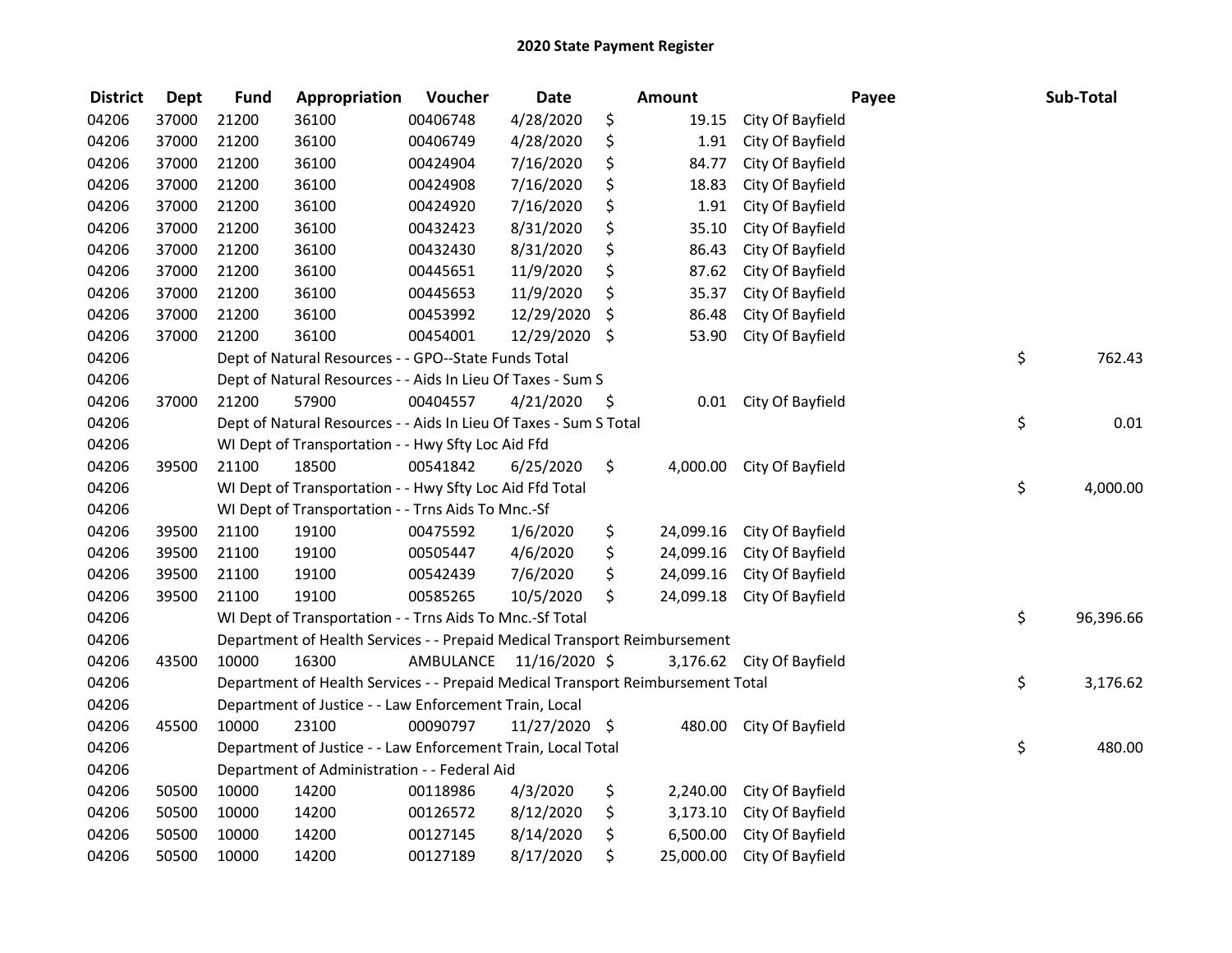| <b>District</b> | <b>Dept</b> | <b>Fund</b> | Appropriation                                                                 | Voucher  | <b>Date</b> | <b>Amount</b> |           |                  | Payee | Sub-Total  |  |
|-----------------|-------------|-------------|-------------------------------------------------------------------------------|----------|-------------|---------------|-----------|------------------|-------|------------|--|
| 04206           | 50500       | 10000       | 14200                                                                         | 00129699 | 10/2/2020   | \$            | 3,138.34  | City Of Bayfield |       |            |  |
| 04206           | 50500       | 10000       | 14200                                                                         | 00132449 | 11/6/2020   | \$            | 216.23    | City Of Bayfield |       |            |  |
| 04206           | 50500       | 10000       | 14200                                                                         | 00132453 | 11/6/2020   | \$            | 3,120.00  | City Of Bayfield |       |            |  |
| 04206           | 50500       | 10000       | 14200                                                                         | 00132879 | 11/23/2020  | \$            | 3,200.00  | City Of Bayfield |       |            |  |
| 04206           | 50500       | 10000       | 14200                                                                         | 00133911 | 12/7/2020   | \$            | 12,252.04 | City Of Bayfield |       |            |  |
| 04206           | 50500       | 10000       | 14200                                                                         | 00134111 | 12/10/2020  | \$            | 8,433.76  | City Of Bayfield |       |            |  |
| 04206           |             |             | Department of Administration - - Federal Aid Total                            |          |             |               |           |                  | \$    | 67,273.47  |  |
| 04206           |             |             | Elections Commission - - 2018 Hava Election Security                          |          |             |               |           |                  |       |            |  |
| 04206           | 51000       | 22000       | 18200                                                                         | 00004080 | 8/4/2020    | \$            | 657.60    | City Of Bayfield |       |            |  |
| 04206           |             |             | Elections Commission - - 2018 Hava Election Security Total                    |          |             |               |           |                  | \$    | 657.60     |  |
| 04206           |             |             | Shared Revenue and Tax Relief - - County And Municipal Aid                    |          |             |               |           |                  |       |            |  |
| 04206           | 83500       | 10000       | 10500                                                                         | 00067544 | 7/27/2020   | S             | 4,244.45  | City Of Bayfield |       |            |  |
| 04206           | 83500       | 10000       | 10500                                                                         | 00071505 | 11/16/2020  | \$            | 20,875.25 | City Of Bayfield |       |            |  |
| 04206           |             |             | Shared Revenue and Tax Relief - - County And Municipal Aid Total              |          |             |               |           |                  |       |            |  |
| 04206           |             |             | Shared Revenue and Tax Relief - - Exempt Computer Aid                         |          |             |               |           |                  |       |            |  |
| 04206           | 83500       | 10000       | 10900                                                                         | 00064733 | 7/27/2020   | \$            | 163.17    | City Of Bayfield |       |            |  |
| 04206           |             |             | Shared Revenue and Tax Relief - - Exempt Computer Aid Total                   |          |             |               |           |                  | \$    | 163.17     |  |
| 04206           |             |             | Shared Revenue and Tax Relief - - Utility Aid                                 |          |             |               |           |                  |       |            |  |
| 04206           | 83500       | 10000       | 11000                                                                         | 00067544 | 7/27/2020   | \$            | 818.96    | City Of Bayfield |       |            |  |
| 04206           | 83500       | 10000       | 11000                                                                         | 00071505 | 11/16/2020  | \$            | 4,664.46  | City Of Bayfield |       |            |  |
| 04206           |             |             | Shared Revenue and Tax Relief - - Utility Aid Total                           |          |             |               |           |                  | \$    | 5,483.42   |  |
| 04206           |             |             | Shared Revenue and Tax Relief - - Personal Property Aid                       |          |             |               |           |                  |       |            |  |
| 04206           | 83500       | 10000       | 11100                                                                         | 00060100 | 5/4/2020    | \$            | 619.83    | City Of Bayfield |       |            |  |
| 04206           |             |             | Shared Revenue and Tax Relief - - Personal Property Aid Total                 |          |             |               |           |                  | \$    | 619.83     |  |
| 04206           |             |             | Shared Revenue and Tax Relief - - State Aid; Video Service Provider Fee       |          |             |               |           |                  |       |            |  |
| 04206           | 83500       | 10000       | 11200                                                                         | 00064060 | 7/27/2020   | \$            | 1,223.99  | City Of Bayfield |       |            |  |
| 04206           |             |             | Shared Revenue and Tax Relief - - State Aid; Video Service Provider Fee Total |          |             |               |           |                  | \$    | 1,223.99   |  |
| 04206           |             |             | Shared Revenue and Tax Relief - - Payments For Municipal Svcs                 |          |             |               |           |                  |       |            |  |
| 04206           | 83500       | 10000       | 50100                                                                         | 00054746 | 2/3/2020    | \$            | 851.26    | City Of Bayfield |       |            |  |
| 04206           |             |             | Shared Revenue and Tax Relief - - Payments For Municipal Svcs Total           |          |             |               |           |                  | \$    | 851.26     |  |
| 04206 Total     |             |             |                                                                               |          |             |               |           |                  | \$    | 212,141.66 |  |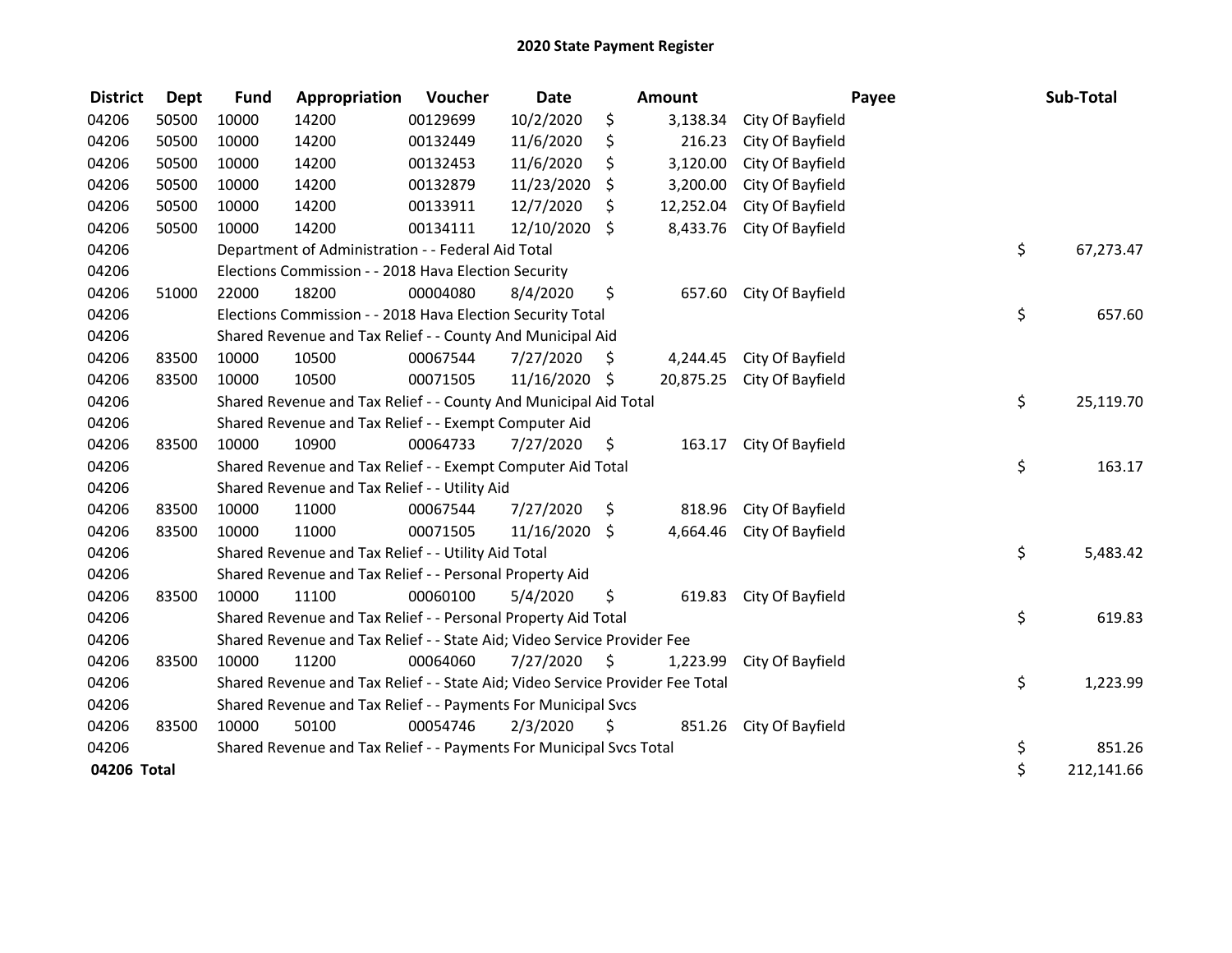| <b>District</b> | <b>Dept</b> | Fund                                                               | Appropriation                                                             | Voucher  | <b>Date</b>   |      | <b>Amount</b> | Payee                       |    | Sub-Total  |
|-----------------|-------------|--------------------------------------------------------------------|---------------------------------------------------------------------------|----------|---------------|------|---------------|-----------------------------|----|------------|
| 04291           |             |                                                                    | Dept of Safety & Prof Services - - Fire Dues Distribution                 |          |               |      |               |                             |    |            |
| 04291           | 16500       | 10000                                                              | 22500                                                                     | 00035662 | 7/20/2020     | \$   |               | 5,829.31 Washburn, City of  |    |            |
| 04291           |             |                                                                    | Dept of Safety & Prof Services - - Fire Dues Distribution Total           |          |               |      |               |                             | \$ | 5,829.31   |
| 04291           |             |                                                                    | Dept of Natural Resources - - General Program Operations --               |          |               |      |               |                             |    |            |
| 04291           | 37000       | 21200                                                              | 25400                                                                     | 00381984 | 1/10/2020     | \$   | 547.50        | Washburn, City of           |    |            |
| 04291           | 37000       | 21200                                                              | 25400                                                                     | 00381987 | 1/10/2020     | \$   | 344.49        | Washburn, City of           |    |            |
| 04291           | 37000       | 21200                                                              | 25400                                                                     | 00400470 | 4/9/2020      | \$   | 367.19        | Washburn, City of           |    |            |
| 04291           | 37000       | 21200                                                              | 25400                                                                     | 00400472 | 4/9/2020      | \$   | 550.30        | Washburn, City of           |    |            |
| 04291           | 37000       | 21200                                                              | 25400                                                                     | 00424338 | 7/14/2020     | \$   | 588.75        | Washburn, City of           |    |            |
| 04291           | 37000       | 21200                                                              | 25400                                                                     | 00424340 | 7/14/2020     | \$   | 252.24        | Washburn, City of           |    |            |
| 04291           | 37000       | 21200                                                              | 25400                                                                     | 00441432 | 10/15/2020    | \$   | 463.67        | Washburn, City of           |    |            |
| 04291           | 37000       | 21200                                                              | 25400                                                                     | 00441434 | 10/14/2020 \$ |      | 282.38        | Washburn, City of           |    |            |
| 04291           |             |                                                                    | Dept of Natural Resources - - General Program Operations -- Total         |          |               |      |               |                             | \$ | 3,396.52   |
| 04291           |             |                                                                    | Dept of Natural Resources - - Resaids - Cnty Forst, CI & Mfl              |          |               |      |               |                             |    |            |
| 04291           | 37000       | 21200                                                              | 57100                                                                     | 00416750 | 6/18/2020     | - \$ | 6.20          | Washburn, City of           |    |            |
| 04291           |             |                                                                    | Dept of Natural Resources - - Resaids - Cnty Forst, Cl & Mfl Total        |          |               |      |               |                             | \$ | 6.20       |
| 04291           |             | Dept of Natural Resources - - Fin Asst For Responsible Units       |                                                                           |          |               |      |               |                             |    |            |
| 04291           | 37000       | 27400                                                              | 67000                                                                     | 00412812 | 5/29/2020     | \$   | 15,316.67     | Washburn, City of           |    |            |
| 04291           |             | Dept of Natural Resources - - Fin Asst For Responsible Units Total |                                                                           |          |               |      |               |                             |    | 15,316.67  |
| 04291           |             |                                                                    | WI Dept of Transportation - - Hwy Sfty Loc Aid Ffd                        |          |               |      |               |                             |    |            |
| 04291           | 39500       | 21100                                                              | 18500                                                                     | 00583956 | 9/17/2020     | \$   | 3,988.78      | Washburn, City of           |    |            |
| 04291           |             |                                                                    | WI Dept of Transportation - - Hwy Sfty Loc Aid Ffd Total                  |          |               |      |               |                             | \$ | 3,988.78   |
| 04291           |             |                                                                    | WI Dept of Transportation - - Trns Aids To Mnc.-Sf                        |          |               |      |               |                             |    |            |
| 04291           | 39500       | 21100                                                              | 19100                                                                     | 00475593 | 1/6/2020      | \$   | 37,822.96     | Washburn, City of           |    |            |
| 04291           | 39500       | 21100                                                              | 19100                                                                     | 00505448 | 4/6/2020      | \$   | 37,822.96     | Washburn, City of           |    |            |
| 04291           | 39500       | 21100                                                              | 19100                                                                     | 00542440 | 7/6/2020      | \$   | 37,822.96     | Washburn, City of           |    |            |
| 04291           | 39500       | 21100                                                              | 19100                                                                     | 00585266 | 10/5/2020     | \$   | 37,822.98     | Washburn, City of           |    |            |
| 04291           |             |                                                                    | WI Dept of Transportation - - Trns Aids To Mnc.-Sf Total                  |          |               |      |               |                             | \$ | 151,291.86 |
| 04291           |             |                                                                    | WI Dept of Transportation - - Loc Rd Imp Prg St Fd                        |          |               |      |               |                             |    |            |
| 04291           | 39500       | 21100                                                              | 27800                                                                     | 00615853 | 11/16/2020 \$ |      |               | 12,715.93 Washburn, City of |    |            |
| 04291           |             |                                                                    | WI Dept of Transportation - - Loc Rd Imp Prg St Fd Total                  |          |               |      |               |                             | \$ | 12,715.93  |
| 04291           |             |                                                                    | Department of Health Services - - Emergency Medical Services, Ai          |          |               |      |               |                             |    |            |
| 04291           | 43500       | 10000                                                              | 11900                                                                     | 00379151 | 9/15/2020     | -\$  | 5,522.94      | Washburn, City of           |    |            |
| 04291           |             |                                                                    | Department of Health Services - - Emergency Medical Services, Ai Total    |          |               |      |               |                             | \$ | 5,522.94   |
| 04291           |             |                                                                    | Department of Health Services - - Prepaid Medical Transport Reimbursement |          |               |      |               |                             |    |            |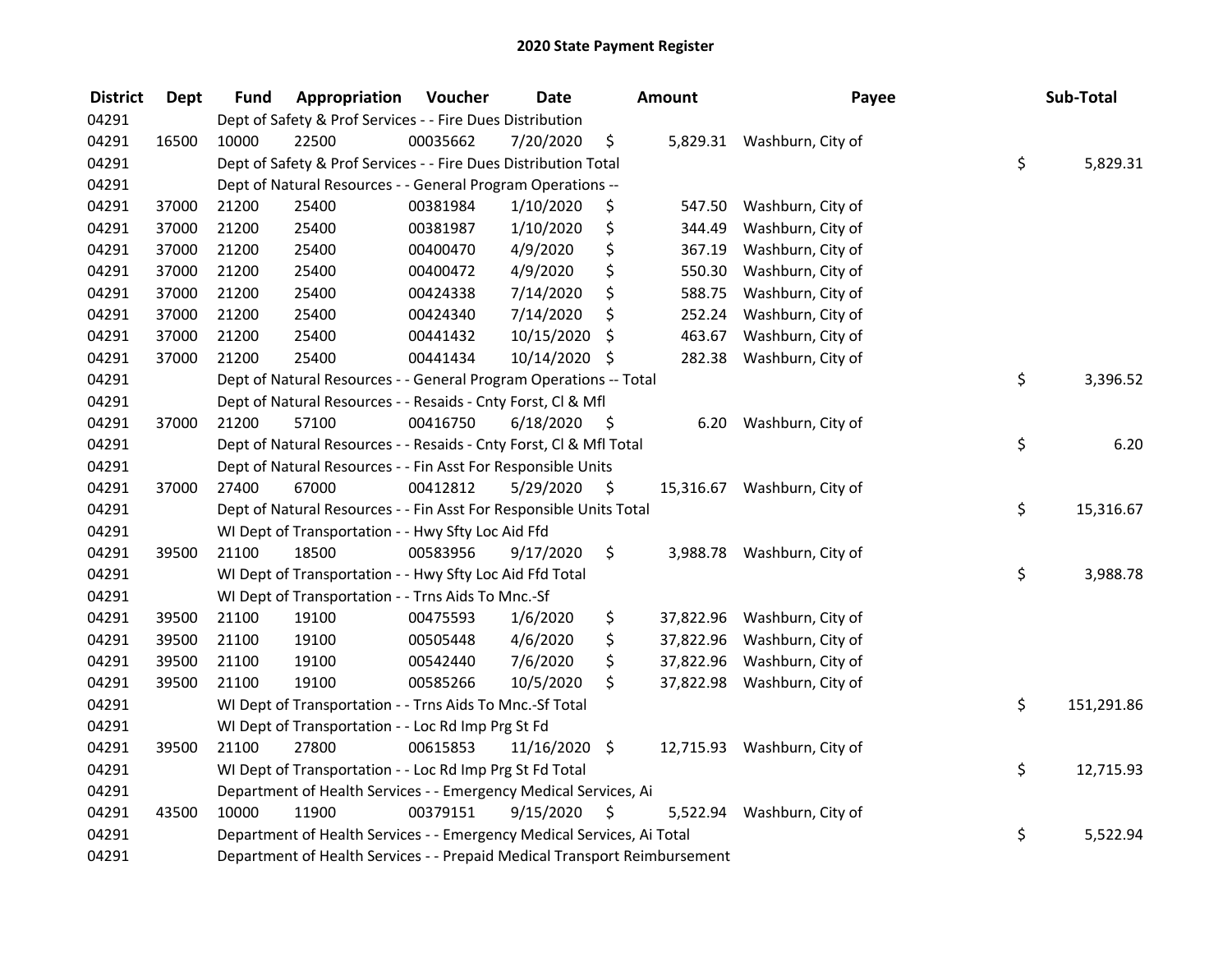| <b>District</b> | <b>Dept</b> | <b>Fund</b>                                                      | Appropriation                                                                   | Voucher   | <b>Date</b>   |    | Amount     | Payee                       |    | Sub-Total  |
|-----------------|-------------|------------------------------------------------------------------|---------------------------------------------------------------------------------|-----------|---------------|----|------------|-----------------------------|----|------------|
| 04291           | 43500       | 10000                                                            | 16300                                                                           | AMBULANCE | 11/16/2020 \$ |    |            | 10,891.26 Washburn, City of |    |            |
| 04291           |             |                                                                  | Department of Health Services - - Prepaid Medical Transport Reimbursement Total |           |               |    |            |                             | \$ | 10,891.26  |
| 04291           |             |                                                                  | Department of Justice - - Law Enforcement Train, Local                          |           |               |    |            |                             |    |            |
| 04291           | 45500       | 10000                                                            | 23100                                                                           | 00092097  | 12/11/2020 \$ |    |            | 960.00 Washburn, City of    |    |            |
| 04291           |             |                                                                  | Department of Justice - - Law Enforcement Train, Local Total                    |           |               |    |            |                             | \$ | 960.00     |
| 04291           |             |                                                                  | Department of Administration - - Federal Aid                                    |           |               |    |            |                             |    |            |
| 04291           | 50500       | 10000                                                            | 14200                                                                           | 00129700  | 10/2/2020     | \$ |            | 34,352.00 Washburn, City of |    |            |
| 04291           |             |                                                                  | Department of Administration - - Federal Aid Total                              |           |               |    |            |                             | \$ | 34,352.00  |
| 04291           |             |                                                                  | Elections Commission - - 2018 Hava Election Security                            |           |               |    |            |                             |    |            |
| 04291           | 51000       | 22000                                                            | 18200                                                                           | 00003334  | 6/24/2020     | \$ |            | 1,709.20 Washburn, City of  |    |            |
| 04291           |             |                                                                  | Elections Commission - - 2018 Hava Election Security Total                      |           |               |    |            |                             | \$ | 1,709.20   |
| 04291           |             |                                                                  | Shared Revenue and Tax Relief - - Expenditure Restraint Program                 |           |               |    |            |                             |    |            |
| 04291           | 83500       | 10000                                                            | 10100                                                                           | 00067545  | 7/27/2020     | \$ |            | 36,223.68 Washburn, City of |    |            |
| 04291           |             |                                                                  | Shared Revenue and Tax Relief - - Expenditure Restraint Program Total           |           |               |    |            |                             | \$ | 36,223.68  |
| 04291           |             |                                                                  | Shared Revenue and Tax Relief - - County And Municipal Aid                      |           |               |    |            |                             |    |            |
| 04291           | 83500       | 10000                                                            | 10500                                                                           | 00067545  | 7/27/2020     | \$ |            | 94,016.57 Washburn, City of |    |            |
| 04291           | 83500       | 10000                                                            | 10500                                                                           | 00071506  | 11/16/2020 \$ |    | 521,869.29 | Washburn, City of           |    |            |
| 04291           |             | Shared Revenue and Tax Relief - - County And Municipal Aid Total |                                                                                 |           |               |    |            |                             | \$ | 615,885.86 |
| 04291           |             |                                                                  | Shared Revenue and Tax Relief - - Exempt Computer Aid                           |           |               |    |            |                             |    |            |
| 04291           | 83500       | 10000                                                            | 10900                                                                           | 00064734  | 7/27/2020     | \$ | 491.56     | Washburn, City of           |    |            |
| 04291           | 83500       | 10000                                                            | 10900                                                                           | 00066919  | 7/27/2020     | \$ |            | 1,961.15 Washburn, City of  |    |            |
| 04291           |             |                                                                  | Shared Revenue and Tax Relief - - Exempt Computer Aid Total                     |           |               |    |            |                             | \$ | 2,452.71   |
| 04291           |             |                                                                  | Shared Revenue and Tax Relief - - Utility Aid                                   |           |               |    |            |                             |    |            |
| 04291           | 83500       | 10000                                                            | 11000                                                                           | 00067545  | 7/27/2020     | \$ | 358.30     | Washburn, City of           |    |            |
| 04291           | 83500       | 10000                                                            | 11000                                                                           | 00071506  | 11/16/2020    | \$ | 1,685.91   | Washburn, City of           |    |            |
| 04291           |             |                                                                  | Shared Revenue and Tax Relief - - Utility Aid Total                             |           |               |    |            |                             | \$ | 2,044.21   |
| 04291           |             |                                                                  | Shared Revenue and Tax Relief - - Personal Property Aid                         |           |               |    |            |                             |    |            |
| 04291           | 83500       | 10000                                                            | 11100                                                                           | 00060101  | 5/4/2020      | \$ |            | 3,202.45 Washburn, City of  |    |            |
| 04291           | 83500       | 10000                                                            | 11100                                                                           | 00062361  | 5/4/2020      | \$ | 2,598.04   | Washburn, City of           |    |            |
| 04291           |             |                                                                  | Shared Revenue and Tax Relief - - Personal Property Aid Total                   |           |               |    |            |                             | \$ | 5,800.49   |
| 04291           |             |                                                                  | Shared Revenue and Tax Relief - - State Aid; Video Service Provider Fee         |           |               |    |            |                             |    |            |
| 04291           | 83500       | 10000                                                            | 11200                                                                           | 00064061  | 7/27/2020     | \$ | 2,607.43   | Washburn, City of           |    |            |
| 04291           |             |                                                                  | Shared Revenue and Tax Relief - - State Aid; Video Service Provider Fee Total   |           |               |    |            |                             | \$ | 2,607.43   |
| 04291           |             |                                                                  | Shared Revenue and Tax Relief - - Payments For Municipal Svcs                   |           |               |    |            |                             |    |            |
| 04291           | 83500       | 10000                                                            | 50100                                                                           | 00054814  | 2/3/2020      | \$ | 265.40     | Washburn, City of           |    |            |